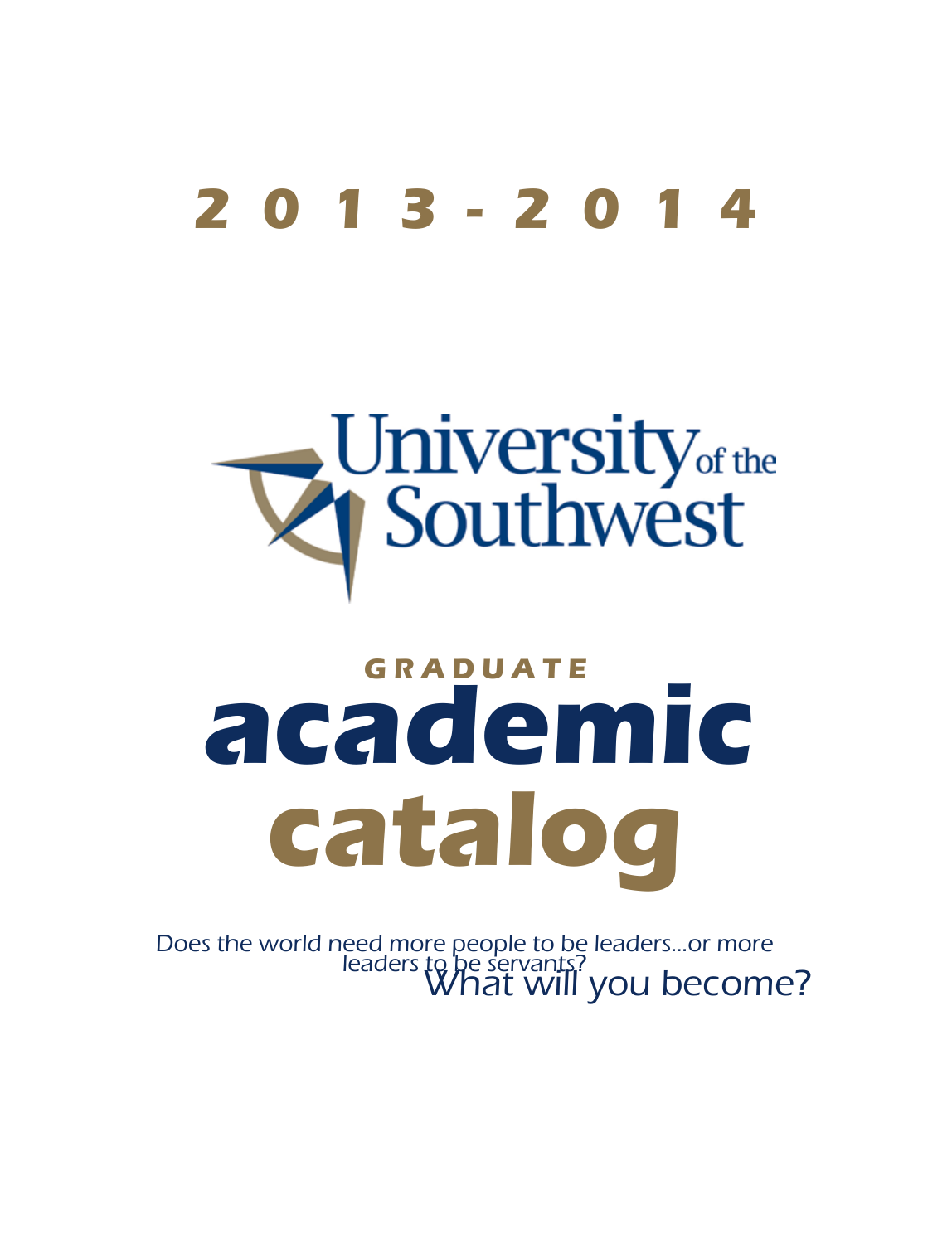

Disclaimer: The University of the Southwest reserves the right to make changes in the course offerings, degree requirements, charges, regulations, and procedures contained herein as educational and financial considerations require, subject to and consistent with established procedures and authorizations for making such change.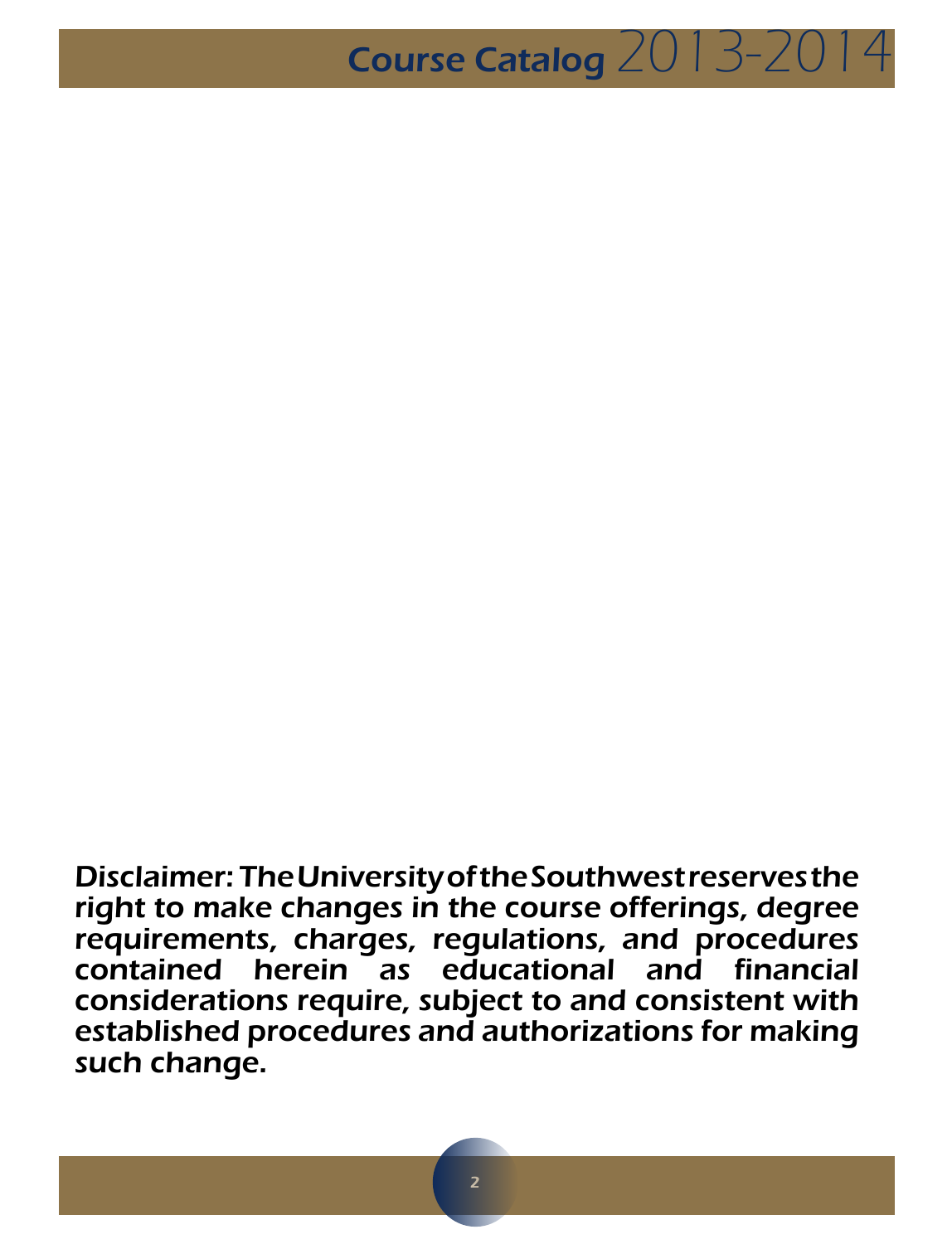## W GRADUATE STUDIES

MTHEPRESIDENT MESSAGEFROMTHEPRESIDENT MESSAGEFRO



Dear Friend,

University of the Southwest is dedicated to being a Christ-centered educational community where students learn to be servant leaders by emphasizing faith, responsibility, and initiative in our curriculum and activities. Both on our campus through face-to-face learning experiences and through the variety of our internet-based programs, we are a vibrant academic enterprise.

We are a community of faith that is not aligned with any particular denomination – our faculty and staff comes from a wide variety of Christian traditions. Governed by an independent Board of Trustees, we are accredited by the Higher Learning Commission of the North Central Association of Colleges and Schools. We participate actively in the Council for Christian Colleges and Universities. As a member of the Red River Athletic Conference (RRAC) and the National Association of Intercollegiate Athletics (NAIA), we embrace the "Champions of Character" core values of respect, responsibility, integrity, servant leadership, and sportsmanship. We welcome a diverse student body who represent a complementary diversity of race, religion, creed, and national origin.

We are confident that you will receive more from us than an education – you will also develop life-long relationships and values that will help you succeed.

Welcome to the journey!

Gary A. Dill, Ph.D., President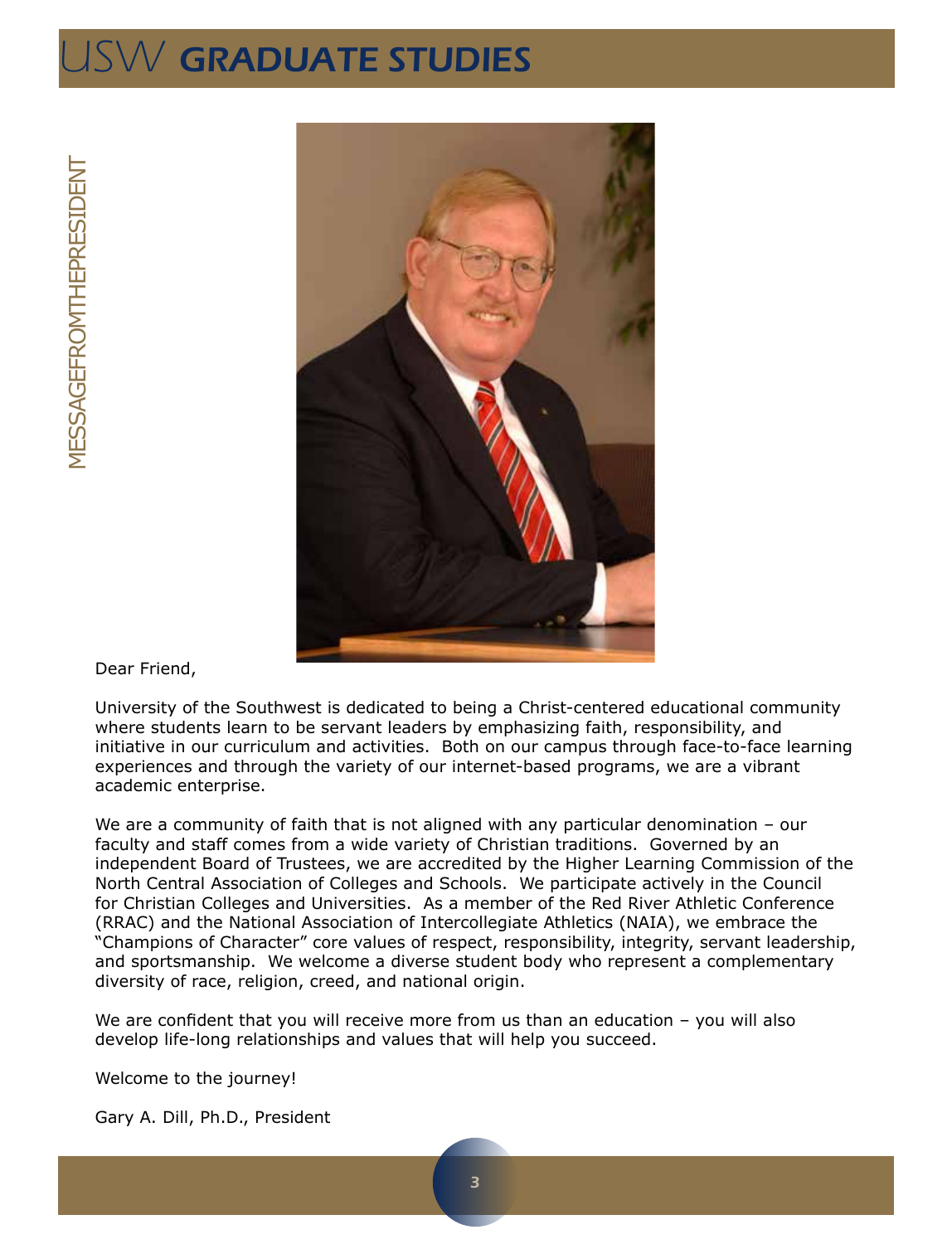# **Course Catalog**  $2013-20$

# Academic Calendar- 100% Online

\*Students will have access to Blackboard and Vcamp courses each session beginning four days prior to the first day of classes and extending until three days after the last day of finals.

#### Summer 2013

| SU Final Exams/Classes End Thursday-Friday, July 25-26 |
|--------------------------------------------------------|

#### Fall(A)/FASG1 2013

#### Fall(B)/FASG2 2013

| Final Exams/Classes End Thursday-Friday, December 12-13 |  |
|---------------------------------------------------------|--|

#### Spring(A)/SPSG1 2014

#### Spring(B)/SPSG2 2014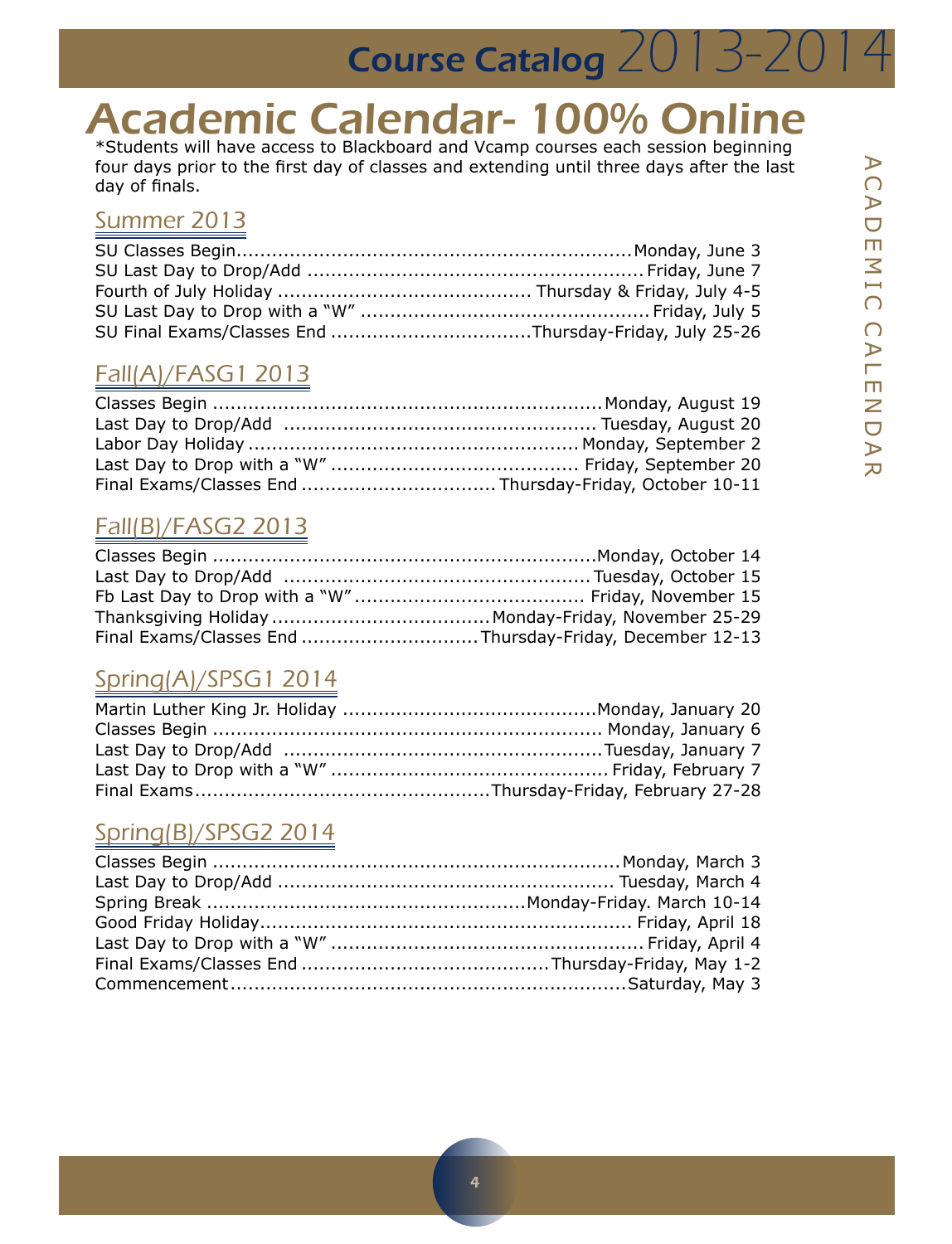# USW GRADUATE STUDIES

## **Contents**

| <u>(၂</u>                |                                                      |  |
|--------------------------|------------------------------------------------------|--|
| ⊢                        |                                                      |  |
| Z                        |                                                      |  |
| Ш                        |                                                      |  |
|                          |                                                      |  |
| ⊢<br>Ζ                   |                                                      |  |
|                          |                                                      |  |
| $\bigcirc$               |                                                      |  |
| $\cup$                   |                                                      |  |
| Щ                        |                                                      |  |
| $\bigcirc$               |                                                      |  |
| Ш                        |                                                      |  |
| $\overline{\phantom{0}}$ |                                                      |  |
| $\mathbf{\Omega}$        |                                                      |  |
| $\blacktriangleleft$     |                                                      |  |
| ⊢                        |                                                      |  |
|                          |                                                      |  |
|                          |                                                      |  |
|                          |                                                      |  |
|                          |                                                      |  |
|                          |                                                      |  |
|                          |                                                      |  |
|                          |                                                      |  |
|                          |                                                      |  |
|                          |                                                      |  |
|                          |                                                      |  |
|                          |                                                      |  |
|                          |                                                      |  |
|                          |                                                      |  |
|                          |                                                      |  |
|                          |                                                      |  |
|                          |                                                      |  |
|                          |                                                      |  |
|                          |                                                      |  |
|                          |                                                      |  |
|                          |                                                      |  |
|                          |                                                      |  |
|                          |                                                      |  |
|                          |                                                      |  |
|                          |                                                      |  |
|                          |                                                      |  |
|                          | Licensure: Special Education for Licensed Teachers53 |  |
|                          |                                                      |  |
|                          |                                                      |  |
|                          |                                                      |  |
|                          |                                                      |  |
|                          |                                                      |  |
|                          |                                                      |  |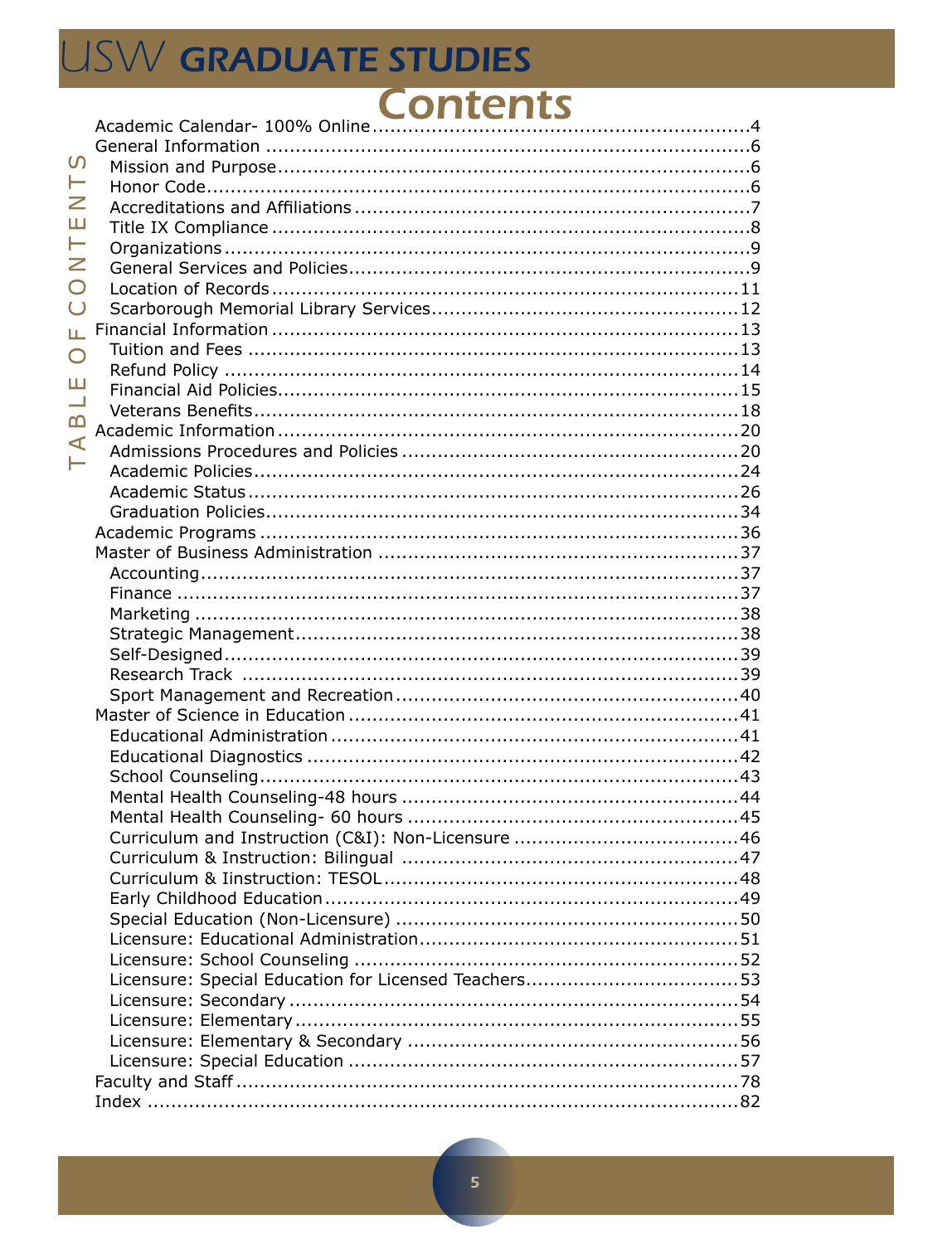## **Course Catalog**  $\angle$  U  $\Box$ General Information

## Mission and Purpose

University of the Southwest is a Christ-centered educational community dedicated to developing men and women for a lifetime of servant leadership by emphasizing individual faith, responsibility, and initiative.

- Teaching at University of the Southwest adheres to belief in God, in the Bible as the inspired Word of God, in Jesus Christ as the Son of God, and in separation of church and state.
- University of the Southwest strives for excellence in academic curriculum, campus life programming, and student activities in a supportive education community where freedom of thought and expression is honored and the demonstration of faith in acts of service is encouraged;
- At University of the Southwest, students are instructed and mentored by faculty and staff who demonstrate Christ-centered values and maintain an environment where students can live and work cooperatively, valuing the multiple cultures from which they come; and
- As a community of initiative, University of the Southwest challenges graduates to become enterprising members of our society contributing to the common good by advocating and participating in the productive commerce of free enterprise, the constitutional privilege of self-government, and the practical contributions of community service.

## **Honor Code**

University of the Southwest is a community of students, faculty, and staff. All members of this community are assumed to have a shared interest built upon the tenets within our mission statement:

By entering into the Southwest community, whether as a residential, a commuter, or an on-line student, each person accepts the precepts that the institution is built upon. As such, the Honor Code is designed so that responsibility for upholding these tenets lies with each individual member of the Southwest community as well as the community as a whole. Any action that violates academic and social standards shall be considered a violation of the Honor Code and shall be grounds for an inquiry and appropriate follow-up.

#### Personal Responsibility

The Honor Code is not a list of rules; rather, it is a philosophy of conduct that guides our living, working, and studying together. The standards of honor at USW require that students act with honesty in all relationships, personal integrity, and respect for community members and the community as a whole.

#### Respect for Self

Students are expected to take full responsibility for their conduct as members of the USW community, both socially and academically. Ensuring integrity in all academic work, including all homework assignments, papers, and examinations is of utmost importance.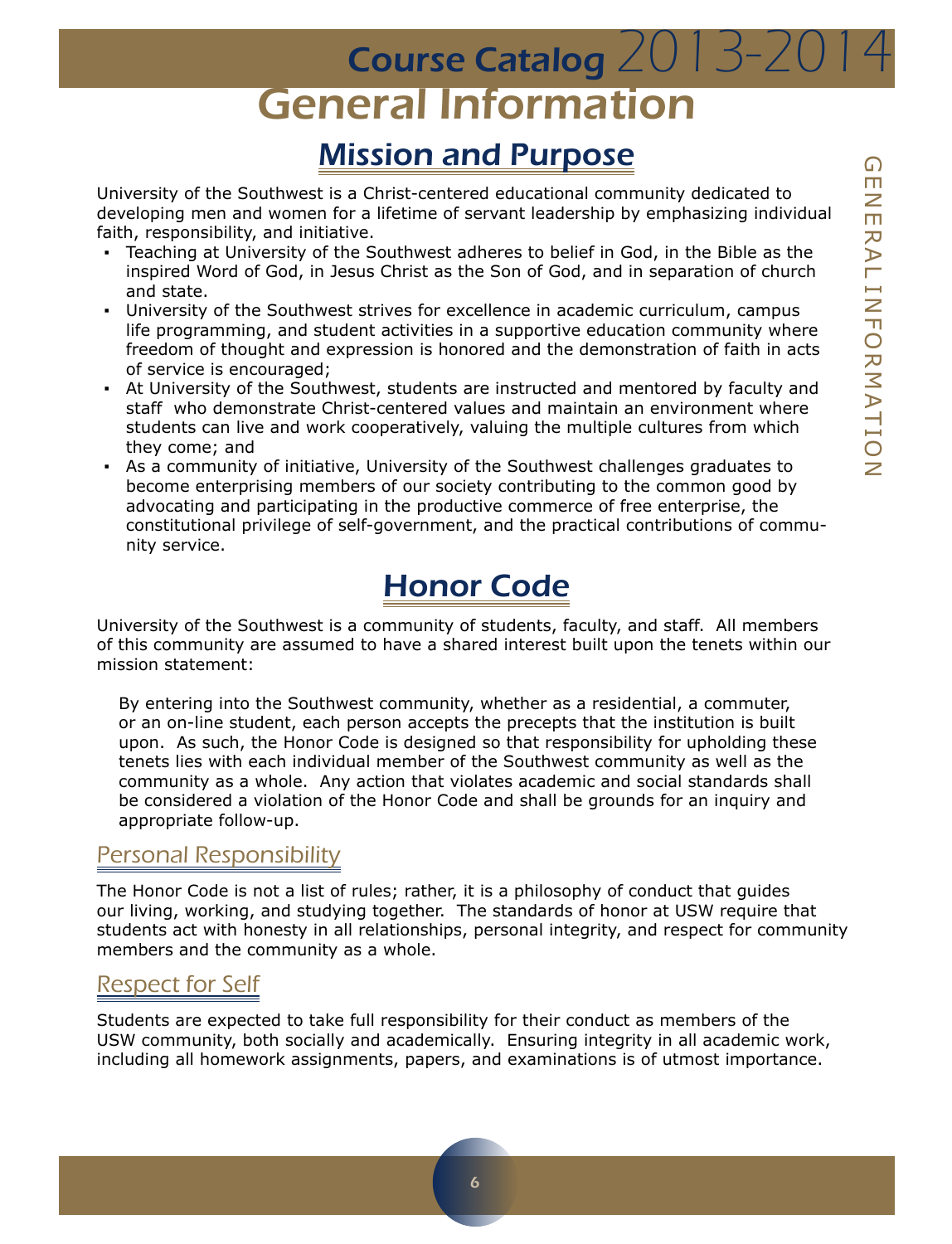## $\textsf{SW}{}$  GRADUATE STUDIES

#### Respect for Others

mation It is expected that students will show concern for others, and if problems arise they will be dealt with in a spirit of mutual respect. Students living in on-campus Residence Halls are expected to respect those with whom they share the Residence Hall. Residential Life Staff are there to facilitate an environment that is conducive to learning. Residential students are there to facilitate an environment that is conducive to learning. Residential students  $\vdash$  are expected to work out problems among themselves as much as possible without the intervention of Residential Life Staff. Residents on campus are responsible for the actions  $\sum$  of their guests, ensuring that all campus guests show due respect for the Honor Code.  $\alpha$  Respectfully confronting those who do not respect the Honor Code, while difficult, maintains the foundations upon which USW and the Honor Code are premised.

## Accreditations and Affiliations

University of the Southwest is an accredited member of the North Central Association  $\Pi$  of Colleges and Schools with headquarters in Chicago, Illinois, one of the six regional  $\mathbb Z$  agencies that evaluate educational institutions. The accreditation process assesses such characteristics as governance and administration, financial stability, admissions and student personnel services, institutional resources, student academic achievement, institutional effectiveness, and relationships with constituencies outside the institution. This voluntary accreditation function has two fundamental purposes: quality assurance and institutional and program improvement.

The North Central Association's accrediting process for institutions of higher education is accomplished through the Higher Learning Commission (HLC). USW was granted accreditation in 1980, and has maintained continuous accreditation. The next HLC review is scheduled in academic year 2013-2014.

The School of Education at University of the USW operates under the auspices of the New Mexico Public Education Department.

USW is a member of the following organizations:

- American Association of Presidents of Independent Colleges & Universities (AAPICU)
- Association of Governing Boards of Universities & Colleges (AGB)
- Council for Higher Education Accreditation (CHEA)
- Council of Independent Colleges (CIC)
- National Association of Independent Colleges & Universities (NAICU)
- New Mexico Independent College Fund (NMICF)
- National Association of Intercollegiate Athletics (NAIA)
- Council for Christian Colleges and Universities (CCCU)
- College Board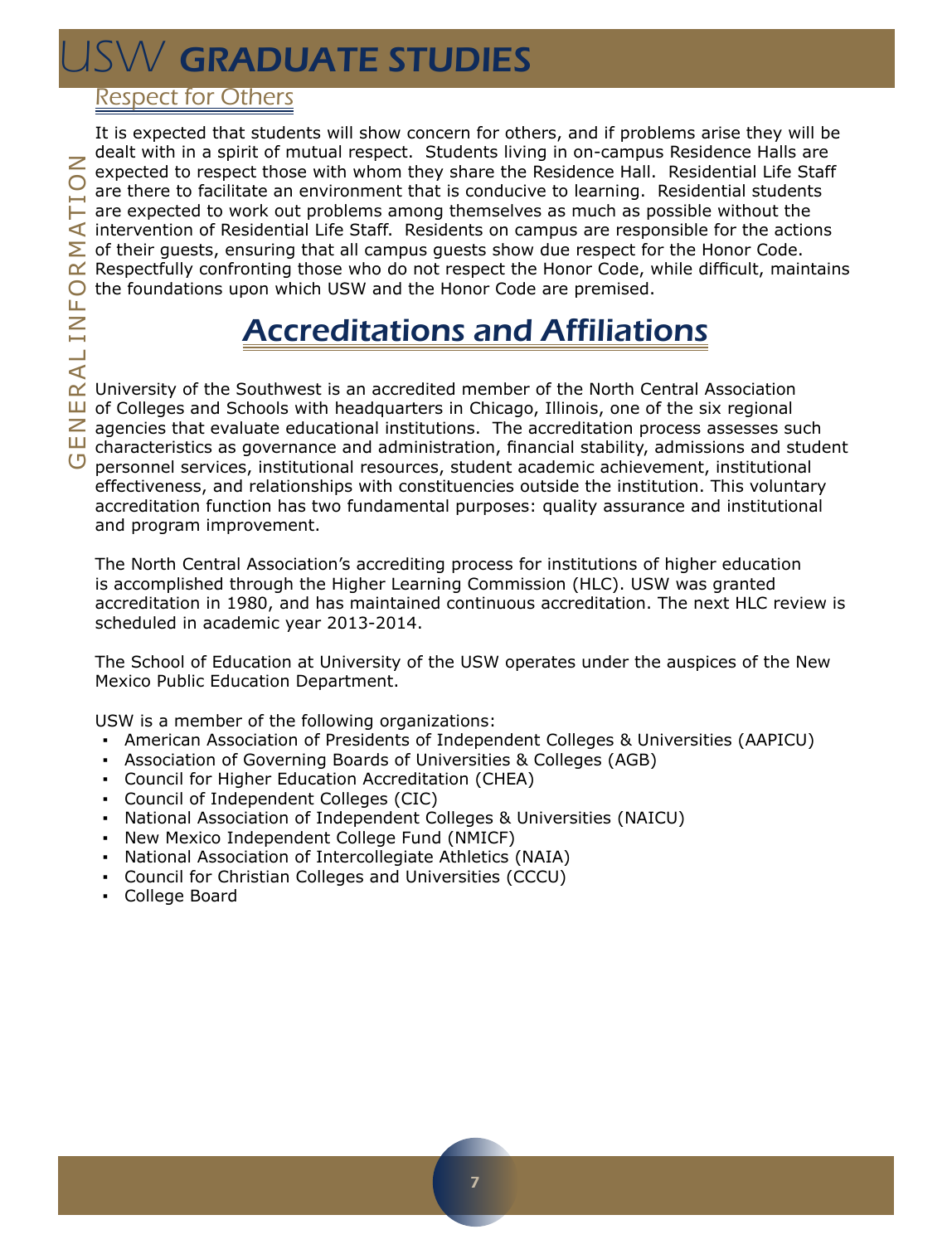"No person in the United States shall, on the basis of sex, be excluded from participation in, be denied the benefits of, or be subjected to discrimination under any education program or activity receiving Federal financial assistance."

#### Title IX of the Education Amendments of 1972:

Title IX mandates the protection of all students – male and female – from unlawful sexual harassment in school programs and activities. Programs and activities which may be included are: admissions, recruiting, financial aid, academics, athletics, housing and employment.

Students, who experience behavior by a USW faculty or staff member or visitor that may be considered to constitute sexual harassment, sex discrimination, or sexual assault, should contact a member of the residence life staff, the Dean of Students, the university president, and/or USW's Title IX Coordinator.

#### Counseling Services

Short-term counseling is offered to all currently enrolled USW students free of charge. Appointments are made with one of USW's on-campus counselors through the Office of Campus Ministry (ph. 575-492-2132) located in the Fadke Arts and Sciences Building. Clients are accepted for counseling who have the capacity to resolve their own problems with the assistance of a counselor. Primarily, person-centered and cognitive behavioral approaches are used. Clients requiring more than 4 counseling sessions will be referred to other specialized counseling services available in the surrounding area.

All counseling and medication management services are held in the strictest of confidence. University of the Southwest supports and maintains confidentiality to the limits provided by New Mexico law and the professional ethics set forth by the National Board for Counseling Certification, the American Counseling Association, the American Psychological Association, and the state board for licensing.

#### Distinguished Lecture Series

Special activities offered regularly include speakers, concerts, films, and other productions selected to emphasize the cultural, political, economic, and scientific heritage of America. For example, University of the Southwest hosts the semi-annual Jack Maddox Distinguished Lecture Series. Nationally prominent presenters are invited to the campus to visit informally with students, faculty, and staff and give a formal presentation to the University and the public free of charge. Lecturers in this series have included Dave Barry, Lynn Swann, Oliver North, Ben Stein, Tony Dungy, Jo Frost, Dr. Robert Ballard, Laura Bush, and Captain Chesley "Sully" Sullenberger.

The Hatton W. Sumners Speaker Series sponsors an annual event aimed at fostering responsible citizenship in a free society. The series has hosted Dr. Robert E. Kelly, author of How to be a Star at Work, and Wal-Mart tycoon Jack Shewmaker. Other presenters include Christopher Gardner, author of The Pursuit of Happyness; award-winning educator, Erin Gruwell; actor, musician and author, Tom Sullivan; and American hero, Captain Scott O'Grady.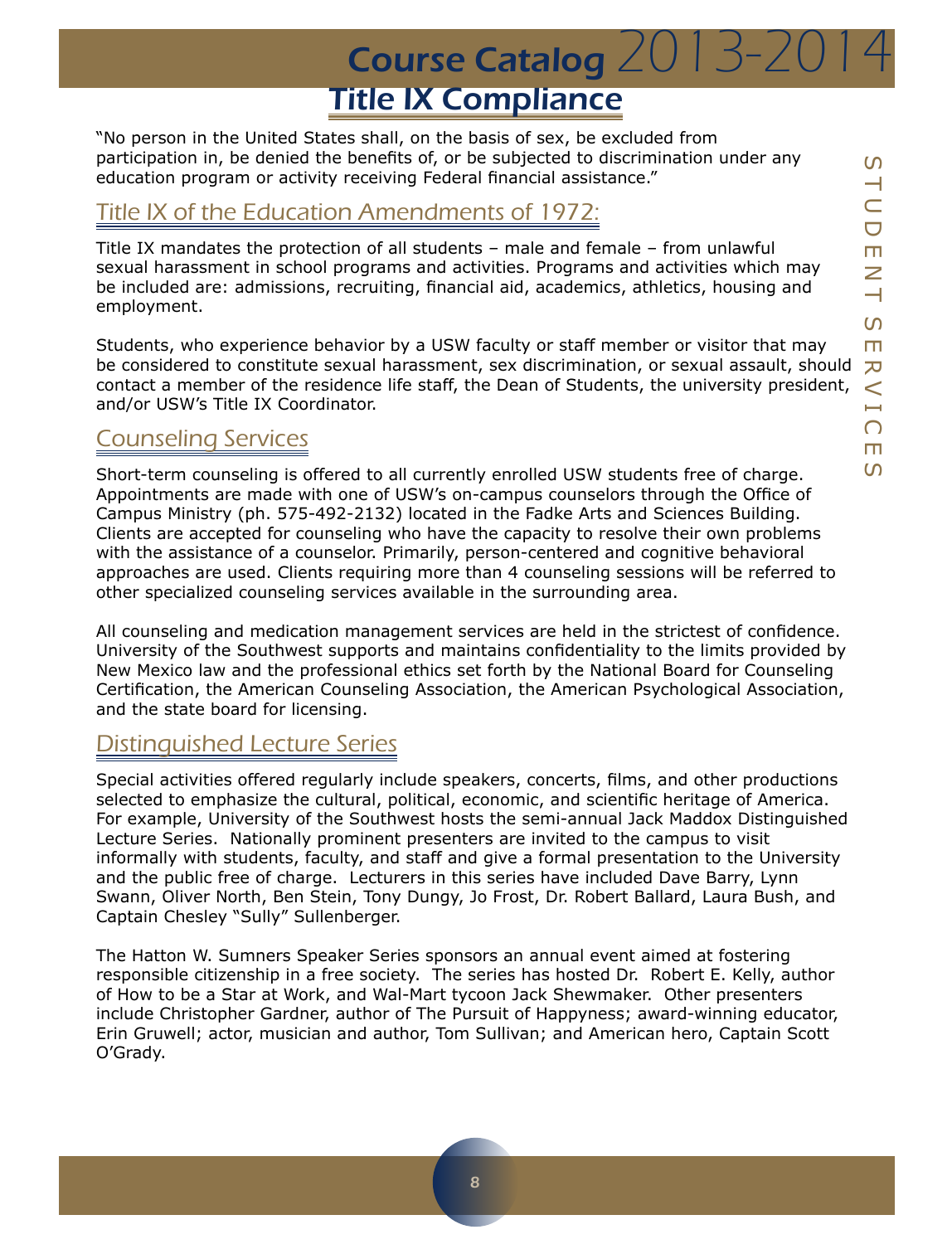# **SW GRADUATE STUDIES**

## **Organizations**

## Alumni Association

 $\sqcup$  $\triangleright$  Annual homecoming weekend activities include on-campus athletic events and awards for i c e s USW graduates are inducted into the Association during their graduation ceremony. Alumni  $\Box$  are informed of campus events through the Mustang newsletter and other campus mailings.  $\gamma$  the Distinguished Young Alumni and Alumni of the Year. There is no membership fee.

#### $\overline{S}$ Awards Presented at Graduation

Dean's Award goes to the graduating master's candidate believed to best exemplify the Н  $\geq$  spirit of quality in the graduate program.

## dent Ш  $\Box$

## General Services and Policies

 $\mathsf{S}$  $\vdash$  $\Box$ Because USW, in accordance with its Mission Statement, endeavors to provide an environment fostering Christian values, the principles of free enterprise, and respect for the foundations of our American heritage, all students are expected to uphold standards of high moral conduct, both on and off campus. Registration is regarded as a commitment by the student to comply with all regulations of the University and to reflect the standards of the University. The University reserves the right to suspend or dismiss students who do not comply with these standards when, in the judgment of University officials, the welfare of the school or other students is being compromised. Similarly, the University reserves the right to dismiss or restrict from campus any student whose continued enrollment or proximity to campus will be a threat to the physical and/or emotional state of any other student or group of students, the administration, the faculty, or the staff.

General student conduct standards are explained in the student handbook.

#### Lost and Found

Lost and found services are located in the main buildings on the USW campus through each support staff secretary's office.

#### Student Complaints

Students should seek resolution of complaints with the other party or parties involved. When unable to reach a resolution, students should register complaints, in writing, with the Dean for Student Life.

In accordance with the new Federal Program Integrity Rules effective July 1, 2011, the New Mexico Higher Education Department (NMHED) will review complaints which were unable to be resolved through the institution's internal complaint process.

#### Textbook Purchases

MBS Direct provides online textbook service for University of the Southwest. The Virtual Bookstore is online at http://direct.mbsbooks.com/csw.htm or you may contact them tollfree at 800-325-3252.

#### Student Rights with Regard to Education Records

The Federal Educational Rights and Privacy Act (FERPA) is a federal law designed to protect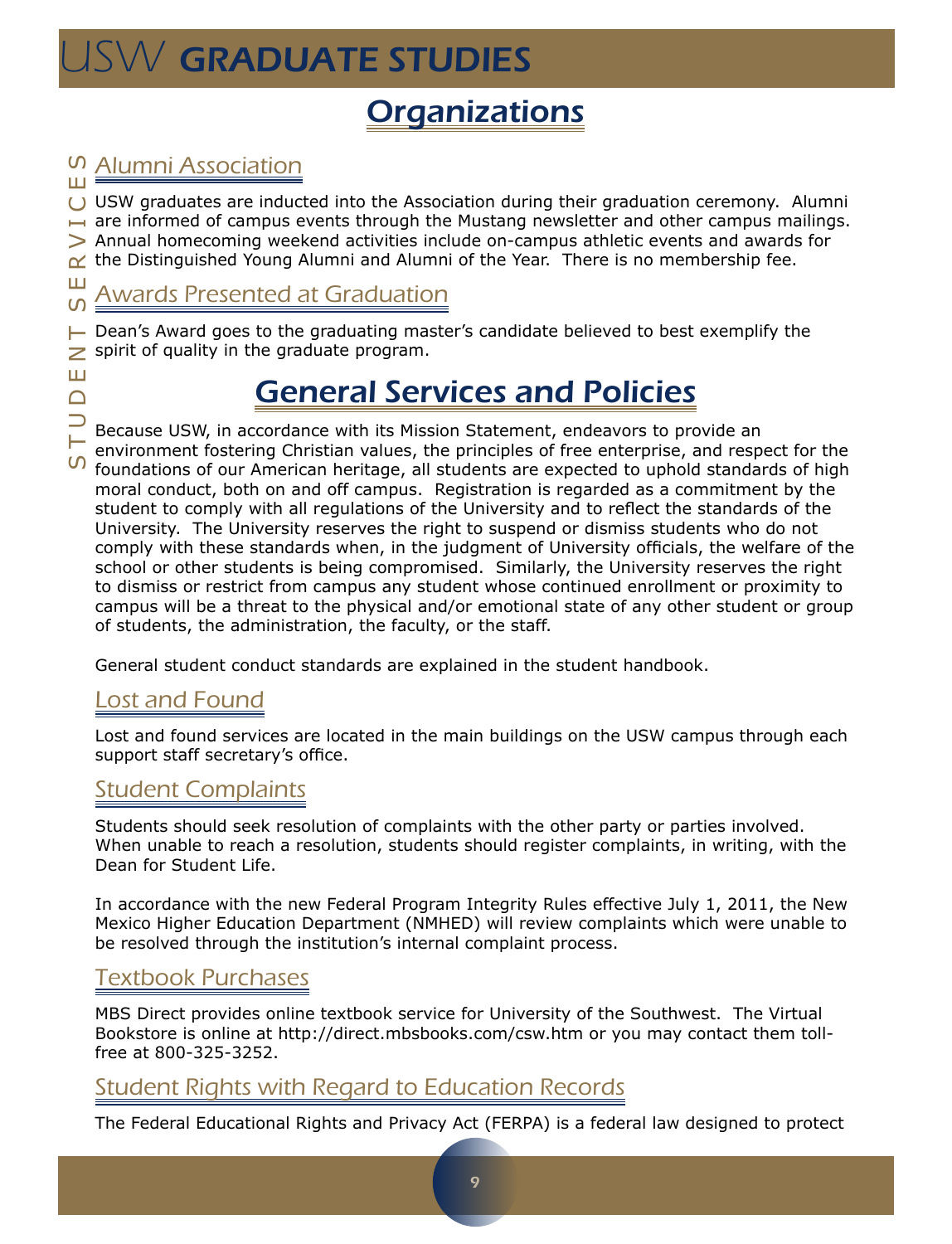

students' privacy by limiting who may have access to student records. At USW, educational records refers to any records (in handwriting or print, on tapes or film, or in other media) maintained by the University which pertain directly to the student. Exceptions are as follows:

- A personal record kept by a staff member, if it is kept in the personal possession of the individual who made the record, and information contained in the record has never been revealed to another person;
- An employment record of an individual whose employment is not contingent upon the fact that he/she is a student;
- Alumni records that contain information about a student when he/she no longer is in attendance at USW, and the records do not relate to the former student as a student.

#### Right of the University to Refuse Access

University of the Southwest reserves the right to refuse to permit a student to inspect the following records:

- Financial statement(s) of the student's parent(s);
- Letters and statements or recommendation(s) for which the student has waived his/ her right of access, or that were placed on file before January 1, 1975;
- Records connected with an application to attend the University;
- Records excluded from FERPA's definition of educational records.

#### Right to Refuse to Provide Copies

University of the Southwest reserves the right, in the following situations, to deny to student transcripts, copies of records that FERPA does not require:

- the student has unpaid financial obligations to the University
- there is an unresolved disciplinary action against the student.

## Location of Records

The following records are maintained in the Office of the Registrar:

- admission records,
- cumulative academic records,
- placement records,
- progress records.

Other records kept on campus include:

- Financial aid records are kept in the Office of Financial Aid.
- Disciplinary records are maintained in the Office of the VPAT.
- Housing records are maintained in the Housing Office.
- Athletic health and Injury records are maintained in the Athletic Trainer's office.

#### Disclosure of Educational Records

The University will disclose information from a student's educational records only with written consent of the student, except when:

- School officials who have legitimate educational interest in the information request the records;
- An official of another school where the student seeks or intends to enroll requests that the records be transferred, in which case the student will be informed in writing of the transfer of records;
- Certain officials of the U.S. Department of Education or state or local authorities, in connection with certain state or federally supported education programs, require the information;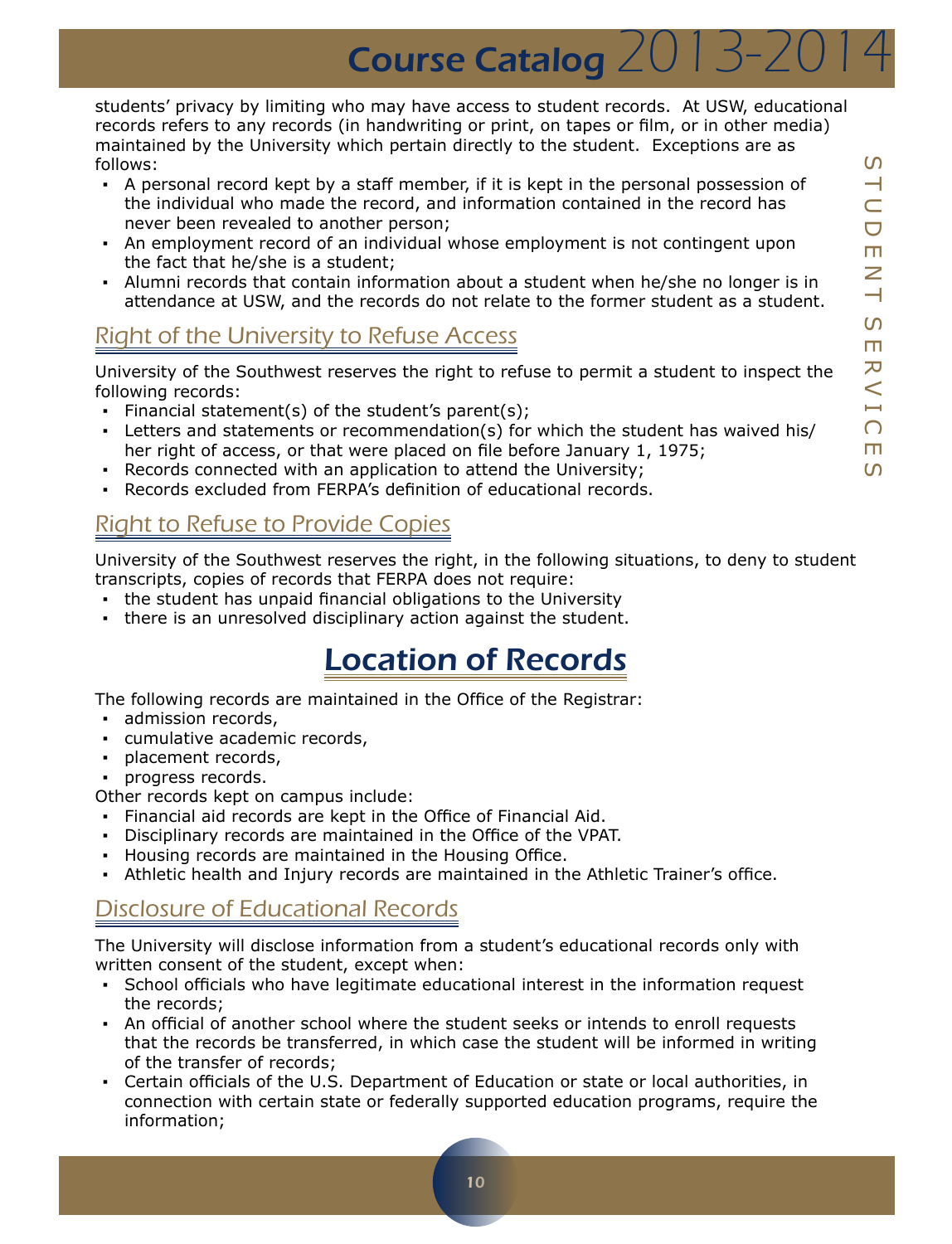# **SW GRADUATE STUDIES**

- A student requests or receives financial aid, and it is necessary to determine the student's eligibility for financial aid;
- Organizations conduct certain studies for or on behalf of the University;
- $\mathcal{D}$  Accrediting organizations require the information;
- $\Box$  It is necessary to provide the information in order to comply with a judicial order or  $\cup$ lawfully issued subpoena;
- i c e s ▪ Appropriate parties require the information in response to health or safety  $\overline{\phantom{a}}$  $\geq$ emergencies.

#### Avalilability of Records of Requests for Disclosure

The University maintains for five (5) years a record of all requests for disclosure of a student's educational information. This record may be viewed by the student.

#### **Directory Information**

- $\Box$  The University designates the following as Directory information: Student's name, address,
- $\supset$  telephone number, major field of study, participation in officially recognized University
- $\vdash$  activities and sports, dates of attendance, degrees and awards received, and most recent
- $\sigma$  school attended. The University may disclose any of the previous information without prior written consent, unless the student notifies the University in writing that he/she does not wish this information to be disclosed.

## Scarborough Memorial Library Services

All students are encouraged to become acquainted with the library's holdings, online Catalog, online search services, and other services. At the beginning of each semester the library hours are posted. During operating hours, one or more full-time staff members are available to provide reference and other assistance. Holiday and summer hours vary and will be posted.

#### Library Collections

Scarborough Memorial Library houses over 54,500 items, most of which are to be found in the general stacks. There are three special collections housed in the Library: the New Mexico State Textbook Adoption Center with a collection of K-12 textbook samples; the Thelma A. Webber Southwest Heritage Room containing U.S. Southwestern history, literature, folklore, etc.; and the Hatton W. Sumners Freedom Collection specializing in items relating to entrepreneurship, free market economics, liberty, and freedom. All circulating Library materials are available for a three-week loan period. Materials may be renewed for an additional six weeks, as long as another patron has not placed a hold on the material in question.

The Library receives over 200 newspaper, journal, and periodical titles.

#### Library Services

Scarborough Memorial Library is part of a seven-member library consortium, the Estacado Library Information Network (ELIN). The other members of the consortium are Hobbs Public Library, Lovington Public Library, Woolworth Community Library in Jal, Pannell Library at New Mexico Junior College in Hobbs, Eunice Public Library, and Carlsbad Public Library. These libraries are linked electronically so that patrons may have access to all holdings. Interlibrary loan is available for books and journals held by libraries throughout the United States.

Electronic indexing and abstracting services are available on workstations throughout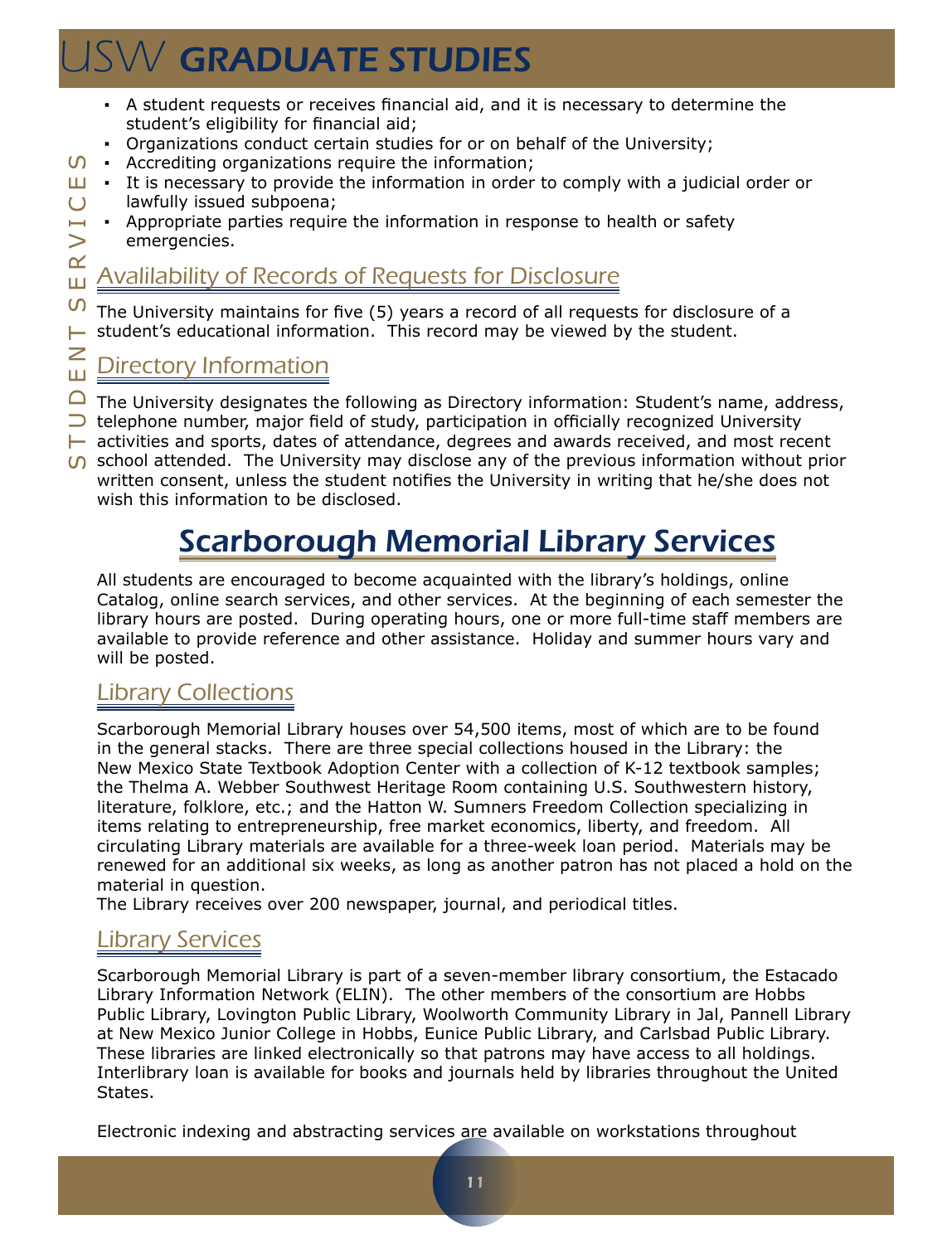Course Catalog  $\angle$ 

the Library. Internet searching and word processing also are available. The University Librarian and staff provide reference service and bibliographic instruction to both individuals and classes upon request. Students and faculty are encouraged to make full use of these services.

#### Library Regulations

All persons wishing to borrow items from Scarborough Memorial Library, including students, faculty, staff, and community patrons, must have an Estacado Library Information Network (ELIN) application card on file or be a current student at USW. This card may be completed either in the Library on campus or at other libraries in the ELIN consortium and allows the holder access to any of the libraries in the consortium.

Overdue notices are sent out regularly, and fines are charged. Fines accumulate at a rate of \$.25 per day per circulating item and \$.50 per day for each reserve book. The current replacement price will be charged for any materials lost plus a \$10.00 processing fee. Overdue fines accumulate until the date the item is reported lost. Before a student may register for subsequent semesters or obtain a transcript, overdue materials must be returned to the Library with fines paid or replacement charges cleared.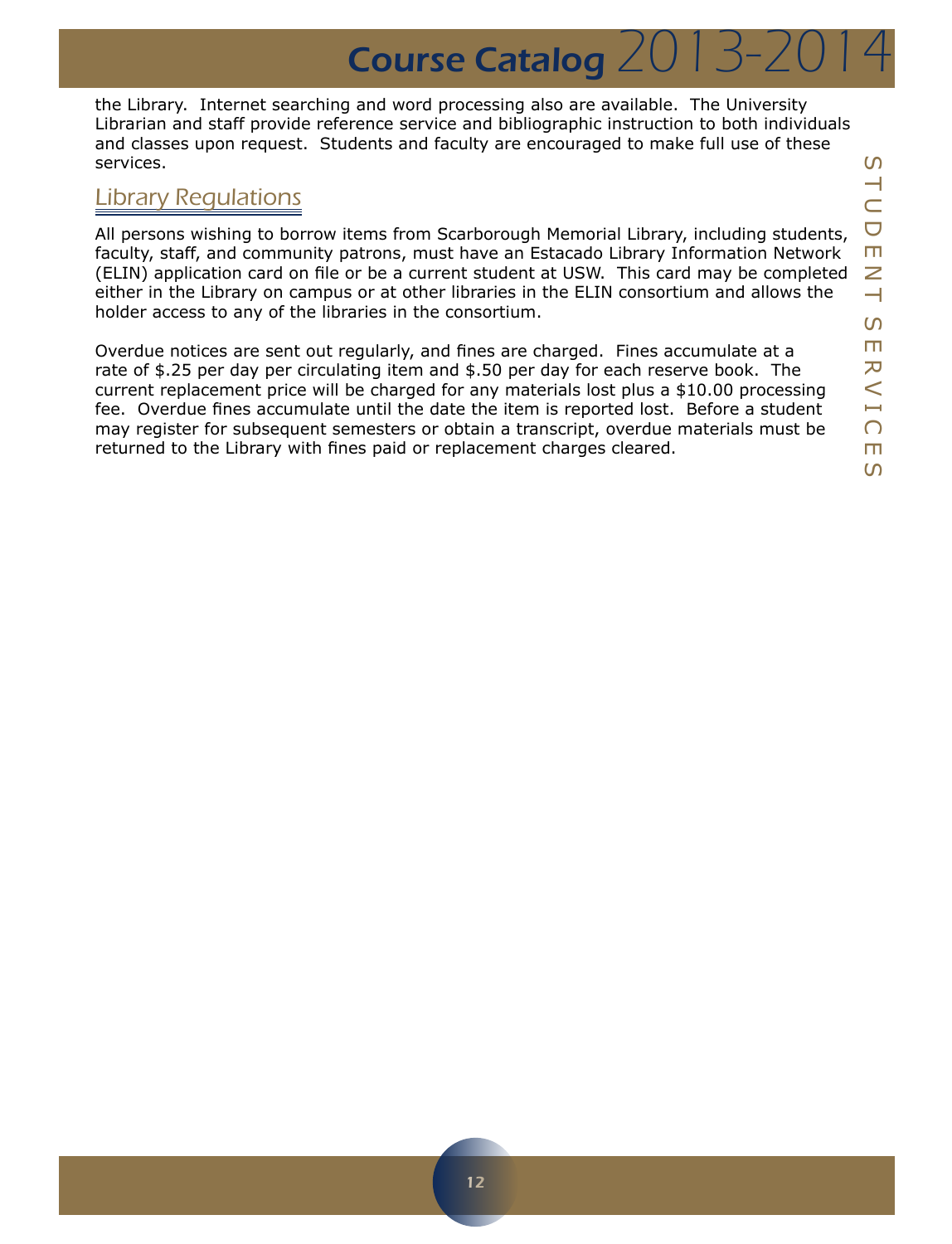## Financial Information

## Tuition and Fees

USW reserves the right to make changes, without notice, in tuition, fees, and charges as deemed necessary.

Changes are effective June 1st of that academic year.

| Tuition per credit hour* | \$544.00 |
|--------------------------|----------|
| Audit: per credit hour   | \$272.00 |
| Continuation Fee **      | \$400.00 |
| Directed Study Fee       | \$200.00 |
| Schedule Change Fee***   | \$20.00  |
| <b>Graduation Fee</b>    | \$90.00  |
| Diploma Replacement      | \$50.00  |

\*No charge for the 15th and 16th semester hour in the standard Fall and Spring semesters only

\*\*Internship/Practicum

\*\*\*This change made for any course change(s) other than those required by the University.

#### Other Fees

| Intern Teaching Fee           | \$150.00 |
|-------------------------------|----------|
| Late Payment Fee              | \$30.00  |
| Late Registration Fee         | \$50.00  |
| Placement Service Fee         | \$10.00  |
| Recording Fee per credit hour | \$25.00  |
| Transcript + Faxed copy       | \$12.50  |
| Transcript (official)         | \$7.50   |
| Vehicle Registration Fee      | \$10.00  |

#### Payment Plan

Contact the Business Office or website for details.

#### Payment of Charges

University of the Southwest operates on a term system for payment of tuition, fees, board, and housing. Payment is accepted by the Cashier located in the J. L. Burke Hall Administration Building Monday – Friday from 8:00 am – 5:00 pm MST or you may pay online with a credit card.

All charges for tuition and fees are due and payable one week before the start of classes. If in any case these financial obligations are not cleared before the end of the term, students will not be able to enroll in subsequent terms. Further transactions (including transcripts and grades) will be suspended until the student clears all financial obligations to the University.

The University reserves the right to administratively cancel registration of any student who fails to pay his/her debts to the University. Academic credits, transcripts, and diplomas will be withheld until all financial obligations are paid. Any student who gives a check for insufficient funds to the University may be subject to a \$20.00 fine and disciplinary action.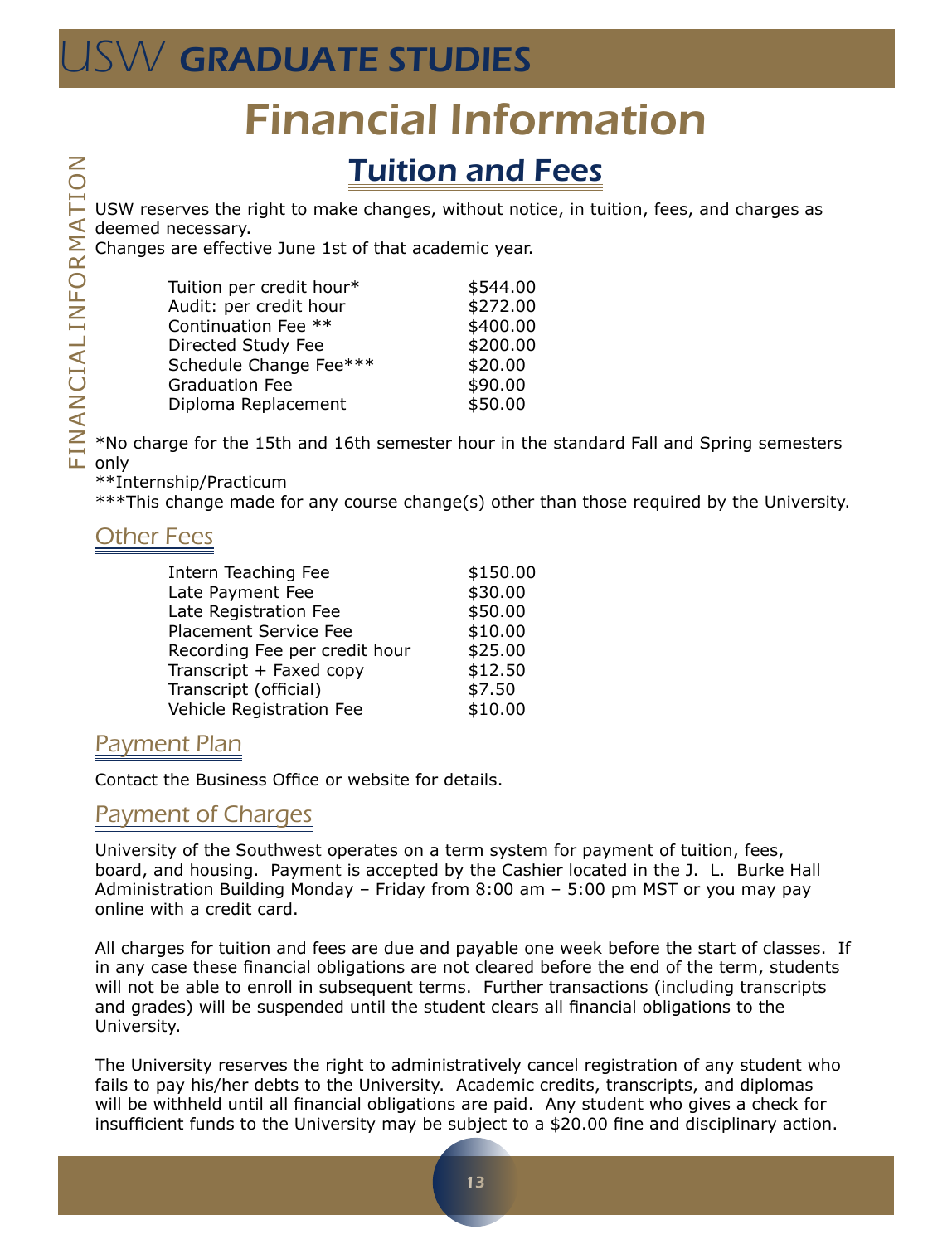# **Course Catalog 2013-**

## Refund Policy

#### **Schedule Changes**

Students will receive a 100 percent refund of tuition for classes dropped no later than 11:59 p.m. MST the second day after classes begin for the regular terms and the second day after classes begin for the shorter terms. Specific dates are published in the official academic calendar. There will be **NO REFUND** from withdrawal of classes after the add/drop period. Refund deadlines differ for summer and special terms. Please contact the Business Office for this refund information.

#### Dropped Classes

Students will receive a 100 percent refund of tuition for classes dropped no later than 5:00 p.m. Mountain Standard Time the first Friday after classes begin for the regular terms and the second day after classes begin for the shorter terms. Specific dates are published in the official academic calendar.

#### Active Academic Participation Policy

Federal Financial Aid Regulations require that all students demonstrate *active academic participation* in order for the institution to distribute federal loans and grants. In order to comply with these regulations, *all students must actively participate in Week 1 academic assignments prior to midnight Sunday during the first week of class.* Failure to participate in Week 1 academic assignments prior to midnight Sunday will result in the student being dropped from the course. This policy will be consistently applied.

#### Withdrawal from the University

Students completely withdrawing from the University on or before the 60 percent point of the semester will receive a pro-rated refund of tuition, fees, room and board. There will be NO REFUND of any charges after the percent point.

Students completely withdrawing from the university on or before the last day of the first week of classes of any term less than 8 weeks in duration will receive a 50% refund of their tuition, fees, room, and board. There will be NO REFUND from withdrawal of any charges after the last day of the first week of classes.

#### Repayment Distribution Policy

The University will return the Student Financial Aid (SFA) portion of the repayment to programs in the following order:

- 1) Direct Unsubsidized Loan<br>2) Direct Loan PLUS
- 2) Direct Loan PLUS

Certain pro-rata refunds will be made to students attending University of the Southwest for the first time if he/she withdraw on or before the 60 percent point of the enrollment period.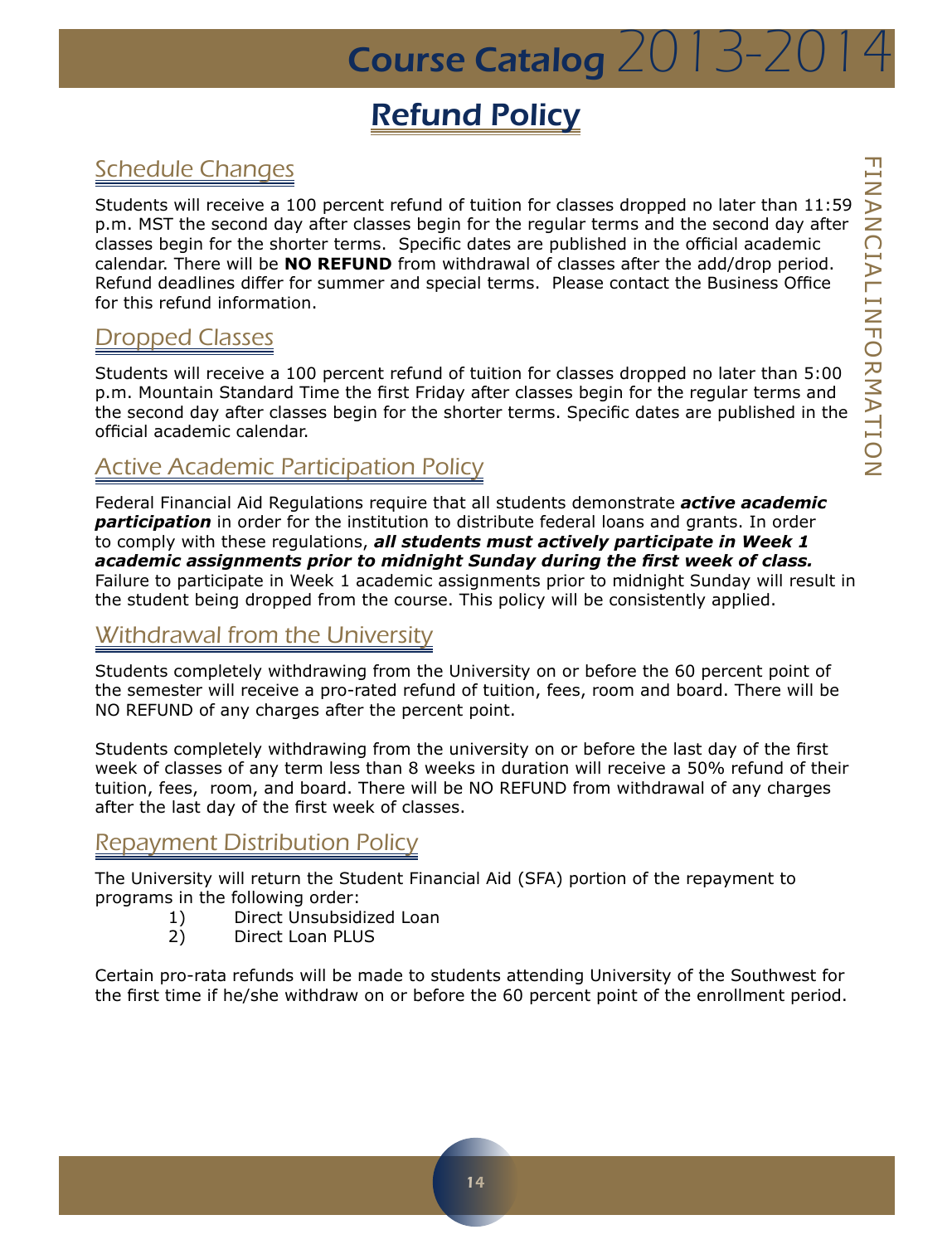## Financial Aid Policies

#### Financial Assistance

Enrollment in another instution is prohibited. Federal aid cannot be recieved at two institutions for the same time period. Pending of dual loans at other institutions must be  $\sum$  cancelled prior to being awarded financial aid at USW. The email address of the Office of  $\alpha$  Financial Aid is financialaid@usw.edu.

 $\sqcup$  aid awards based on the student's costs, which include, but are not limited to tuition, fees, The University endeavors to assist each student with educational costs which are categorized as direct and indirect costs. University of the Southwest packages financial  $\leq$  and books. Need is determined using the following formula: Cost of attendance minus EFC (Expected Family Contribution from the FASFA) equals need. A student may choose to finance all or a portion of costs through Direct unsubsidized loans, Direct Loan PLUS, or Alternative loans. Eligibility for these loans is determined by the individual student's circumstances and the University's educational costs.

#### Satisfactory Academic Progress Policy

The Office of Financial Aid of University of the Southwest (USW) administers student financial aid programs from federal, state, and institutional sources. The U.S. Department of Education (DOE) requires schools to develop and implement policies by which academic progress is evaluated and monitored for all students, even those who did not receive financial aid in prior terms at USW.

Students must meet Financial Aid Satisfactory Academic Progress (SAP) requirements to receive federal Title IV aid.

This policy describes the Financial Aid Satisfactory Academic Progress requirements and is in addition to and operates separately from the Academic Satisfactory Progress requirements for each academic program and department/division.

#### Evaluating SAP

The standards against which all students are measured include Qualitative, Quantitative, Maximum Time Frame, and All Unearned Credits Standards. The academic record of all students is reviewed after the end of each payment period. The academic review is cumulative and includes all courses taken at the student's current academic level. After the evaluation, letters will be sent to all students who have insufficient academic progress and are being placed on Financial Aid Probation or Suspension as a result.

#### Qualitative Standard

Cumulative GPA is composed of all coursework at the current academic level and is calculated by the Registrar's Office. To meet the qualitative standards, students must meet the minimum cumulative GPA as determined by their classification and program.

*Student Classification Required Minimum Cumulative GPA for Program* Masters Programs 2.0

Additional academic progress criteria may exist for certain financial aid programs. Example: The Federal TEACH Grant requires a student to maintain a 3.25 cumulative GPA. Some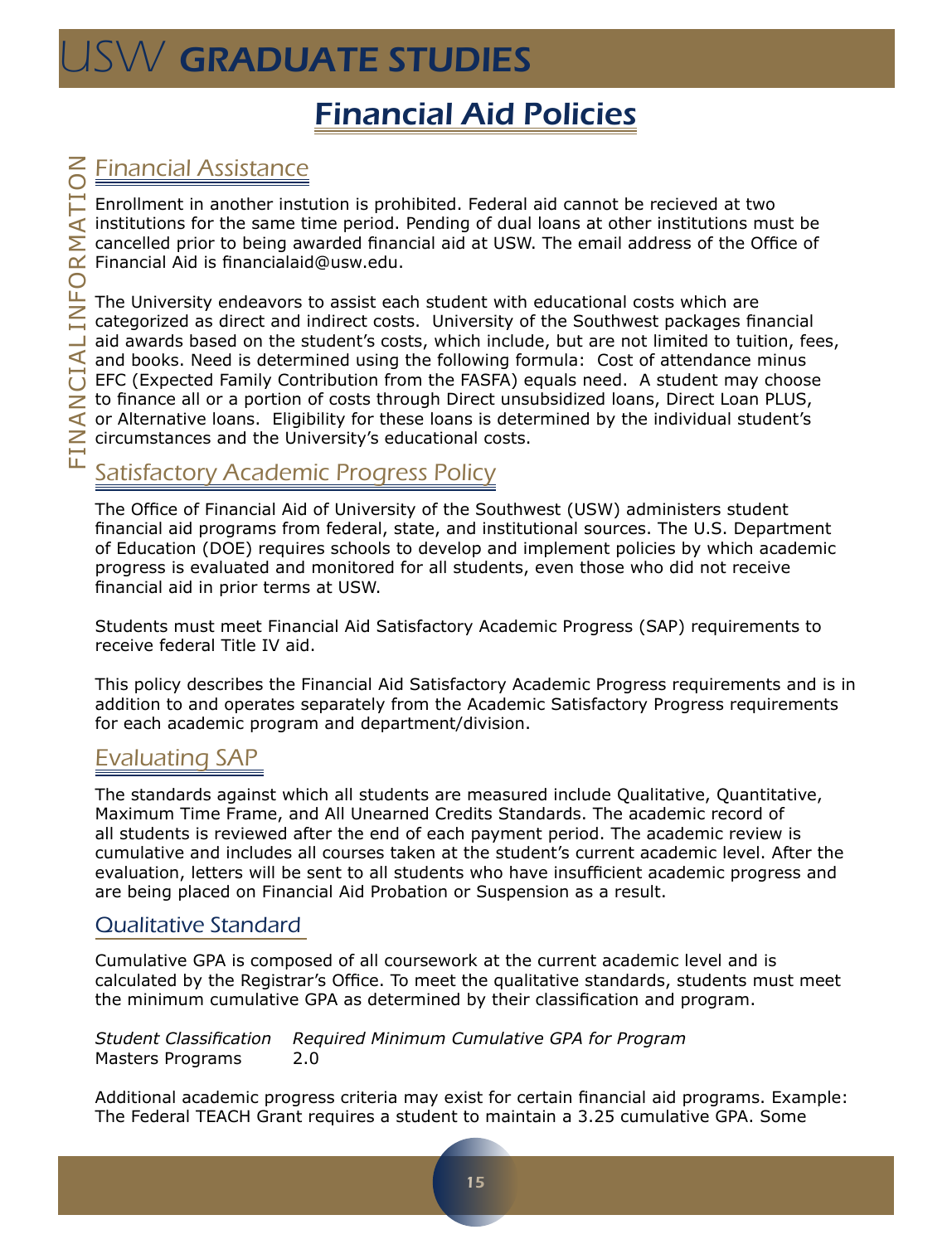

private and institutional scholarships require a higher cumulative GPA than those listed above, such as the Academic Merit I and Merit II scholarships require a student to maintain a minimum 2.5 GPA.

#### Quantitative Standard

In order to meet the quantitative standard, students must complete 66.67% of attempted coursework at the current level. Withdrawals, incompletes, repeated courses, failure grades, and transfer hours will count as attempted coursework. Example: For a student who has attempted 120 credit hours and earned 80 credit hours, the student would have completed 66.66% of their attempted credit hours  $(80 / 120\% = 66.66\%)$ . Please note: completion rates will not be rounded up to meet progress. If a student has a completion rate of 66.66%, he/she are not meeting the minimum 66.67% federal requirement for financial aid SAP.

#### Maximum Time Frame

A student may not exceed a maximum number of attempted hours in any program even if aid was not received during that term or prior terms. Once the student reaches the maximum time frame allowed, the student will be ineligible to receive financial aid; students may appeal on the basis of coursework not applicable to the current degree program. Maximum time frame is determined by multiplying the number of credit hours required for degree completion by 150%. Example: For a student whose degree plan requires 128 credit hours, the student may attempt up to 192 credit hours (128 X 150%).

#### All Unearned Credits

Students attempting at least half-time level credits and who earn no credits for the payment period will be placed on financial aid suspension and will not be permitted to receive financial aid in the next term.

#### Break in Enrollment

When a student has a break in enrollment and is readmitted, the SAP status for prior terms will apply. Example: If a student is placed on financial aid suspension at the end of the Spring term, does not return in the Fall term, and is readmitted the next Spring term, the student will continue in a financial aid suspension status for that term or until SAP is established.

#### Terms/Summer Sessions

A traditional term is referred to as a standard term. Standard terms, as defined by USW, are comprised of a combination of smaller sub-terms (e.g. Fall(a), Fall(b), Spring(a), Spring(b), Summer(a), and Summer(b)). Winter is a sub-term of the Fall term and May is a sub-term of the Spring term. SAP requirements are calculated based on the combined terms and subterms as defined by USW.

#### Delay or Changes with Future Aid

Every institution offering federal aid must check for SAP at the conclusion of each payment period. In some cases, the grades are submitted on dates close to or during the subsequent term. This will delay the SAP review process and may affect aid in subsequent terms for some students. Students who are affected will have aid in a pending status until grades are submitted and SAP is reviewed.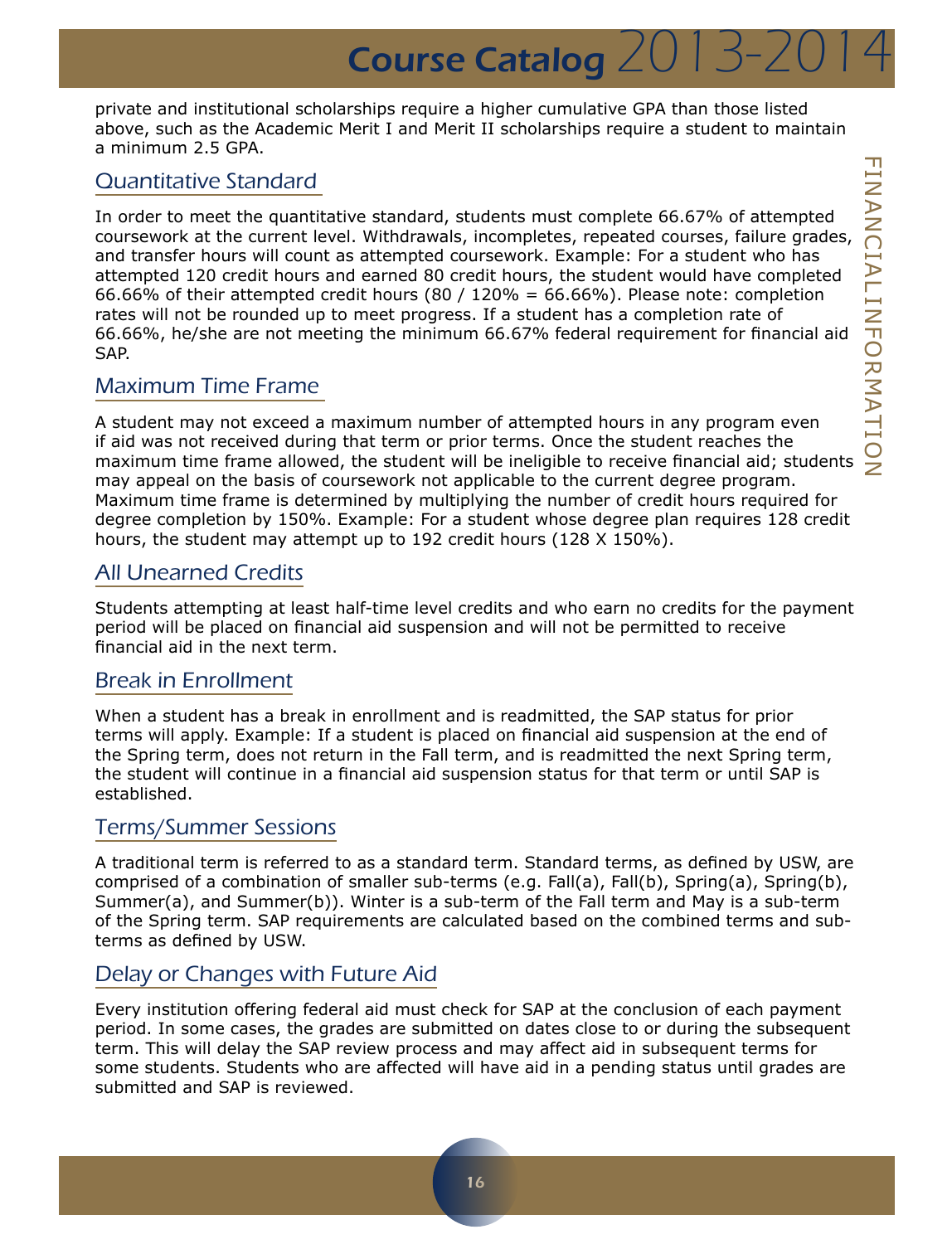# **SW GRADUATE STUDIES**

#### Withdrawals and Incompletes

Courses from which a student withdraws or receives a grade of incomplete will not be  $\geq$  considered as satisfactorily completed. The courses, which will be considered attempted but not completed, will negatively affect eligibility for the next term. Withdrawals and incomplete grades will also factor into the measurement for the maximum time frame.

#### Repeated Courses

Repeated courses are considered in the maximum time frame requirement. The course(s) will be considered as attempted each time the course is taken. USW will maintain compliance with the regulatory stipulations surrounding repeat course(s) and how they should be handled during a review of SAP.

#### Transfer Courses

Transfer courses are not considered in determining eligibility under the qualitative measure but are considered in the quantitative and maximum time frame measurements. Transfer students who are admitted to USW with a cumulative GPA lower than the qualitative measure of 2.0 will be placed on financial aid probation for one standard term and SAP will be reviewed at the end of the first standard term to determine aid eligibility. If SAP is met, the probation status will be removed. If SAP is not met in the first standard term of enrollment, aid will be suspended.

#### Change in Major/Additional Degrees

When a student changes their major or seeks an additional degree, the student may appeal to the Office of Financial Aid to have courses attempted and earned that do not count toward the student's new major or degree excluded from the maximum time frame calculation for SAP.

#### Course Attendance and Participation

Students receiving federal student aid are required to attend and actively participate in all courses registered. Instructors report lack of attendance to the Registrar's office periodically at the start of each term. Financial aid will be cancelled for students reported as not actively attending, within first week of fall term.

#### Failure to Make Satisfactory Academic Progress

Students who fail to meet the qualitative and/or quantitative standards at the end of each payment period (based upon the student's enrollment) will be placed on financial aid suspension and are considered ineligible for future financial aid until the deficiencies are resolved.

#### Re-Establishing Eligibility

Students may re-establish eligibility for financial aid by taking appropriate action that brings the student into compliance with the standards. Readmission to USW after Academic suspension or approval of an Academic suspension appeal does not reinstate Financial Aid eligibility after a Financial Aid suspension. Reinstatement of aid eligibility is not retroactive and will only affect current or future enrollment periods.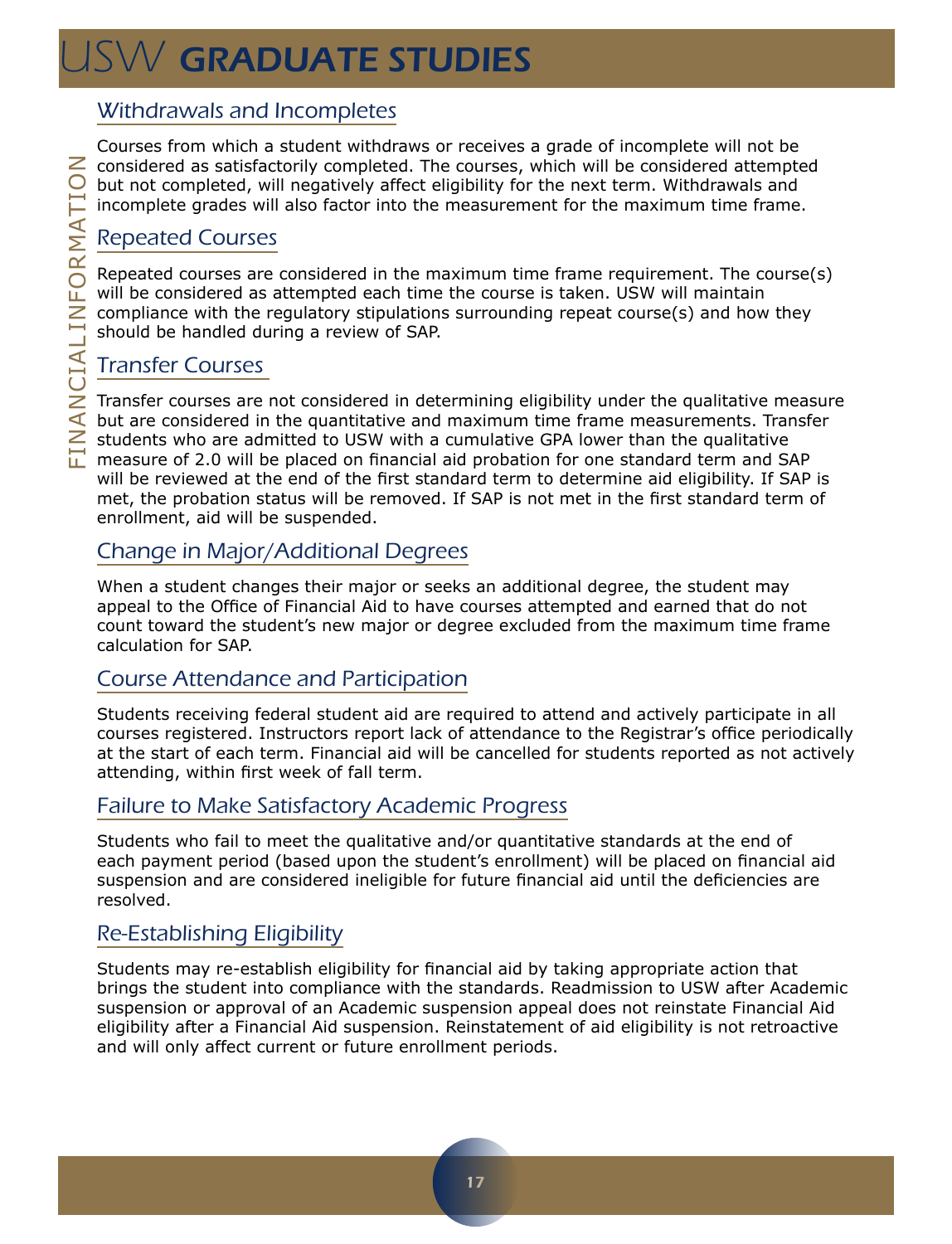

#### Appeals

A student who is placed on financial aid suspension may appeal this decision. To appeal the financial aid suspension, a student must submit to the Director of Financial Aid a signed and dated SAP Suspension Appeal Form explaining why the student was not academically successful, what has changed that will now allow the student to be academically successful, and any supporting documentation from an objective third party professional (e.g. physician, counselor, lawyer, social worker, teacher, religious leader, death certificate, divorce decree, etc.). Family members of the student, friends, and USW employees are not considered an acceptable third party. A committee will review the appeal and the student will be notified in writing of the decision. All financial aid awards remain cancelled until the student follows these appeal procedures and receives a written notification of reinstatement. If a reinstatement is approved, the student will be placed on financial aid probation for one standard term. The student will also receive a Financial Aid Academic Plan to assist the student toward SAP. A student may receive aid while on financial aid probation. SAP progress will be reviewed at the end of the standard term of probation to determine continued aid eligibility. During the period of an approved appeal, a student must satisfactorily fulfill the requirements of the Financial Aid Academic Plan. The Academic Plan for the probationary period requires every student to have a cumulative completion rate of 85% and a GPA requirement of 2.5 for the standard term of the approved appeal. This will ensure progress in making up the previous deficiency.

#### Student Should Monitor Progress

Students are responsible to review their grades and compare their progress to the standards set forth in the Financial Aid SAP Policy to ensure that he/she are aware of their standing. As a student reviews their academic information, students are encouraged to proactively seek assistance. Example: Students could pursue additional academic advising, arrange tutoring, or regularly discuss their academic work with their instructor(s). The student's responsibility to monitor their own academic progress is important especially as the evaluation may immediately affect their financial aid eligibility for the next term. Example: Failure to meet standards while on financial aid probation in the Spring term will immediately affect aid eligibility for the Summer and/or Fall terms.

## Veterans Benefits

University of the Southwest staff is available to assist you in using your VA educational benefits. Our office will forward all appropriate documents concerning the application for and usage of your benefits to the Muskogee Regional Office. If you have questions, contact our School Certifying Official (SCO) for assistance.

University of the Southwest School Certifying Official 6610 Lovington Highway Telephone: (575) 492-2112 fax: (575) 392-6006

Although we work to ensure VA regulations are met, we have no authority to determine your eligibility for a particular chapter of VA educational benefits. ONLY the Department of Veteran Affairs can determine eligibility.

Veterans benefits may affect a student's eligibility for Institutional Awards. Students receiving veterans benefits should contact the Office of Financial Aid to determine the impact on Institutional Aid.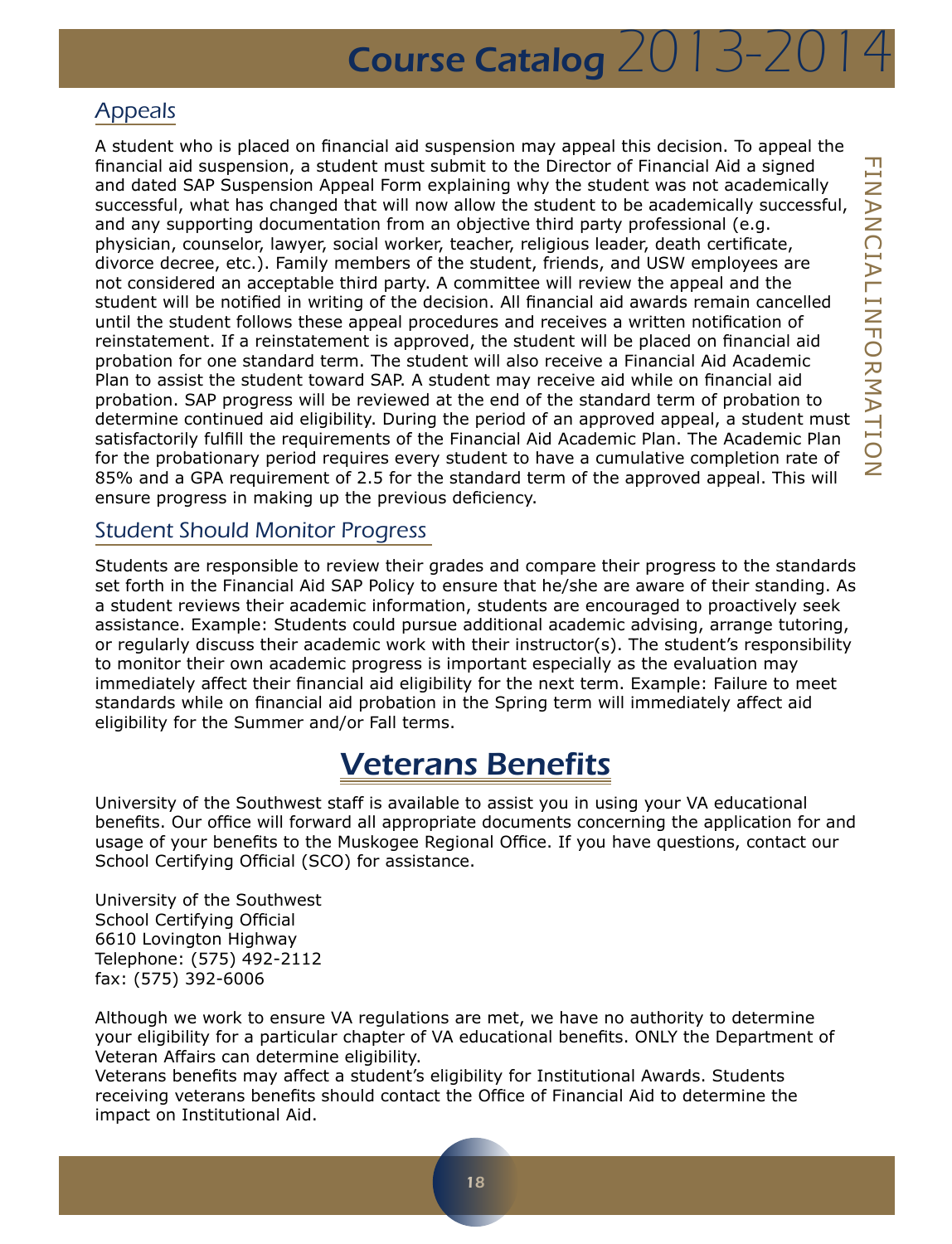Once determination has been made by the VA Benefit office, USW can certify you for any of the number of VA certifications:

- Chapter 30 Montgomery GI Bill for Active Duty
- Chapter 30 Montgomery GI Bill for Veterans
- Chapter 1606 Montgomery GI Bill for Selected Reserves
- Chapter 1607 Reserve Educational Assistance Program (REAP)
- Chapter 31 VA Vocational Rehabilitation Students
- Chapter 35 Survivors' and Dependents' Educational Assistance Program
- Chapter 32 VEAP Post-Vietnam Era Veterans' Educational Assistance Program
- Chapter 33: Post-9/11 G.I. Bill

Students must also adhere to the following:

- Students must complete a Parent School Letter request form each semester. The student MUST inform the SCO if the student changes their courses, course section, or degree objective after completing the parent school letter request form.
- NO Parent School Letters will be issued without receipt of an enrollment schedule listing the courses the student is requesting to be approved for the Parent School Letter.
- Students are strongly encouraged to utilize early enrollment periods for parent school letters. Non-USW degree seeking students will not be certified for USW courses until an APPROVED Parent School Letter is received from the degree granting institution.
- Military credit evaluations are free. You will also need to bring in your DD-214's and DD-295's, or any military certificates of completion (if not on the DD-214's and DD-295's etc.) to the SCO for the evaluation to be done. You may also supply an AARTS transcript, but please make sure that all courses are listed on the transcript.
- Air Force personnel need to have a CCAF (Community College of the Air Force) transcript sent to USW-Admissions. This is a fully accredited institution, and you should automatically be enrolled in CCAF as an Air Force member.
- Prior evaluated military credit will not be re-evaluated by USW. The university accepts evaluation that has been officially recorded on accredited institutions of higher education. Students must have a paid enrollment at USW before the military credit evaluation will be done.

Department of Veterans Affair (Regional Office) 125 S. Main St. Muskogee, OK 74401

1-800-827-1000 http://www.benefits.va.gov/muskogee/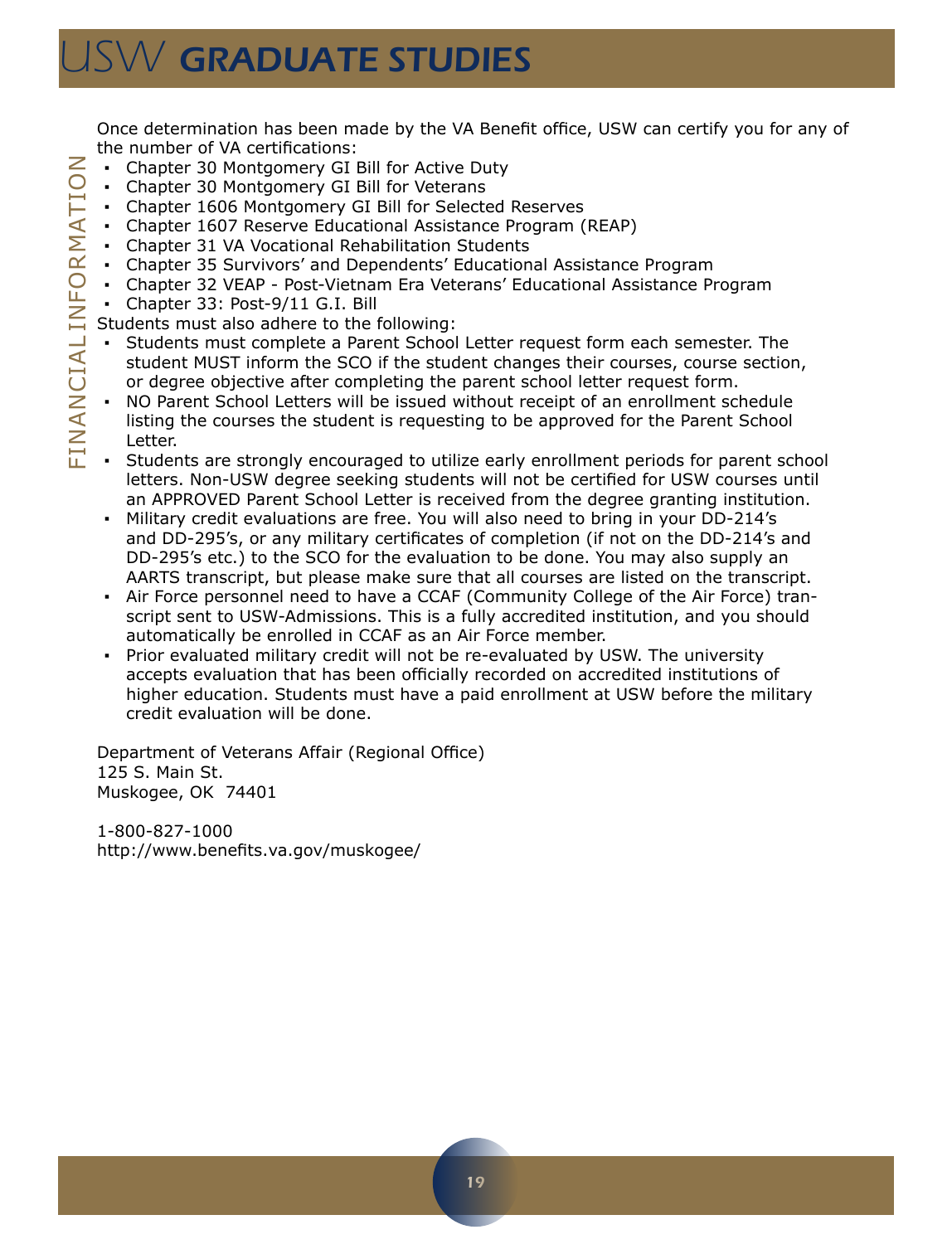**Course Catalog**  $\angle\bigcup$   $\Box$ 

# Academic Information

USW is committed to providing equal educational opportunities for students without regard to race, color, gender, disability or national origin. As an independent educational institution, the University reserves the right to deny admission to any applicant whose academic preparation, character, or personal conduct is determined to be inconsistent with the mission and purposes of the University.

## Admissions Procedures and Policies

Where to apply for graduate admission:

The Office of Enrollment Services is located in J.L Burke Hall on the Hobbs campus. The hours are Monday through Friday from 8:00 a.m. to 5:00 p.m. Students may also apply online at www.usw.edu

Questions regarding admission may be submitted by email to online@usw.edu, or by phone at 575-392-6563 or 800-530-4400.

#### **Criteria**

Admission to the graduate program is open to qualified applicants with a bachelor's degree from a college or university accredited by the appropriate regional accrediting association and recognized by USW. Applicants for admission must have earned a 3.0 grade point average (GPA) on a 4.0 scale as an undergraduate. Applicants who have earned less than a 3.0 cumulative grade point average may be considered for conditional acceptance to a graduate program on an individual basis.

Applicants to the graduate program are evaluated on the individual merits of their academic achievements and their potential to complete graduate level coursework and curriculum requirements. USW seeks applicants for graduate study who are academically well-prepared, have shown dedication to their professions, and are highly motivated. The graduate program attempts to attract well-qualified students from various cultural backgrounds, geographic areas, economic levels, and age groups.

#### Process

USW expects applicants to the Master of Business Administration (MBA) program or the Master of Science in Education (MSE) program to be well-qualified professionals, grounded in practical experience, and to demonstrate effective communication skills (i.e., oral, written, and technology skills).

To be considered for admission to the MBA program or the MSE, the applicant must:

- Complete and submit the online Graduate Application.
- Remit the \$50 application fee to the Business Office (Note: The graduate application fee is waived for applicants who hold degrees from USW).
- Submit required transcript(s) to the Office of Enrollment Services. A student who has applied and whose official transcript has not been received by the Office of Enrollment Services may be provisionally admitted to a graduate program. For full admission, an official transcript that reflects conferral of the baccalaureate degree from the accredited undergraduate institution must be submitted within the first term of being registered for graduate courses.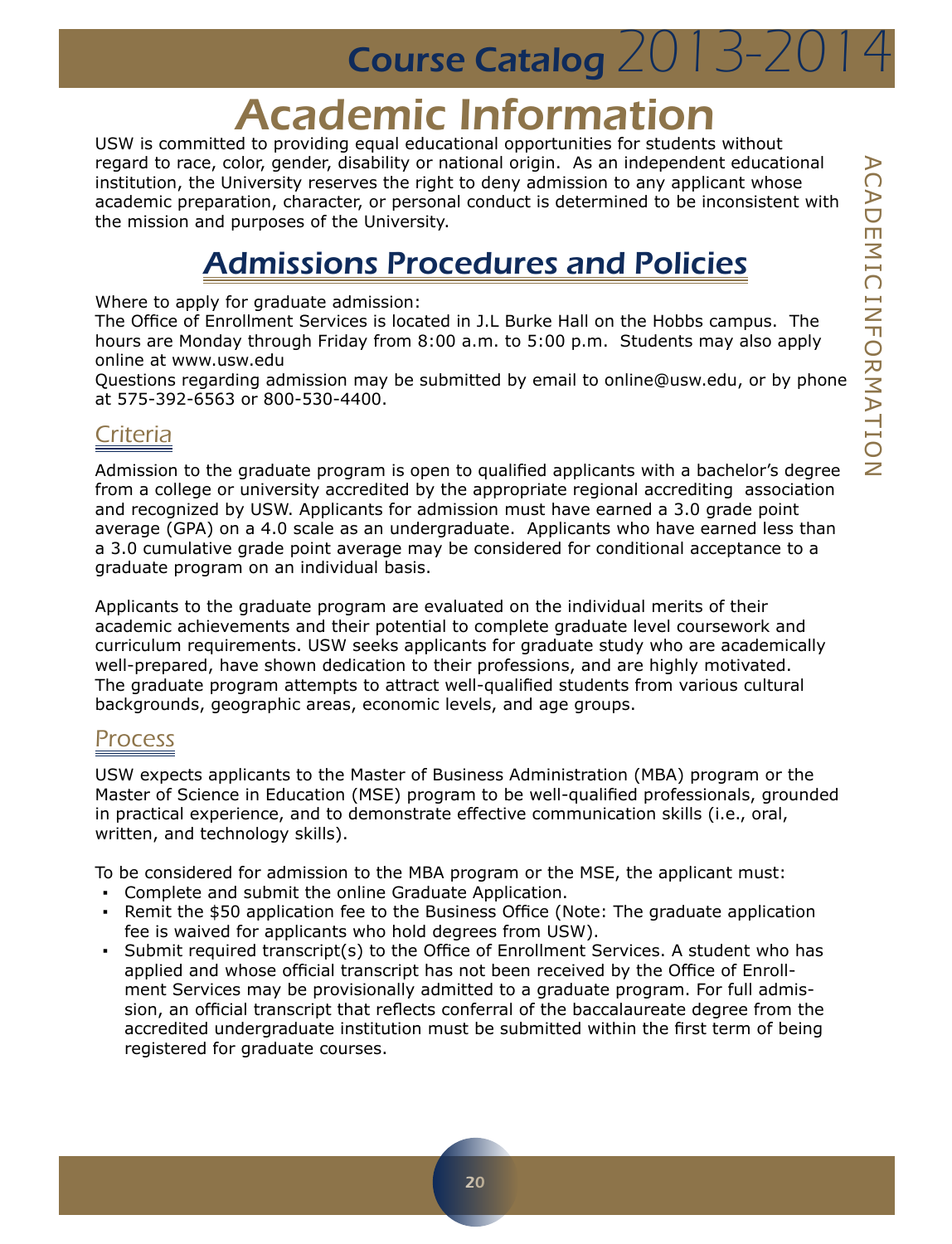# W GRADUATE STUDIES

All graduate students will meet with an enrollment counselor, who will work with the student to determine the appropriate class(es) for the student's first term. Additionally, the student will:

- Contact the appropriate graduate advisor,
- **•** Determine what course(s) to take in upcoming term(s),
- Current students can self-register for appropriate classes online.
- Students who are unable to self-register may contact their graduate advisor, and
- A student must contact his/her graduate program's director to request permission to take the practicum and/or internship.

The student must take EDU 5523 Educational Research at the first available opportunity and must make a grade of B, or better. If the student earns a grade lower than a B, the student must retake EDU 5523.

If a student retakes a course a second time and earns a grade lower than a B, the student will be denied admission to the graduate program..

All students are encouraged to contact their Graduate Advisor to ensure that their classes are taken in the proper sequence.

#### Full Admission

All of the above processes must be completed and all criteria met for full admission.

#### Provisional Admission

If the applicant fails to meet one or more of the requirements for admission, the Graduate Committee may choose to grant provisional admission with the understanding that the student has one (1) term to satisfy the deficiencies specified. The student may take no more than six (6) term hours of graduate course work as a provisional admittee.

If the applicant is missing an application fee or/and official transcript he/she will be provisionally admitted into USW. Once all documents are received, the applicants' status will change to fully admitted.

#### Post-Master's Licensure-Only Program Admission

All admission decisions for Post-Master's Licensure-Only programs made by the Graduate Admission Committee are based on its judgment of the evidence presented. A student may be granted admission to a licensure program if the following conditions are met:

- The student must hold a Master's Degree from a regionally accredited college or university.
- The student has completed and signed an official application for graduate study and has paid the application fee.
- The student has submitted required transcript(s) of previous college work which documents a GPA of 3.0 or better on a 4.0 scale.

#### Non-Degree Admission

Students possessing a bachelor's degree may be permitted to enroll in graduate courses as non-degree seeking students. Preference will be given to degree-seeking students when enrollment is limited. The non-degree student may complete no more than 12 term hours of coursework. After completing 12 hours the non-degree student must apply to the graduate program or discontinue taking graduate classes.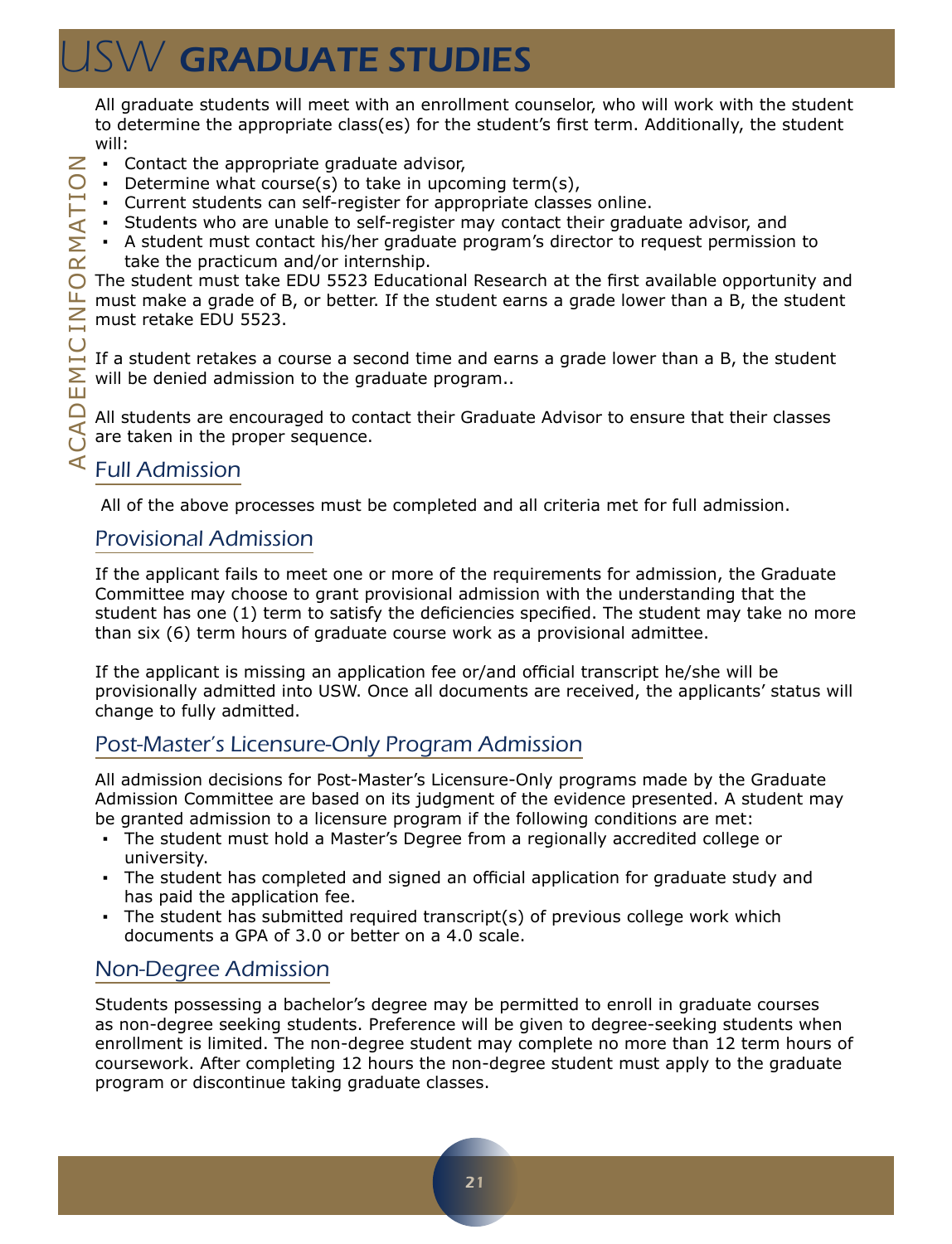#### Re-Admission to the Graduate Program

A graduate student who has attended USW previously but who has not attended during the past academic year must contact the Office of Enrollment Services to reactivate active student status. A graduate student who has not been enrolled at USW for one academic year or longer will return under policies stated in the catalog that is current at the time of their return.

#### Teaching Licensure/Certification

A student with at least a bachelor's degree who wants to pursue teaching licensure may use a combination of graduate and undergraduate courses to fulfill the licensure requirements. However, NO MORE THAN 9 TERM HOURS of graduate coursework may be completed before the student has taken at least the Basic Skills part of the New Mexico Teacher Assessments (NMTA). Read the entire section, but carefully study and follow the sections entitled Licensure/Certification Students and Admission to Intern Teaching. This option only applies to entry-level teacher preparation. Graduate licensure programs require a bachelor's degree and a master's degree from a regionally accredited college or university. For additional information on these programs, contact a graduate advisor.

#### Educational Administration Licensure in New Mexico

A graduate student seeking licensure in educational administration must meet all of the following requirements:

- Bachelor's degree and Master's degree from a regionally accredited college or university;
- A minimum of 6 years of teaching experience;
- A valid New Mexico Level 2 teaching license; and
- A minimum of 18 term hours of graduate term hours in an educational administration program approved by the New Mexico Secretary of Public Education that addresses the functional areas and related competencies;
- An apprenticeship/internship as defined in the New Mexico State Regulations;
- Satisfactory demonstration of the New Mexico Secretary of Public Education's Level 3B competencies;
- Passage of the entry-level licensure NMTA examination adopted by the New Mexico Secretary of Public Education.

#### School Counselor in New Mexico

A graduate student seeking licensure as a school counselor, Grades PreK-12, must meet the following requirements:

- Bachelor's degree and Master's degree from a regionally accredited college or university in a discipline other than school counseling; and
- 36-42 graduate hours that incorporate the New Mexico Secretary of Public Education's approved competencies in the area of school counseling and include an internship in a school setting; and
- Pass any required NMTA exams.

#### Professional Clinical Mental Health Counselor in New Mexico

A graduate student seeking mental health licensure should contact the graduate program director and the graduate advisor. Mental Health counselors are required to meet the qualifications and requirements as set forth by the New Mexico Counseling and Therapy Board that include the completion of a minimum of 48 term hours of graduate coursework, which includes a minimum of 9 term hours in graduate supervised practicum and/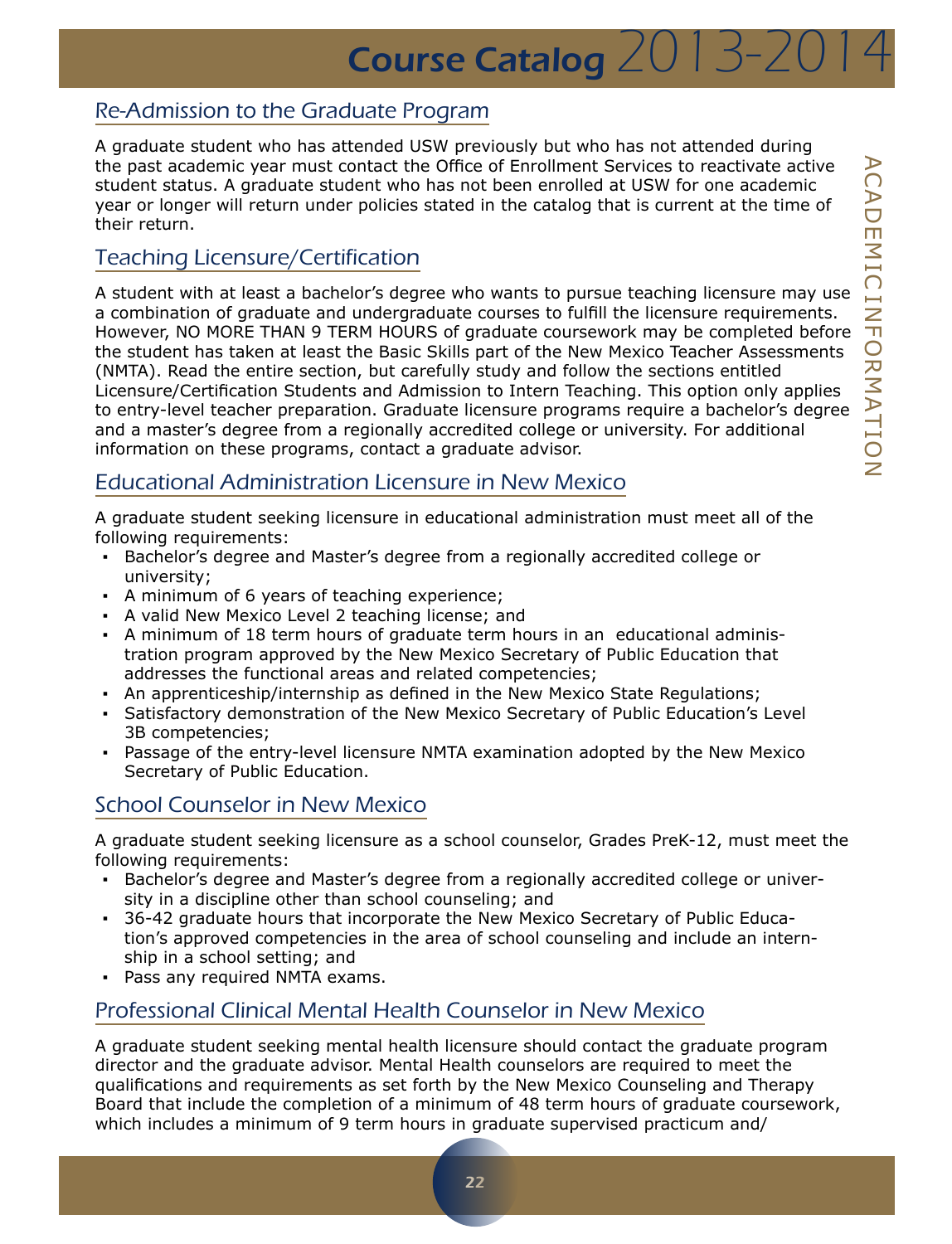# $\mathcal N$  GRADUATE STUDIES

or internship; the minimum number of required client contact hours under approved supervision; and passage of a Board approved examination.

#### Licensure of Students from States Other than New Mexico

Students, who reside in a state other than New Mexico, must contact the appropriate licensing bureau in their state in order to determine if their state will recognize our programs and grant a license to the student who earns a Master's degree from our University. In lieu of NM Competencies students may use their home-state competencies.

#### Notification of Admission Status

Written notification of graduate admission or non-admission is communicated to the student by the Office of Enrollment Services. Admission into the specified MSE graduate program will be communicated to the student by the Office of Enrollment Services.

#### Academic Advisement and Program Planning

Once admitted to graduate study, each student will be assigned a graduate advisor. The student and the graduate advisor will discuss the graduate degree or licensure plan to be followed. Students are required to complete EDU 5523 Educational Research at the first available opportunity. A grade of B or better must be earned in EDU 5523 or the student must repeat the course no more than twice and earn at least a B. The graduate plan is to be reviewed prior to each term's registration to make certain satisfactory progress is being made. A copy of the student's graduate degree or licensure plan is to be filed with the School of Education and the Office of the Registrar. All revisions to the graduate plan must be filed with these offices.

A graduate student may graduate under the requirements of the Catalog under which he/ she entered, provided the Catalog is not more than 6 years old at the time of graduation, provided the student has been continuously enrolled, and provided no action has been taken that supersedes the requirements stated in the Catalog. When a student has not been enrolled for two consecutive terms, a new Degree Plan or Licensure Plan will be completed based on the Catalog in effect at the time of re-enrollment.

Any action taken by the New Mexico Legislature or the Secretary of Public Education that affects licensure supersedes requirements stated in this Catalog.

#### **Academic Progress**

Graduate students must maintain a minimum, cumulative grade point average (CGPA) of 3.0 for all graduate work completed. Graduate coursework taken at another college or university, in which the student earned below a B, will not be accepted in transfer to a USW graduate program. A student who receives a C, D, or F in a course will be placed on academic probation. Furthermore, no more than one C will be allowed to count toward the Master's degree. Students who earn more than one C, D, or F will be allowed to continue in the program but must retake the appropriate course and earn a B or better at the first opportunity in order to remove a second C, D, or an F. This can help raise a low GPA. Failure to raise the CGPA to 3.0 after two terms may result in permanent expulsion from the Graduate Program. A USW course may be repeated a maximum of two times.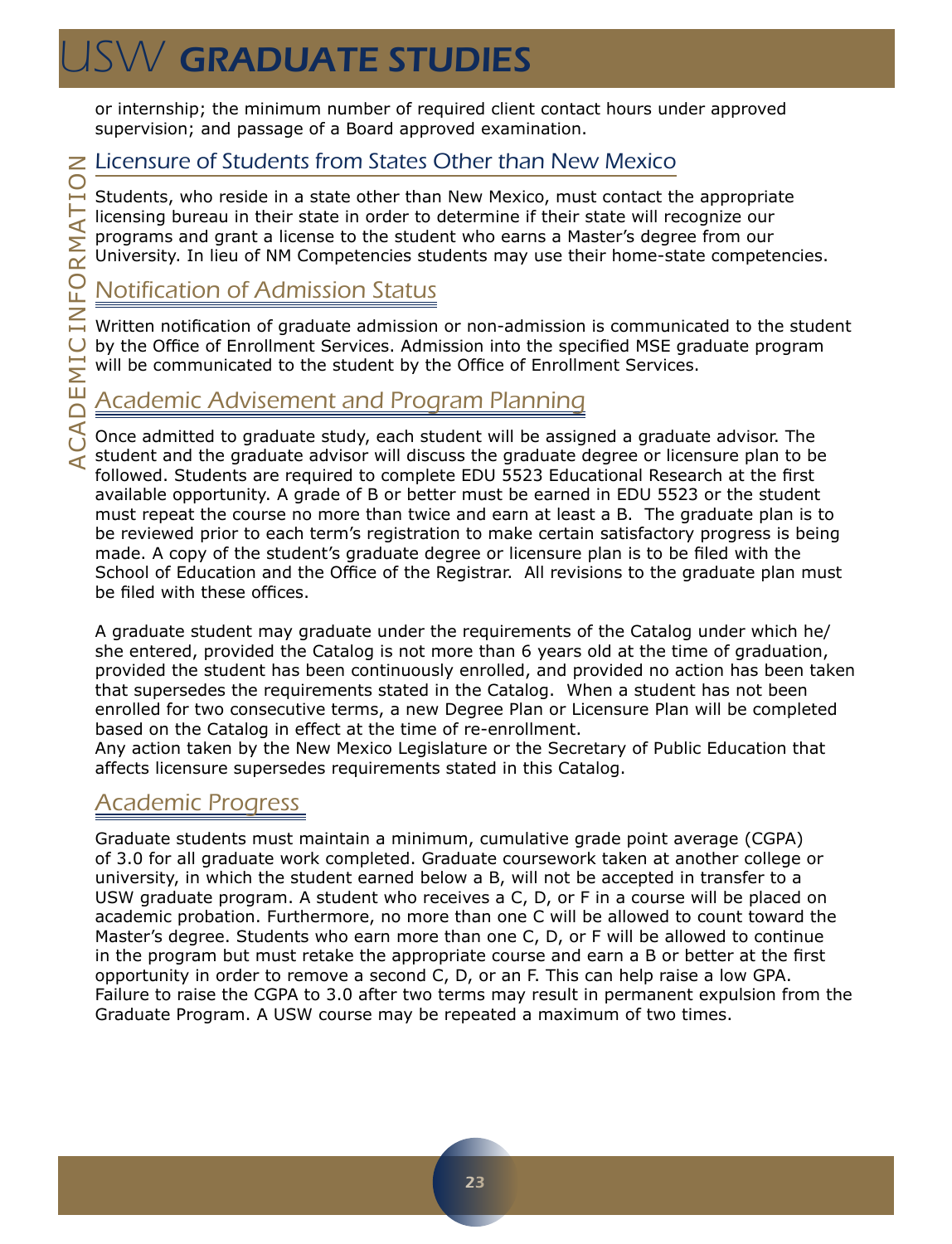## Academic Policies

At USW, our major concern is student success, and our primary focus is quality classroom instruction. The interaction between students and faculty is fundamental to the goals of the University and the success of each student. Therefore, academic policies are designed to assist each student in planning and successfully completing the course of study he/she selects. Familiarity with the published policies and frequent counseling with University personnel will contribute to a happy and productive college career.

#### Non-Discrimination Policy

University of the Southwest admits students of any race, color, national and ethnic origin. The University does not discriminate in the administration of academic policies, admission policies, scholarship and loan programs, athletic programs, or any other university administered policy or program.

#### Academic Records

Once submitted, academic records and transcripts become a permanent part of the student's records at USW and will not be returned. All records submitted will be destroyed when a student fails to attend within one academic year of the date of anticipated attendance. A student found guilty of nondisclosure or misrepresentation in completing the admission forms will be subject to disciplinary action, including possible dismissal from the University.

#### Full-Time Student Status

Full-time graduate student status requires the student to be enrolled in six term hours of graduate work. Registrations for more than six hours of graduate credit, including concurrent enrollment in another accredited institution, must have the approval of the Graduate Committee and the Provost. If a student receives financial aid the student must contact the Financial Aid Office if he/she takes less than six hours of work.

#### Grading

Grades are based on the quality of work completed. The grading system is as follows:

- A 90 to 100 4.00<br>B 80 to 89 3.00
- B 80 to 89 3.00<br>C 70 to 79 2.00
- 70 to 79
- D 60 to 69 1.00
- $F < 60$  0.00<br>  $*S$  Satisfactory
- **Satisfactory**
- \*I Incomplete
- \*W Withdrawn
- **Credit**
- \*NC No Credit

The GPA is computed by dividing total grade points earned by total hours attempted. For example, if the grade points earned total 32 and the total hours attempted equal 16, the GPA is 2.0.

\*Are not included in calculating the GPAs (GPA).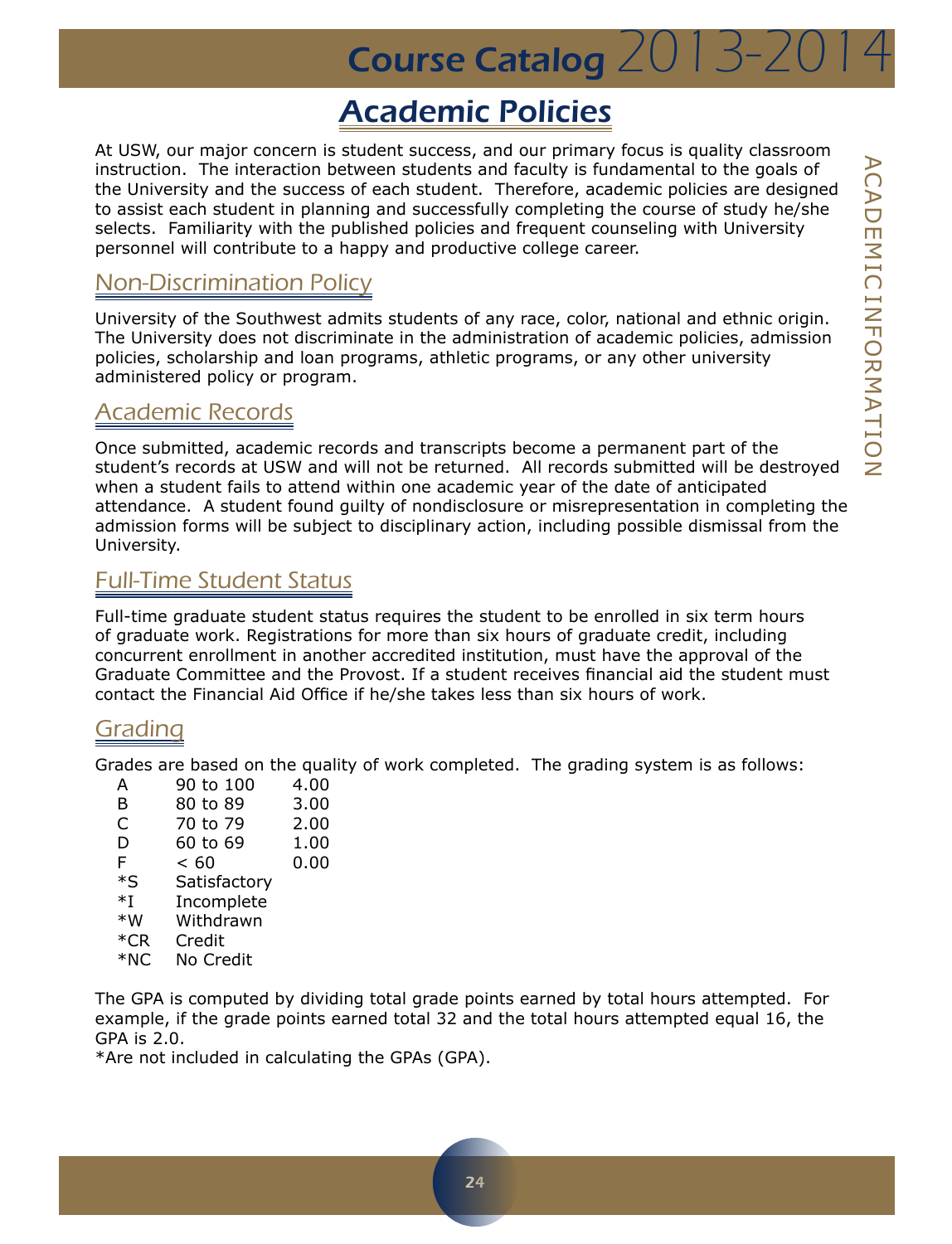# **SW GRADUATE STUDIES**

#### Incomplete Work

University of the Southwest will no longer give a grade of "I" for incomplete work. A student  $\mathbb Z$  who has substantially completed a course but who lacks certain essentials of performance  $\bigcirc$  due to circumstances beyond his/her control is encouraged to communicate directly with the  $\Box$  course instructor as soon as such situations arise. Communication between the student and instructor will be essential in determining the instructor's course of action. If the instructor  $\sum$  agrees to make arrangements for a student to submit incomplete coursework after then end  $\alpha$  of a course, the student will be given whatever grade deemed appropriate for the amount  $\bigcirc$  of work completed. The instructor will then set a deadline for incomplete course work to be  $\Box$  completed (between 1 and 4 weeks). If the incomplete course work is completed by the set deadline, the instructor will submit the appropriate grade change to the Registrar's Office.

**Exception**: Due to insurance liability issues, the only courses allowed to have a grade of "I" are Practicums and Internships. Students with a grade of "I" need to be reminded that the grade may affect financial aid eligibility.

#### Comprehensive Examinations, Projects, Internships, and E-Portfolios

For the graduate degree program in education, a capstone experience is required. The capstone experience includes one or more of the following: a comprehensive written or oral exam, a graduate project, an internship (Ed. Ad., Ed. Diag., School Counseling, Mental Health Counseling), and/or an e-Portfolio. The exam format will be at the discretion of the Graduate Committee and program specific.

#### Graduate Internship

Students must register for the Internship Preparation Course (EDA, EDC, EDG 5800) prior to the term in which they want to begin the internship. Students enrolled in Internships (EDA 5803, EDC5803m, EDC5803s, EDG5803) will receive an "NC" until all course requirements are met. Students must complete a minimum of 3-credit hours of internship, which requires 300 contact hours. Upon completion of the internship, the University supervisor will submit a final grade.

After registering for the internship for the first time, students have one calendar year to complete the internship.

#### Academic Integrity

The University is strongly committed to nurturing academic excellence, truth, responsibility, and integrity. The University expects all students to maintain a high standard of ethics in their academic pursuits. Academic dishonesty is a serious matter and will not be tolerated. Academic dishonesty implies misunderstanding of the whole process of education, violates the trust between the student and faculty, and warrants severe disciplinary action. Refer to the Student Handbook for additional information.

Since graduate programs at USW encourage open discussion that respects diversity of opinions, graduate students are expected to honor confidentiality and to act as professionals. Sensitive issues are sometimes discussed that evoke different positions. Graduate students should never divulge information in such a manner that an individual can be identified.

The USW community assumes responsibility for fostering academic integrity.

▪ The University assumes responsibility for establishing, publishing, and consistently enforcing policies that ensure academic integrity.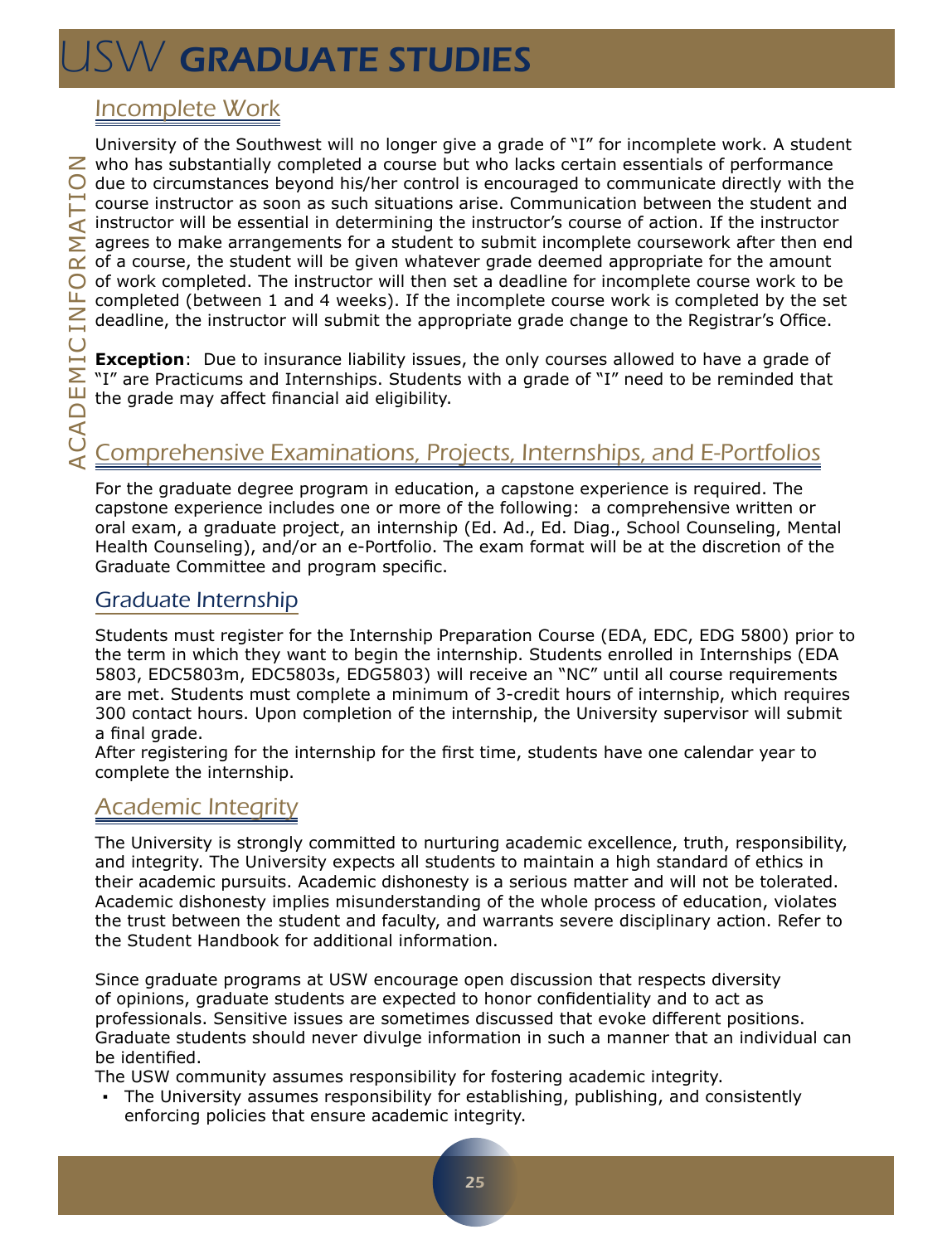

- Students are responsible for understanding what is expected from every academic assignment and what would indicate academic dishonesty. Students are advised to follow each instructor's syllabi and abide by the guidelines set forth.
- Each faculty member has the responsibility of clearly articulating the University's position on academic honesty and the requirements of assignments.

## Academic Status

#### Academic Probation

A graduate student is placed on academic probation when his/her cumulative grade point average (GPA) falls below 3.00. A student on academic probation will be given one semester/term to show academic improvement. If academic improvement is not made by the end of the semester/term, the student will be required to meet with the Academic Probation and Suspension Committee (face-to-face meeting for on-campus students and virtual meeting with online students) before registering for the next semester/term. After meeting with the Academic Probation and Suspension Committee, the student will remain on probation for an additional semester and will be given the opportunity to raise his or her cumulative GPA. Failure to show academic improvement after two semesters/terms may result in academic suspension. Academic probation is removed when the cumulative GPA is raised above 3.00.

#### Academic Suspension

A student placed on academic suspension may appeal to the Provost. If the appeal is denied, the student will be suspended. He or she will be eligible for readmission on probation after one full semester/term. Benefits of suspended veterans must be reestablished by the Veterans' Administration.

#### Dealing with Incidents of Academic Dishonesty

When a case of academic dishonesty is detected, it is the instructor's responsibility to distinguish between a minor infraction and a major one, and to take action appropriate to this judgment of severity. For example, a missed reference in an otherwise well-cited paper should be treated as carelessness. On the other hand, copying a substantial part of a term paper from a document available on the Internet should be considered a major violation. Minor infractions repeated in spite of warnings may be treated as major.

Three classes of actions are available to the instructor. The instructor may:

- 1. only warn, i.e., issue a warning to the student(s) without any penalty in grades;
- 2. only penalize the assignment in question, e.g., decrease the student's grades for that academic work (perhaps a zero for the entire assignment or a part thereof) and/or ask the student to redo the assignment; or
- 3. penalize the course, i.e., directly change the course grade, e.g., drop a letter grade or assign an 'F' for the course.

The instructor must make every effort to discuss with the student(s) the violation detected and any grade penalty being imposed; this information must also be provided to the student in writing.

In cases (2) and (3), the instructor must write in a memo to the Academic Dean of the School in which the course is offered explaining that the grade for the course has been affected partly or wholly by an act of academic dishonesty. The following should be included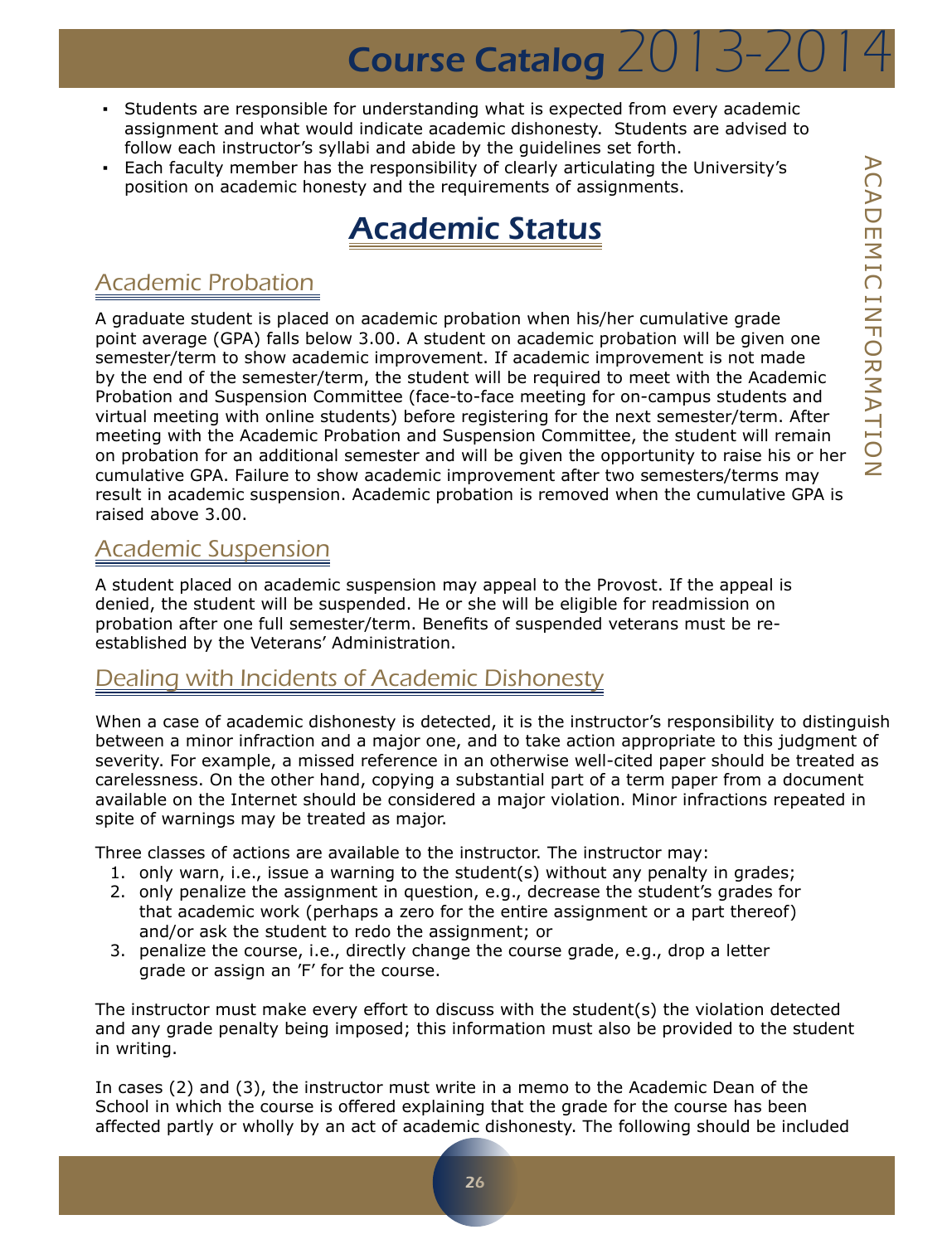#### in the memo:

- The nature of the violation and its severity,
- details as to time, place, and persons involved,
- any available supporting evidence, and
- O the specific grade penalty imposed.

 $\Box$  Upon notification from an instructor, the Academic Dean will place the memo in the  $\leq$  student's permanent file in the Office of the Registrar. Notifications of incidents of academic  $\sum$  dishonesty from instructors shall remain in the student's file in the Office of the Registrar  $\alpha$  until one year after the student has graduated or has been expelled, at which point it shall be destroyed.

### **Student's Right to Appeal**

The student may appeal the instructor's decision to the Academic Dean. However, when the grade in question is the direct result of action(s) taken to address academic dishonesty, the following procedures must be followed. The student must appeal the decision in writing within five days of the receipt of the notification from the instructor.

Upon receiving a letter of appeal from the student, the Academic Dean will:

- look up the student's record of past incidents of dishonesty,
- schedule an appointment with the student to review this policy and give him/her an opportunity to discuss the incident,
- consider requests from the student for additional time to gather evidence, and
- convene a committee to hear the appeal.

The committee hearing is not intended to be a full-fledged adversarial proceeding: it is intended to be a fair hearing with ample opportunity for both parties (the student and instructor) to present the facts. The committee will be comprised of three faculty members; two members will be appointed by the Academic Dean and one faculty member will be selected by the student. In addition two students will be selected by the Academic Dean to sit on the committee. The Academic Dean will chair the committee and will assume the responsibility of notifying all parties. A hearing will be scheduled within five days of the Academic Dean's receipt of the notice of appeal.

Once the committee has made a decision, the Academic Dean will notify the student and the instructor in writing. The student may appeal the committee's decision to the Provost. The student must appeal the decision in writing within five days of receipt of the notification from the Academic Dean.

Upon notification from the student, the Provost

- will collect the evidence from the Academic Dean,
- schedule an appointment with the student to review this policy and give him/her an opportunity to discuss the incident, and
- consider requests from the student for additional time to gather evidence.

The Provost's decision is final and cannot be appealed.

The Provost will notify the student, the instructor, and the Academic Dean of his/her decision within five days of meeting with the student.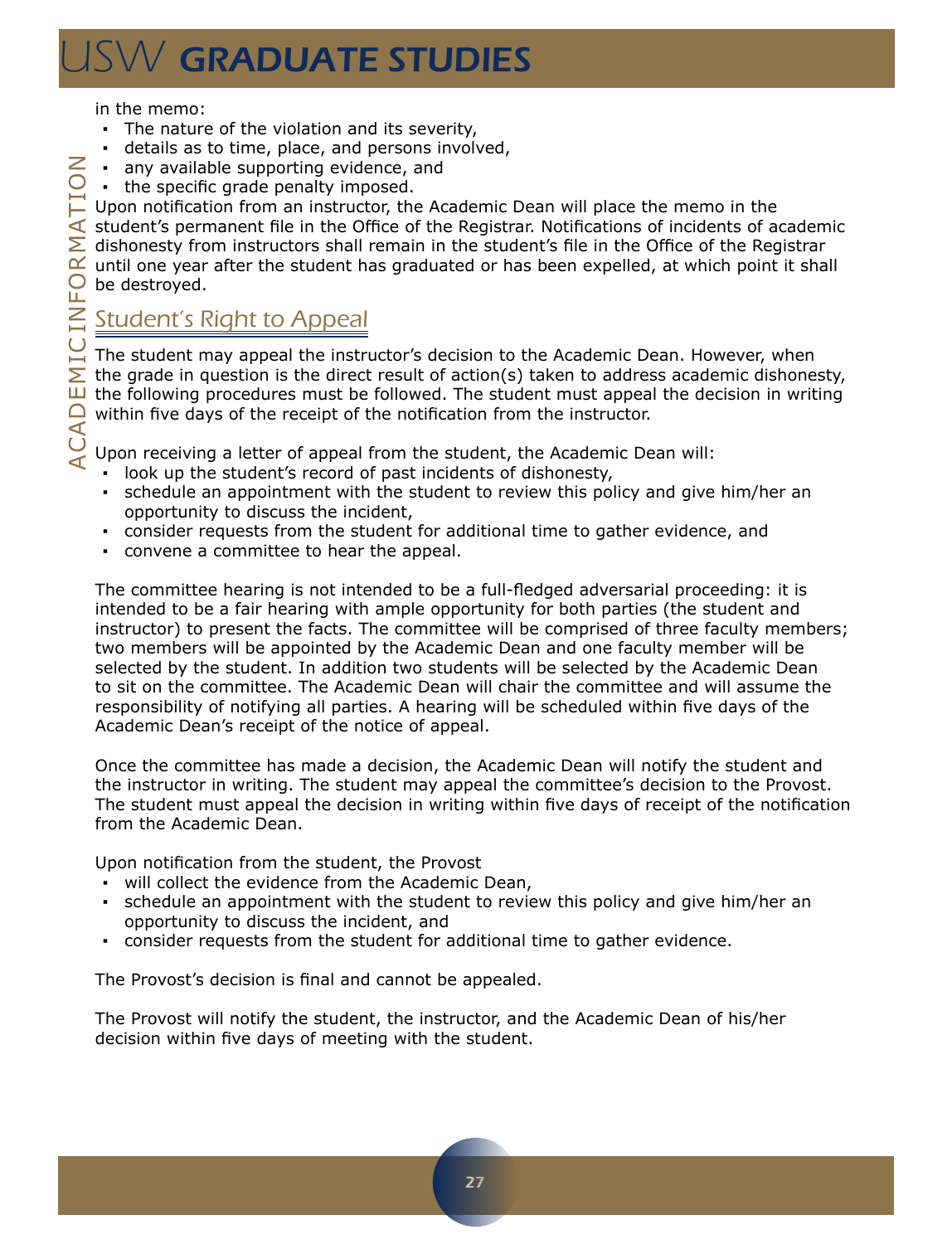#### Instructor's Right to Appeal

The instructor who brought charges of academic dishonesty may appeal the decision of the committee to the Provost within five days of receipt of the committee's decision.

Course Catalog  $2013$ 

- The instructor will submit a review request in writing to the Provost.
- The Academic Dean will submit all documentation to the Provost supporting the decision.
- The Provost will schedule a meeting with the instructor who brought charges of academic dishonesty.

The Provost will communicate the final outcome of the appeal to the student, the instructor who brought charges of academic dishonesty, and the Academic Dean.

The Provost's decision is final and cannot be appealed.

#### Grade Appeal Process

#### During an Academic Term (5-, 8- or 16-week terms)

If a student is concerned about or questions a grade earned on a course assignment, the student must contact the instructor to discuss his or her concern. If a mutually acceptable decision is not reached, the student may then contact the Dean of the Unit offering the course. The student must attempt to resolve the grade issue during the term.

#### After the Last Day of an Academic Term (5-, 8- or 16-week terms):

- 1. After final grades have been submitted to the Registrar, a student who wishes to appeal a course grade must complete the Grade Appeals form found on the USW website.
- 2. The student then submits the completed electronic form in order to formally file notice of intention to appeal with the Registrar. This must be done within fifteen (15) days after the last day of an 8-week term and/or thirty (30) days after the last day of a 16-week term.
- 3. The student must then demonstrate that he/she has met with the following people in an informal attempt to resolve the situation:
	- a. The Instructor
	- b. The Dean of the Unit offering the course
	- c. The Registrar

It is expected that these officers are to be approached in the order listed above. The student will have a maximum of fifteen (15) days to complete this process. The Registrar may extend the time limit to avoid undue hardship or injustice.

- 4. After contacting the instructor, the appropriate dean, and the Registrar, if a mutually acceptable decision is not reached, the student shall submit a detailed statement of appeal with supporting documentation to the PROVOST detailing in what way his/her grade assignment was prejudiced, arbitrary, or otherwise improper.
- 5. The Provost will promptly give written notice of the formal appeal to both the student and the involved committee. Written notice shall be accompanied by a copy of the student's detailed statement as well as the procedures and sequence of events to be followed in conducting the hearing.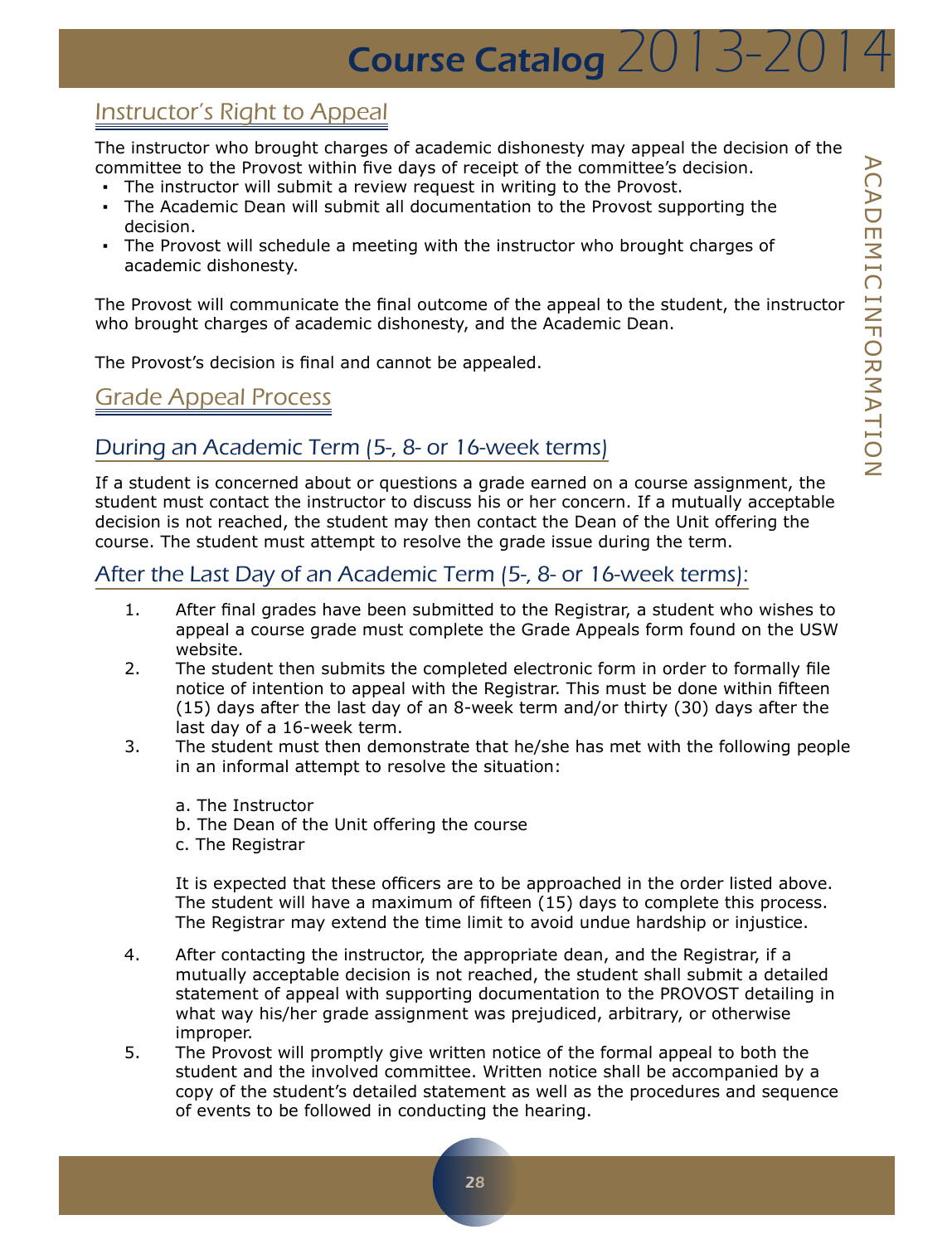#### Hearing for Student Appeal

- 1. The Hearing Committee will be appointed by the Provost.
- 2. The first meeting for a hearing shall be held not less than five (5) days and, whenever practical, not more than ten (10) days after the receipt of such notice.

#### Special Services

Students who have special needs are encouraged to submit a copy of the most recent diagnostic test results in which the special need was evaluated, an Individual Education Plan (IEP), or other supporting documentation that may assist the Director of Special Services to recommend appropriate accommodations for the student and determine the reasonable feasibility of the University to assist this student with his/her academic endeavors. Any student requesting special accommodations shall disclose any and all information relevant to the University's determination of such services. This may include the student's submission  $\Box$  to additional testing required by the University, which will be the responsibility of the  $\Box$  student. Any student who fails to self-disclose all of the appropriate documentation and information or refuses to submit to recommended university evaluations will only receive the reasonable accommodations as mandated by federal law and consistent with universal design. Failing to provide the necessary information or documentation or hindering the University's evaluation could adversely affect the decision regarding admission to the school.

#### Students with Disabilities

USW is committed to the principle that no qualified individual with a disability shall, on the basis of that disability, be excluded from participating in or be denied the benefits of the services, programs, or activities of the University, or be subject to discrimination by the University, as required by the Americans with Disabilities Act of 1990.

However, USW does not waive the published degree requirements for students. To the extent practical, the faculty and administration will make reasonable accommodations to assist clinically qualified individuals with disabilities in meeting degree requirements. All students at USW must have the capacity and ambition to undertake, with reasonable assistance from the faculty and administration, the academic challenges necessary to fulfill the academic requirements for the degree or licensure program pursued.

The Director of the Office of Special Services at the University coordinates activities for disabled students and should be contacted concerning initial enrollment, scheduling, and other arrangements. The Office of Special Services is located in the Fadke Arts and Sciences Building.

#### Adding or Dropping Courses

Courses may be added or dropped during the add/drop period of each semester as identified on the current year's academic calendar. In order to make a schedule change, a student must complete and submit the online add/drop/withdrawal form available on the USW website and in the student portal. Schedule changes are the responsibility of the student and will not be initiated by faculty or the Registrar.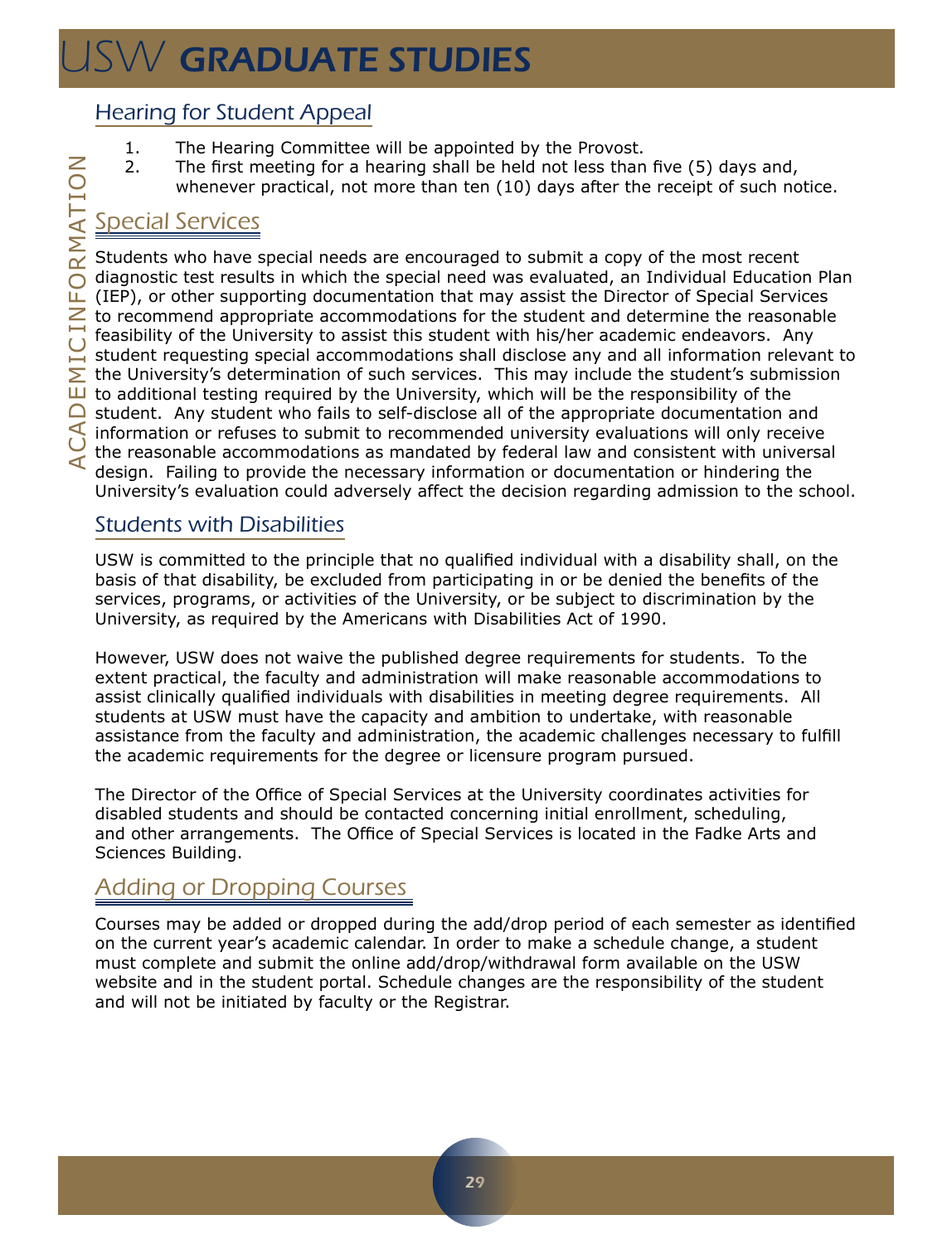#### Withdrawal from a Course or from the University

A student may withdraw from a class with a grade of "W" during the following withdrawal periods\*:

16 week semesters – Friday, by 5:00 pm, of the 13th week 8 week terms – Friday, by 5:00 pm, of the 5th week 5 week terms – Friday, by 5:00 pm, of the 3rd week

\*Specific dates are listed in the current years academic calendar.

To withdraw from a course(s) or from the university, a student must complete and submit the online add/drop/withdrawal form available on the USW website and in the student portal. Withdrawal is the responsibility of the student and will not be initiated by faculty or the Registrar. Failure to officially withdraw will result in a grade of "F" for the course(s).

#### **Sources of Alternative Academic Credit**

University of the Southwest accepts transfer credits and will consider awarding academic credits from the sources outlined below. A maximum of 12 credits may be earned through any one source or a combination of sources. Students are responsible for providing official documentation (transcripts, certificates of completion, test scores, etc.) to the University Registrar for evaluation and consideration of applying such credits to the student's USW transcript. Letter grades earned at other institutions or in a non-collegiate setting, prior to enrollment at USW, are not used in calculating a student's cumulative grade point average at USW and are given a grade of CR (credit).

#### Transfer Credit

University of the Southwest will consider transfer credits from other regionally accredited institutions; however, some courses that are not regarded as consistent with USW's curriculum and standards may not be credited toward a degree. An Academic Advisor will evaluate completed coursework and determine what credits will transfer to USW.

#### Transfer Credit Requirements:

- Only courses with a grade of B or better may transfer into USW
- Credit earned more than 6 years prior to matriculation at USW will be subject to evaluation to determine acceptability

#### Assessed Credit

Graduate students may be granted up to 6 hours (2 courses) of academic credit for education achieved in a non-collegiate setting such as work experience or professional training. In order to have this experience or training assessed, the student must submit a 500 word essay and professional resume to the Dean of the appropriate school. The Dean will review the essay and resume determining what courses, if any, for which the student may receive credit.

Note: Masters of Science in Education candidates may only receive Assessed Credit for Leveling Courses. Furthermore, Graduate Assessed Credit will not be granted for any counseling field-based experiences (e.g., practicums and/or internships).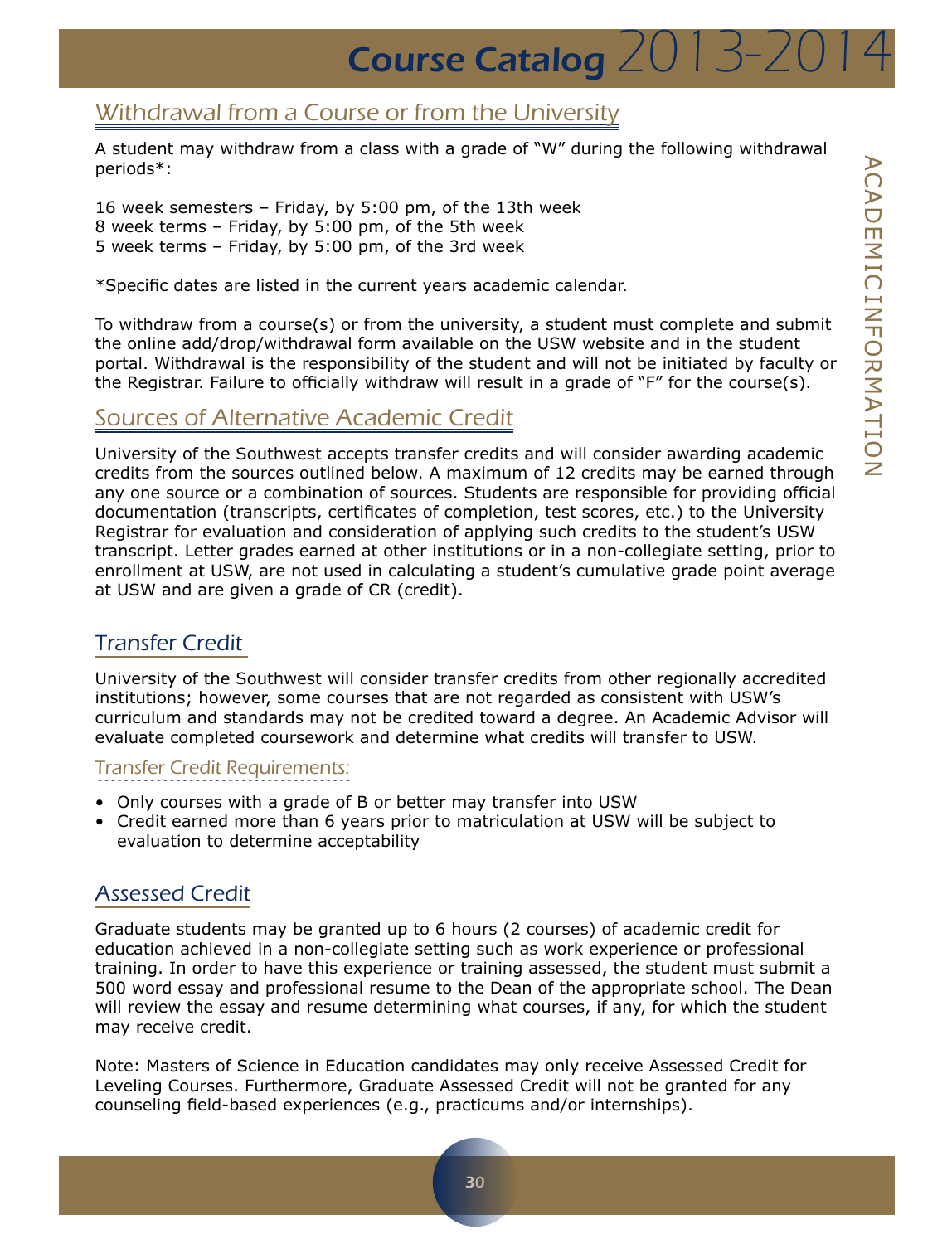# **SW GRADUATE STUDIES**

#### Credit by Portfolio for Prior Learning

This is a 3-credit hour course designed for those students seeking credit for a core course  $\geq$  due to professional experience acquired. Students will prepare and submit a portfolio  $\bigcirc$  demonstrating their collegiate level knowledge in regards to their professional experience.

International Transfer Credit – Credit proposed to be transferred to USW from an educational institution outside the United States must be evaluated by a service provider  $\alpha$  that specializes in the evaluation of international transcripts. Such an evaluation will produce a translation of the original transcript, an evaluation of the educational level of all  $\Box$  coursework, and other information necessary to make appropriate transfer decisions. ACEI, Josef Silny & Associates, Inc. and Global Credential Evaluations, Inc. are examples of such providers.

#### Course Substitution

Students should follow steps outlined under "General Process for Requesting Credit." Course substitutions may be an internal or external option. External options are substitutions approved for courses taken previously at another institution and must be comparable to those offered at USW (credits are transferred in).

#### Degree Completion

A master's degree cannot be completed in less than one academic year. After the student first enrolls in a graduate program, all work for that program must be completed within six (6) years, including the internship, and comprehensive assessment.

#### Audit Policy

Graduate students wishing exposure to a course may elect to audit the course. Registration for audit courses occurs like all other classes and cost is half of the tuition charged for a credit bearing course. Regular attendance at audited classes is the student's responsibility, but written assignments and examinations are not mandatory.

#### Undergraduate in Graduate Courses

Qualified college seniors may register for a graduate (5000) level course with permission from the undergraduate advisor and appropriate Dean and must meet the minimum 3.0 GPA. Credit for this course may be counted toward the bachelor's degree or a graduate degree, but not both. No more than 9 term hours may be taken under this policy provision.

#### New Courses and Special Offerings

Any new courses added to the graduate curriculum will not be counted toward a graduate degree unless the changes are approved by the Professional Practices and Standards Sub-Committee (PPSC) and the New Mexico Secretary of Public Education as part of the graduate degree programs. However, new courses and selected special course offerings may count as "electives" on a "licensure only" plan (i.e., teacher licensure issued through the New Mexico Public Education Department or professional counselor licensure, or LPCC, issued through the New Mexico Counseling and Therapy Practice Board).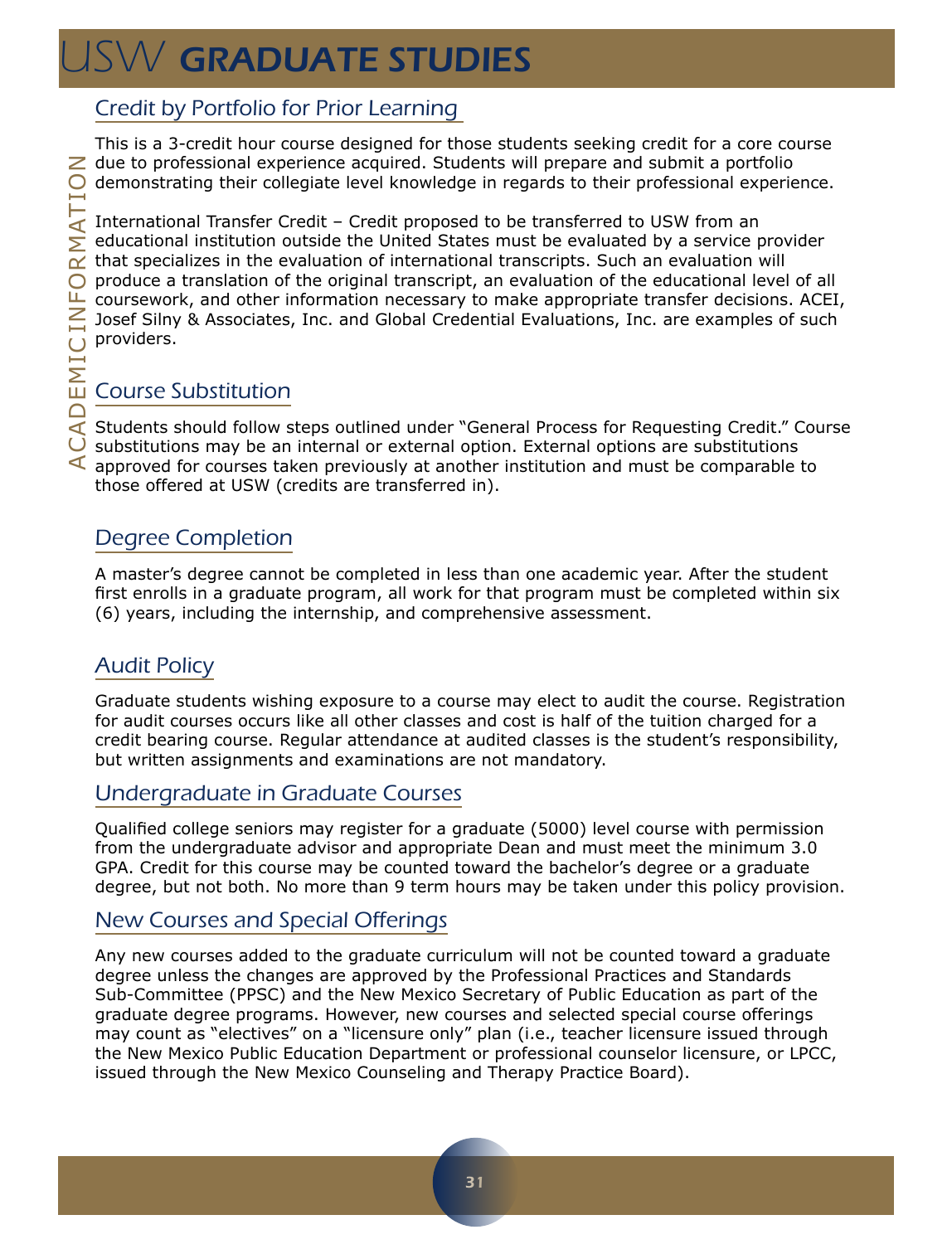**Course Catalog 2013** 

#### Correction of Educational Records

If a student believes his/her educational records are inaccurate, misleading or violate his/ her privacy rights, the student may request that the records be corrected. The procedures for correction of records are as follows:

- a student must make a request, in writing, to the appropriate official of the University that a record be amended. In the request, the student must identify the part(s) of the record that he/she believes ought to be changed and must specify why he/she believes that part of the record to be inaccurate, misleading, or in violation of the student's privacy rights;
- the University will make a decision to comply or not. If a decison is made not to comply, the University must notify the student of the decision and advise the student of his/her right to a hearing;
- upon the student's written request, the University will schedule a hearing and notify the student in advance of the date, place, and time;
- the hearing will be conducted by a hearing officer who is a disinterested party; however, the hearing officer may be an official of the University. At the hearing, the student will be afforded a full and fair opportunity to present evidence and may be assisted by another individual, including an attorney;
- after the hearing, the hearing officer will prepare a written decision, based solely on the evidence the student has presented, and the reasons for the decision;
- if the hearing officer decides that the information the student has challenged is not inaccurate, misleading, or in violation of the student's right of privacy, the student will be notified that he/she has a right to place in the record a statement commenting on the challenged information;
- the statement will be maintained in the student's records as long as the contested portion is maintained. If the hearing officer discloses the contested portion of the record, he/she also will disclose the statement;
- if the hearing officer determines that the information is inaccurate, misleading, or in violation of the student's right of privacy, the record will be amended and the student notified, in writing, that the record has been amended.

#### **Transcripts**

Transcripts can be ordered via the Internet 24/7 through the National Student Clearinghouse (http://www.studentclearinghouse.org ). You can place as many orders as you like in one session using any major credit card. Your card will only be charged after your transcript order has been completed. Status updates of your order will be e-mailed to you. You can also track your order online using your e-mail address and order number.

You may access the online transcript ordering service by contacting the National Student Clearinghouse at http://www.studentclearinghouse.org . You will need to select University of the Southwest on the drop down menu. Your signed consent will be required to fulfill your transcript order. For your convenience, a consent form will be generated for your order that you can return to Clearinghouse via fax, mail or as a scanned email attachment or you will have the opportunity to provide an e-signature. I would include something about it is quicker to use the e-signature.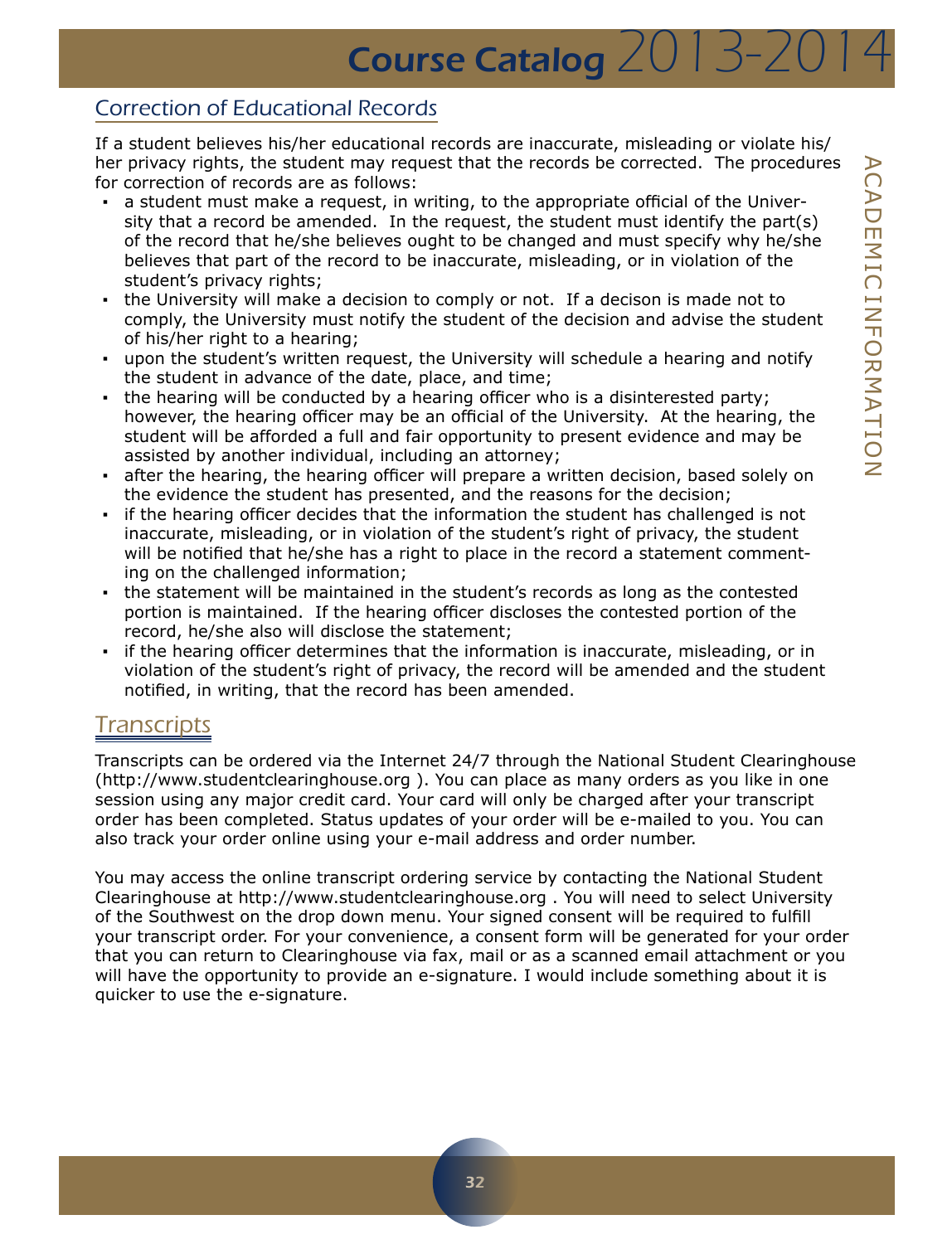# **SW GRADUATE STUDIES**

#### Additional Important Transcript Ordering Information

- The cost for one official transcript is \$7.50.
- We strive to process transcript orders within 1-2 working days from USW's receipt of your order.
- During busy request times (e.g. end of term), the processing time may take as long as 3-5 business days.
- There are no "RUSH" transcript services. The only service we offer is Express Mail through USPS.
- No "same day" service is available. All transcript requests are processed in the order in which they are received.
- Transcripts cannot be emailed to you or other recipients.
- Transcripts are not issued if you have an outstanding obligation to the university.
- If you request send "After Grades are Posted", the request will be held until all current term grades have been completely processed and academic status determined. (Approximately 2 business days after the last day of finals.)
- If you request "After Degree is Awarded", your degree may take as long as 2 weeks to complete after the final grades are entered in our system. Degrees are not posted at the same time as term grades.

#### Graduate Internship and Practicum

Students must contact their graduate advisor, apply and receive approval from the program director for Practica (EDC 5813, EDC 5813C, EDC 5823 and EDC 5823C) and the internship (EDA 5803, EDA 5803C, EDC 5803, EDC 5803S and EDC 5803M) the term prior to registering for the course. Students have no more than one calendar year to complete the internship. Students enrolled in internship will receive a grade of NC until the course requirements are met and the internship is completed. Internships must be completed within one calendar year and within the 6-year time limit for the degree. Students must complete a minimum of 3-credit hours for the internship and 3-credit hours for a practicum.

Potential interns must complete the minimum course prerequisites prior to beginning an internship (see EDA 5801 Internship in Educational Administration, EDC 5801 Internship in Counseling for the prerequisites.) Interns will be provided an internship program handbook that details the requirements for admission to and completion of the internship.

Prior to beginning the internship, students must:

- register for the appropriate Intern Prep course,
- submit an application for the appropriate internship within the required time frames,
- meet all of the leveling requirements and prerequisites for internship,
- receive unconditional admission to the graduate program,
- be approved by the Coordinator for Graduate Records (which includes a review of GPA, coursework, admission status and proof of personal liability insurance).

Eligible students must consult with their program director for approval to register for the internship course. Prior to registration for an internship, the intern must submit all required paperwork that includes:

- proof of professional liability insurance,
- supervision agreement form(s),
- written approval from the school district or agency
- completion of all pre-requisites, and any other requirements listed in the guidelines or on the internship letter.

After approval and registration for internship, an intern may begin the internship and count

Ζ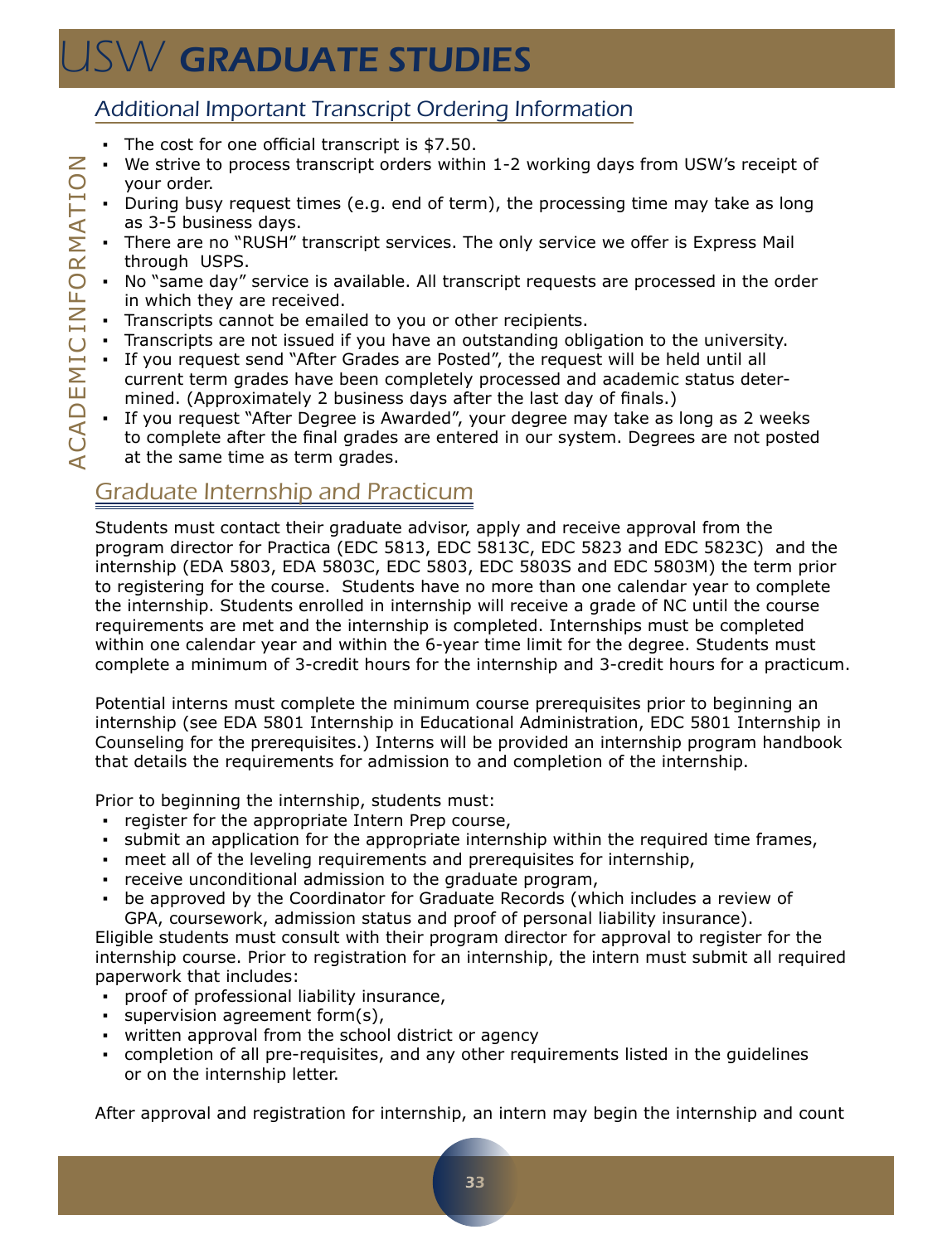hours and activities toward the internship requirements.

## Graduation Policies

Requirements for graduation for each student will be as set forth in the Catalog in effect at the time of the student's admission to USW.

#### **Honors**

Honors for graduation will be determined by the cumulative grade point average earned at USW. Master degree students must meet the following GPA standards to earn the corresponding academic distinction:

| $3.90 - 3.94$ | Graduate with distinction      |
|---------------|--------------------------------|
| $3.95 - 4.00$ | Graduate with high distinction |

Note: The specific honor will be calculated on April 1st of the student's graduation year. The honor will be printed in the commencement program and the student will wear honor regalia. However, the final cumulative GPA will be recorded and that final GPA will determine the specific honor that will be printed on the diploma and official transcript.

#### Graduation Ceremony

It is the policy of the University that all students for degrees are invited to participate in the graduation ceremony. If an unreasonable hardship would occur to the graduate by attending commencement, he/she may request to be graduated in absentia. Such requests should be submitted in writing to the Office of the Registrar.

Commencement ceremonies are held in May of each year. Students who complete their course work in the previous Summer or Fall sessions may participate in the following May graduation. Students may not participate in the commencement ceremony unless all requirements have been completed prior to the ceremony.

**Participation in commencement does not, in itself, mean that a student is considered a USW graduate. In order to receive a degree, a student must fulfill university requirements. The degree will reflect the graduation date when all requirements are met.**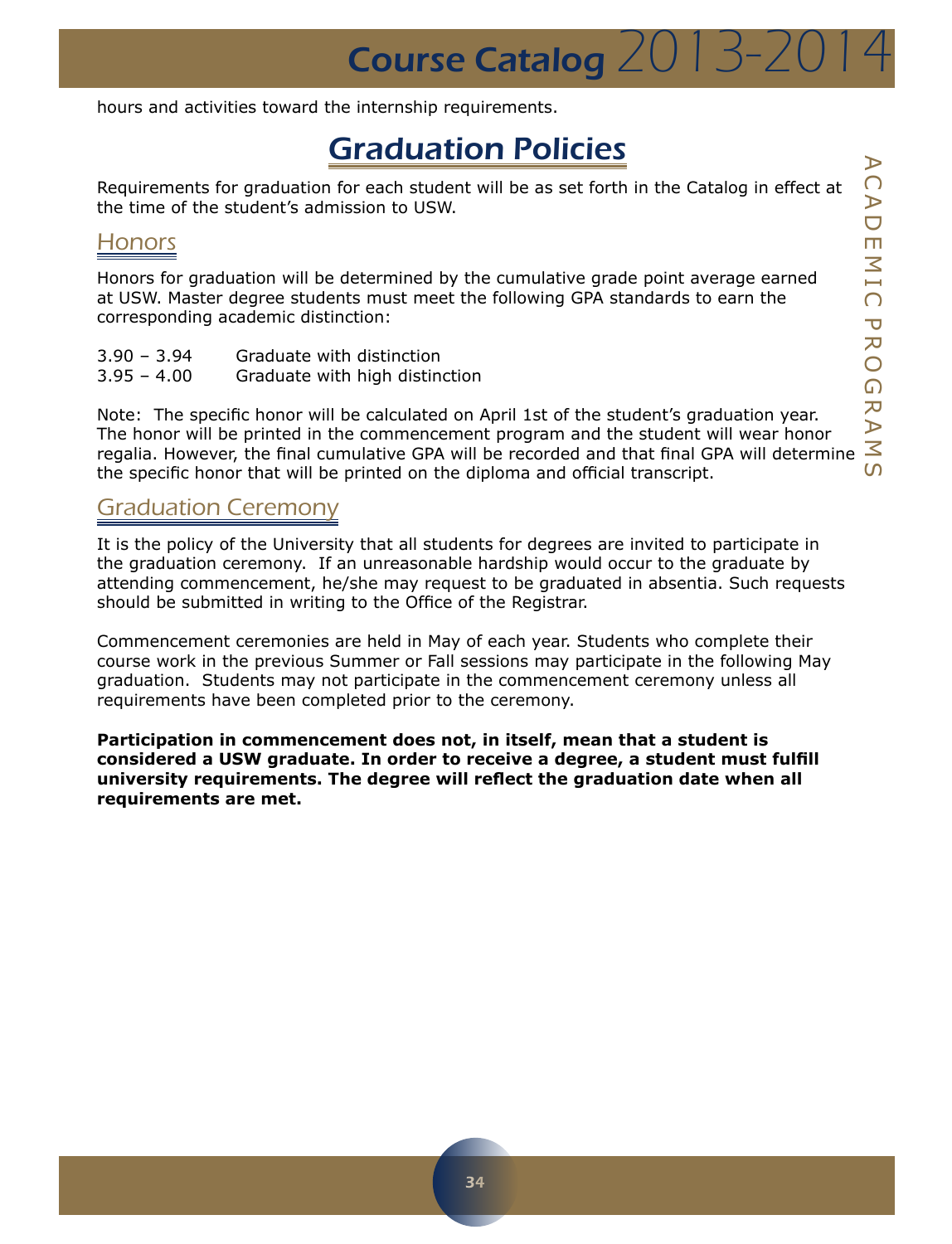# USW GRADUATE STUDIES

This page is intentionally left blank.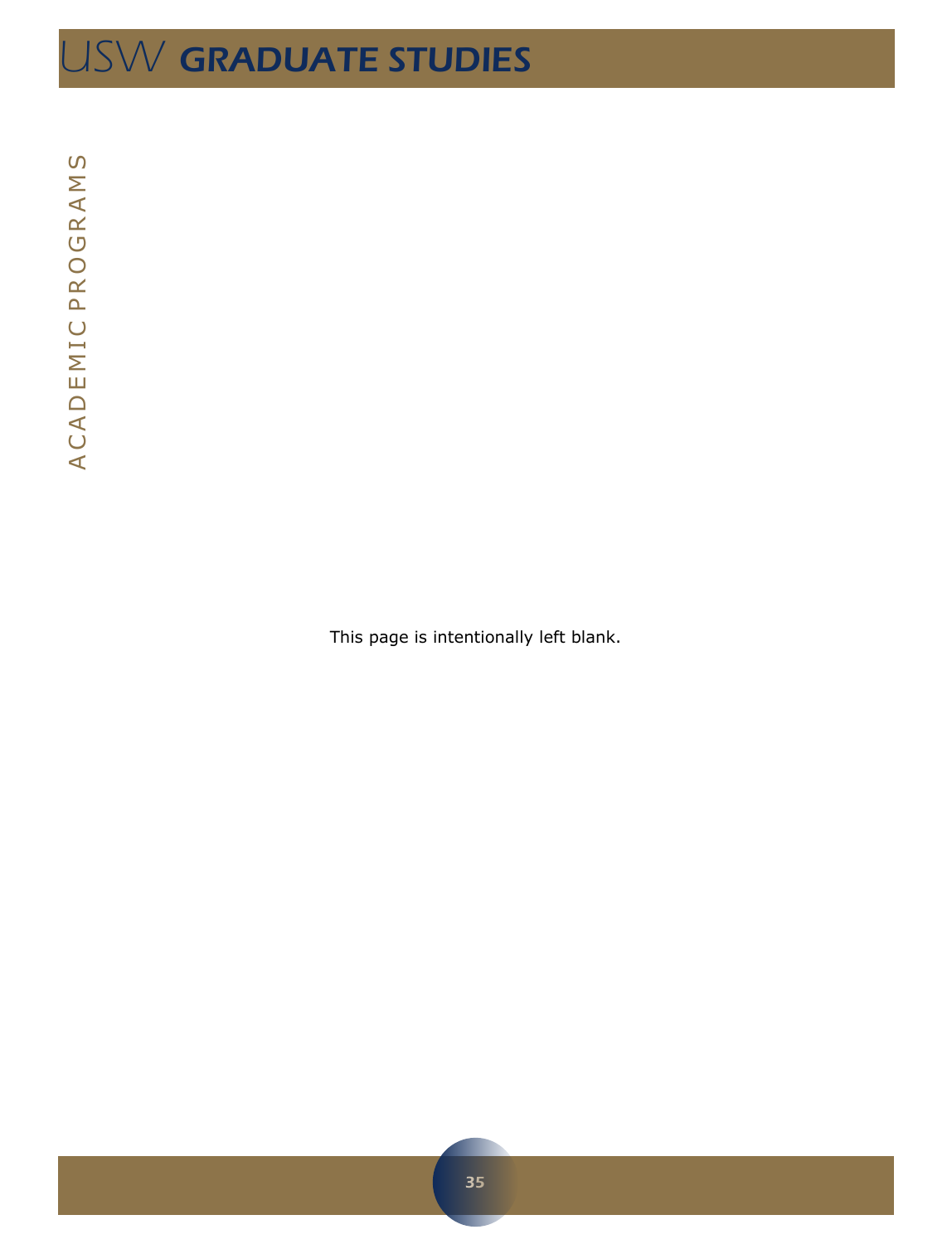# Academic Programs

#### Academic Course Indentification

| <b>Department</b> | <b>Designation</b>                 |
|-------------------|------------------------------------|
| <b>ECE</b>        | Early Childhood Education          |
| <b>EDA</b>        | <b>Educational Administration</b>  |
| <b>EDC</b>        | Mental Health/School Counseling    |
| <b>EDG</b>        | <b>Educational Diagnostics</b>     |
| <b>EDI</b>        | Curriculum and Instruction (C & I) |
| <b>EDU</b>        | Education                          |
| <b>MBA</b>        | Master of Business Administration  |
| <b>SPED</b>       | <b>Special Education</b>           |
| <b>USW</b>        | <b>University Course</b>           |

#### Course Designation by Number

All graduate courses are in the 5000 series. Courses in the 4000 series or lower are undergraduate courses and do not count as graduate courses applied toward a master's degree.

#### Course Description

Each course has a brief description that provides a concise explanation of the course, and lists any prerequisites. Course prerequisites are required prior to taking the course. Program prerequisites are required before taking any of the courses in the specialization area.

#### Core Courses and Specialization

Each graduate degree program has an Educational Core that consists of educational foundation courses, and generally, it is recommended that the student completes the Core before taking courses in the Specialization. The Specialization is the selected major field of study (Business Administration, Educational Administration, School Counseling, Mental Health Counseling, Curriculum and Instruction, Early Childhood Education, or Educational Diagnostics). The Specialization may be sequenced and certain prerequisites may be required. The student should read carefully the course descriptions and consult with the graduate advisor before planning when courses are to be taken.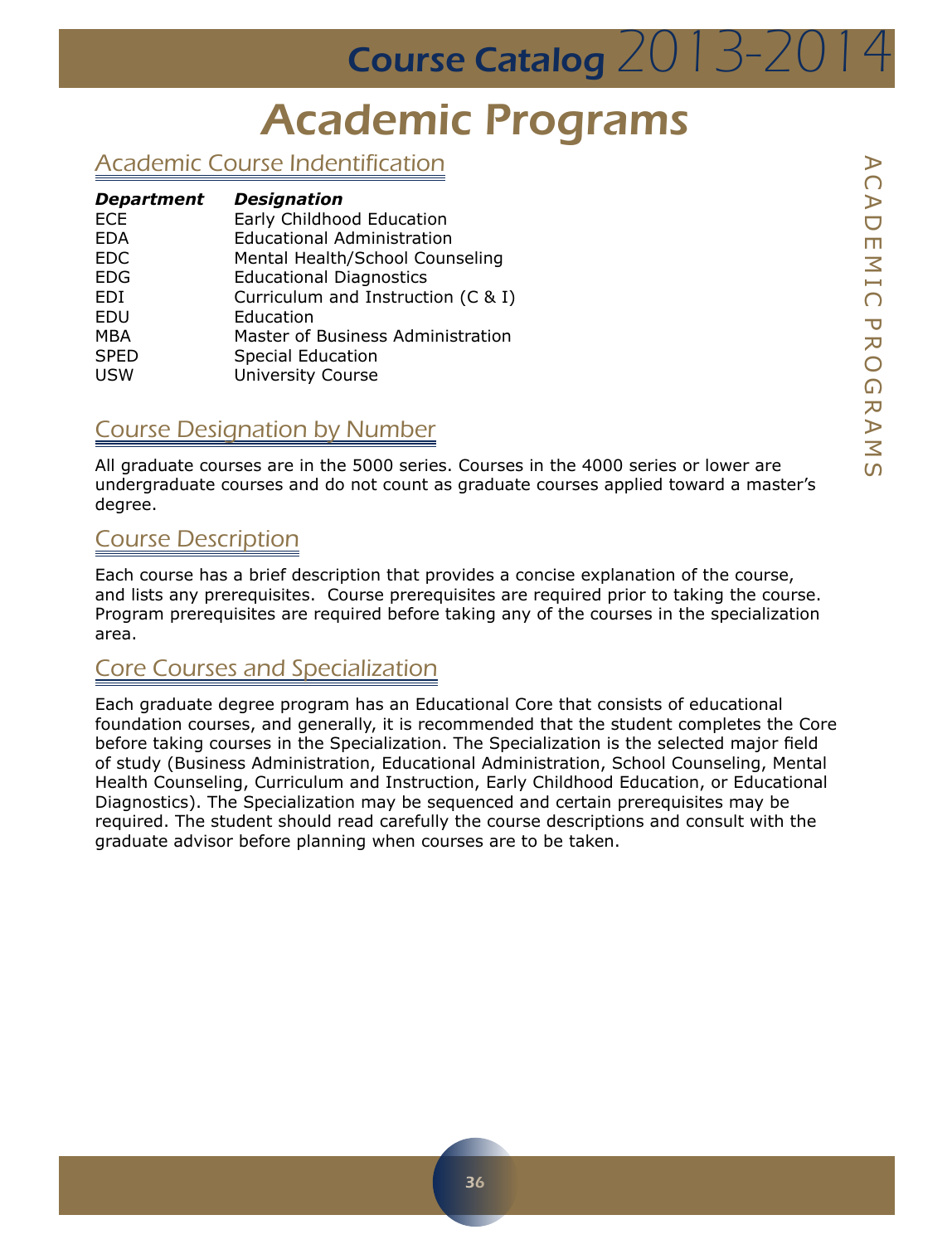## Master of Business Administration

## Accounting

The MBA in accounting is a 36 credit hour program delivered entirely online. The program is designed for individuals seeking their CPA certification and a career in accountancy. Students can complete the program in as little as 14 months and quickly gain a professional edge by working with instructors who are industry leaders in accounting. The program includes a strategic overview of accounting concepts, methodologies, and techniques aimed at providing students a competitive advantage in a dynamic career field.

### Core Course Requirements

MBA 5223 Leadership

- MBA 5103 Information Technology for Managers
- MBA 5533 Business Analytics and Econometrics
- MBA 5243 Controllership

MBA 5323 Marketing Concepts and Strategies

- MBA 5503 Transforming Business in the 21st Century
- $\triangle$  MBA 5423 Financial Management

## **Specialization Course Requirements**

MBA 6333 Financial Reporting

- MBA 5343 Internal Audit Theory and Practice
- MBA 6403 Small Business Accounting

MBA 6343 Financial Planning and Investment Analysis

MBA 6503 Organizational Design and Strategy (Capstone)

*Total Hours: 36* 

### Finance

The MBA in finance is a 36 credit hour program delivered entirely online. The program is designed for individuals seeking their CFP certification, securities license, and/or a career in the financial services sector. Students can complete the program in as little as 14 months and quickly gain a professional edge by working with instructors who are industry leaders in financial planning, consulting, and investment analysis. The program includes the practical application of financial concepts, methodologies, and techniques aimed at providing students a competitive advantage in a dynamic career field.

## Core Course Requirements

MBA 5223 Leadership MBA 5103 Information Technology for Managers MBA 5533 Business Analytics and Econometrics MBA 5243 Controllership MBA 5323 Marketing Concepts and Strategies MBA 5503 Transforming Business in the 21st Century MBA 5423 Financial Management **Specialization Course Requirements** 

MBA 5433 Multinational Financial Management

MBA 6333 Financial Reporting

MBA 6303 Small Business Finance

MBA 6343 Financial Planning and Investment Analysis

MBA 6503 Organizational Design and Strategy (Capstone)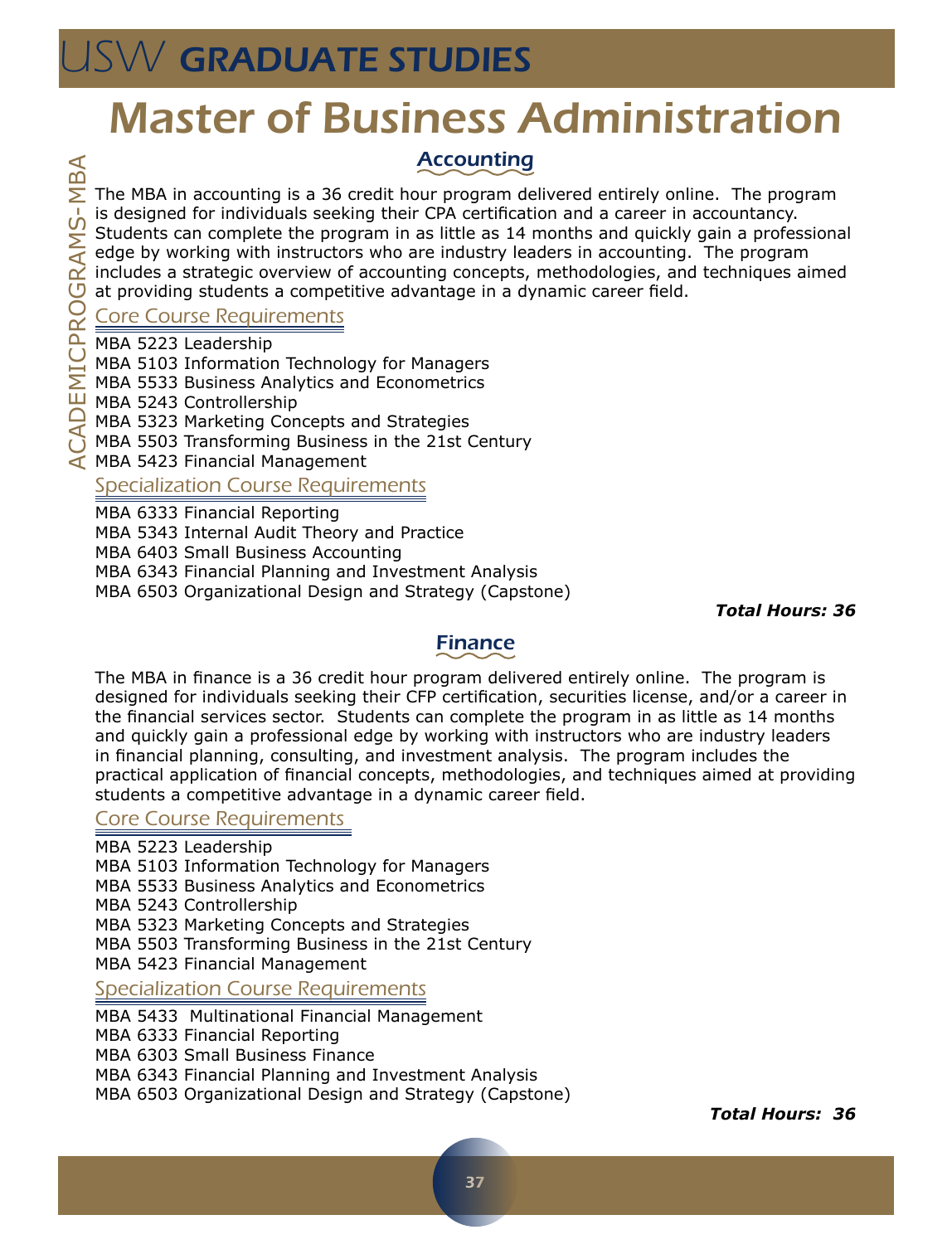

## Marketing

The MBA in marketing is a 36 credit hour program delivered entirely online. The program is designed for students pursuing an exciting career in marketing, sales, advertising, or promotion. Students can complete the program in as little as 14 months and quickly gain a professional edge by working with instructors who are industry leaders in the field. The program includes the design and application of marketing tools, campaigns, and promotional techniques aimed at providing students a competitive advantage in a truly engaging career.

#### Core Course Requirements

MBA 5223 Leadership

MBA 5103 Information Technology for Managers

MBA 5533 Business Analytics and Econometrics

MBA 5243 Controllership

MBA 5323 Marketing Concepts and Strategies

MBA 5503 Transforming Business in the 21st Century

MBA 5423 Financial Management

## **Specialization Course Requirements**

MBA 5203 IT for E-Business

MBA 6103 Innovation Management

MBA 6203 E-Marketing

MBA 6213 Small Business Marketing

MBA 6503 Organizational Design and Strategy (Capstone)

#### *Total Hours: 36*

### Strategic Management

The MBA in strategic management is a 36 credit hour program delivered entirely online. The program is designed for entrepreneurs and executives charged with developing strategic plans within their organization. Students can complete the program in as little as 14 months and quickly gain a professional edge by working with instructors who are industry experts at the design, development, and implementation of strategic initiatives. The program focuses on the tools, models, and techniques used to create competitive strategies with the goal of providing students expertise their career field.

#### Core Course Requirements

MBA 5223 Leadership MBA 5103 Information Technology for Managers MBA 5533 Business Analytics and Econometrics MBA 5243 Controllership MBA 5323 Marketing Concepts and Strategies MBA 5503 Transforming Business in the 21st Century MBA 5423 Financial Management Specialization Course Requirements

#### MBA 5403 Human Resource Management

MBA 6103 Managing Innovation

MBA 6113 Change Management

MBA 6123 Sustainability Management

MBA 6503 Organizational Design and Strategy (Capstone)

*Total Hours: 36*

Acade

mic Progra

Ms-ZB

 $\blacktriangleright$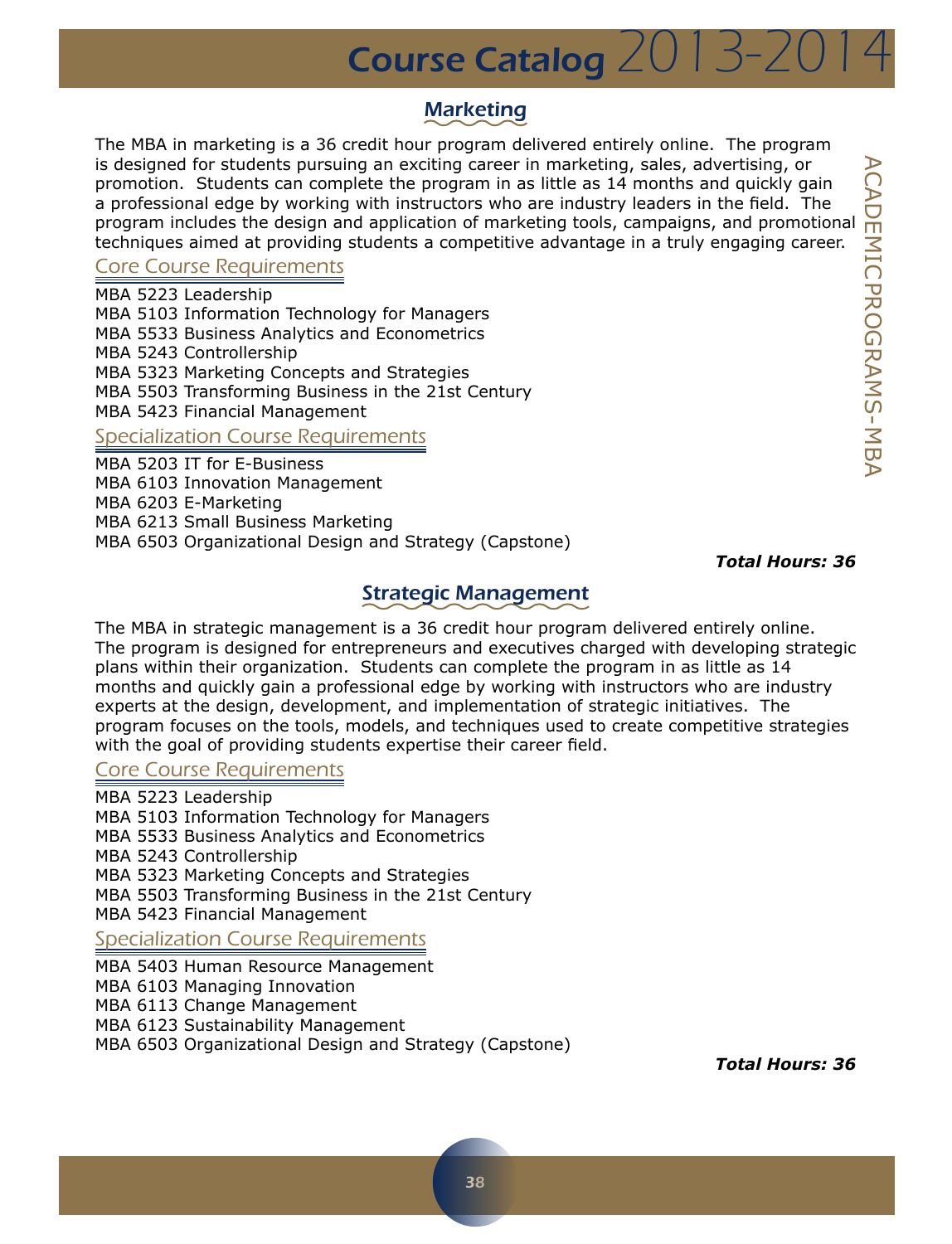## $\mathcal W$  GRADUATE STUDIES

## Self-Designed

relevant to their existing or intended career path. Students can complete the program in as<br>little as 14 months and have significant control over their area of specialization by tailoring<br>their course preferences to suit  $\leq$  is designed to provide students with a customized, versatile specialization that is directly The self-designed MBA is a 36 credit hour program delivered entirely online. The program little as 14 months and have significant control over their area of specialization by tailoring  $\Omega$  their course preferences to suit their own needs. Students can choose up to twelve credit hours (4 classes) from the emphasis area course list to create a specialization that meets their career objectives.

#### Core Course Requirements

MBA 5223 Leadership

MBA 5103 Information Technology for Managers

MBA 5533 Business Analytics and Econometrics

MBA 5243 Controllership

MBA 5323 Marketing Concepts and Strategies

MBA 5503 Transforming Business in the 21st Century

MBA 5423 Financial Management

### Specialization Course Requirements

*Students Select 4 courses from the list below:*

 $MBA$  $MBA$ 

MBA \_\_\_\_\_\_\_\_\_\_\_\_\_\_\_\_\_\_\_\_\_\_\_\_\_

MBA \_\_\_\_\_\_\_\_\_\_\_\_\_\_\_\_\_\_\_\_\_\_\_\_\_

MBA 6503 Organizational Design and Strategy (Capstone)

*Total Hours: 36* 

## Research Track

The Research Track MBA is designed for students with a strong desire to participate in academic research and scholarly writing/publication. As a 36 credit hour (minimum) program delivered entirely online, students engage in a well-rounded, multidisciplinary curriculum which addresses all of the primary content areas. Prior to completion of the program, students will work closely with a core team of subject matter experts to develop a research-based thesis. This committee will guide the student through the design, data collection, and analysis phases of the thesis project, providing a solid foundation for future study. Many Research Track MBA students choose to continue their academic career in a PhD/Doctoral program.

MBA 5523 Business Statistics Research Design

- MBA 5103 Information Technology for Managers
- MBA 5223 Leadership
- MBA 5243 Controllership
- MBA 5323 Marketing Concepts and Strategies

MBA 5503 Transforming Business in the 21st Century

MBA 5203 Information Technology for E-Business

MBA 5343 Internal Audit Theory and Practice

MBA 5403 Human Resource Management

MBA 5423 Financial Management

MBA 5433 Multinational Financial Management

MBA 5803 Thesis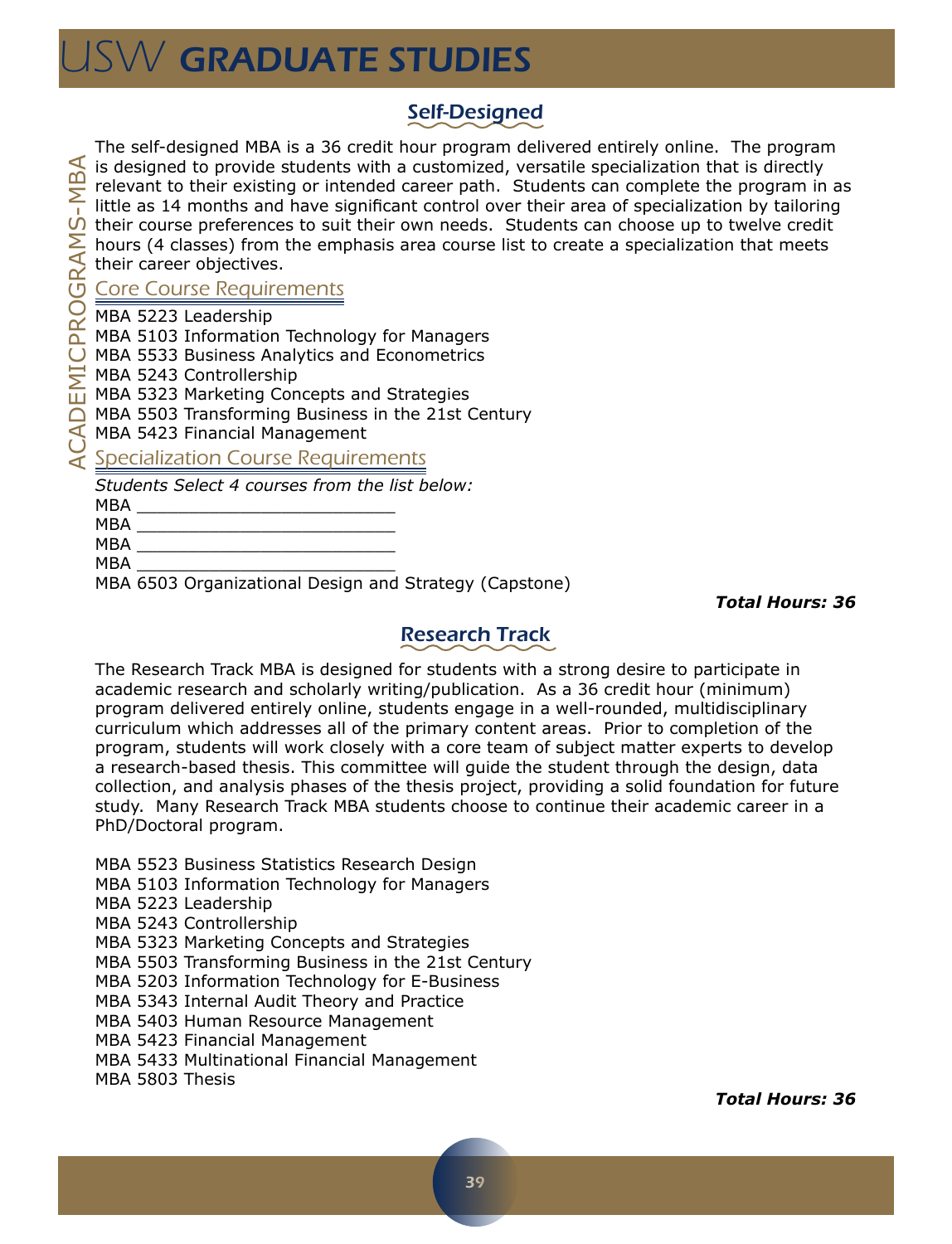### Sport Management and Recreation

**Course Catalog**  $\angle\cup$  13

Sport management and recreational career opportunities are emerging from the growing global popularity of sports and recreation activities. Many sport and recreation organizations operate as small businesses. Professionals with an advanced degree specializing in the financial, management, programming, risk-management, and psychological issues related to sport and recreation have a variety of career opportunities.

These sport and recreation leadership opportunities include professional, inter-collegiate, and amateur sport franchises; sport tourism; sport and recreation merchandizing; non-profit youth and adult sport and recreation organizations; public parks and recreation agencies; military recreation; and international sport and recreation governing agencies.

#### Core Course Requirements

MBA 5223 Leadership MBA 5103 Information Technology for Managers MBA 5533 Business Analytics and Econometrics MBA 5243 Controllership MBA 5323 Marketing Concepts and Strategies MBA 5503 Transforming Business in the 21st Century MBA 5423 Financial Management Specialiazation Course Requirements

MSM 5103 Management in Sport & Recreational Organizations MSM 5113 Social Psychology of Sport & Recreation MSM 5123 Law & Liability in Sport & Recreational Services MSM 5133 Programming for Sport & Recreational Service Organizations MBA 6503 Organizational Design and Strategy **(Capstone)**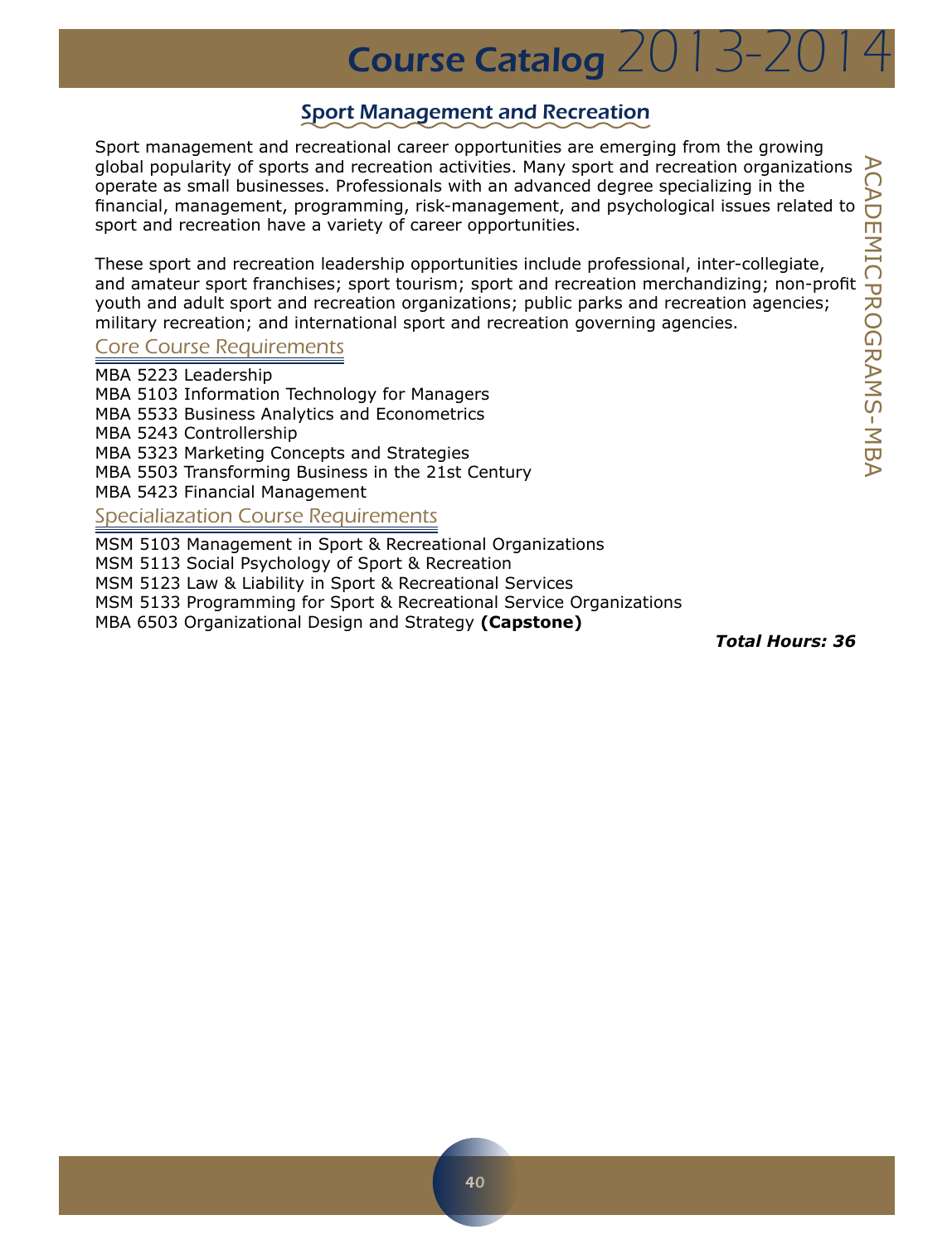## SW GRADUATE STUDIES

## Master of Science in Education

## Educational Administration

The Master's in Educational Administration program provides students with a dynamic combination of theory and practice, which prepares them for public school administration or instructional leadership at the teaching level. The primary emphasis of the program includes, but is not limited to, some of the following pedagogy: Educational Leadership and Supervision; Theories of Curriculum Development; Policies and Public Relations; Education and Special Education Law; Educational Finance and Facilities; School Administration, O Theories of Administration, or Applied Educational Leadership; and an Internship in  $\sum_{n=1}^{\infty}$  Educational Administration. Students from other states must contact a representative with their state's department of education in order to determine if USW's degree program will be accepted for licensing purposes.

### Prerequisite for Licensure in New Mexico

Must be a Level-3 Teacher with 6 years of experience + NMTA pass on Ed Ad Exam. For more information go to http://www.nmcpr.state.nm.us/nmac/parts/title06/06.062.0002.htm

#### Leveling Courses (Credits DO NOT apply to degree)

EDU/SPED 1101/5101 Field Observation EDU 2103/5103 Foundations of Education

#### Required Courses

EDA 5013/ Instructional Strategies EDU 5203/ Theories of Learning & Human Development EDU 5513/ Culturally Diverse & Special Needs Population EDU 5633/ Program Development and Management EDU 5523/ Educational Statistics & Research Design EDA 5203/ Educational Leadership and Supervision EDA 5213/ Theories of Curriculum Development EDA 5303 Policies and Public Relations EDA 5313/ Educational Law EDA 5403 Educational Finance & Facilities EDA 5513 Theories of Administration Required Internship

EDA 5803/ Internship in Educational Administration

/ Indicates courses that are cross-referenced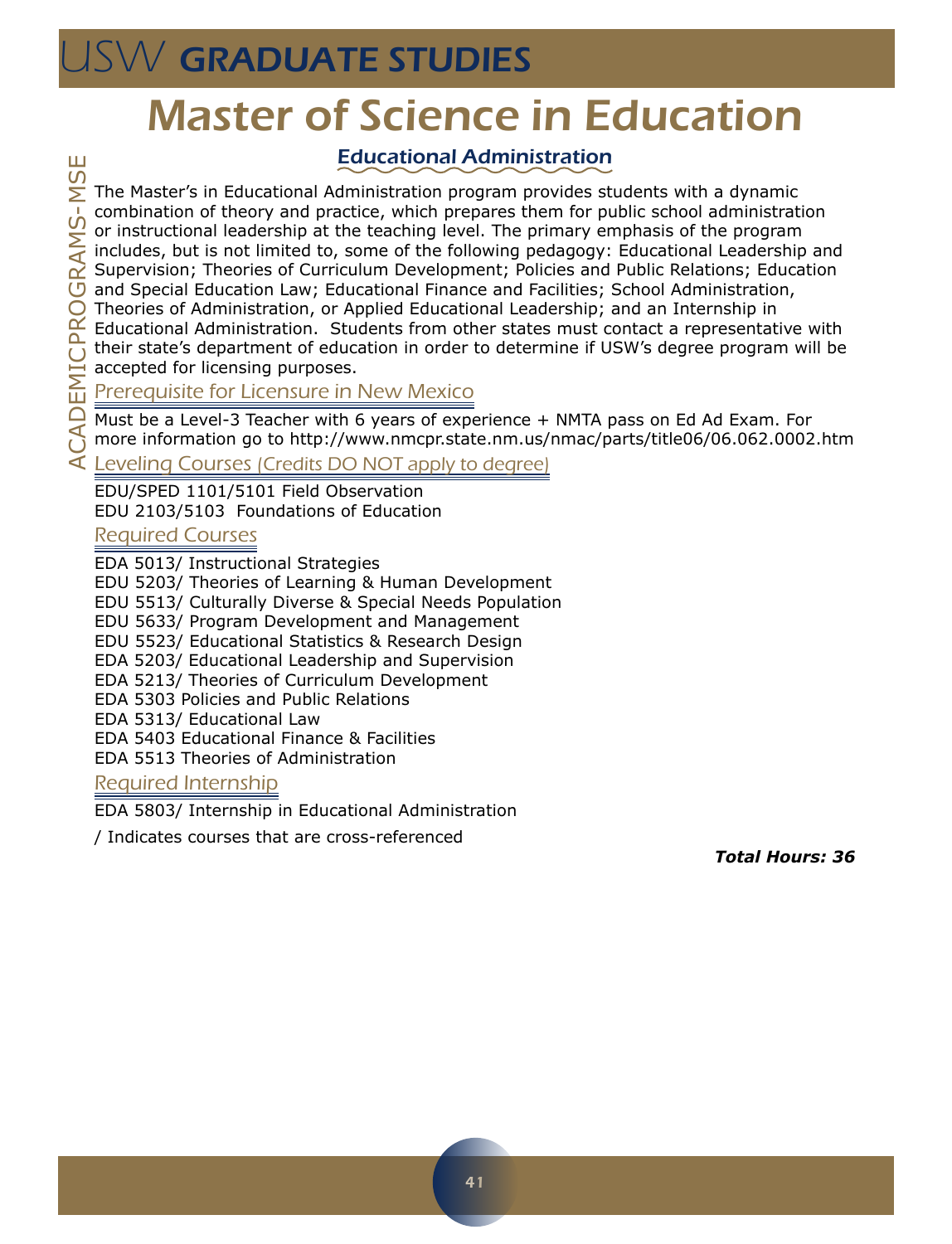## Educational Diagnostics

The Educational Diagnostic Program prepares candidates to perform testing in the areas of intellectual functioning, achievement, and behavioral screening. Candidates learn to identify exceptionalities, to determine which students qualify for special education services, and to develop comprehensive individualized recommendations to remediate or improve functioning in a variety of areas related to academic and/or vocational functioning. This program prepares New Mexico candidates who are interested in acquiring a diagnostician's license. Candidates from other states must contact a representative with their state's department of education in order to determine if USW's degree program will be accepted for licensing purposes.

#### Pre-Requisites

Bachelor's degree and valid professional license OR 3 years' related experience [6NMAC 4.2.3.10]; for more information go to http://www.nmcpr.state.nm.us/nmac/parts/ title06/06.063.0004.htm

#### Leveling Courses (Credits Do Not Apply to Degree)

SPED 2103 Intro to Special Education SPED 3523 Assessment, Evaluation, Referral, & Placement of Exceptional Lrnrs

## Core Course Requirements

EDU 5203 Learning & Human Development EDG 5313 Educational & Special Education Law EDU 5513 Culturally Diverse & Special Needs Populations EDU 5523 Educational Research **Specialization Course Requirements** EDG 5103/ Career Development & Transition Planning EDR 5113/ Brain-Based Reading Instruction EDG 5203/ Diagnostic & Corrective Reading EDG 5223/ Advanced Assessment EDG 5443A Individual Cog Assmt: Test Admin. EDG 5443B Individual Cog Assmt: Interp/Rept Writing EDG 5453A Indiv. Ach & Processing Assmt: Test Admin

EDG 5453B Indiv. Ach & Processing Assmt: Interp/Rept Writing

EDG 5463 Psycho-Educational Assessment

EDG 5533/ Exceptional Populations in Regular Classrooms

EDG 5803 Internship in Educational Diagnostics

\*EDG 5123/ High- & Low-Incidence Disabilities

\*EDG 5473 Educational Diagnostic Process for Except Lrnrs

/Indicates courses that are cross-referenced \*Indicates optional courses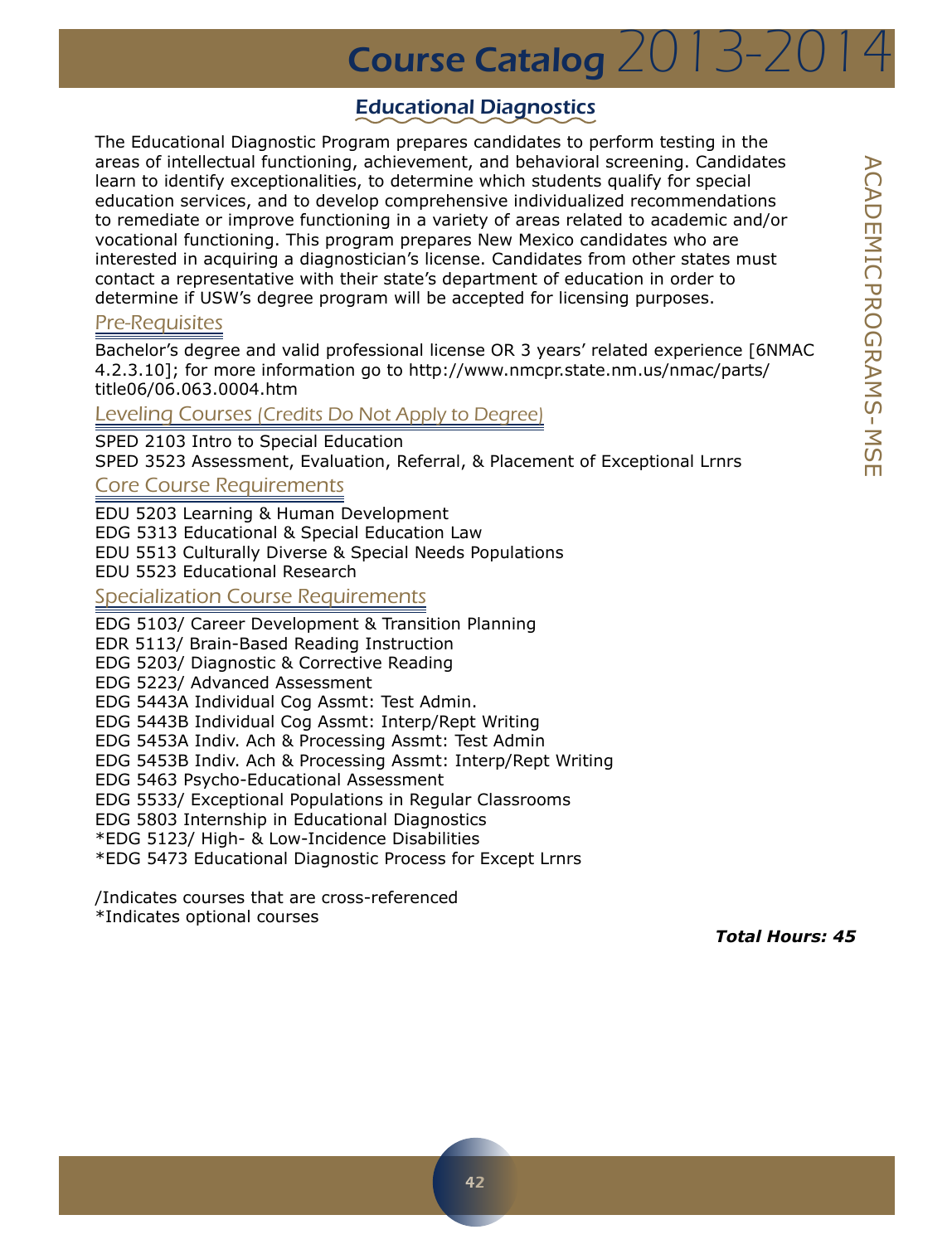## **SW GRADUATE STUDIES**

## School Counseling

The School Counseling program is accredited by the New Mexico Public Education Department to prepare school counselors for licensure. The School Counseling program focuses on the relations and interactions between students and their school environment  $\sum_{n=1}^{\infty}$  idcuses on the relations and increased purpose of reducing the effect of environmental and institutional barriers that impede student academic success. The profession fosters conditions that ensure educational equity, access, and academic success for all students P-12. Students from other states must check with a representative of their state's licensure bureau for School Counseling in order to determine if USW's degree program will be accepted for licensing purposes.

- **Prerequisite for Licensure in New Mexico**
- Pass the NMTA for school counselors. For more information go to http://www.nmcpr. state.nm.us/nmac/parts/title06/06.062.0002.htm

#### Leveling Courses (Credits DO NOT apply to degree)

EDU/1101/5101 Field Observation

 $\leq$  SPED/2103/5103 Introduction to Special Education

EDU 5203 Learning & Human Development

EDU 5513 Culturally Diverse & Special Needs Populations

#### Required Courses

*Take the first 4 courses listed in the order listed* EDU 5523 Educational Research Take with EDC5323 EDC 5323 Counseling Theories Take with EDC 5523 EDC 5313 Counseling Techniques EDC 5213 Professional & Ethical Issues in Counseling EDC/5103 Career Development & Life Planning EDC 5403 Group Counseling EDC 5413 Counseling Families EDC 5423 Child & Adolescent Counseling EDC 5433 Introduction to Play Therapy \* EDC 5633/ Program Develop. & Management Choose a total of 9 hours (3 courses) from the following: EDC 5203 Human Sexuality\*

EDC 5723 Special Topics\*

EDC 5463/ Psycho-Educational Assessment

EDC 5523 Psychopathology

EDC 5543 Counseling Traumatized Clients \*

EDC 5553 Introduction to Addictions Counseling \*

EDC 5813 Graduate Counseling Practicum I\*

#### Required Internship

EDC 5803S Internship in School Counseling / Indicates cross-referenced courses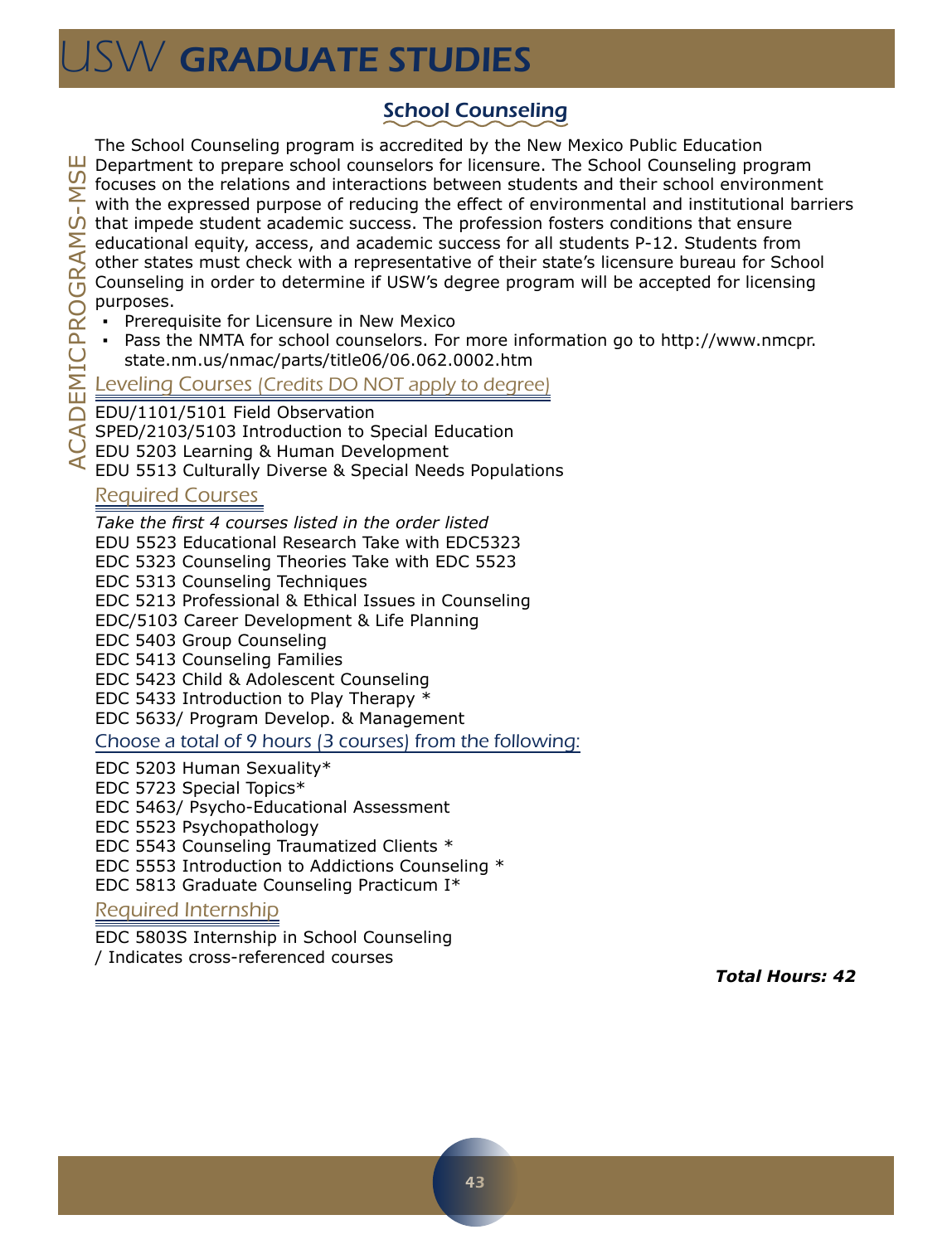## Mental Health Counseling-48 hours

**Course Catalog 2013-**

Mental Health Counseling is an area of study that can result in excellent career opportunities and great personal satisfaction. The University's Mental Health Counseling Master's program offers a thorough curriculum that includes online course work and field experiences designed to prepare each individual for New Mexico licensure eligibility. Theoretical knowledge and practical skills needed to diagnosis and treat mental and emotional disorders will be taught by skilled and knowledgeable professors who are also licensed professionals. Individuals who select this profession may pursue mental health counselor positions within community, various institutions, and/or private practice sites in New Mexico. Students from other states must check with a representative of their state's licensure bureau for Mental Health Counseling in order to determine if USW's degree program will be accepted for licensing purposes.

#### Required Courses

*Take the first 3 courses listed in the order listed* EDU 5523 Educational Research Take with EDC5323 EDC 5323 Counseling Theories Take with EDC 5523 EDC 5313 Counseling Techniques EDC 5203 Learning & Human Development EDC 5213 Professional & Ethical Issues in Counseling EDC/5103 Career Development & Life Planning EDC 5403 Group Counseling EDC 5413 Counseling Families EDC 5423 Child & Adolescent Counseling EDC 5463 Psycho-Educational Assessment EDU 5513 Culturally Diverse & Sp Needs Populations EDC 5523 Psychopathology Choose a total of 3 Hours (one course) from the following: EDC 5433 Introduction to Play Therapy \*

EDC 5553 Introduction to Addictions Counseling\*

EDC 5543 Counseling Traumatized Clients \*

EDC 5633 Program Development Management\*

EDC 5563 Clinical Supervision of Counselors\*

EDC 5203 Human Sexuality\*

EDC 5723 Special Topics\*

EDC 5473A Psychopharmacology I\*

EDC 5473B Psychopharmacology II\*

(Total of 6 hours of practicum + 3 hours of internship required for LMHC, LPC, LPCC)

EDC 5813 Graduate Counseling Practicum I

EDC 5823 Graduate Counseling Practicum II

EDC 5803M Internship in Mental Health Counseling

/ Indicates cross-referenced course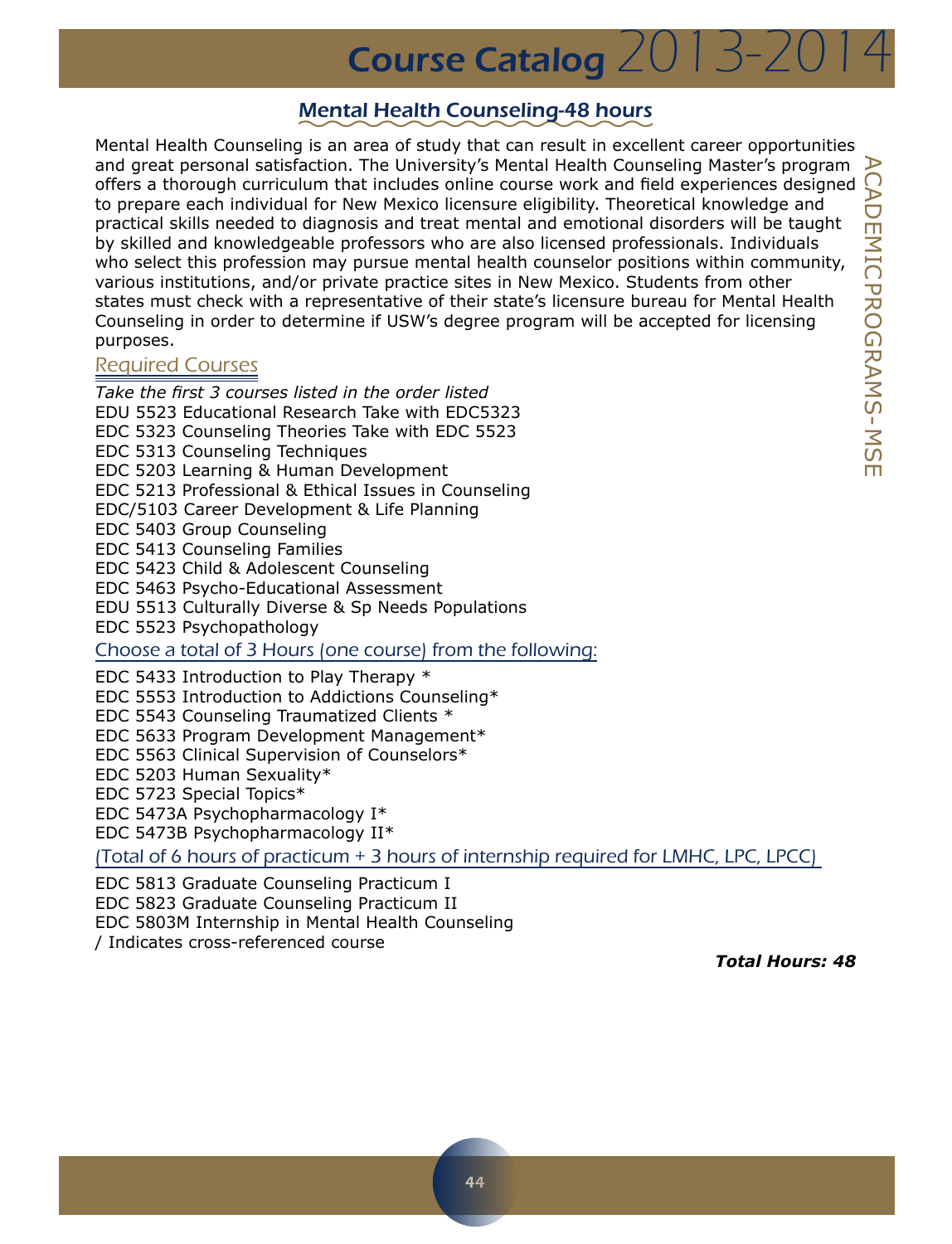## **SW GRADUATE STUDIES**

## Mental Health Counseling- 60 hours

For State Licensure Information: Contact the New Mexico State: Counseling and Therapy Ш ms- MSE Practice Board at www.rld.state.nm.us/counseling. <u>(</u>

#### Required Courses Σ

*Take the first three prerequisite/courses in the order listed*

- N<sub>S</sub> EDU 5523 Educational Research Take with EDC 5323
- $\blacktriangleleft$ Counseling Theories Take with EDU 5523
- EDC 5313 Counseling Techniques Take with EDC 5323
- **OGR** EDU 5203 Learning & Human Development
- EDC 5213 Prof & Ethical Issues in Counseling
- mic Progra EDC 5213 Prof & Ethical Issues in Counseling<br>EDC/5103 Career Development & Life Planning
- U EDC 5403 Group Counseling
	- EDC 5413 Counseling Families
- EDC 5423 Child & Adolescent Counseling)
- Acade EDC 5463 Psycho-Educational Assessment
- EDU 5513 Culturally Diverse & Sp Needs Pops
- EDC 5523 Psychopathology

#### \*Choose a Total of 15 hours (five [5] course) from the following:

- EDC 5433 Introduction to Play Therapy \*
- EDC 5553 Introduction to Addictions Counseling\*
- EDC 5543 Counseling Traumatized Clients \*
- EDC 5633 Program Development Management\*
- EDC5563 Clinical Supervision of Counselors\*
- EDC5203 Human Sexuality\*
- EDC 5723 Special Topics\*

EDC5473A Psychopharmacology I\*

EDC5473B Psychopharmacology II\*

(Total of 6 hours of practicum + 3 hours of internship required for LMHC, LPC, LPCC)

- EDC 5813 Graduate Counseling Practicum I
- EDC 5823 Graduate Counseling Practicum II
- EDC 5803M Internship in Mental Health Counseling
- EDC 5803Z Continuing Internship in MH Counseling

*Total 60 Hours*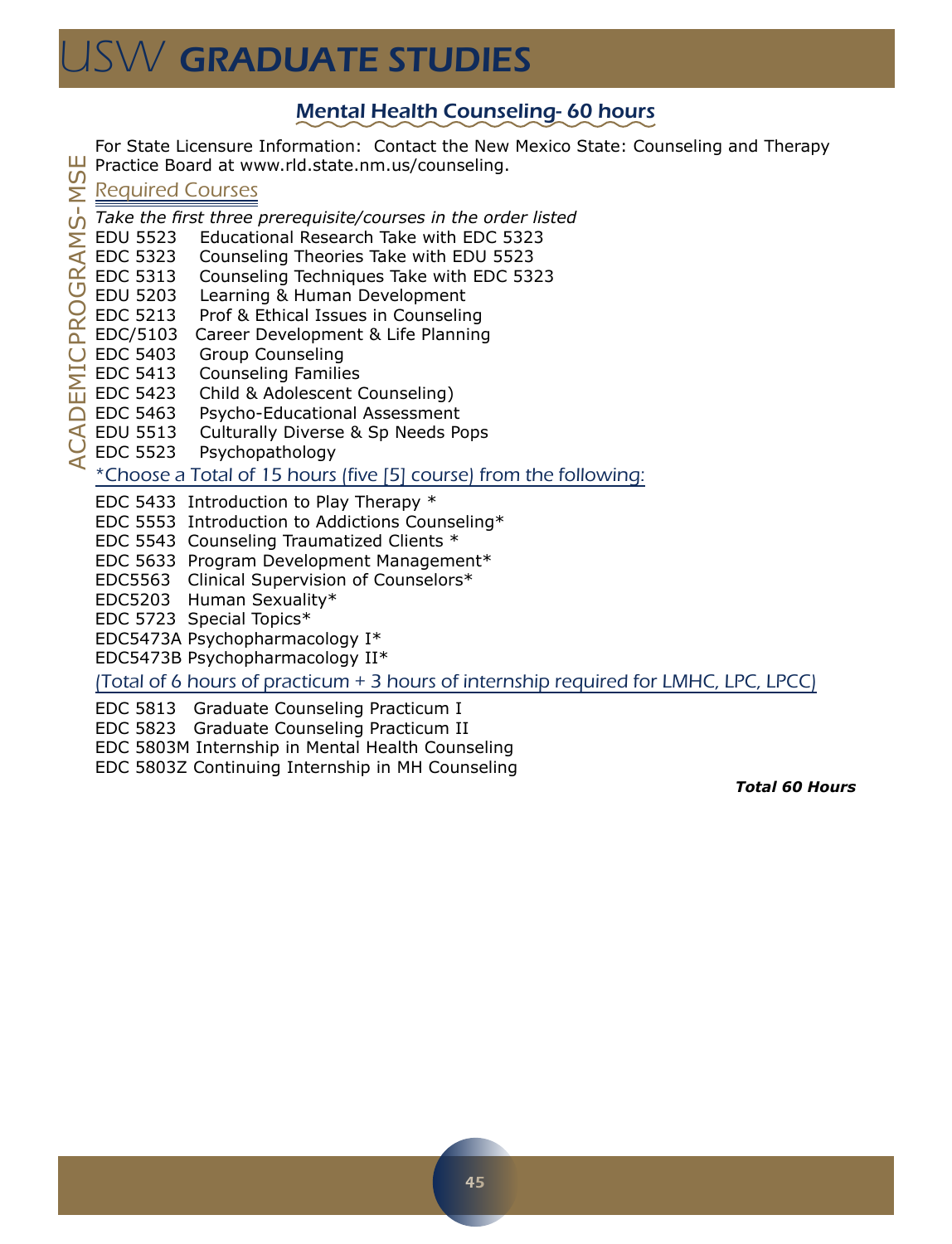

## Curriculum and Instruction (C&I): Non-Licensure

The Curriculum and Instruction (C & I) program prepares students to enhance teaching efficacy at the elementary or secondary level. Students will have opportunities to research instructional practices, including brain-based teaching and learning strategies, methods, theories, and interventions. Students will also explore curriculum development and evaluation. In addition, reading pedagogy, reflective practice, multiculturalism, service learning, and integration of technology are emphasized. This program is a 36-credithour program; a written or oral comprehensive exam and an e-portfolio are required, no internship is required. This program can be aligned with USW's post baccalaureate licensure program for New Mexico students who are interested in acquiring a teaching license. Students from other states must contact a representative with their state's department of education in order to determine if USW's degree program will be accepted for licensing purposes.

Leveling Courses (Credits DO NOT apply to degree)

EDU/SPED 1101/5101 Field Observation EDU 2103/5103 Foundations of Education

#### Core Course Requirements

EDI 5013 Instructional Strategies EDU 5203 Learning & Human Development EDU 5513 Culturally Diverse & Special Needs Pops EDU 5523 Educational Research

#### Specialization Course Requirements

EDI 5113/ Brain-Based Instruction

EDI 5123/ Professionalism, Issues, and Ethics in Education

EDI 5133 Advanced Instructional Technology

EDI 5213/ Theories of Curriculum Development

EDI 5223/ Advanced Assessment

EDI 5233 Advanced Classroom Management

EDI 5533/ Exceptional Populations in Reg Classrooms

EDI 5333/ Reading Comprehension/Core Knowledge **-or-**

EDI 5203/ Educational Leadership and Supervision

/ Indicates courses that are cross-referenced

#### Optional Plan Information

Elementary & Secondary (Teaching) Licensure Plans Contact your graduate advisor for more information.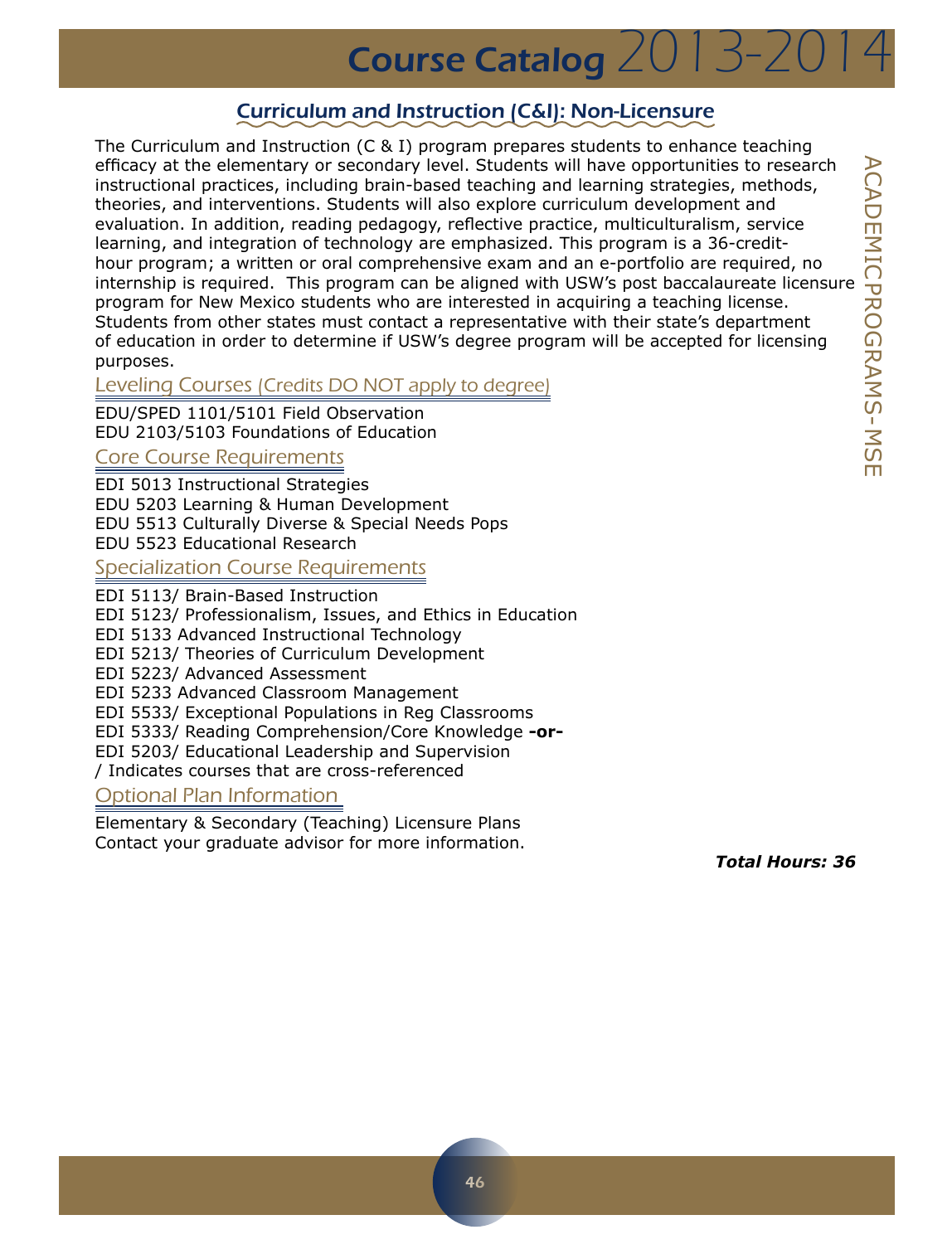## SW GRADUATE STUDIES

## Curriculum & Instruction: Bilingual

Curriculum and Instruction: Bilingual is a multicultural program that prepares students to improve learning for students of all languages and cultures. The program empowers and guides the students by addressing the following competencies: proficiency in the Spanish language, awareness of culture, proficiency in the English language, instructional methodology, community and family involvement, assessment, and professional leadership. This program is a 36-credit-hour program; no internship is required. Students from other states must contact a representative with their state's department of education in order to determine if USW's degree program will be accepted for licensing purposes.

#### Pre-Requisite

12 credit hours in Spanish or 8th grade proficiency (some classes taught in Spanish only)

## Licensure Information

Examine the New Mexico Public Education Department's Bilingual Endorsement requirements found at http://www.nmcpr.state.nm.us/nmac/parts/title06/06.064.0010.htm

#### Required Courses

EDU 5203 Learning & Human Development

EDU 5523 Educational Research

EDBL 5003/ Reading and the Bilingual Learner

EDBL 5103/ Teaching English-as-a-Second Language

EDBL 5113/ Humanities for Bilingual Learners

EDBL 5203/ Science & Math for Bilingual Learners

EDBL 5213/ Bilingual Education: School, Community, & Family

EDBL 5303/ Early Literacy & Language Acquisition

EDBL 5403/ Research and Evaluation of Bilingual Learners & Programs

EDBL 5513 Culturally Diverse & Special Needs Population

EDBL 5703/ Topics in Bilingual Education

SPA 5103 Spanish Comparative Linguistics

/ Indicates courses that are cross-referenced

#### Optional Plan Information

Elementary & Secondary (Teaching) Licensure Plans Contact your graduate advisor for more information.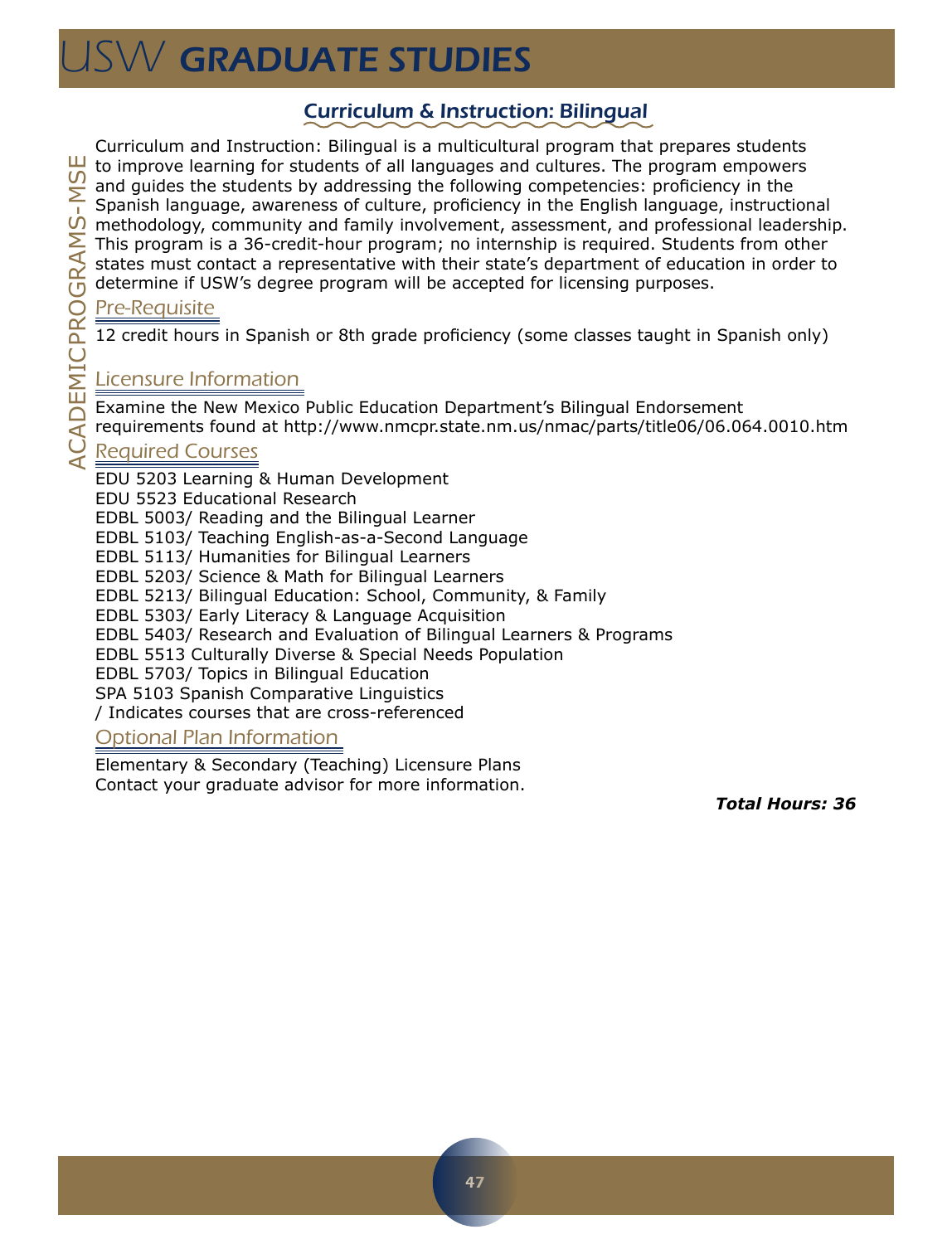

### Curriculum & Iinstruction: TESOL

Curriculum and Instruction: TESOL is a multicultural program that prepares students to improve learning for students of all languages and cultures. The program empowers and guides the students by addressing the following competencies: awareness of culture, proficiency in the English language, instructional methodology, community and family involvement, assessment, and professional leadership. This program is a 36-credithour program; no internship is required. Students from other states must contact a representative with their state's department of education in order to determine if USW's degree program will be accepted for licensing purposes.

Contact your USW advisor for information

#### Licensure Information

Examine the New Mexico Public Education Department's TESOL Endorsement Requirements, which can be found at http://www.nmcpr.state.nm.us/nmac/parts/title06/06.064.0011.htm

#### Core Courses

EDU 5523 Educational Research EDT 5013 Instructional Strategies EDU 5203 Learning & Human Development

#### **Specialization Courses**

EDT 5003 Reading & the Bilingual Learner EDT 5103 Teaching English as a Second Language EDT 5113 Humanities for Bilingual Learners EDT 5203 Science & Math for Bilingual Learners EDT 5213 BIL ED: School, Community & Family EDT 5303 Early Literacy & Language Acquisition EDT 5403 Research & Evaluation of BIL Learners & Programs EDT 5513 Culturally Diverse & Special Needs Populations SPA 5103 Spanish Comparative Linguistics Optional Plan Information

Elementary & Secondary (Teaching) Licensure Plans Contact your graduate advisor for more information.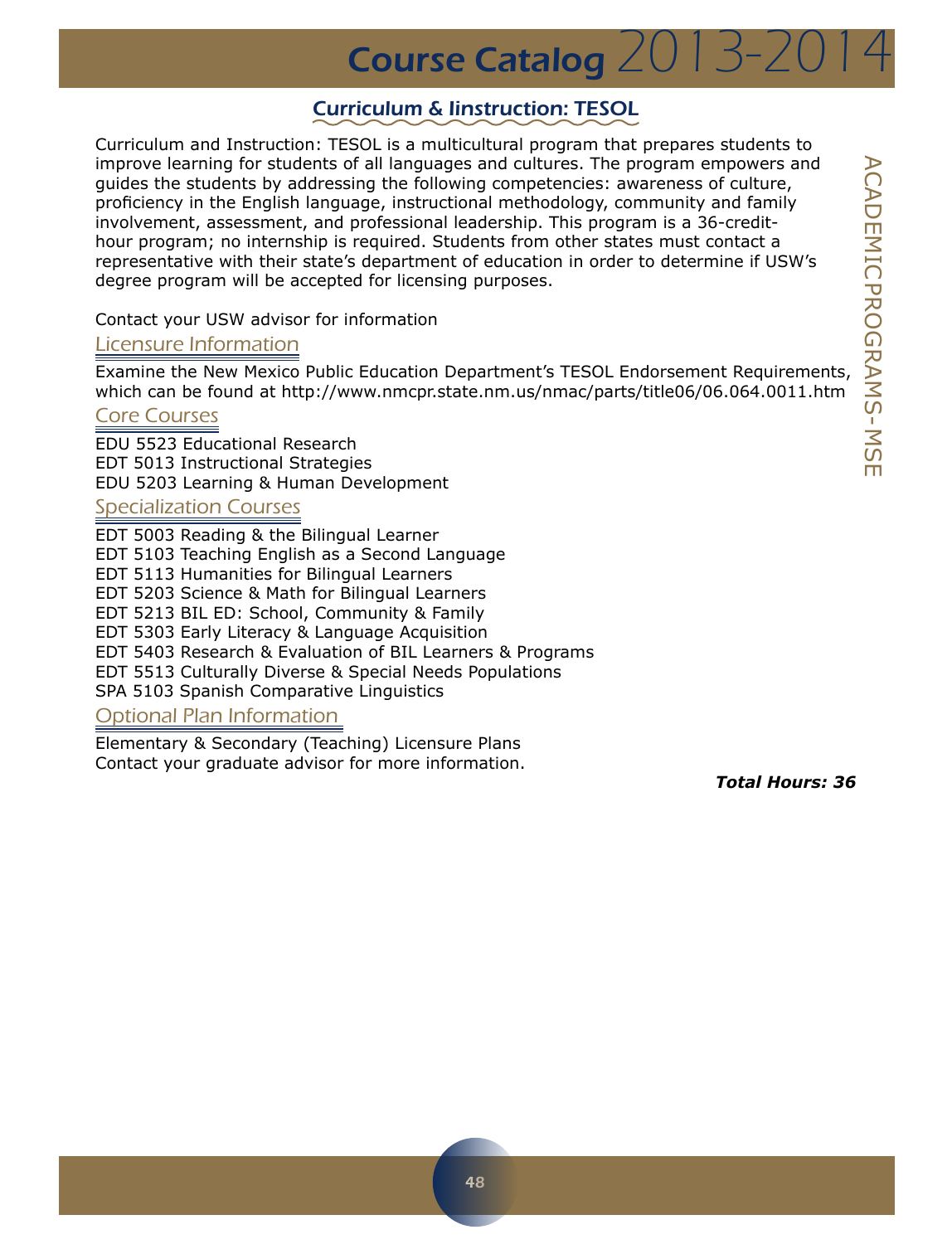## **SW GRADUATE STUDIES**

## Early Childhood Education

The Master's in Early Childhood Education (ECE) is a stand-alone Master's Degree consisting of 36 credits. It is not a licensure program. Students wanting to prepare for licensure as an Early Childhood teacher should consult their state's licensing department to determine if there are additional requirements for licensure beyond those covered in this degree.

Two practica are required consisting of 45 hours each and count for a total of 6 credits which can be fulfilled at a site convenient to the student or through the Credit by Experience application form for students with prior experience. Students will complete courses in research, family studies, methods, materials and appropriate content in all areas of the curriculum including Math, Science, Literacy, Physical Education, Art, Music, Health and Safety.

#### Prerequisites

Bachelor's degree in Early Childhood Education or related field.

Leveling Courses (Credits DO NOT apply to degree)

EDU/SPED 1101 Field Observation  $\leq$  EDU 2103 Foundations of Education SPED 2103 Intro to Special Education CSI 2203 Educational Technology

#### Required Courses

EDU 5513 Culturally Diverse/Special Needs EDU 5523 Educational Research - Take at first opportunity. ECE 5113/ Child Growth and Development ECE 5163/ Integrated EC Curriculum ECE 5173/ Methods and Materials: Math, Science, Motor ECE 5223/ Advanced Assessment ECE 5233/ Whole Child: Social Studies, Social Dev, Arts ECE 5263 Practicum I ECE 5273 Practicum II ECE 5303/ Early Literacy and Language Acquisition ECE 5323 Practical Issues: Core Knowledge Curriculum

Electives- Choose one course from the following:

ECE 5203/ Educational Leadership and Supervision ECE 5313 Early Intervention: Infant and Toddler / Indicates courses that are cross-referenced

### Optional Plan Information

Head-Start Programs are recommended for Practica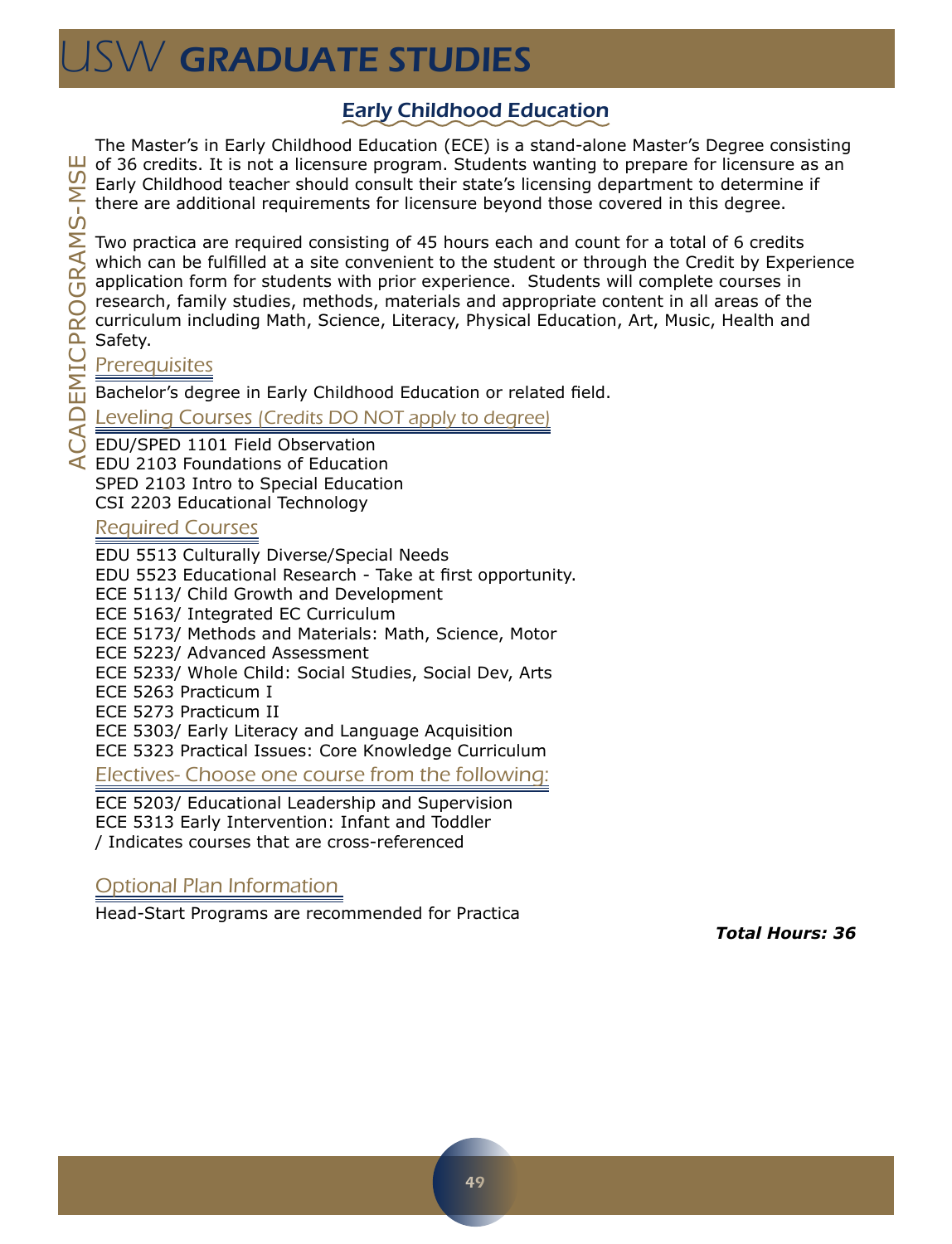

## Special Education (Non-Licensure)

If your goal is to work with students who have special needs and you want to learn advanced interventions and techniques that can make a difference in their level of academic achievement, a master's in special education is the degree for you. By acquiring an indepth knowledge of the characteristics, needs, and research-based intervention strategies for learners with special needs, you will be able to enhance your performance and skill as you deal with the diverse students you encounter in a general education or special education classroom. With the mandates of *No Child Left Behind*, educators who want to help all students learn and to try to leave no child behind can benefit by earning a graduate degree in special education. Passion plus professional expertise can equal success and satisfaction for children and educators alike! This is a 36-credit hour program. A written or oral comprehensive exam and an e-portfolio are required; no internship is required. This program can be aligned with USW's post-baccalaureate licensure program for New Mexico students who are interested in acquiring a teaching license. Students from other states must contact a representative with their state's department of education in order to determine if USW's degree program will be accepted for licensing purposes.

#### Licensure Requirements for New Mexico

Go to the New Mexico Public Education Department's Special Education Licensure site at http://www.nmcpr.state.nm.us/nmac/parts/title06/06.061.0006.htm.

Leveling Courses (Credits DO NOT apply to degree)

SPED 2103/5103 Introduction to Special Education EDU 5203 Learning & Human Development EDU 5513 Culturally Diverse & Special Needs Population

#### Required Courses:

EDU 5523 Educational Research SPED 5533/ Exceptional Populations in Regular Classrooms SPED 5113/ Brain-Based Instruction (SP/SUII) SPED 5123/ Learners Who Are Cognitively Different SPED 5213/ Learners with Learning Disabilities SPED 5223/ Advanced Assessment SPED 5233/ Advanced Classroom Management SPED 5243/ Learners with Behavior Disorders SPED 5313/ Educational Law and Special Education Law SPED 5423/ Special Education Curriculum SPED 5503/ Methods/Materials for Reading/Intg. Com. Arts Choose 1 course from the following: SPED 5203/ Diagnostic and Corrective Reading

SPED 5513/ Reading Instruction

/ Indicates courses that are cross-referenced

Optional Licensure Plan Information

Consult with your USW advisor about post-bachelor Licensure Plans.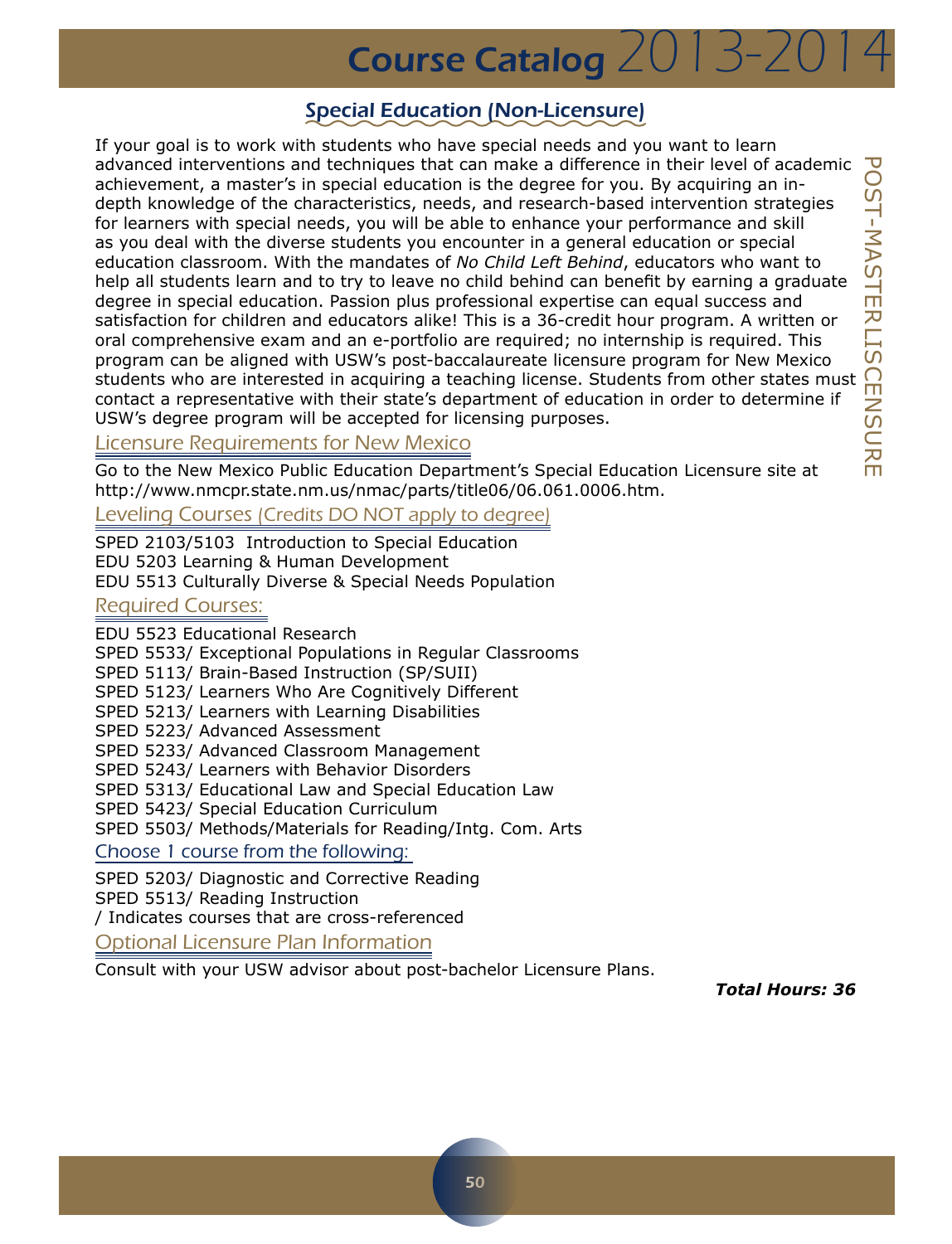## Licensure: Educational Administration

#### Pre-Requisties

cens ure In order to begin this plan, the individual must already have a Master's degree in another area. Level III license and six years of teaching experience required + NMTA pass on Ed Ad Exam. See the New Mexico Public Education Department's ED AD licensure requirements found at http://www.nmcpr.state.nm.us/nmac/parts/title06/06.062.0002.htm

### Required Courses

Ĕ EDA 5203/ Educational Leadership and Supervision

- EDA 5303 Policies and Public Relations  $\propto$
- $\overline{L}$  EDA 5313/ Educational and Special Education Law
- **ASTE** EDA 5403 Educational Finance & Facilities
	- EDA 5803/ Internship in Educational Administration (Required)
- $\sum_{i=1}^{n}$ Select 6 hours (2 courses) from the following:
- Post-Master Lis EDU 5633/ Program Development and Management
- POS<sup>-</sup> EDA 5213/ Theories of Curriculum Development
	- EDA 5503 School Administration
	- EDA 5513 Theories of Administration EDA 5523 Applied Educational Leadership / Indicates courses that are cross-referenced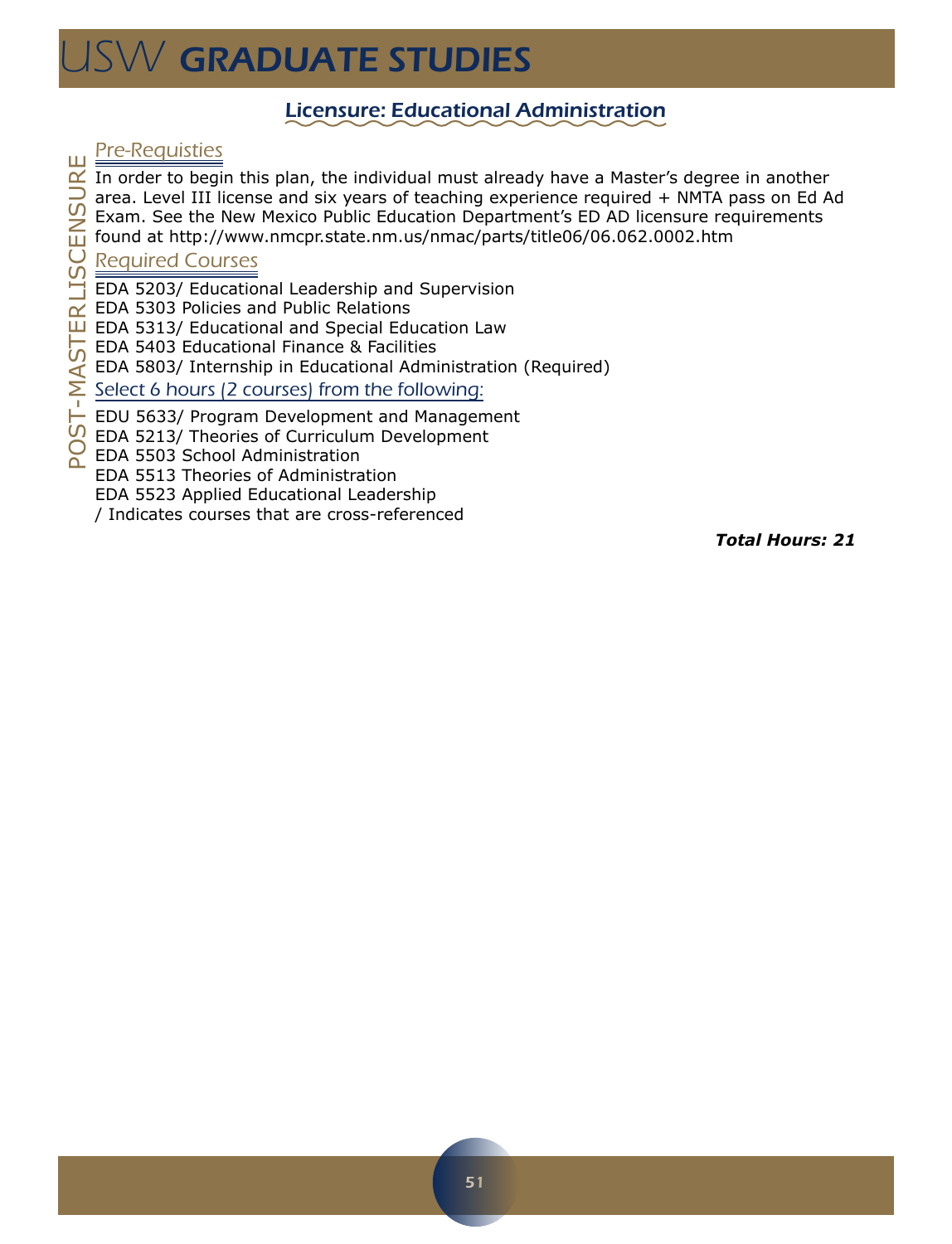## Licensure: School Counseling

#### Pre-Requisites

Master's Degree; Clinical Practice or mental health work in the United States; NMTA pass on School Counseling Exam. Refer to New Mexico Public Education Department website for Regulations/Competencies for licensure (6.63.6 NMAC)

Leveling Courses (Credits DO NOT apply to degree)

EDU/1101/5101 Field Observation SPED/2103/5103 Introduction to Special Education EDU 5203 Learning & Human Development EDU 5513 Culturally Diverse & Special Needs Populations

#### Required Courses

EDC/5103 Career Development & Life Planning EDC 5213 Professional & Ethical Issues in Counseling EDC 5313 Counseling Techniques EDC 5323 Counseling Theories EDC 5403 Group Counseling EDC 5423 Child & Adolescent Counseling EDC 5433 Introduction to Play Therapy \* EDC 5633/ Program Develop. & Management Choose a total of 9 hours (3 courses) from the following: EDC 5413 Counseling Families

EDC 5463/ Psycho-Educational Assessment EDC 5523 Psychopathology EDC 5203 Human Sexuality\* EDC 5723 Special Topics\* EDC 5543 Counseling Traumatized Clients \* EDC 5553 Introduction to Addictions Counseling \* EDC 5813 Graduate Counseling Practicum I\*

#### Required Internship

EDC 5801S Internship in School Counseling

/ Indicates cross-referenced courses.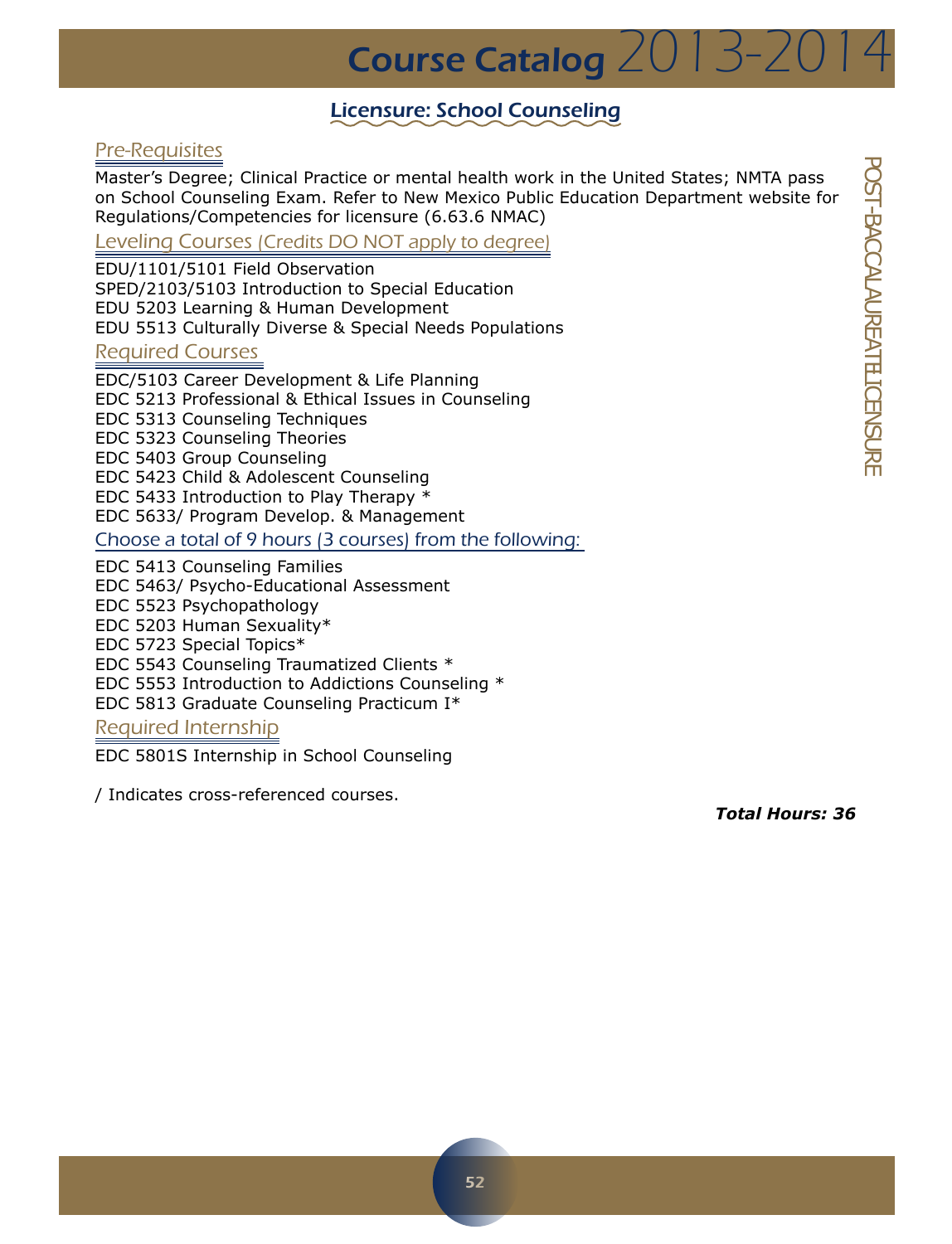## SW GRADUATE STUDIES

## Licensure: Special Education for Licensed Teachers

| <b>Required Courses</b>              |                               |                                                                                          |
|--------------------------------------|-------------------------------|------------------------------------------------------------------------------------------|
| EDU 1101<br><b>SPED 2103</b>         |                               | <b>Field Based Observation</b>                                                           |
|                                      |                               | Intro to Exceptional Learners                                                            |
| <b>SPED 3223</b><br><b>SPED 5233</b> |                               | Classroom Management & Exceptional Learners -OR-<br><b>Advanced Classroom Management</b> |
|                                      |                               |                                                                                          |
| <b>SPED 3423</b><br><b>SPED 5423</b> |                               | Special Education Curriculum -OR-<br>Special Education Curriculum                        |
| <b>SPED 3503</b>                     |                               | Methods/Materials in Reading & Integ. Comm. Arts -OR-                                    |
| <b>SPED 5503</b>                     |                               | Methods/Materials in Reading & Integ. Comm. Arts                                         |
| <b>SPED 3523</b>                     |                               | Assess/Eval/Ref/Place of SPED -OR-                                                       |
| <b>SPED 5223</b>                     |                               | <b>Advanced Assessment</b>                                                               |
| <b>SPED 4123</b>                     |                               | Learners Who are Cognitively Different -OR-                                              |
| <b>SPED 5123</b>                     |                               | Learners Who are Cognitively Different                                                   |
| <b>SPED 4213</b><br><b>SPED 5213</b> |                               | Learners with Learning Disabilities -OR-<br>Learners with Learning Disabilities          |
|                                      |                               |                                                                                          |
| <b>SPED 5243</b>                     | <b>SPED 4243</b>              | Learners with Behavior Disorders -OR-<br>Learners with Behavior Disorders                |
| <b>SPED 4502</b>                     |                               | Field Experience II in SPED                                                              |
| <b>SPED</b>                          |                               | Special Course Offerings (3000, 4000 or 5000 level)                                      |
|                                      | <b>Additional Information</b> |                                                                                          |

Also Needed: 24 - 36 hours in your Teaching Field (12 of which must be upper-level). Optional Licensure Plan Information

Licensure students may take Education courses only at the 1000, 2000, or 3000 level prior to admission to the Teacher Education Program (TEP). To be admitted to the TEP, students must complete an application and pass the Basic Skills part of the New Mexico Teacher Assessments (NMTA). To be eligible for Intern Teaching, a student must have at least a 3.00 GPA in Education courses. To become a licensed teacher, a student must pass all required parts of the NMTA.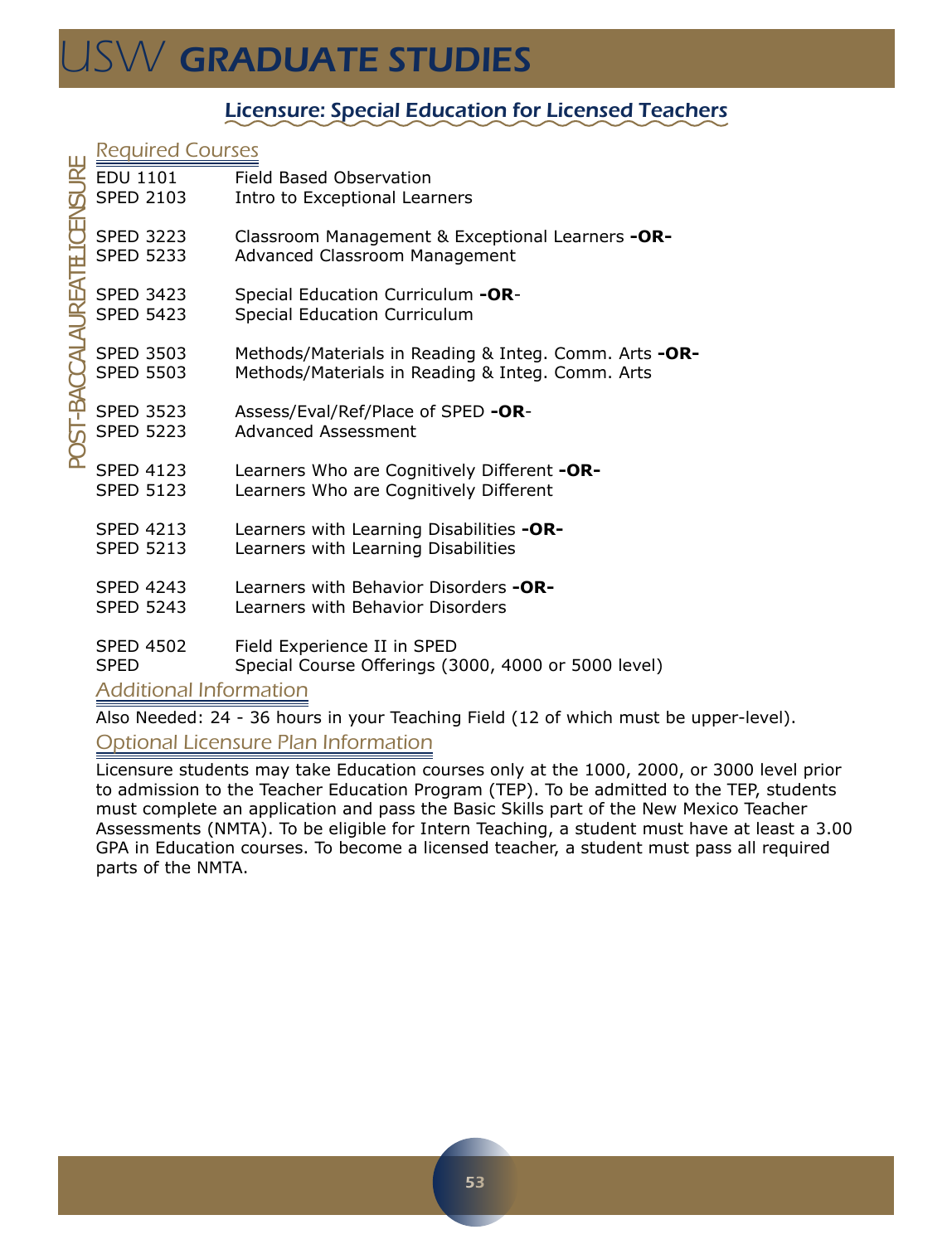## Licensure: Secondary

#### Required Courses

| EDU 1101             | Field Based Observation                                                            |
|----------------------|------------------------------------------------------------------------------------|
| EDU 2103             | Foundations of Education                                                           |
| SPED 2103            | Intro to Exceptional Learners                                                      |
| EDU 2213<br>EDU 5203 | Educational Psychology<br>$-OR-$<br>Theories of Learning & Human Development       |
| EDU 3213<br>EDU 5513 | Multicultural Learners<br>$-OR-$<br>Culturally Diverse & Special Needs Populations |
| EDU 3223             | Classroom Management & Organization -OR-                                           |
| EDI 5233             | <b>Advanced Classroom Management</b>                                               |
| EDU 3523             | Educational Measurement & Evaluation -OR-                                          |
| EDI 5223             | <b>Advanced Assessment</b>                                                         |
| EDU 4213             | Teaching in the Secondary School -OR-                                              |
| EDU 5013             | <b>Instructional Strategies</b>                                                    |
| EDU 4413             | Reading in Content -OR-                                                            |
| EDU 5333             | Reading Comprehension Across the Curriculum                                        |
| EDU 4502             | Field Experience II                                                                |
| EDU 4546             | Intern Teaching                                                                    |
| EDU 4601             | Intern Teaching Seminar                                                            |

Additional Information

Also Needed: 24 - 36 hours in your Teaching Field (12 of which must be upper-level).

Optional Licensure Plan Information

Consult with your USW advisor about post-bachelor Licensure Plans. Licensure students may take Education courses only at the 1000, 2000, or 3000 level prior to admission to the Teacher Education Program (TEP). To be admitted to the TEP, students must complete an application and pass the Basic Skills part of the New Mexico Teacher Assessments (NMTA). To be eligible for Intern Teaching, a student must have at least a 3.00 GPA in Education courses. To become a licensed teacher, a student must pass all required parts of the NMTA.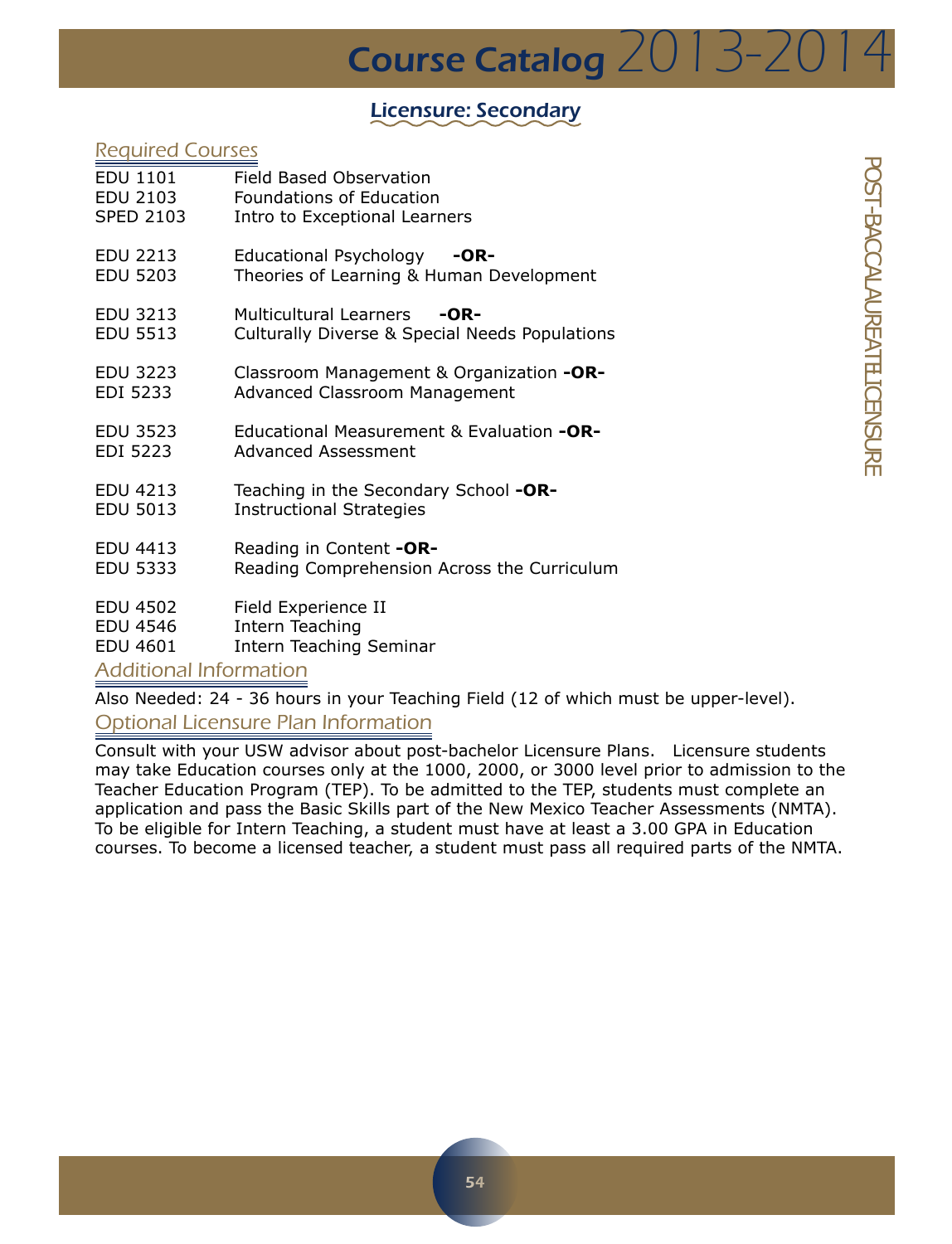## Licensure: Elementary

### Required Courses

|                              | ncyality courses                               |                                                                                                           |  |
|------------------------------|------------------------------------------------|-----------------------------------------------------------------------------------------------------------|--|
|                              | EDU 1101<br><b>EDU 2103</b>                    | Field Based Observation<br>Foundations of Education                                                       |  |
|                              | <b>SPED 2103</b>                               | Intro to Exceptional Learners                                                                             |  |
|                              | EDU 2213<br><b>EDU 5203</b>                    | Educational Psychology -OR-<br>Theories of Learning & Human Development                                   |  |
|                              | EDU 3213<br>EDU 5513                           | Multicultural Learners -OR-<br>Culturally Diverse & Special Needs Populations                             |  |
| <b>T-BACCALAUREATH ICENS</b> | <b>EDU 3223</b><br>EDI 5233                    | Classroom Management & Organization -OR-<br><b>Advanced Classroom Management</b>                          |  |
|                              | EDU 3503<br><b>EDU 5503</b>                    | Methods/Materials in Reading & Integ. Comm. Arts -OR-<br>Methods/Materials in Reading & Integ. Comm. Arts |  |
|                              | EDU 3513                                       | Reading Instruction                                                                                       |  |
|                              | EDU 3523<br>EDI 5223                           | Educational Measurement & Evaluation -OR-<br><b>Advanced Assessment</b>                                   |  |
|                              | EDU 4113<br>EDU 5013                           | Teaching in the Elementary School -OR-<br><b>Instructional Strategies</b>                                 |  |
|                              | EDU 4203<br><b>EDR 5203</b>                    | Diagnostic/Corrective Reading -OR-<br>Diagnostic/Corrective Reading (or SPED)                             |  |
|                              | <b>EDU 4502</b><br><b>EDU 4546</b><br>EDU 4601 | Field Experience II<br>Intern Teaching<br>Intern Teaching Seminar                                         |  |
|                              | <b>Additional Information</b>                  |                                                                                                           |  |

Also Needed: 24 - 36 hours in your Teaching Field (12 of which must be upper-level).

#### Additional Licensure Plan Information

To be **admitted to the TEP,** post-baccalaureate students must (a) take and pass the NMTA: Basic Skills test at the first opportunity possible, (b) apply for admittance to the TEP, and (B) participate in an admissions interview with the Dean of the SOE, or the dean's designee(s). To be **eligible for intern teaching**, the student must pass the required NMTA: Content Knowledge exam (for their teaching field). **Before or during intern teaching**, students must pass the appropriate NMTA: Teacher Competency exam in order to become eligible to apply for licensure, through the Public Education Department. Distance education students, from out-of-state, will complete and pass the equivalent teacher-licensing exam(s) for their state.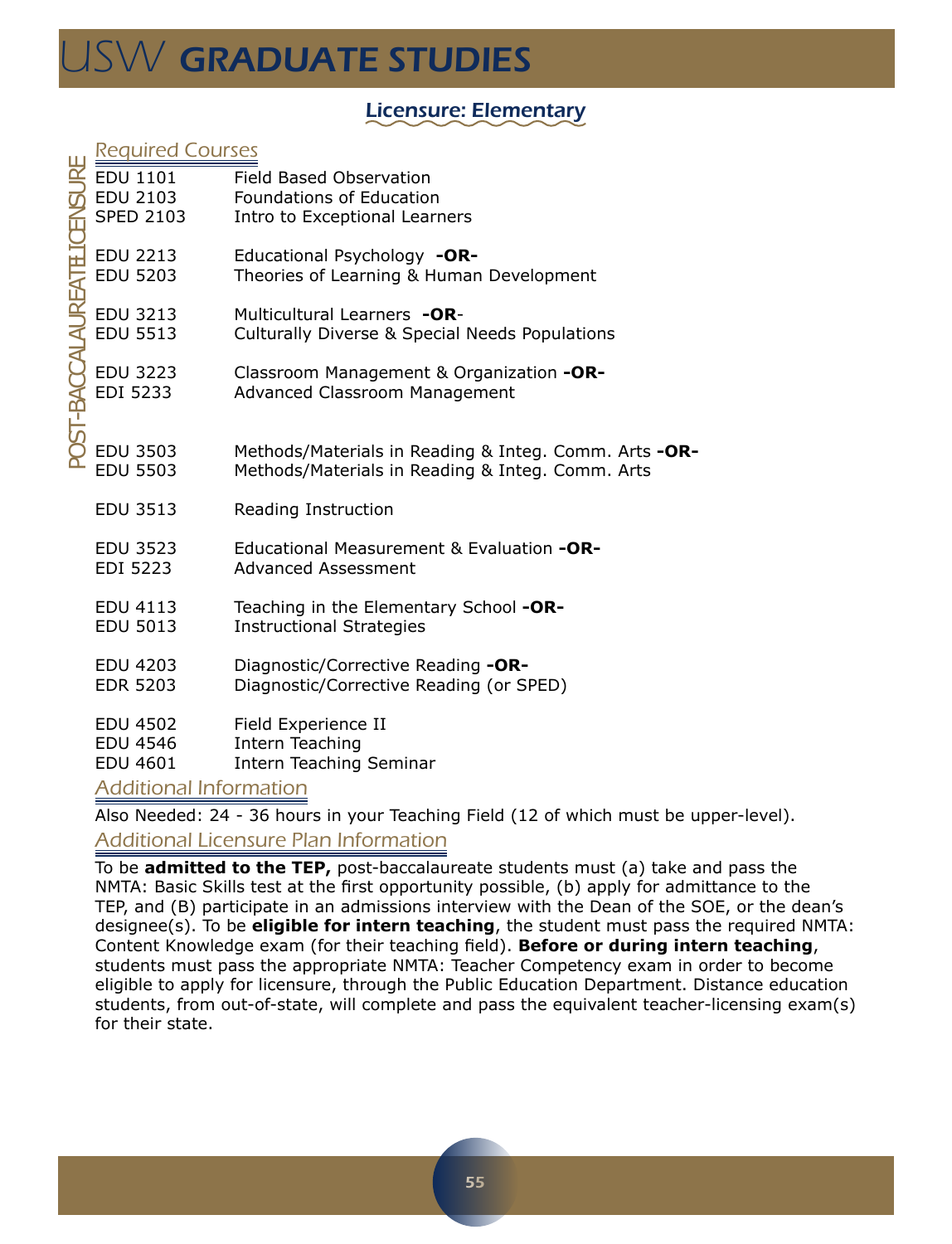## Licensure: Elementary & Secondary

#### Required Courses

| <b>EDU 1101</b>  | <b>Field Based Observation</b>                        |
|------------------|-------------------------------------------------------|
| EDU 2103         | Foundations of Education                              |
| <b>SPED 2103</b> | Intro to Exceptional Learners                         |
| EDU 2213         | Educational Psychology -OR-                           |
| <b>EDU 5203</b>  | Theories of Learning & Human Development              |
| EDU 3213         | Multicultural Learners -OR-                           |
| <b>EDU 5513</b>  | Culturally Diverse & Special Needs Populations        |
| EDU 3223         | Classroom Management & Organization -OR-              |
| EDI 5233         | Advanced Classroom Management                         |
| EDU 3503         | Methods/Materials in Reading & Integ. Comm. Arts -OR- |
| <b>EDU 5503</b>  | Methods/Materials in Reading & Integ. Comm. Arts      |
| EDU 3513         | Reading Instruction                                   |
| EDU 3523         | Educational Measurement & Evaluation -OR-             |
| EDI 5223         | <b>Advanced Assessment</b>                            |
| EDU 4113         | Teaching in the Elementary School                     |
| EDU 4203         | Diagnostic/Corrective Reading -OR-                    |
| <b>EDR 5203</b>  | Diagnostic/Corrective Reading                         |
| EDU 4213         | Teaching in the Secondary School -OR-                 |
| EDU 5013         | <b>Instructional Strategies</b>                       |
| EDU 4502         | Field Experience II                                   |
| <b>EDU 4546</b>  | Intern Teaching                                       |
| EDU 4601         | Intern Teaching Seminar                               |

#### Additional Information

Also Needed: 24 - 36 hours in your Teaching Field (12 of which must be upper-level).

#### Additional Licensure Plan Information

To be **admitted to the TEP,** post-baccalaureate students must (a) take and pass the NMTA: Basic Skills test at the first opportunity possible, (b) apply for admittance to the TEP, and (B) participate in an admissions interview with the Dean of the SOE, or the dean's designee(s). To be **eligible for intern teaching**, the student must pass the required NMTA: Content Knowledge exam (for their teaching field). **Before or during intern teaching**, students must pass the appropriate NMTA: Teacher Competency exam in order to become eligible to apply for licensure, through the Public Education Department. Distance education students, from out-of-state, will complete and pass the equivalent teacher-licensing exam(s) for their state.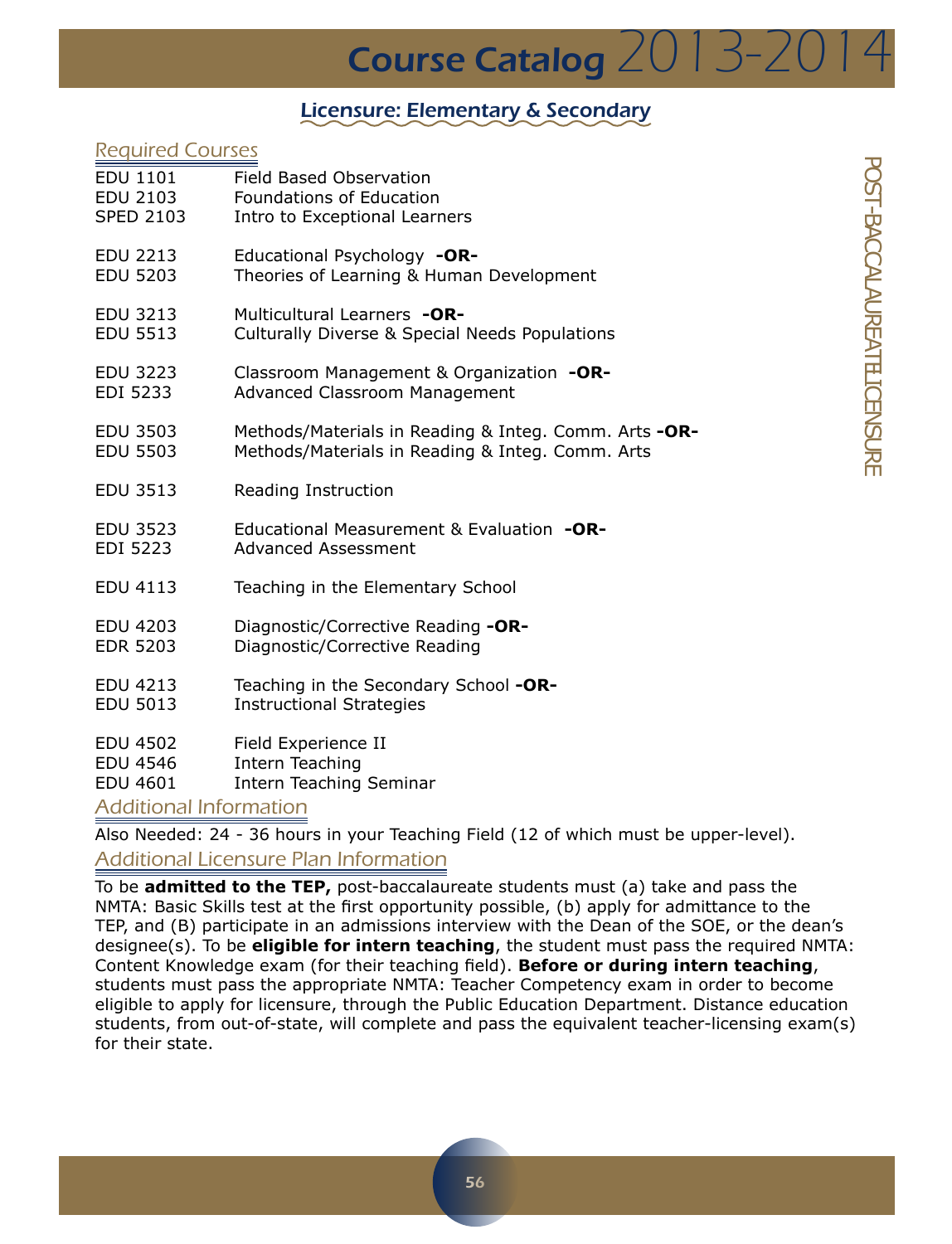### Licensure: Special Education

#### Required Courses

|             | <b>EDU 1101</b> | <b>SPED 2103</b>                                                                   | Field Based Observation<br>Intro to Exceptional Learners                                                  |
|-------------|-----------------|------------------------------------------------------------------------------------|-----------------------------------------------------------------------------------------------------------|
| <b>THVS</b> |                 | <b>SPED 3223</b><br><b>SPED 5233</b>                                               | Classroom Management & Exceptional Learners -OR-<br>Advanced Classroom Management                         |
| AI JRFATH I |                 | <b>SPED 3423</b><br><b>SPED 5423</b>                                               | Special Education Curriculum -OR-<br><b>Special Education Curriculum</b>                                  |
| <b>IRJ</b>  |                 | <b>SPED 3503</b><br><b>SPED 5503</b>                                               | Methods/Materials in Reading & Integ. Comm. Arts -OR-<br>Methods/Materials in Reading & Integ. Comm. Arts |
| <b>ASH</b>  |                 | <b>SPED 3523</b><br><b>SPED 5223</b>                                               | Assess/Eval/Ref/Place of SPED -OR-<br>Advanced Assessment                                                 |
|             |                 | <b>SPED 4123</b><br><b>SPED 5123</b>                                               | Learners Who are Cognitively Different -OR-<br>Learners Who are Cognitively Different                     |
|             |                 | <b>SPED 4213</b><br><b>SPED 5213</b>                                               | Learners with Learning Disabilities -OR-<br>Learners with Learning Disabilities                           |
|             |                 | <b>SPED 4243</b><br><b>SPED 5243</b>                                               | Learners with Behavior Disorders -OR-<br>Learners with Behavior Disorders                                 |
|             |                 | <b>SPED 4502</b><br><b>SPED 4546</b><br><b>SPED 4601</b><br>Additional Information | Field Experience II in SPED<br>Intern Teaching in SPED Setting<br>Intern Teaching Seminar in SPED Setting |

Additional Information

Also Needed: 24 - 36 hours in your Teaching Field (12 of which must be upper-level).

#### Additional Licensure Plan Information

To be **admitted to the TEP,** post-baccalaureate students must (a) take and pass the NMTA: Basic Skills test at the first opportunity possible, (b) apply for admittance to the TEP, and (B) participate in an admissions interview with the Dean of the SOE, or the dean's designee(s). To be **eligible for intern teaching**, the student must pass the required NMTA: Content Knowledge exam (for their teaching field). **Before or during intern teaching**, students must pass the appropriate NMTA: Teacher Competency exam in order to become eligible to apply for licensure, through the Public Education Department. Distance education students, from out-of-state, will complete and pass the equivalent teacher-licensing exam(s) for their state.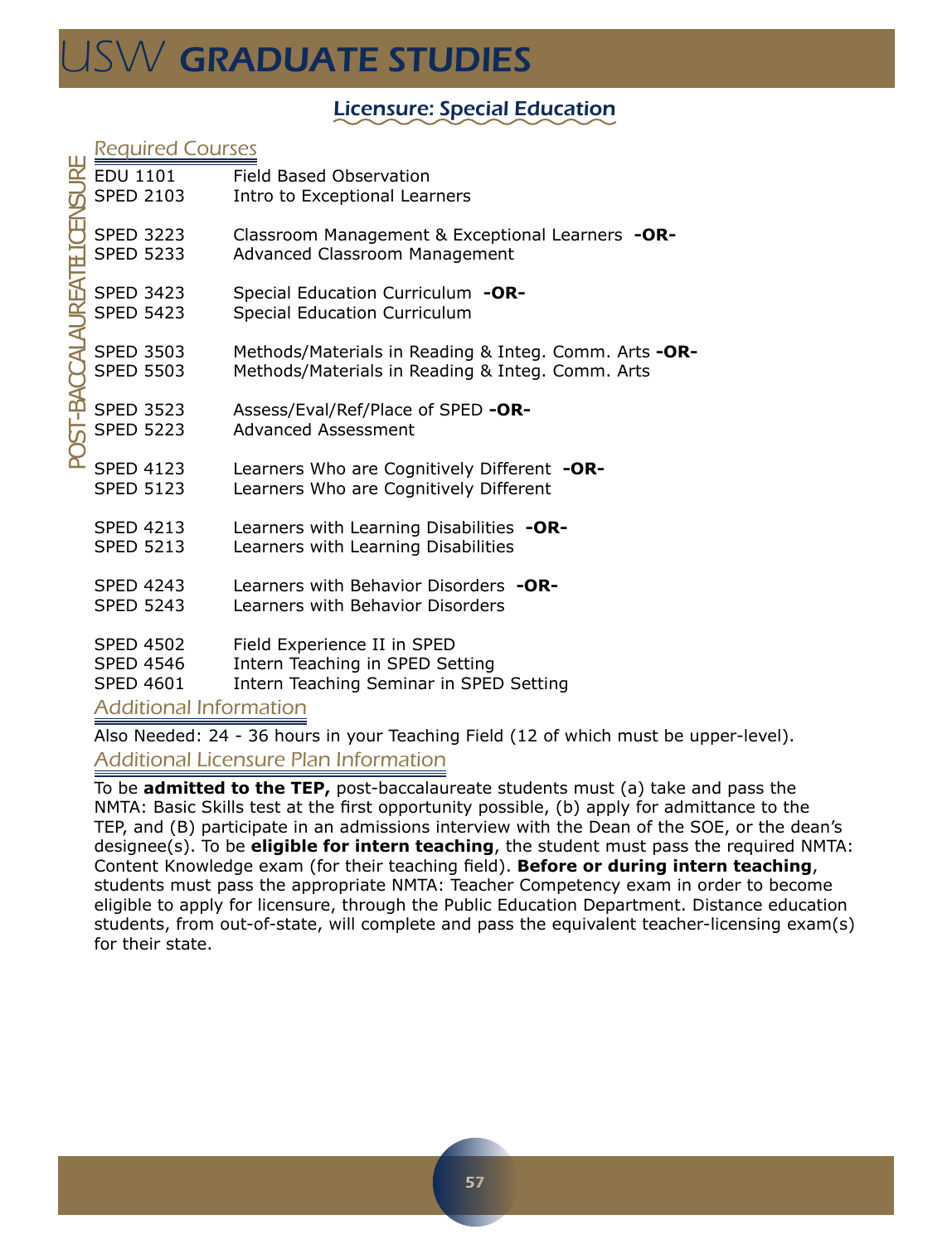## Course Descriptions

**Course Catalog**  $\angle\bigcup$   $\Box$ 

### Education Core

- **EDU 5101** Field-Based Observations (1 credit hour) An early field experience designed to explore teaching as a career. Involves intensive orientation to the public school program through observations and other guided experiences.
- **EDU 5103** Foundations of Education (3 credit hours) American education in its cultural setting; its nature, role, and function in society. The application of theories, research, and philosophies of teaching/ learning, school law, and the organization and finances of the school will be explored. Prerequisite:EDU 5101 or concurrent enrollment
- **EDU 5123 Professionalism, Issues, and Ethics in Education** (3 credit hours) Professionalism for educators focused on the study of professional ethics, the development of mentoring plans and skills, and the analysis of current educational trends and issues at the international, national, state, and local levels. Cross referenced with EDI 5123.
- **EDU 5203** Learning & Human Development (3 credit hours) Human life span from conception to death including physical, cognitive, language, and socio-cultural development as well as childhood medical conditions. Emphasizes developmental stages/tasks and theories of learning.
- **EDU 5513 Culturally Diverse and Special Needs Populations** (3 credit hours) Theory, research, and methodology, and assessment relative to the needs of multicultural and special needs, and other diverse populations. Emphasis on lessening the gap between program expectations and student achievement.
- **EDU 5523 Educational Research** (3 credit hours) Quantitative and qualitative research design with emphasis on direct application to an educational/ treatment setting. Techniques for locating, analyzing, and evaluating educational research. Application of American Psychological Association (APA) style, rudiments of statistical concepts and the Institutional Review Board (IRB) process. Must be taken at the first opportunity. Must earn a grade of B or better.
- **EDU 5633 Program Development & Management** (3 credit hours) Current trends, issues, and challenges in strategic planning, development, organization administration, and evaluation of school programs, including the NM Counseling Program. Includes development and presentation of proposed programs, units and activities. Federal and state-mandated initiatives are addressed, as well as the impact of technology on program development and delivery. Cross reference with EDC 5633

## Counseling

**EDC 5103 Career Development and Transition Planning** (3 credit hours) Career development theories and systems of career counseling and guidance, decision making, life planning, career awareness and assessment: transition awareness; assessment and planning; career reports; and computer-assisted programs. Prerequisite:EDU 5203 (Cross references with EDG 5103)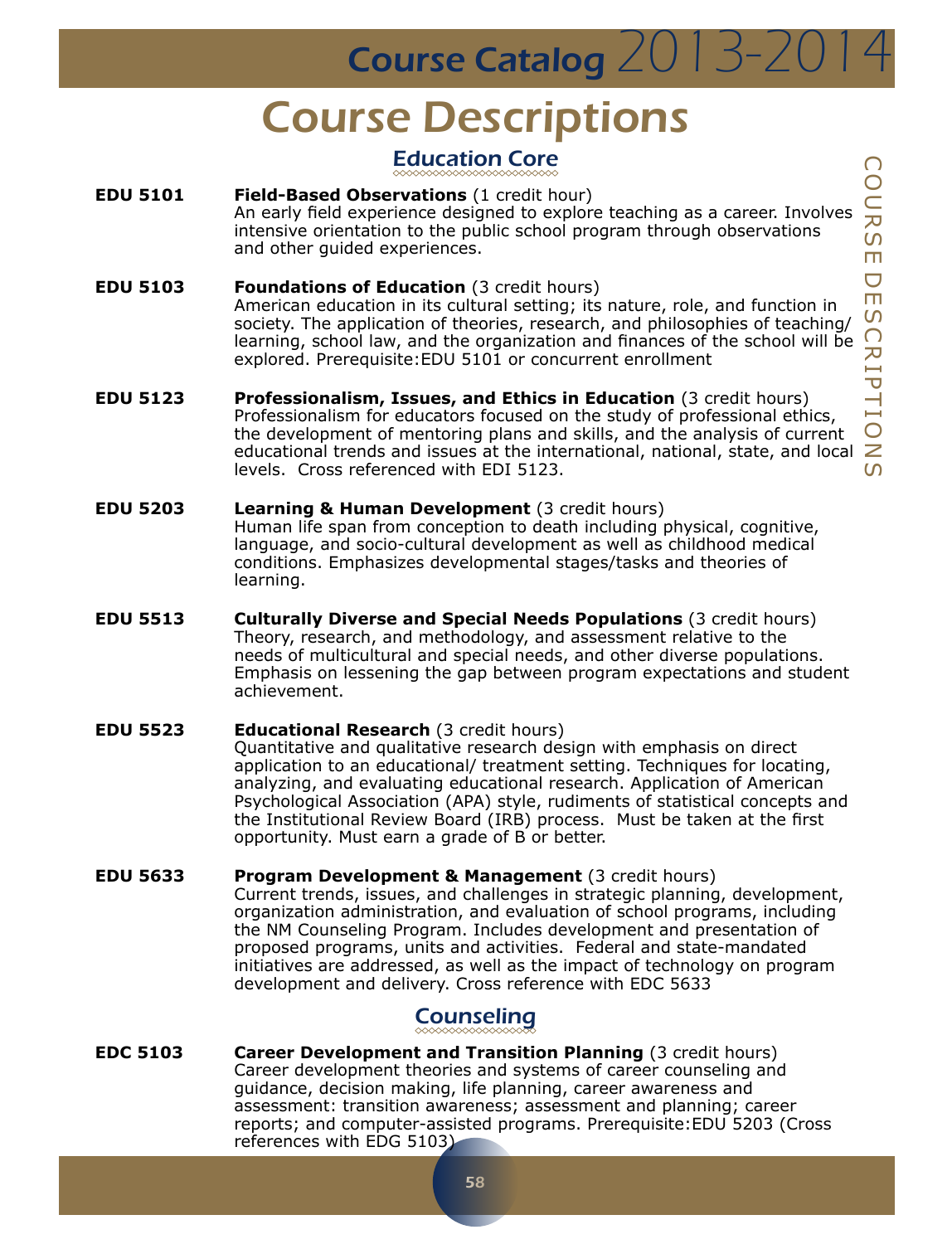## $\mathcal V$  GRADUATE STUDIES

ptions  $\Omega$ **CRIPTION** DES urse Co

#### **EDC 5203** Human Sexuality (3 credit hours)

This course explores sexuality from biological, social and psychological perspectives. Issues such as sexual attitudes, ideals, and behaviors, directly and indirectly are to be addressed. Portions of sexually explicit videos may be shown. Topics to be either addressed in the readings and/ or videos: basic sexual anatomy and physiology; sexual arousal, sexual orientation, sexuality and aging, gender and sexual diversity issues, love and communication, STDs and safe sex, effect of prescription and recreational drugs on sexuality, atypical, problematic, and illegal sexual behavior.

**EDC 5213** Professional and Ethical Issues in Counseling (3 credit hours) Professional and ethical issues in counseling with emphasis on legal aspects and professional ethical codes. Addresses ethical decision-making, counseling of diverse populations, professional credentialing, professional organizations, and practical applications.

#### **EDC 5313 Counseling Techniques** (3 credit hours)

Practice of attending skills, reflection skills, challenging skills, and creative counseling skills. Overview of DSM IV-TR and assessment. Research of major presenting problems and appropriate techniques to alleviate symptoms and foster growth. Prerequisite: EDC 5323, Practicum in Individual Counseling may be taken concurrently.

#### **EDC 5323 Counseling Theories** (3 credit hours)

Overview of prominent theories in the counseling process. Includes the use of technology in presentations. Development of personal counseling theory. This course is required prior to taking advanced counseling courses and should be taken concurrently with EDU 5523 Educational Research.

#### **EDC 5403 Group Counseling** (3 credit hours)

Methods of organization and facilitation in group therapy. Includes group experiences as both a group facilitator and group member. Prerequisite: EDC 5313, EDC 5323

## **EDC 5413 Counseling Families** (3 credit hours)

Systems theory applied to work with families. Includes parenting education and facilitation of parents' participation in education and in counseling. Prerequisite: EDC 5323, Counseling Practicum may be taken concurrently.

#### **EDC 5423 Child and Adolescent Counseling** (3 credit hours) Developmental counseling skills for use with children and adolescents. Includes intervention strategies and prevention programs. Prerequisite:

EDC 5323 Counseling Practicum may be taken concurrently. **EDC 5433** Play Therapy (3 credit hours) Introduction to the theories and techniques of play therapy. Includes individual and group applications, directive and nondirective approaches, as well as organization of a play therapy program. Prerequisite: EDC 5323

#### **EDC 5463 Psycho-Educational Assessment** (3 credit hours)

Theory, content, administration, scoring, and interpretation of testing instruments measuring achievement, personal, social, and emotional well-being. Developing proficiency in report writing with specific recommendations for adjustment in teaching strategies, instructional materials, and classroom management strategies. Emphasis in assessment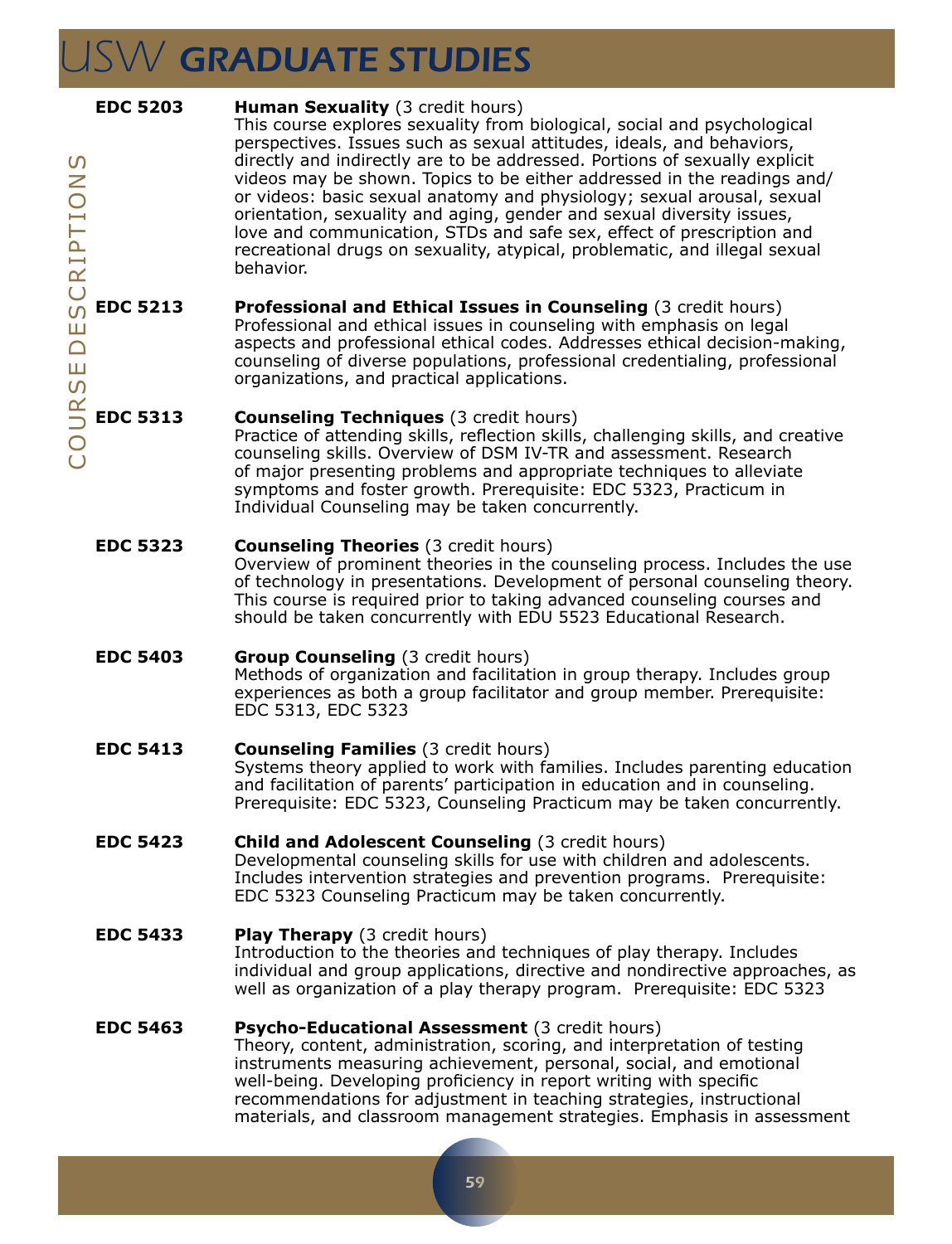

through observation methods, clinical interviewing, and the mental status exam, as well as best practices and special consideration for testing students of diversity and the ethical/legal considerations for testing. (Cross reference with EDG 5463)

- **EDC 5473A Psychopharmacy I** (3 credit hours) This course surveys Psychopharmacology Perspectives, Physiology Relevant to Psychopharmacology, Intrapsychic Issues in Psychopharmacology, Social & Cultural Perspectives, Integrated View of Drug Discovery, the Antidepressant Era & treatment of depression with medications. Prerequisite: EDC 5523 & EDU 5523
- **EDC 5473B** Psychopharmacy II (3 credit hours) This course will include aspects psych-pharmacologic treatment of anxiety, psychosis, mood stabilizers, treatment of children, and use of herbaceuticals. Prerequisite: EDC 5523, EDU 5523, & EDC 5473A (Psychopharmacology I)
- **EDC 5523** Psychopathology (3 credit hours) Overview of diagnostic categories as described in the DSM IV-TR. Focus on the assessment and treatment of mental disorders. (Fb/Sb)
- **EDC 5543 Counseling Traumatized Clients** (3 credit hours) Assessment and interventions appropriate for children, adolescents, and adults who have experienced a significant trauma, including, but not limited to, physical and sexual abuse. Prerequisite: EDC 5323 (SUb)
- **EDC 5553 Introduction to Addictions Counseling** (3 credit hours) Theory and treatment of disorders related to addictive behaviors, including drugs, alcohol, gambling, and eating disorders. Also addresses prevention of addictive behaviors and coping skills for family members of addicted persons. Prerequisite: EDC 5323
- **EDC 5563 Clinical Supervision of Counselors** (3 credit hours) Overview of supervision theory and practice in the clinical supervision of professional counselors in mental health settings and/or school counselors. Prerequisite: Previous counseling experience as a counselor and approval of the Counselor Preparation Program Advisor.
- **EDC 5573 Mental Health Topics: Health Psychology** (3 credit hours) This course in Health Psychology will concentrate on the interaction among biological, social and psychological factors which influence health and illness. This course will examine the effects of stress and health as related to the field of positive psychology. (Cross reference with PSY 5573).
- **EDC 5633 Program Development and Management** (3 credit hours) Current trends, issues, and challenges in strategic planning, development, organization administration, and evaluation of school programs, including the NM Counseling Program. Includes development and presentation of proposed programs, units and activities. Federal and state-mandated initiatives are addressed, as well as the impact of technology on program development and delivery. (Cross references with EDU 5633)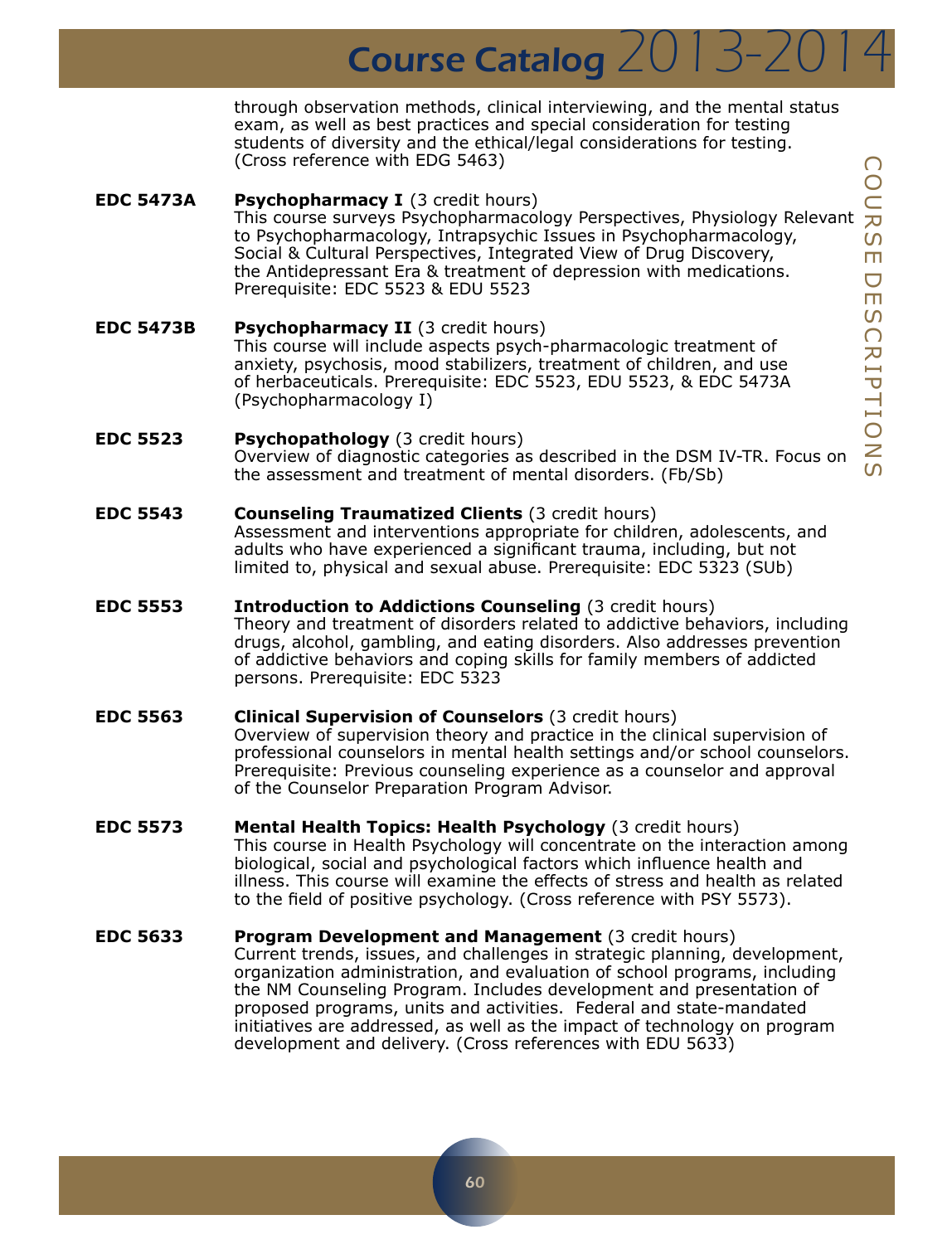## **GRADUATE STUDIES**

| EDC 5723<br><b>S</b><br>$\geq$                                                                                             | Special Topi<br>This course w<br>Partner Spou:<br>Therapy; Chil                                                                                              |
|----------------------------------------------------------------------------------------------------------------------------|--------------------------------------------------------------------------------------------------------------------------------------------------------------|
| $\overline{O}$<br><b>EDC 5800</b><br><b>CRIPTI</b><br><u>ທ</u><br>Ш<br>$\triangle$                                         | <b>Intern Prep</b><br>In order to be<br>term before t<br>registration is<br>paperwork ar<br>the site for in<br>any graduate<br>and placemer<br>administrator |
| Ш<br><b>EDC 5803</b><br>$\overline{S}$<br>$\propto$<br>$\overline{\phantom{0}}$<br>$\bar{\mathsf{o}}$<br>$\overline{\cup}$ | Internship i<br>A student mu<br>clock hours).<br>of counseling<br>guidance curi<br>making and                                                                |

#### **ic** (3 credit hours)

ill address current issues in psychology, e.g., Child and sal Abuse and Aging; Suicide; Aging; Cognitive Behavioral Id & Adult Attachment.

#### **EDC 5800 Intern Prep** (0 credit hours)

egin a graduate internship, candidates must register the hey want to begin completing the graduate internship. This for the purpose of allowing graduate interns to complete all d procedures required by the SOE and by those required of ternship placement. Graduate candidates may not register for internship until all paperwork and procedures are completed nt has been approved by the appropriate internship site administrator.

#### **n Counseling** (3 credit hours)

Ist complete a minimum of 3 credit hours of internship (300 Includes diverse populations, experiences in varied types , and appropriate supervision. In schools, this includes the riculum, responsive counseling services, individual decisionmaking, and system support. Prerequisite: EDU 5203, EDU 5513, EDU 5523, EDC 5313, EDC 5323, EDC 5403, EDC 5513, EDC 5523, EDC 5533 and approval of Program Advisor. Fee: \$400.

#### **EDC 5813 Graduate Counseling Practicum I** (3 credit hours)

A student must complete a minimum of 3 credit hours of internship (150 clock hours) in a school/mental health counseling setting. Minimum of one hundred fifty (150) hours of supervised counseling experiences in a school/mental health counseling setting off campus, or through the oncampus USW Counseling & Testing Services. Includes diverse populations, experiences in varied types of counseling, and appropriate supervision. Taken concurrently with or prior to EDC 5803 Internship in Counseling.

#### **EDC 5823 Graduate Counseling Practicum II** (3 credit hours)

A student must complete a minimum of 3 credit hours of internship (150 clock hours) in a school/mental health counseling setting.Minimum of one hundred fifty (150) hours of supervised counseling experiences in a school/mental health counseling setting off campus, or through the oncampus USW Counseling & Testing Services. Includes diverse populations, experiences in varied types of counseling, and appropriate supervision. Taken concurrently with or prior to EDC 5803 Internship in Counseling.

## Curriculum and Instruction (C & I)

#### **EDI 5013 Instructional Strategies** (3 credit hours) Strategies of teaching with emphasis on student diversity, learning styles, pedagogical content, delivery media, and recommendations for classroom modifications and changes in teaching strategies for marginal and exceptional learners.

**EDI 5113** Brain-Based Reading Instruction (3 credit hours) Synthesizes recent brain research relative to practical instructional and learning activities that enhance literacy and intellectual abilities of diverse student populations. Includes brain-friendly classroom accommodations and modifications. (Cross references with EDG/EDR/SPED 5113.)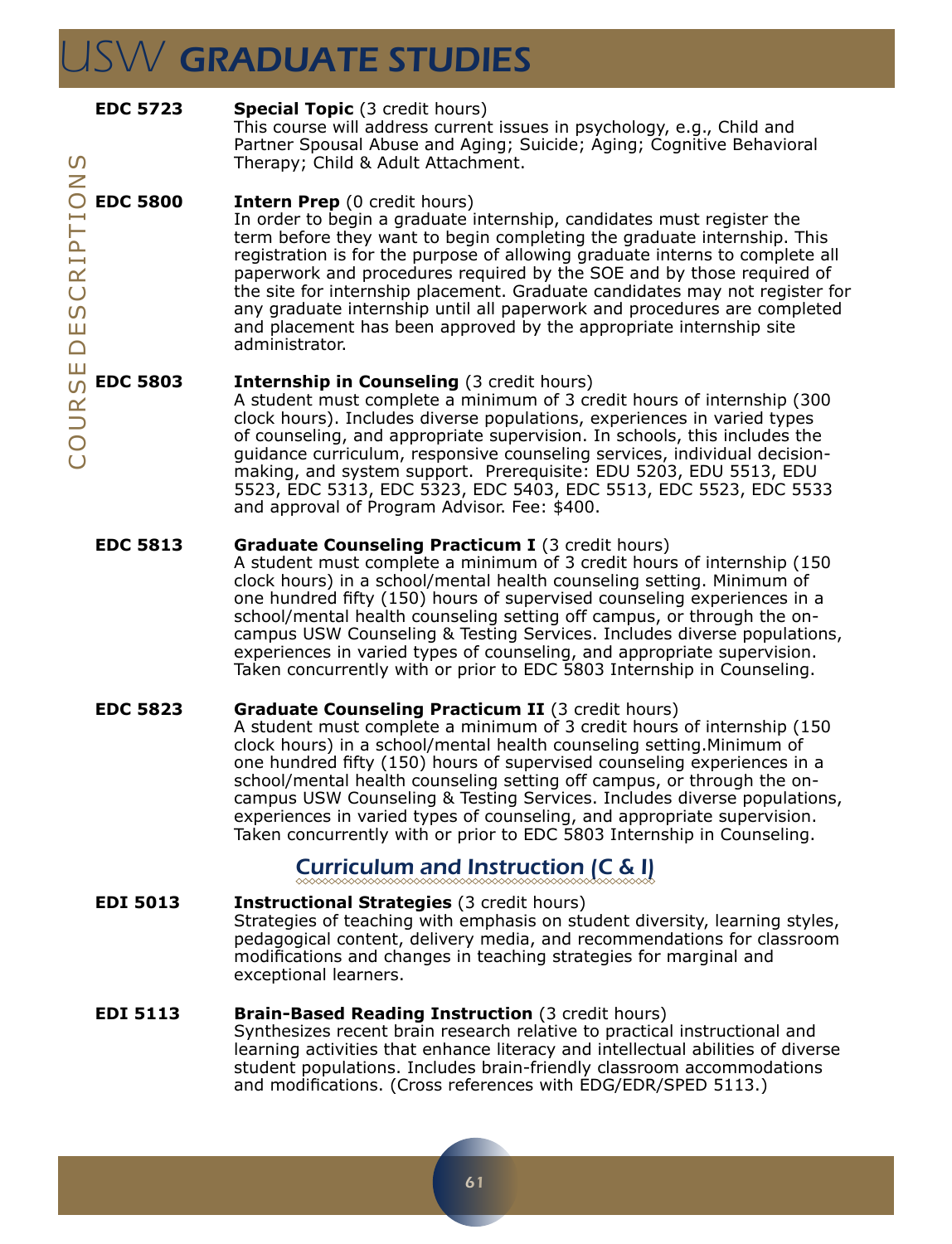# **Course Catalog**  $\angle$

- **EDI 5123 Professionalism, Issues, and Ethics in Education** (3 credit hours) Professional and ethical issues in counseling with emphasis on legal aspects and professional ethical codes. Addresses ethical decision-making, counseling of diverse populations, professional credentialing, professional organizations, and practical applications.
- **EDI 5133** Advanced Instructional Technology (3 credit hours) Instructional technology and primary innovations related to applications in the teaching-learning process.
- **EDI 5203 Educational Leadership and Supervision** (3 credit hours) Function, roles, competencies, skills—including technology, and styles of educational leadership and supervision. Includes master schedule, staff evaluation, and staff development. (Cross references with EDA & ECE 5203).
- **EDI 5213** Theories of Curriculum Development (3 credit hours) Theories and principles of curriculum development, policies, and external influences on curriculum decisions with focus on integrating technology into curriculum projects.
- **EDI 5223 Advanced Assessment** (3 credit hours) Principles of assessment, integrating technology into the assessment process, and using assessment in instructional decision-making in student, program, and staff development. Includes interpretation of standardized tests and the development of career portfolios for students. (Cross references with ECE/EDG/EDR/SPED 5223).
- **EDI 5233** Advanced Classroom Management (3 credit hours) Strategies to manage and organize classrooms to effect change in students with unique academic or behavior problems that interfere with learning in the regular classroom. Includes student behavior, teacher behavior, and classroom climate.
- **EDI 5313 Educational Law and Special Education Law** (3 credit hours) Preparation of professionals through analysis and synthesis of research, legislative issues and procedures, major court decisions, and state regulations. Course also covers Special Education topics related to assessment, discipline, current litigation, recent court decisions, and education (IDEA '97/IDEA '04, Section 504, NCLB, etc.). (Cross references with EDA/EDG/SPED 5313)
- **EDI 5333 Reading Comprehension/Core Knowledge** (3 credit hours) Basic principles of assessment, designing assessment techniques including authentic and performance assessment, integrating technology into the assessment process, and using assessment in instructional decision-making in student, program, and staff development. Includes interpretation of standardized tests and the development of career portfolios for students. (Cross references with EDR 5333)
- **EDI 5533 Exceptional Populations in Regular Classrooms** (3 credit hours) Strategies to organize, modify, and supplement the curricula; to provide appropriate learning activities on an individual basis; to assess exceptional students in reading and other curricula in the regular classroom. (Cross references with EDG/EDR 5533)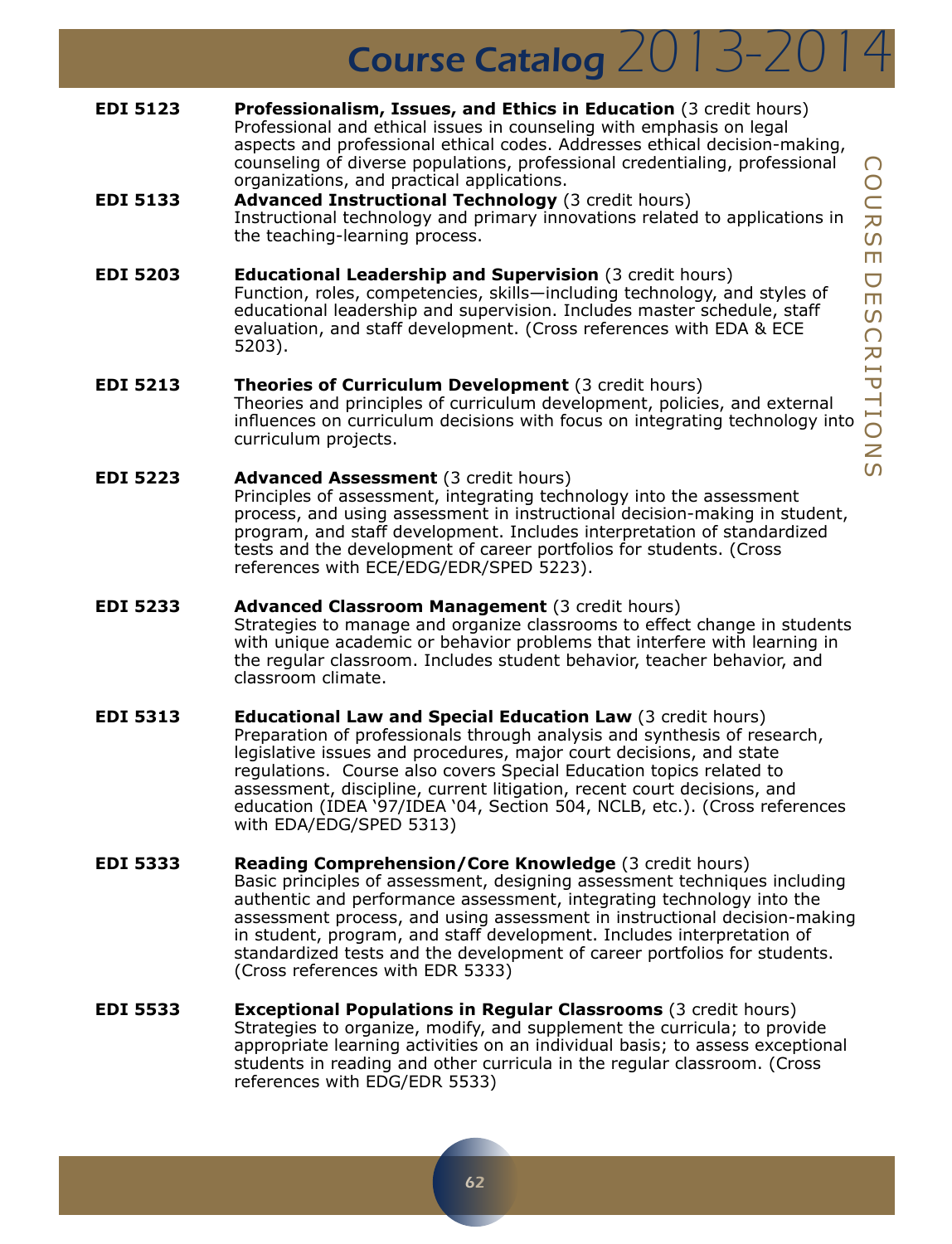## $\mathcal N$  GRADUATE STUDIES

Des

## C & I Bilingual

- **EDBL 5003** Reading and the Bilingual Learner (3 credit hours) ptions  $\Omega$ Methods and materials for the acquisition of literacy skills by elementary-**CRIPTION** level bilingual learners whose native language is not English. Complete major project. Spanish fluency required.
	- **EDBL 5103 Teaching English-as-a-Second Language** (3 credit hours) Methods for assisting the elementary and secondary English language learners (ELLs) to acquire fluency. Complete major project.
	- **EDBL 5113 Humanities for Bilingual Learners** (3 credit hours) Curriculum and methods for elementary and secondary language arts, reading, social sciences, and fine arts specific to bilingual learners. Complete major project. Spanish fluency required.
- Co urse **EDBL 5203 Science and Math for Bilingual Learners** (3 credit hours) Curriculum and methods for elementary and secondary sciences and math specific to bilingual learners. Complete major project. Spanish fluency required (FA/SUI)
	- **EDBL 5213** Bilingual Education: School, Community, and Family (3 credit hours) Historical development of bilingual education in the U.S.; rationales for bilingual education; legal aspects; involvement of community and families; local, state, and national issues; and current research findings, methods, models, and trends. Complete major project.
	- **EDBL 5303 Early Literacy & Language Acquisition**(3 credit hours) Examines acquisition of a first, then second, language; cultural implications/practices of languages; literacy development of children ages 0-8; and assessing early literacy. Program design with integrated technology and current research are discussed. Best practices based on research, trends in instruction and balancing literacy instruction are additional themes.
	- **EDBL 5403 Research and Evaluation of Bilingual Learners and Programs** (3 credit hours) Assessment methods, instruments, and models for evaluating students and programs. Covers quantitative and qualitative research methods. Major research project related to some aspect of bilingual education project.
	- **EDBL 5513 Culturally Diverse & Special Needs Populations** (3 credit hours) Theory, research, methodology, and assessment relative to the needs of multicultural and special needs and other diverse populations. Emphasis on lessening the gap between program expectations and student achievement.
	- **EDBL 5703** Topics in Bilingual Education (3 credit hours) Various topics on current requests and needs to bilingual education. Written Spanish fluency required.
	- **SPA 5103 Spanish Comparative Linguistics** (3 credit hours) Examines the difference between standard/conventional and dialectical. Complete major project. Spanish fluency required.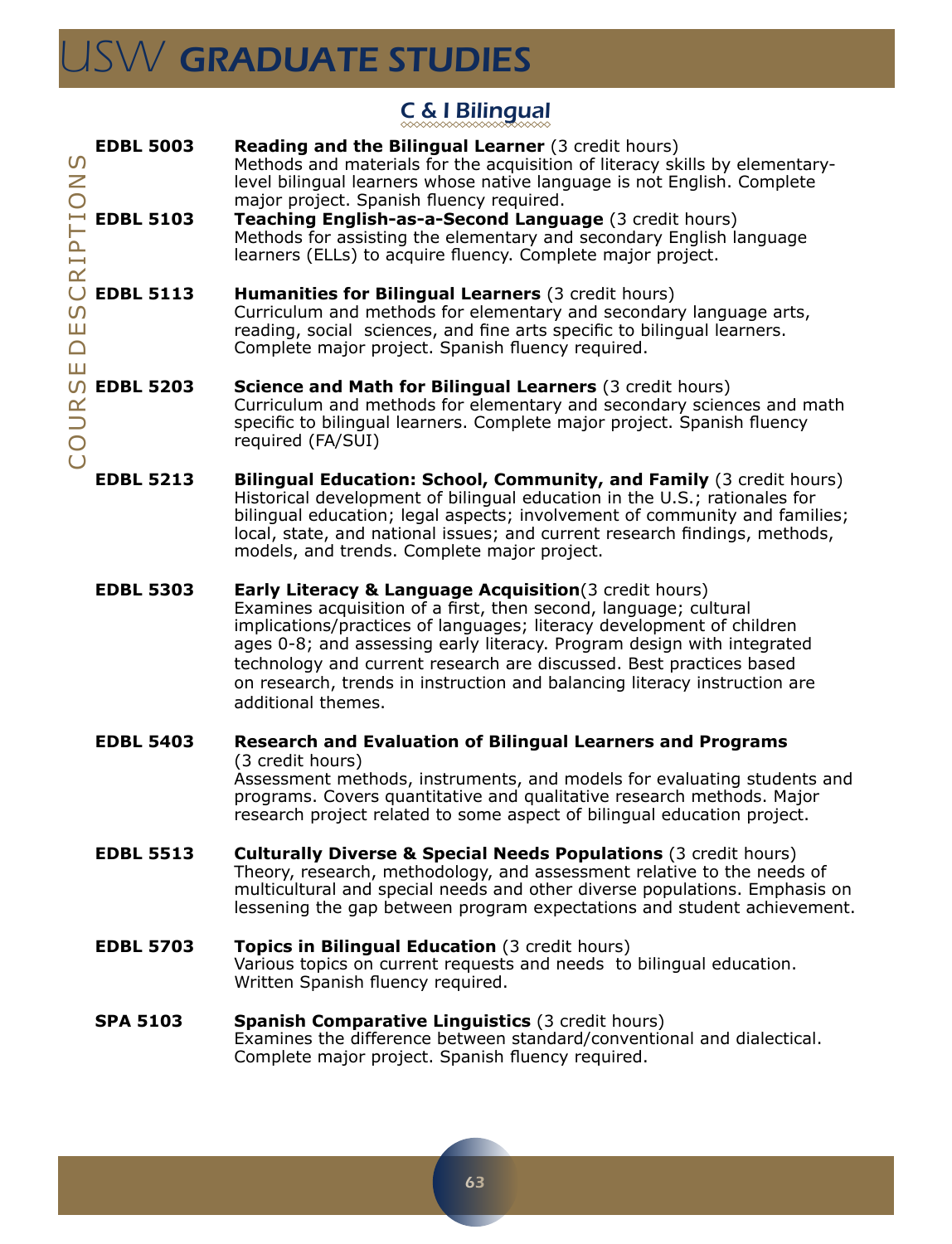## Course Catalog  $\angle$



- **EDT 5003** Reading and the Bilingual Learner (3 credit hours) Methods and materials for the acquisition of literacy skills by elementarylevel bilingual learners whose native language is not English. Complete major project.
- **EDT 5103 Teaching English-as-a-Second Language** (3 credit hours) Methods for assisting the elementary and secondary English language learners. (ELLs) to acquire fluency. Complete major project.
- **EDT 5113** Humanities for Bilingual Learners (3 credit hours) Curriculum and methods for elementary and secondary language arts, reading, social sciences, and fine arts specific to bilingual learners. Complete major project.
- **EDT 5203 Science and Math for Bilingual Learners** (3 credit hours) Curriculum and methods for elementary and secondary sciences and math specific to bilingual learners. Complete major project.
- **EDT 5213** Bilingual Education: School, Community, and Family (3 credit hours) Historical development of bilingual education in the U.S.; rationales for bilingual education; legal aspects; involvement of community and families; local, state, and national issues; and current research findings, methods, models, and trends. Complete major project.
- **EDT 5303 Early Literacy & Language Acquisition** (3 credit hours) Examines acquisition of a first, then second, language; cultural implications/practices of languages; literacy development of children ages 0-8; and assessing early literacy. Program design with integrated technology and current research are discussed. Best practices based on research, trends in instruction and balancing literacy instruction are additional themes.
- **EDT 5403 Research and Evaluation of Bilingual Learners and Programs** (3 credit hours) Assessment methods, instruments, and models for evaluating programs. Covers quantitative and qualitative research methods. Major research project related to some aspect of bilingual education. Complete major project.
- **EDT 5513 Culturally Diverse & Special Needs Populations** (3 credit hours) Theory, research, methodology, and assessment relative to the needs of multicultural and special needs and other diverse populations. Emphasis on lessening the gap between program expectations and student achievement.
- **SPA 5103 Spanish Comparative Linguistics** (3 credit hours) Examines the difference between standard/conventional and dialectical. Complete major project. Written Spanish fluency required.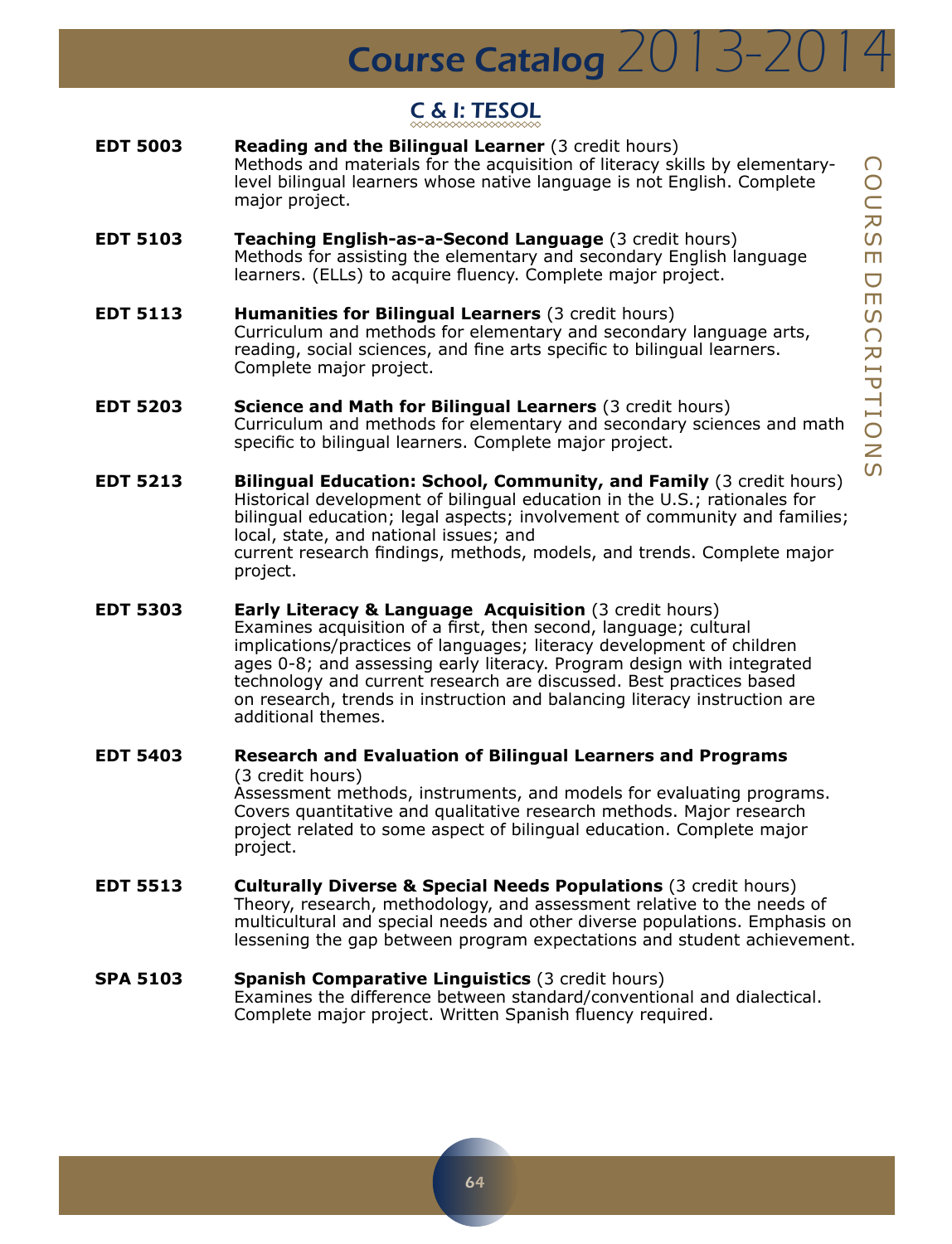## Early Childhood Education

### **ECE 5113** Child Growth and Development (3 credit hours)

This advanced course in child growth, development and learning builds upon the foundational materials covered in the basic course in child growth, development and learning. An integration of major theories of child development is provided by focusing on contemporary research in all aspects of development, including bio-ecological, social-affective, cognitive-learning, language-cultural, and methodological aspects of research in early childhood development and education. This course focuses on preparing early childhood professionals to use empirically based research to inform their teaching of young children. For each course objective (core competency) students will demonstrate the indicators established for the master's level.

#### **ECE 5163** Integrated Early Childhood Curriculum (3 credit hours)

This advanced course focuses on developmentally appropriate content, learning environments, and curriculum implementation for children birth to age 8. It emphasizes integration of content areas (the arts, literacy, math, health, science, social studies, adaptive learning) and the development of rich learning environments for infants, toddlers, preschoolers and school age children through grade 3. This course builds upon indicators of competence established at the lower division (BS) level. For each course objective (core competency), students will demonstrate the indicators of competence established for the Master's level.

#### **ECE 5173** Methods and Materials: Math, Science, Art (3 credit hours) This advanced course focuses on developmentally appropriate content, learning environments, and curriculum implementation for children in K-3rd grade. It emphasizes integration of content areas (the arts, literacy, math, health, science, and social studies) and the development of rich learning environments for the early primary grades with a particular focus on Math, Science and Motor Skills development. For each course objective (core competency), students will demonstrate the indicators established for the Master's level.

**ECE 5203 Educational Leadership and Supervision** (3 credit hours) Functions, roles, competencies, skills (including technology) and styles of educational leadership and supervision. Includes master schedules, staff evaluation, and staff development. (Cross references with EDA/EDI 5203)

#### **ECE 5223 Advanced Assessment** (3 credit hours) Principles of assessment, integrating technology into the assessment process and using assessment in instructional decision-making in student, program, and staff development. Includes interpretation of standardized tests and the development of portfolio assessments for students. (Cross references with EDG/EDI/EDR/SPED 5223)

#### **ECE 5233 Whole Child: Social Studies, Social Development and the Arts** (3 credit hours)

This advanced course focuses on one of the core concepts of teaching primary school children: the Whole Child approach. Emphasis is on developmentally appropriate content, learning environments, and curriculum implementation for children from Birth through 3rd grade in a diverse society. It combines appropriate social studies content and its depictions through art, with the closely related areas of social development and family/community partnerships. Integration with other content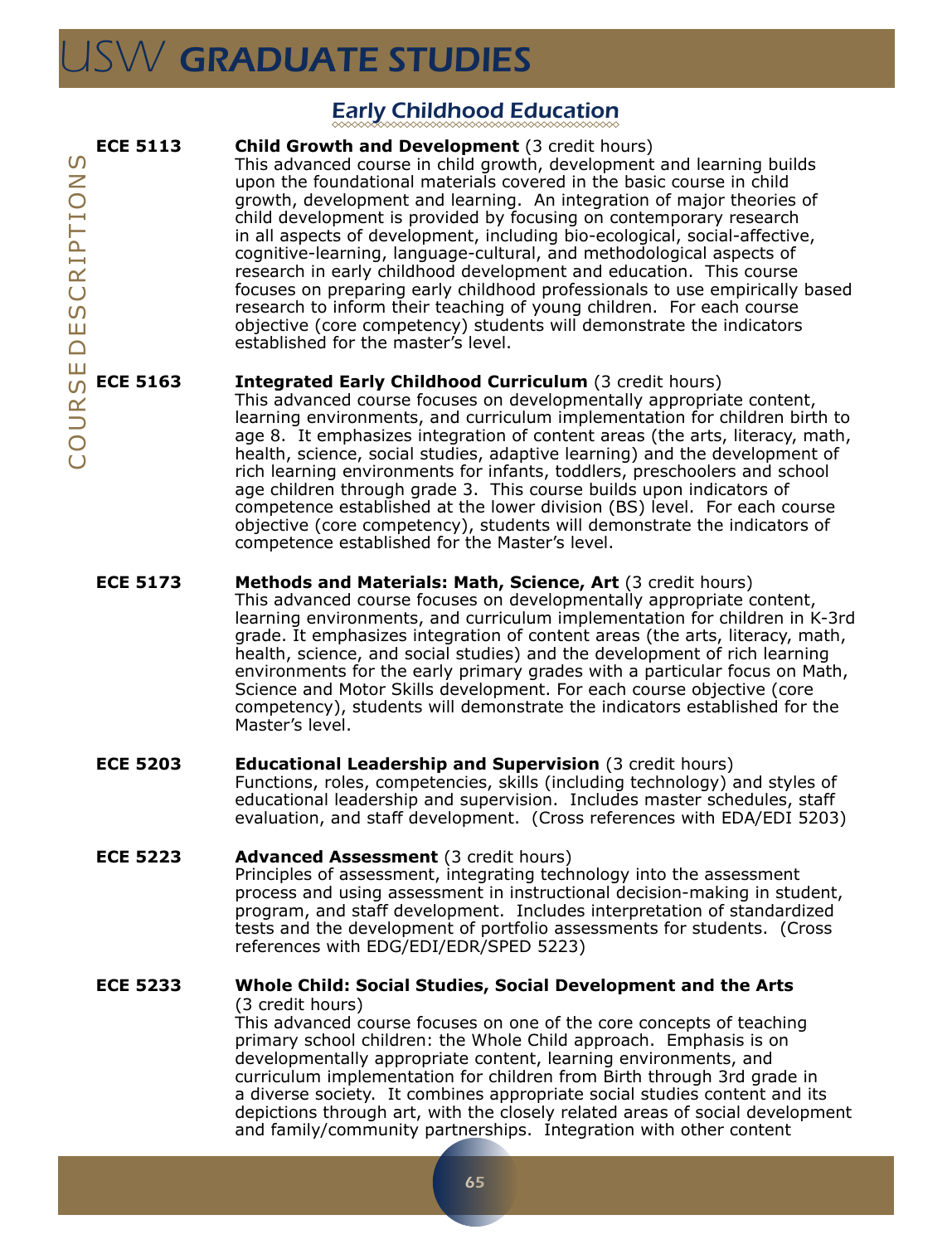

areas is stressed to achieve the cognitive, social/emotional and physical development of all children. For each course objective (core competency), students will demonstrate the indicators established by the State of New Mexico for Early Childhood Teachers.

#### **ECE 5263** Practicum I (3 credit hours)

This advanced practicum provides opportunities for students to apply knowledge gained from ECE 5163 Integrated Early Childhood Curriculum, ECE 5173 Methods and Materials: Math, Science, Art, ECE 5303 Early Literacy and Language Acquisition and develop skills in planning and implementing developmentally appropriate learning experiences, integrated curriculum, and learning environments of children from birth to age five. Curriculum will include all content areas: the arts, health/wellness, literacy, math, social studies, science, and adaptive living skills for children with special needs.

The practicum experience will be divided equally among classrooms serving B-2 year-olds, 3-5 year-olds, and kindergartners. Thirty (30) hours at a State Licensed Head Start or NAEYC Certified child care facility will be required to be logged and signed by a supervising teacher.

Student is responsible for securing permission at the practicum site, presenting course related material to the site to ensure that all parties know what is expected. Prerequisite: ECE 5163, ECE 5173 and ECE 5303

#### **ECE 5273** Practicum II (3 credit hours)

This advanced practicum provides opportunities for students to apply knowledge gained from ECE 5163 Integrated Early Childhood Curriculum, ECE 5173 Methods and Materials: Math, Science, Art, ECE 5303 Early Literacy and Language Acquisition. In the first through third grade classrooms, students will develop skills in planning and implementing developmentally appropriate learning experiences, integrated curriculum, and learning environments for children from ages 6 through 8. Curriculum will include all content areas: the arts, health/wellness, literacy, math, social studies, science, and adaptive living skills for children with special needs.

The practicum experience will be divided equally among first, second and third grade classrooms in a State Licensed elementary school. Thirty (30) hours of logged and signed experience must be completed. Student is responsible for securing permission at the practicum site, presenting course related material to the site to ensure that all parties know what is expected. Prerequisite: ECE 5263

- **ECE 5303 Early Literacy & Language Acquisition** (3 credit hours) Examines acquisition of a first, then second, language, cultural implications/practices of languages, literacy development of children ages 0-8, and assessing early literacy. Program design with integrated technology and current research are discussed. Best practices based on research, trends in instruction and balancing literacy instruction are additional themes.
- **ECE 5313 Early Intervention: Infant and Toddler** (3 credit hours) This advanced course focuses on developmentally appropriate content, learning environments and curriculum implementation for children from birth through age two and the supporting research. It emphasizes integration of the arts, literacy, math, health, motor and social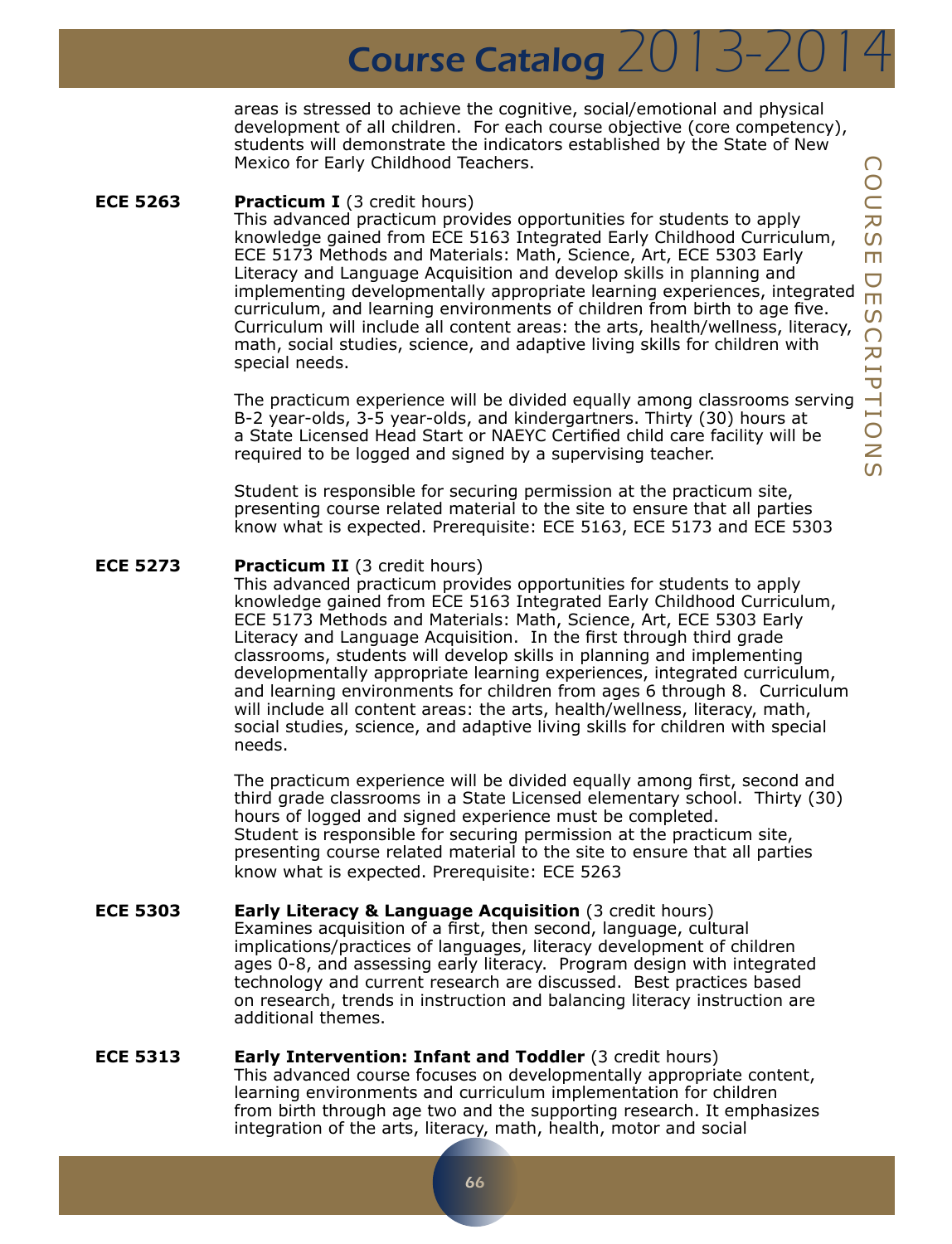## $\mathcal N$  GRADUATE STUDIES

development, science, and social studies in a rich learning environment for infants and toddlers. In addition to learning about infant and toddler programs, students will learn about the field of Early Intervention and current issues in this field. For each course objective (core competency), students will demonstrate the indicators established for the Master's level.

**ECE 5323 Practical Issues: Core Knowledge Curriculum** (3 credit hours) This advanced course focuses on current issues in Early Childhood Education with special emphasis on Core Knowledge Curriculum and Professionalism. Students will develop a personal philosophy based on both current and historical research that enables them to act as mentors and advocates within the field. Students will critically evaluate both research and implementation of a variety of programs, principles, practices, methods and materials and practice presentation of their findings with others.

## Educational Administration

- **EDA 5013 Instructional Strategies** (3 credit hours) Strategies of teaching with emphasis on student diversity, learning styles, pedagogical content, delivery media, and recommendations for classroom modifications and changes in teaching strategies for marginal and exceptional learners.
- **EDA 5203 Educational Leadership and Supervision** (3 credit hours) Function, roles, competencies, skills—including technology, and styles of educational leadership and supervision. Includes master schedules, staff evaluation, and staff development. (Cross references with EDI & ECE 5203).
- **EDA 5213** Theories of Curriculum Development (3 credit hours) Theories and principles of curriculum development, policies, and external influences on curriculum decisions with focus on integrating technology into curriculum projects.
- **EDA 5303** Policies and Public Relations (3 credit hours) Development, implementation, communication, and monitoring of educational policies, procedures, and public relations. Includes collaboration and partnerships with community agencies, organizations, and businesses and the use of technology as a communication tool to enhance public relations.
- **EDA 5313 Educational Law and Special Education Law** (3 credit hours) Preparation of professionals through analysis and synthesis of research, legislative issues and procedures, major court decisions, and state regulations. Course also covers Special Education topics related to assessment, discipline, current litigation, recent court decisions, and education. (IDEA '97/IDEA '04, Section 504, NCLB, etc.). (Cross references with EDG/EDI/SPED 5313)
- **EDA 5403 Educational Finance and Facilities** (3 credit hours) Public school fiscal policies and practices, sources of revenue, budgeting process, disbursement, chart of accounts, insurance, physical plant, and technology.
- **EDA 5503 School Administration** (3 credit hours) Roles, functions, duties, and professional development of school administrative positions as well as local and state boards of education.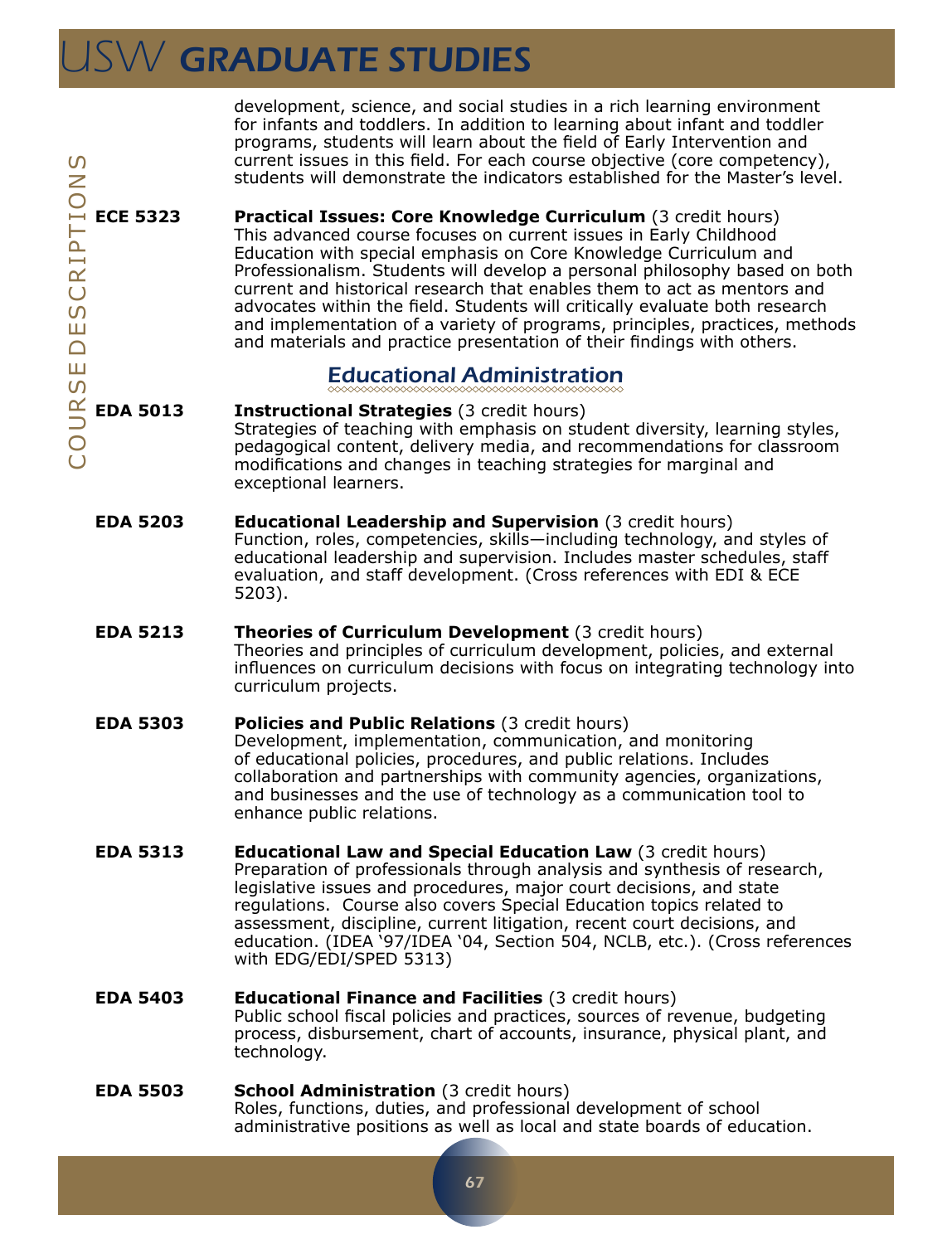

Co

urse

E<br>S

cr i

pt ions

Includes orientation, training requirements, and position relationships for local board of education members.

- **EDA 5513** Theories of Administration (3 credit hours) Theories of organizational behavior, educational management, and school administration with emphasis on strategic planning and decision-making models, paradigm shifts, and systemic changes.
- **EDA 5523 Applied Educational Leadership** (3 credit hours) Design, implementation, and evaluation of field-based projects conducted in the public schools. Includes appropriate methods in action research, legal aspects, grant writing, conference presentation techniques including the use of technology, publication guidelines, and professional development.
- **EDA 5800 Intern Prep** (0 credit hours) In order to begin a graduate internship, candidates must register the term before they want to begin completing the graduate internship. This registration is for the purpose of allowing graduate interns to complete all paperwork and procedures required by the SOE and by those required of the site for internship placement. Graduate candidates may not register for any graduate internship until all paperwork and procedures are completed and placement has been approved by the appropriate internship site administrator.
- **EDA 5803 Internship in Educational Administration** (1-3 credit hours) Interns will complete a minimum of 3 credit hours of internship. The internship requires the completion of 180 contact hours of supervised placement in a school setting. Interns will be assigned to supervisory administrators in an accredited school to participate in and observe the administrative functions of the school. Must open and close the school year. Prerequisite: EDU core, EDA 5203, EDA 5313, EDA 5403, and permission required. Fee: \$400.

## Educational Diagnostics

- **EDG 5103 Career Development and Transition Planning** (3 credit hours) Career development theories and systems of career counseling and guidance, decision making, life planning, career education, occupational awareness, career assessment, career reports, computer-assisted programs, and transition plans. Prerequisite: EDU 5203. Fee \$100. (Cross references with EDC 5103)
- **EDG 5113** Brain-Based Instruction (3 credit hours) Synthesizes recent brain research relative to practical instructional and learning activities that enhance literacy and intellectual abilities of diverse student populations. Includes brain-friendly classroom accommodations and modifications. (Cross references with EDI/EDR/SPED 5113)
- **EDG 5123** High- and Low-Incidence Disability (3 credit hours) Course prepares Special Education teachers and other personnel to work with students with disabilities. All 13 exceptionalities will be explored and defined so that Special Education teachers and other personnel understand the various learning styles and individual needs presented by these students.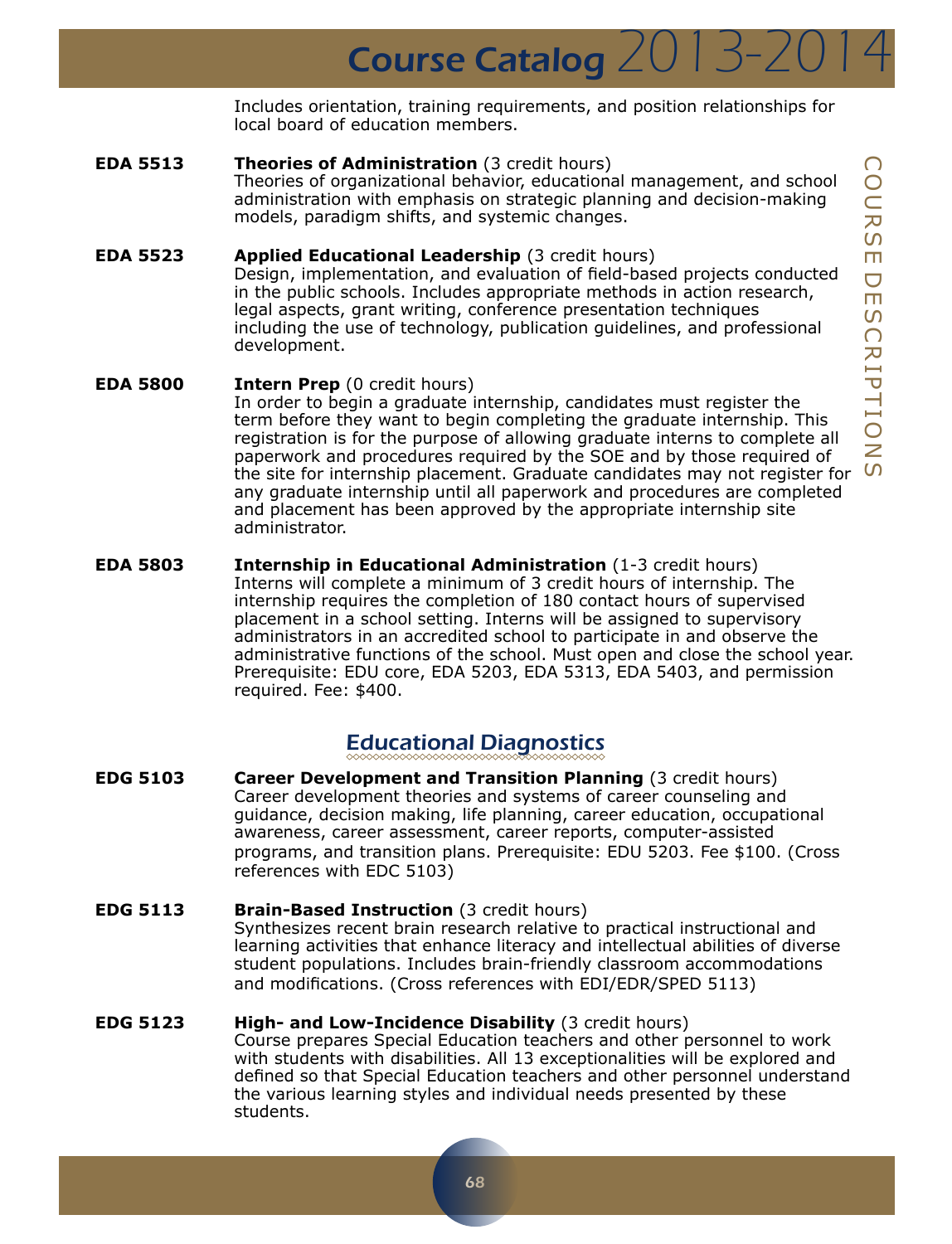# USW GRADUATE STUDIES

|                                                     | <b>EDG 5203</b>  | <b>Diagnostic/Corrective Reading (3 credit hours)</b><br>Extends the diagnostic/corrective concept to include all content areas<br>as well as interpretation of diagnostic instruments, concepts, and task                                                                                                                                                                                                                                                                                                                                                                        |
|-----------------------------------------------------|------------------|-----------------------------------------------------------------------------------------------------------------------------------------------------------------------------------------------------------------------------------------------------------------------------------------------------------------------------------------------------------------------------------------------------------------------------------------------------------------------------------------------------------------------------------------------------------------------------------|
| CRIPTIONS<br>$\Omega$<br>ш<br>ш<br>$\Omega$<br>COUR |                  | analysis. (Cross references<br>with EDR 5203 and EDU 4203).                                                                                                                                                                                                                                                                                                                                                                                                                                                                                                                       |
|                                                     | <b>EDG 5223</b>  | <b>Advanced Assessment</b> (3 credit hours)<br>Principles of assessment, integrating technology into the assessment<br>process and using assessment in instructional decision-making in student,<br>program, and staff development. Includes interpretation of standardized<br>tests and the development of portfolio assessments for students. (Cross<br>references with EDI/EDR/SPED 5223)                                                                                                                                                                                      |
|                                                     | △ EDG 5313       | <b>Educational Law and Special Education Law</b> (3 credit hours)<br>Preparation of professionals through analysis and synthesis of research,<br>legislative issues and procedures, major court decisions, and state<br>regulations. Course also covers Special Education topics related to<br>assessment, discipline, current litigation, recent court decisions, and<br>education (IDEA '97/IDEA '04, Section 504, NCLB, etc.). (Cross<br>references with EDA/EDI/SPED 5313)                                                                                                    |
|                                                     | <b>EDG 5443A</b> | Individual Cognitive Assessment (3 credit hours)<br>Course is designed to address the aspects of the use of individual appraisal<br>instruments and techniques in educational evaluation of children and<br>youth. Considerations for culturally and linguistically diverse populations<br>will be included. Fee \$175. Prerequisite: SPED 2103, SPED 3523                                                                                                                                                                                                                        |
|                                                     | <b>EDG 5443B</b> | <b>Individual Cognitive Assessment Assessment: Interpretation &amp;</b><br><b>Report Writing (3 credit hours)</b><br>Course focuses on interpretation of cognitive assessment test results<br>and writing up of results. Includes Statistics and psychometric theory,<br>due process rights, evaluation of test instruments, and requirements for<br>evaluation of various exceptionalities. Prerequisite: EDG 5443A                                                                                                                                                              |
|                                                     | <b>EDG 5453A</b> | <b>Individual Achievement and Processing Assessment (3 credit hours)</b><br>Covers theory and application of administering, scoring, and interpreting<br>testing instruments designed to measure school achievement and<br>processing in psychoeducational evaluations. The selection of reading<br>and math inventories to individualize instruction is included. Special<br>considerations and best practices for testing and assessment of individuals<br>with special needs are addressed. Fee \$175. (Cross references<br>with SPED 5453) Prerequisite: SPED 2103, SPED 3523 |
|                                                     | <b>EDG 5453B</b> | <b>Individual Achievement &amp; Processing Assessment: Interpretation</b><br>& Report Writing (3 credit hours)<br>Course focuses on interpretation of achievement and processing test<br>results and writing up of results. Statistics and psychometric theory, due<br>process rights, critical evaluation of test instruments, and requirements for<br>evaluation of various exceptionalities. Prerequisite: EDG 5453A.                                                                                                                                                          |
|                                                     | <b>EDG 5463</b>  | Psycho-Educational Assessment (3 credit hours)<br>Theory, content, administration, scoring, and interpretation of testing<br>instruments measuring achievement, personal, social, and emotional<br>well-being. Developing proficiency in report writing with specific<br>recommendations for adjustment in teaching strategies, instructional<br>materials, and classroom management strategies. Emphasis in<br>assessment through observation methods, clinical interviewing, and the                                                                                            |
|                                                     |                  |                                                                                                                                                                                                                                                                                                                                                                                                                                                                                                                                                                                   |

69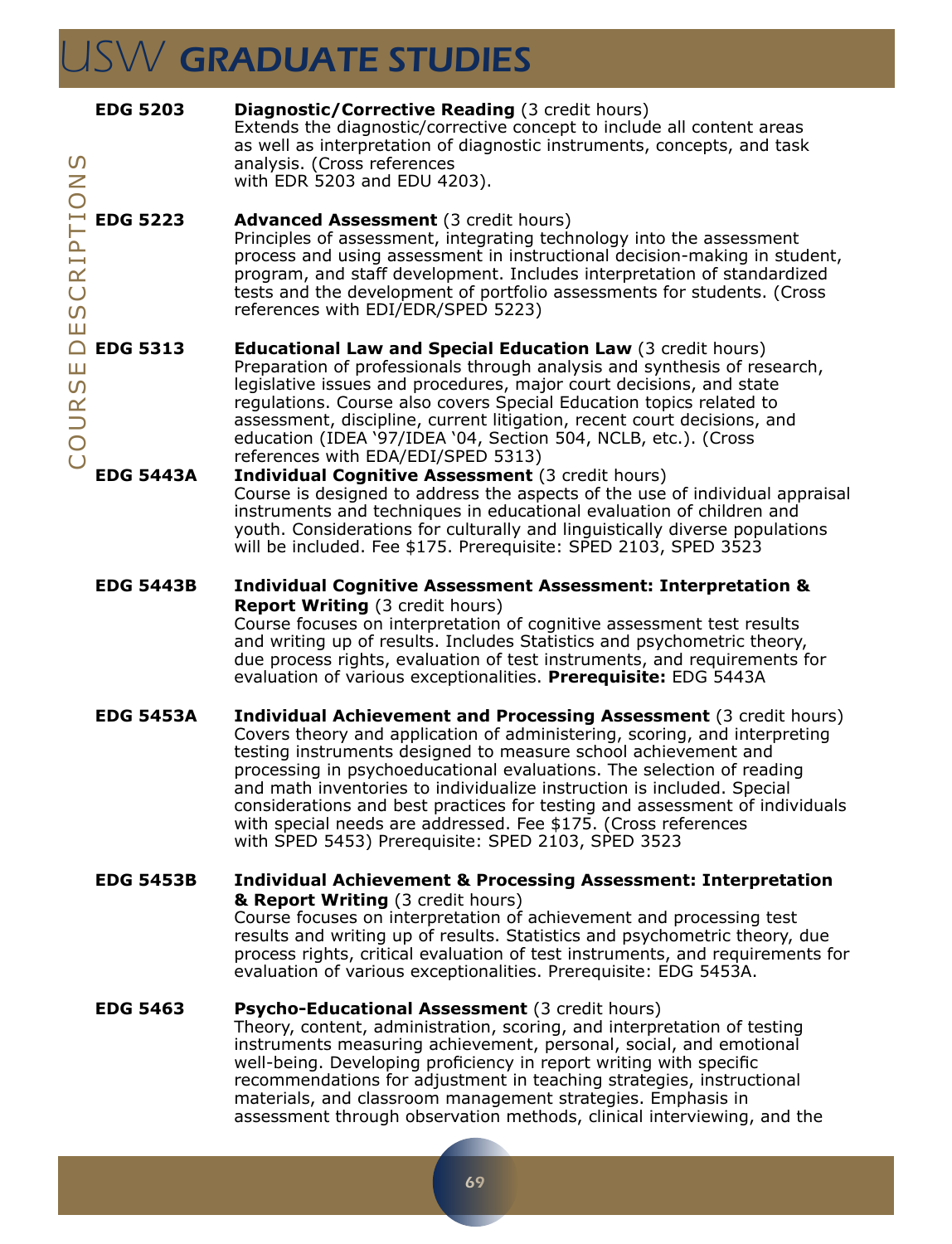

mental status exam, as well as best practices and special consideration for testing students of diversity and the ethical/legal considerations for testing. Fee \$125. (Cross reference with EDC 5463).

#### **EDG 5473 Educational Diagnostician Process for Exceptional Learners** (3 credit hours)

All aspects of diagnostician's responsibilities includes: referral and evaluation processes; IEP and transition assessment and planning; information on exceptionalities; cultural and linguistic considerations; early childhood assessment and programming; cross battery assessment. Prerequisite: All required courses (except EDG 5803) for degree or licensure plan,

including leveling courses and prerequisites.

- **EDG 5533 Exceptional Populations in Regular Classrooms** (3 credit hours) Strategies to organize, modify, and supplement curricula; to provide appropriate learning activities on an individual basis, to assess exceptional students in reading and other curricula in the regular classroom. (Cross references with EDI/EDR/SPED 5533)
- **EDG 5800 Intern Prep** (0 credit hours) In order to begin a graduate internship, candidates must register the term before they want to begin completing the graduate internship. This registration is for the purpose of allowing graduate interns to complete all paperwork and procedures required by the SOE and by those required of the site for internship placement. Graduate candidates may not register for any graduate internship until all paperwork and procedures are completed and placement has been approved by the appropriate internship site administrator.
- **EDG 5803 Internship in Educational Diagnosticians** (3 credit hours) Students must complete a minimum of 240 hours of supervised placement in a school and/or agency setting with a licensed educational diagnostician or licensed school psychologist. Must include the total diagnostician process (i.e., screening, referral, assessment, testing, evaluation, report writing, recommendations, EAR committee leadership, IEPs, and professional communication). Fee \$400. Prerequisite: All required courses.

### Master of Business Administration

- **MBA 5103 Information Technology for Managers** (3 credit hours) The course examines information technology in organizations and the strategic use of information systems. Course learning will include the ethical considerations of technical resource allocation and cross-functional input. (Fb)
- **MBA 5203 Information Technology for E-Business** (3 credit hours) E-Commerce technology and business environments including E-Commerce planning and implementation, internet technologies, multimedia on the web, and web-based databases. Designing and building E-Commerce sites. It will include a module on the ethical dilemmas of managing sensitive, private information.

#### **MBA 5223** Leadership (3 credit hours) Study of key leadership models and practical application. The course emphasizes the ethical impact of leadership on all stakeholders including employees, vendors, customers, owners, unions, and the community. The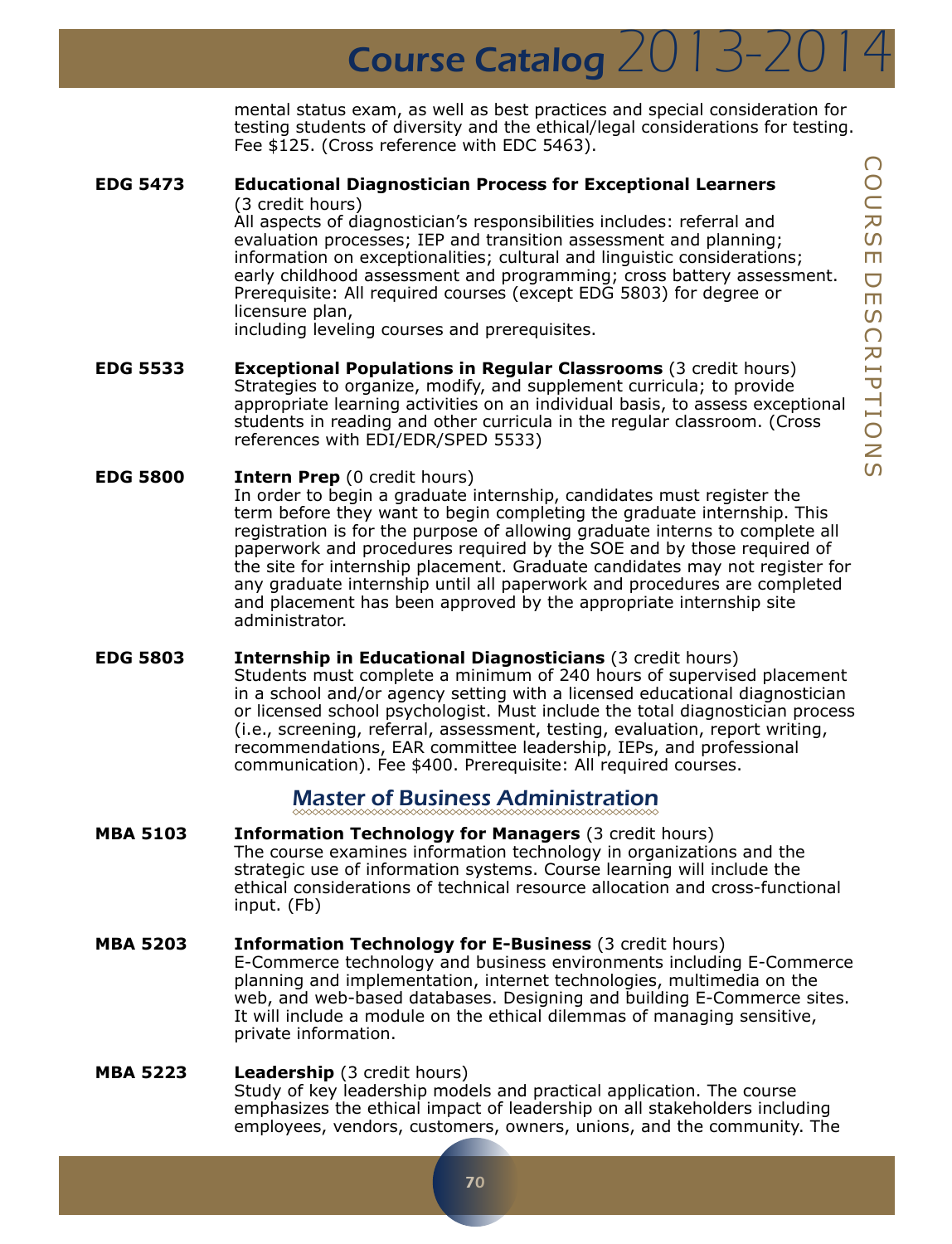## $\mathrm{\mathcal{N}}$  GRADUATE STUDIES

student will learn that a true transformational leader is aware of the ethical dilemma facing leadership to treat stakeholders as "ends" and not merely as "means to an end."

#### **MBA 5243 Controllership** (3 credit hours)

In-depth study of issues related to the job of Controller within a business organization. Financial and management reporting, accounting systems, tax reports, and accounting department organization will be highlighted. Ethical financial responsibility will be highlighted through case studies of ethical dilemmas facing finance professionals.

#### **MBA 5323 Marketing Concepts & Strategies** (3 credit hours)

Course examines marketing functions, the institutions that perform them, and the study of marketing planning, strategy, and tactics. Includes organization, execution, and control of the marketing plan. Students learn how to implement global marketing strategy. The connection between relationship marketing and the desired outcomes of stakeholders trust and commitment are studied within the context of creating a partnership with stakeholders based on ethical considerations.

#### **MBA 5343 Internal Audit Theory & Practice** (3 credit hours)

Extension and utilization of audit concepts and techniques with emphasis on application in internal audit departments. Internal control planning and implementation will be highlighted. The impact of the Sarbanes-Oxley Act on management's responsibility for internal controls and ethical financial reporting and disclosure will also be studied.

#### **MBA 5403 Human Resource Management** (3 credit hours)

Examination of the principles and methodology of personnel administration with emphasis on manpower planning, selection, development, and evaluation. Study of employment laws and regulations. Ethnocentric, polycentric, and geocentric global staffing issues will be explored as well as expatriation and repatriation strategies. The underpinnings of this course are based on seminal and germinal management theories and models which stress the significance of maximizing the human potential. This course is taught by highlighting the ethical significance of the human relations school of management where self-actualization, passion and commitment, and social responsibility are desired outcomes.

#### **MBA 5423 Financial Management** (3 credit hours)

Survey of financial management covering financial mathematics, capital budgeting, sources of capital, and financial analysis. Emphasis is placed on working capital management as well as the ethical considerations of balancing the capital mix to maximize shareholder value without ignoring the consequences to other stakeholders.

- **MBA 5433 Multinational Financial Management** (3 credit hours) This course investigates issues in corporate financial management for multinational firms, including foreign exchange forecasting and risk management, multinational capital budgeting, multinational capital structure, and international financial markets. An overview of the various ethical concepts across diverse global markets will complement the student's understanding of the complexities involved in globalization.
- **MBA 5513 Transforming Business in the 21st Century** (3 credit hours) This course is designed to address specific issues that have emerged from globalization and severe economic collapse. "Soft skills" such as emotional intelligence, communication and interpersonal skills, people-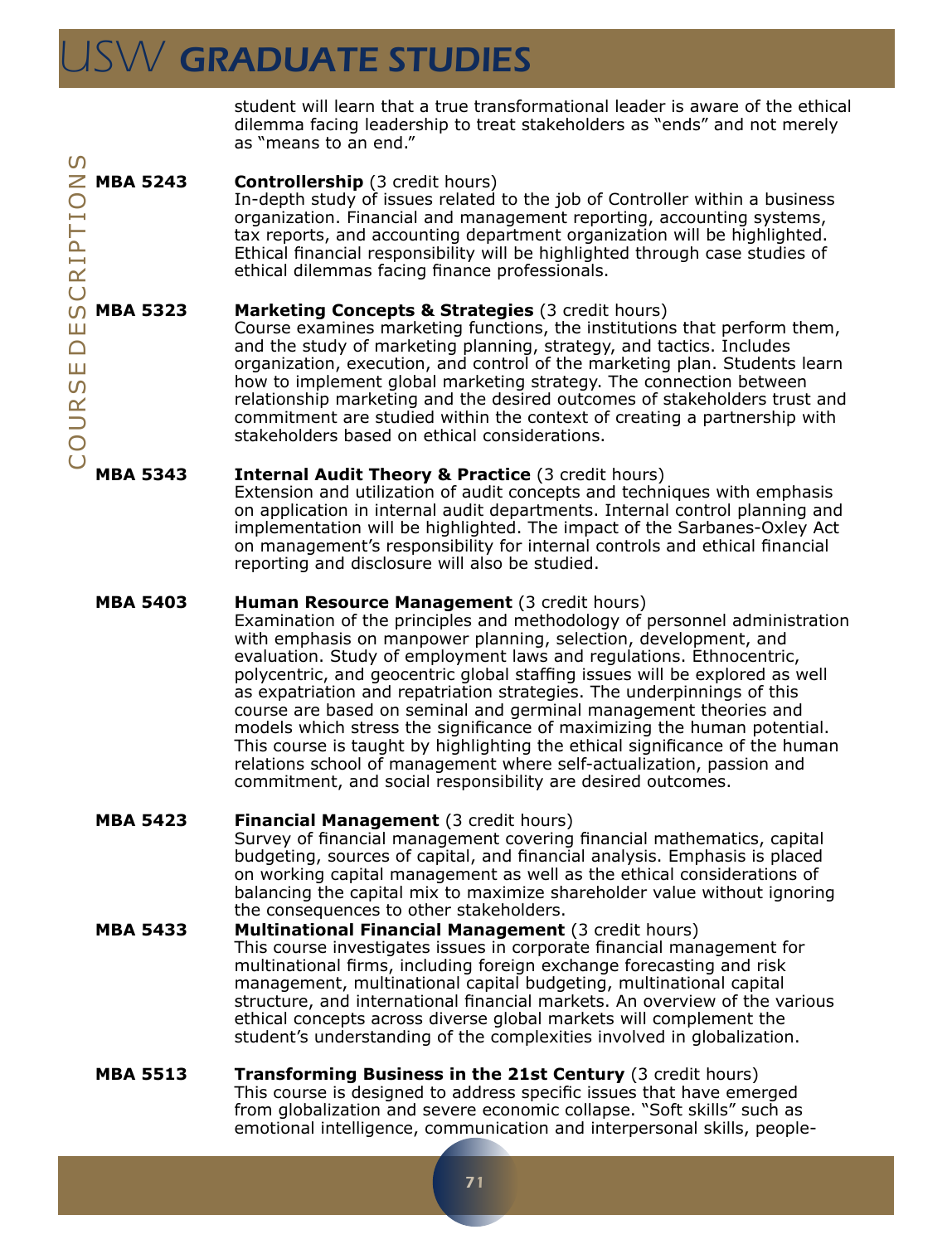Course Catalog  $\angle$ focused managerial capabilities, and conflict resolution are inculcated

within a framework of ethical leadership. Technical competencies including congruence of organizational mission, culture, and core competencies are evaluated as essential components of strategic planning. The course concludes by illustrating how the soft skills and technical competencies may be utilized to maximize the organization's value chain process. PRE REQ: MBA 5523, MBA 5223

#### **MBA 5523** Business Statistics Research Design(3 credit hours)

Quantitative and qualitative research design with emphasis on direct application to a business related setting. Techniques for locating, analyzing, and evaluating business research. Application of American Psychological Association (APA) style, rudiments of statistical concepts and the Institutional Review Board (IRB) process. Must be taken at the first opportunity.

#### **MBA 5533** Business Analytic & Econometrics (3 credit hours)

This course provides a fundamental overview of the sophisticated tools and techniques used to analyze and understand the massive amounts of data that businesses have available. The class includes an in-depth look at data analysis, forecasting, and economic modeling with the primary objective of making better business decisions. Course topics include; quantitative risk management, business and economic forecasting, estimation, and generalized econometrics.

#### **MBA 5803** Thesis/Capstone (3 credit hours)

This course requires the student to communicate graduate level business knowledge. The student has the opportunity to conduct research; apply knowledge and skills learned in preceding courses to write a substantive thesis paper. The thesis may be (1) an applied business research project or, (2) a comparative study. Each thesis must have a leadership and ethics component.

#### **MBA 6103** Managing Innovation (3 credit hours)

This course provides a strategic level understanding of the role of innovation in successful organizations, as well as the methodologies for stimulating enterprise-wide innovation and creativity. The class includes an in-depth look at individual and team creativity, disruptive and sustaining innovations, and the implications for product and company life cycles. Course topics include; operational strategies, product/process creativity, and market disruption.

#### **MBA 6113 Change Management** (3 credit hours)

This course provides a strategic level understanding of change implementation, as well as the methodologies for identifying and prioritizing key organizational issues that require change. The class includes an in-depth look at techniques for defining and aligning change initiatives at the enterprise, business process, and human capital levels. Course topics include; developing change agents, measuring initiative success, and overcoming resistance.

#### **MBA 6123 Sustainability Management** (3 credit hours)

This course emphasizes the need for successful organizations to engage in enterprise-wide operations that create sustainable competitive advantage. Doing so requires companies to transact business responsibly and align the profit motive with the purpose motive. The course encourages business students to explore the implications of business processes in terms of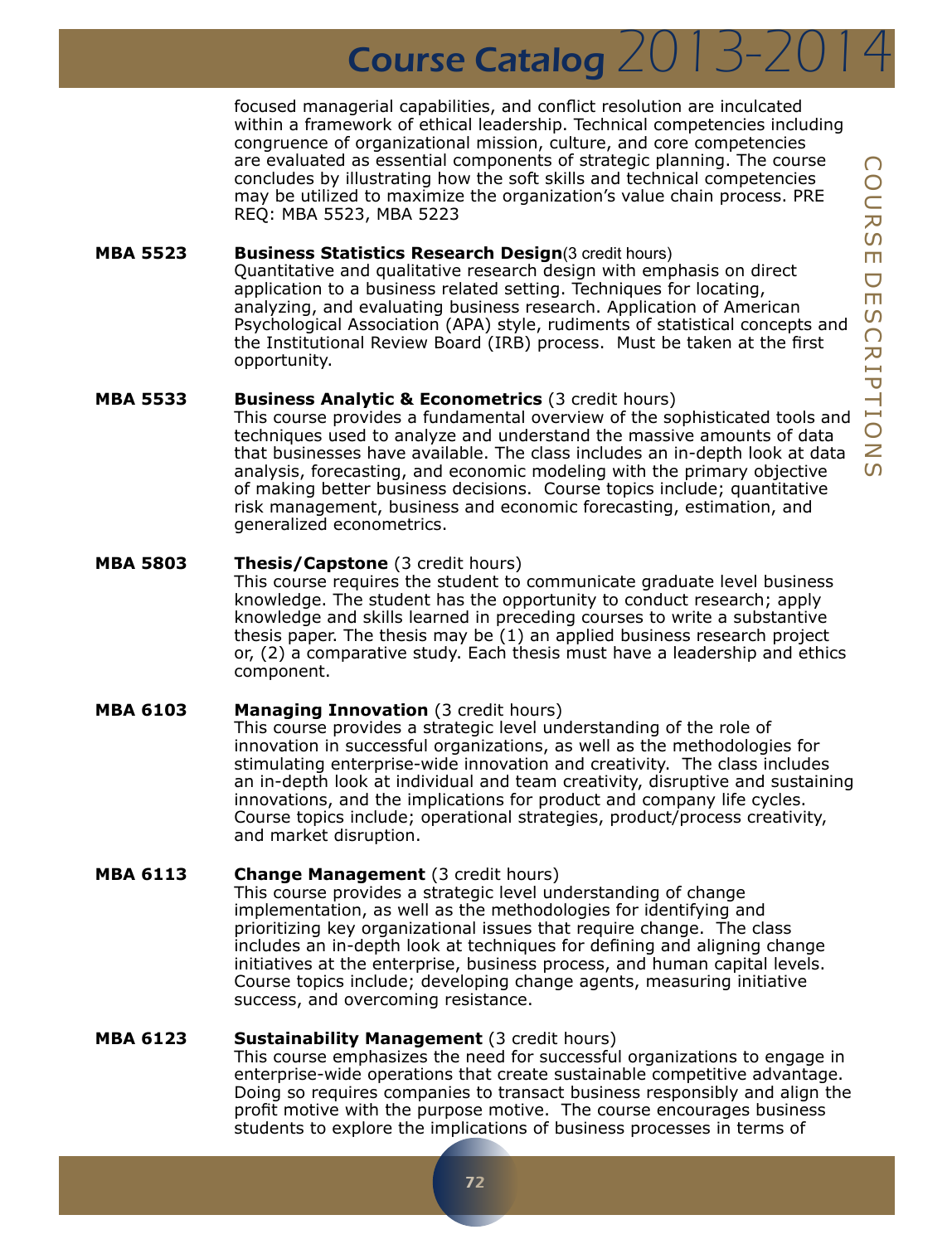resource consumption, materials processing and disposal, long-term social impacts, and natural systems.

#### **MBA 6203 E-Marketing** (3 credit hours)

This course focuses on electronic and internet marketing techniques and strategies, customer acquisition methodologies, and brand building in a digital environment. Students will explore the techniques for online promotion and advertising, brand/message development and communication, creation and delivery of marketing initiatives through appropriate channels, and fostering customer relationships in a virtual setting.

#### **Small Business Marketing** (3 credit hours)

This course provides a strategic level understanding of the marketing techniques available to small businesses and organizations operating within budget constraints. Students will address marketing challenges unique to small businesses through collaboration, creativity, and critical thinking. Course topics include; market research, fostering customer intimacy, brand-building, market segmentation, product differentiation, and strategic pricing initiatives.

#### **MBA 6303 Small Business Finance** (3 credit hours)

This course focuses on the financial principles used by small businesses and start-up companies to achieve growth and make sound investment decisions. Students will analyze overall financial performance, evaluate financial alternatives, and engage in techniques for managing working capital. Course topics include; cash flow management, company/business valuation, conducting due diligence for investments, budgeting, start-up funding, venture capital, and alternative financing.

#### **MBA 6333 Financial Reporting (3 credit hours)**

This course prepares students with the knowledge to engage in the techniques for financial reporting relative to the roles of CPAs and financial services professionals. Students will explore the criteria unique to this process including; determining capital changes, valuing fixed assets, calculating cost structures, and preparing consolidated financial statements. Additional course topics include; debt restructuring, income/ cash flow statement analysis, tax deferment, and balance sheets.

#### **MBA 6343 Financial Planning and Investment Analysis (3 credit hours)** This course emphasizes a strategic focus on investment strategies, portfolio allocation theories, evaluation of negotiable instruments, debt and equity security analysis, and portfolio management. Students will engage in activities to determine and evaluate client risk tolerance and develop investment plans that align with stated financial objectives. Course topics include; retirement planning, estate planning, tax planning, risk evaluation, portfolio analysis, and asset management.

#### **MBA 6403 Small Business Accounting** (3 credit hours) This course provides an operational perspective of the accounting procedures used by small businesses to make sound administrative decisions. Students will evaluate and analyze the overall performance of an organization using accounting data, techniques, and enterprise software. Course topics include; financial statements, budget reports, accounting controls, and appropriate allocation of costs.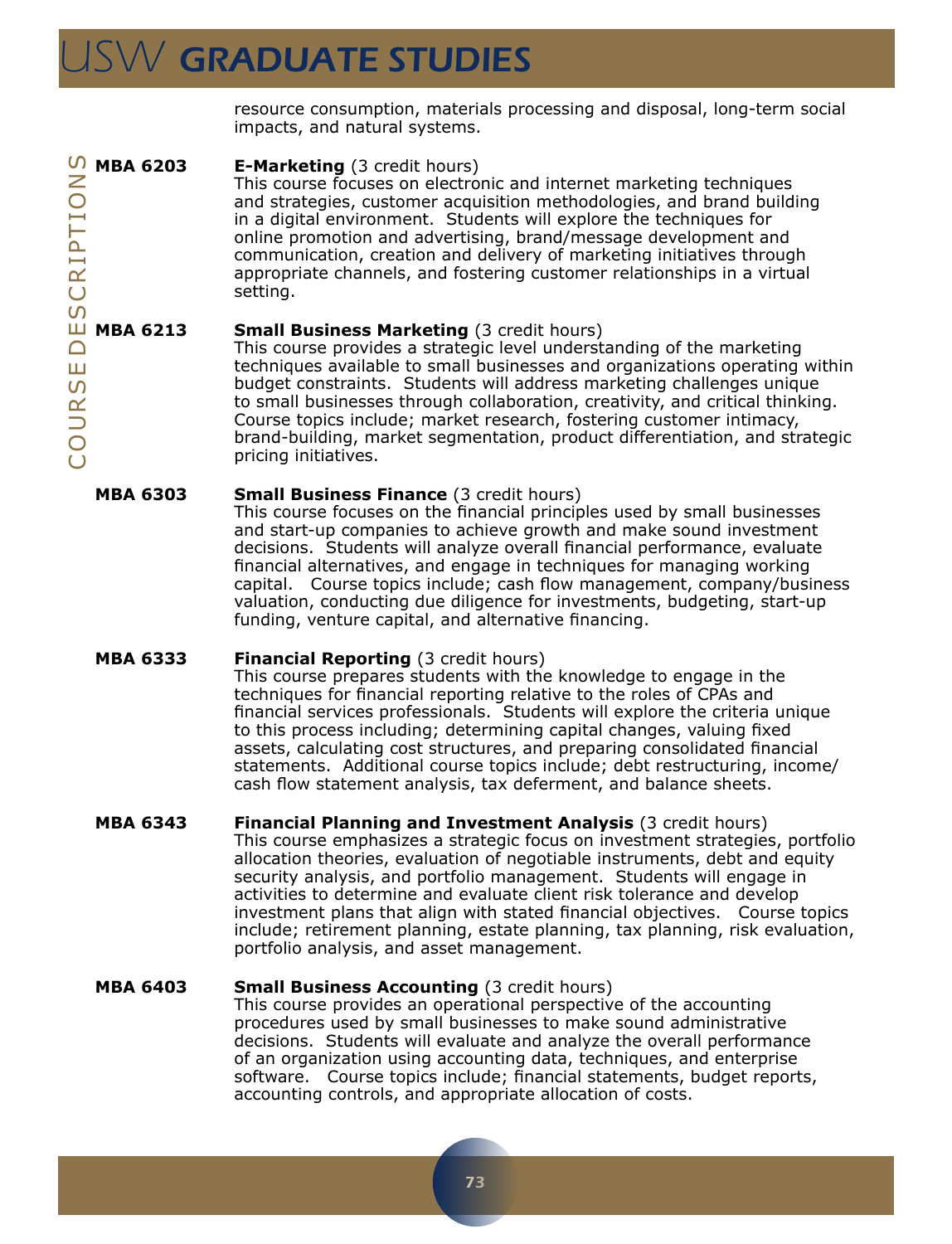

**MBA 6503 Organizational Design & Strategy (Capstone)** (3 credit hours) This course focuses on the development and implementation of enterprisewide business strategies. Successful organizations and their leaders must understand the current competitive environment and be able to make predictions and forecasts about future market forces. The course emphasizes the practical application of strategic business models to existing and future market scenarios in an effort to maximize efficiency, competitive advantage, and stakeholder value.

# Special Education

- **SPED 5101 Field-Based Observation in Special Education Settings** (1 credit hour) An experience designed to explore teaching in Special Education settings. Involves intensive orientation to a variety of public school and non-school settings through observations and other guided experiences.
- **SPED 5103** Introduction to Special Education (3 credit hours) This course surveys the historical development of Special Education, describes funding bases and legal implications, defines exceptionality, delineates service delivery options, and discusses theoretical foundations, curricula, and program models.
- **SPED 5113 Brain-Based Reading Instruction** (3 credit hours) Synthesizes recent brain research relative to practical instructional and learning activities that enhance literacy and intellectual abilities of diverse student populations. Includes brain-friendly classroom accommodations and modifications. (Cross references with EDI/EDG/EDR 5113).
- **SPED 5123 Learners Who Are Cognitively Different** (3 credit hours) In-Depth study of the characteristics and needs of learners who are gifted and/or talented and of learners with cognitive deficits; research-based intervention strategies included for these learners.
- **SPED 5203** Diagnostic and Corrective Reading (3 credit hours) This course reinforces and extends the diagnostic/corrective concept to include content areas as well as reading. Pre-service teachers administer and interpret diagnostic instruments and procedures (both formal and informal assessments). Practical application is accomplished through diagnosing and instructing the struggling readers from surrounding area schools in one-on-one settings during the school day. The application is 20-30 hours total during the term. Pre-service teachers will learn to write evaluation reports and confer with teachers and parents.
- **SPED 5213 Learners with Learning Disabilities** (3 credit hours) In-depth study of the characteristics and needs of learners with learning disabilities; research-based intervention strategies included for these learners.
- **SPED 5223** Advanced Assessment (3 credit hours) Principles of assessment, integrating technology into the assessment process and using assessment in instructional decision-making in students, program, and staff development. Includes interpretation of standardized tests and the development of career portfolios for students. (Cross references with EDG/EDI/EDR 5223).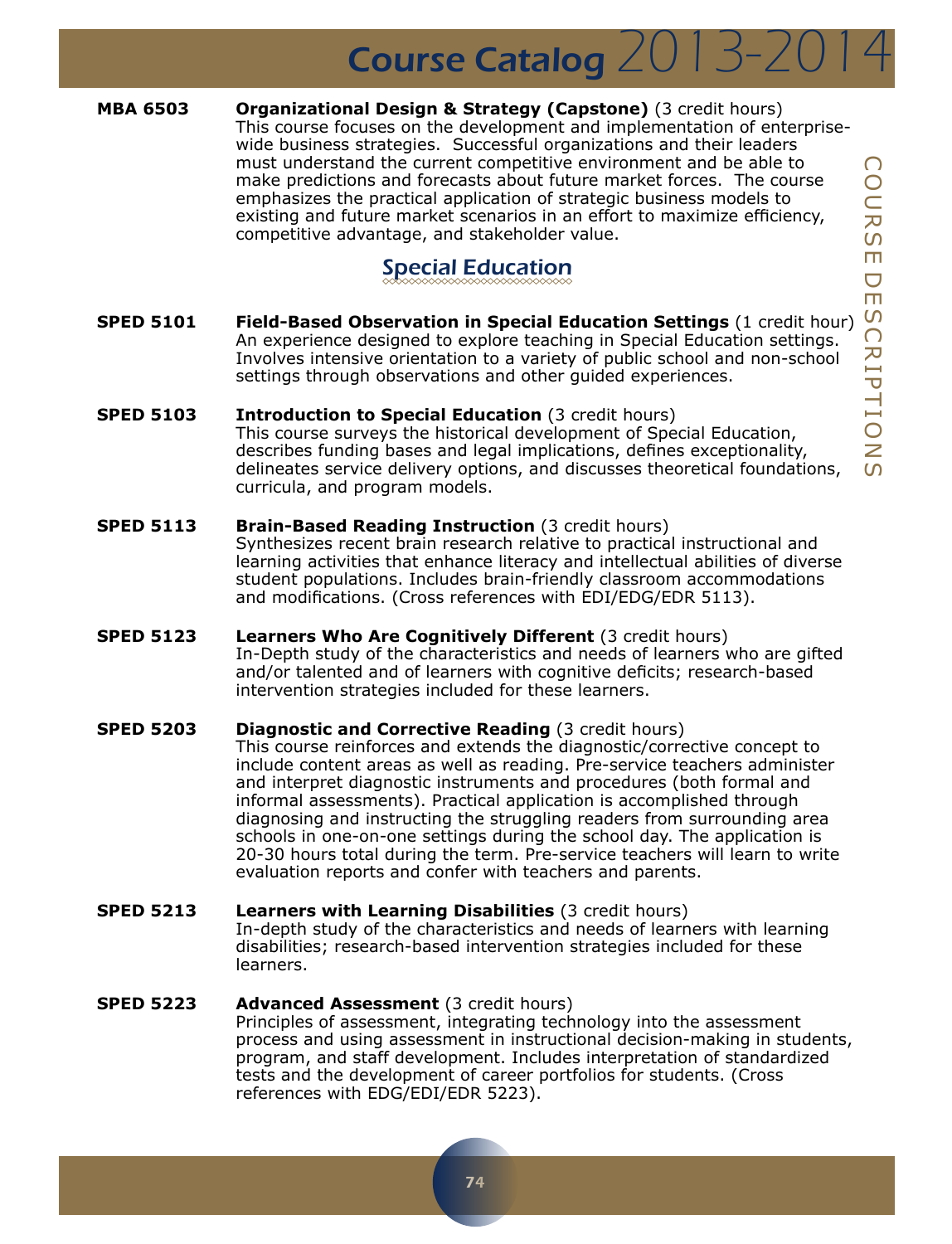# $\mathcal V$  GRADUATE STUDIES

| I                       | I |
|-------------------------|---|
|                         | ı |
|                         |   |
|                         |   |
|                         | I |
|                         | ï |
|                         |   |
|                         |   |
|                         |   |
|                         |   |
|                         |   |
|                         |   |
|                         |   |
|                         |   |
| l                       |   |
|                         | Ī |
|                         |   |
|                         |   |
|                         |   |
| $\overline{\mathbf{C}}$ |   |

**SPED 5233 Advanced Classroom Management** (3 credit hours) Strategies to manage and organize classrooms to affect change in students with unique academic or behavior problems that interfere with learning in the regular classroom. Includes student behavior, teacher behavior, and classroom climate.

### **SPED 5243 Learners with Behavior Disorders** (3 credit hours)

In-depth study of the characteristics and needs of learners with behavior disorders and learners with other exceptionalities, such as physical impairments, low/vision blindness, hearing loss and other health issues, low-incidence, etc.; research-based intervention strategies included for these learners.

#### **SPED 5313 Educational Law and Special Education Law** (3 credit hours) Preparation of professionals through analysis and synthesis of research, legislative issues and procedures, major court decisions, and state regulations. Course also covers Special Education topics related to assessment, discipline, current litigation, recent court decisions, and education (IDEA '97/IDEA '04, Section 504, NCLB, etc.). (Cross references with EDA/EDG/EDI 5313).

### **SPED 5323** Nature & Needs of the Gifted (3 credit hours)

The student will learn the current and historical issues in the field of gifted education. The intellectual, social, emotional developmental and educational characteristics of gifted students are introduced. Appropriate educational opportunities and programming are discussed. Issues in identification of the gifted, special gifted populations, and current research are reviewed.

#### **SPED 5423 Special Education Curriculum** (3 credit hours) Curricula for Special Education at various levels (Pre-K through secondary, vocational adult, etc.) are discussed. Program models, curriculum development, socio-cultural issues, parenting techniques, and resource areas are explored.

#### **SPED 5442 Individual Cognitive Assessment** (2 credit hours) This course is designed for all professional personnel who work with students who are gifted. It comprehensively reviews teaching–learning models and strategies that can be used in the development and implementation of curriculum for gifted students.

**SPED 5443 Instructional Strategies for the Gifted** (3 credit hours) This course is designed for all professional personnel who work with students who are gifted. It comprehensively reviews teaching–learning models and strategies that can be used in the development and implementation of curriculum for gifted students.

#### **SPED 5503 Methods/Materials for Reading/Integrated Communication Arts** (3 credit hours)

This course provides in-depth information on the teaching of reading, writing, spelling, speaking, listening, and thinking skills, and includes reading methods and techniques for identifying, adapting, and developing instructional material; also provides instructional methodology in reading and other subject matter areas for delivery of instruction to diverse populations ranging from infancy through adulthood. The course includes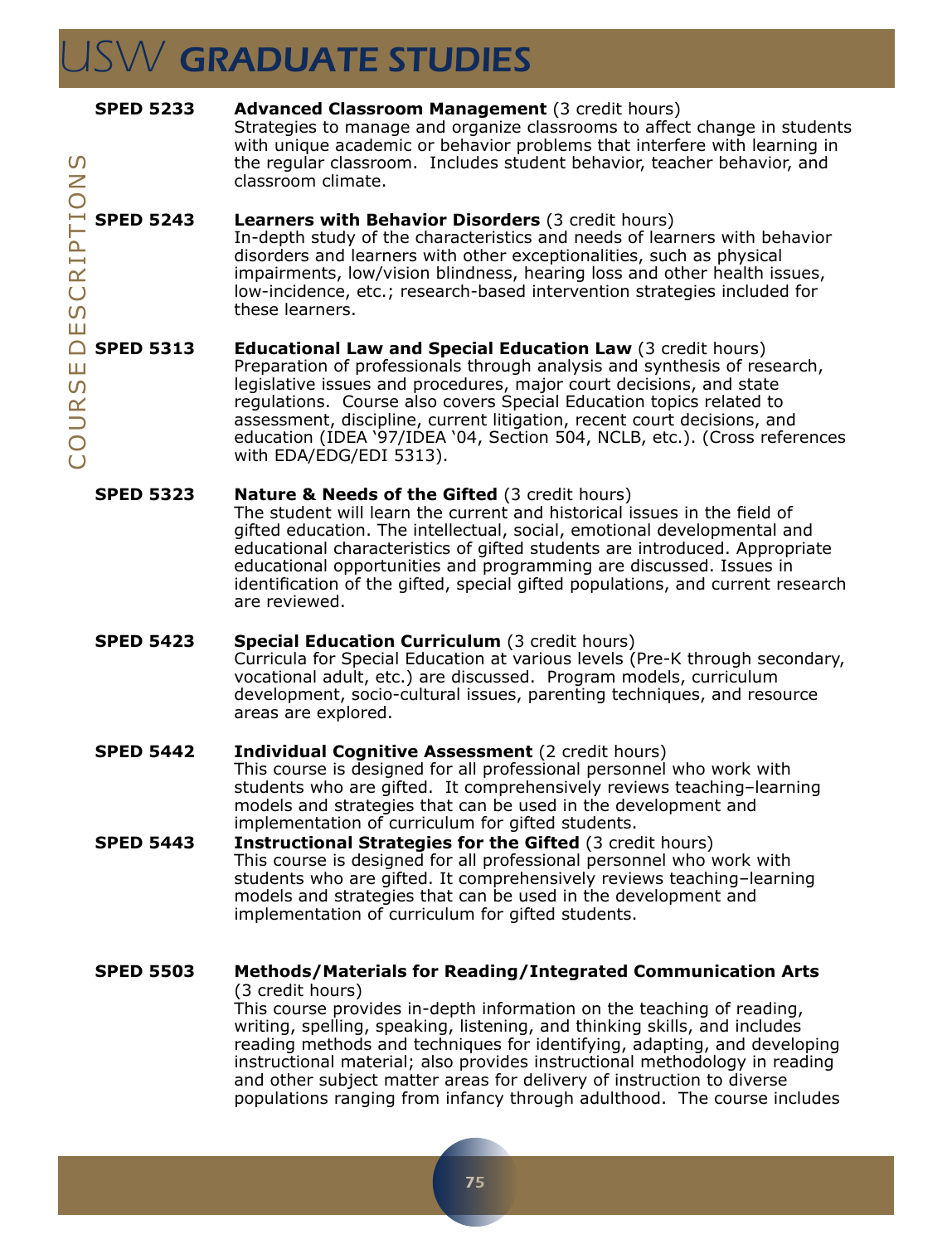

inclusion, "main-streaming," or transition techniques and models.

**SPED 5513** Reading Instruction (3 credit hours) Reading Instruction is designed to provide students with current, researchbased information on theory and practice in ready instruction. Essential components of this course include the following topics; neuropsychology, alphabetic (phonics and language), best instructional practices, fluency instruction, assessments to inform classroom instruction, comprehension instruction, writing instruction, and performance standards and benchmarks.

#### **SPED 5523 Assessment, Evaluation, Referral, and Placement of the Exceptional Learner** (3 credit hours)

Growth and development (social, cultural, physiological) of exceptional learners is discussed; formal and informal assessment is explored; screening, referral, and placement procedures are described; responsibilities of the Educational Appraisal and Review Committee (EARC) are described; and development of individualized Educational Plans (IEP) is discussed. (Cross references with SPED 3523)

**SPED 5533 Exceptional Populations in Regular Classrooms** (3 credit hours) Strategies to organize, modify, and supplement curricula; to provide appropriate learning activities on an individual basis, to assess exceptional students in reading and other curricula in the regular classroom. (Cross references with EDG/EDI/EDR 5533).

#### **SPED 5623 Twice Exceptional and Other Special Populations of Gifted Learners** (3 credit hours)

This course is designed for all professional personnel who work with students who are gifted. This course focuses on special populations of gifted learners who possess unique characteristics and needs. Emphases are placed on issues related to the characteristics, identification and development of appropriate educational services for twice exceptional and special populations of gifted learners.

#### **SPED 5633 Twice Exceptional and Other Special Populations of Gifted Learners** (3 credit hours)

This course is designed for all professional personnel who work with students who are gifted. This course focuses upon the development of appropriate curriculum, courses, and units for gifted students.

# USW Courses

**USW 5903 Portfolio Assessment of Prior Learning** (3 credit hours) The course is designed to assist adult learners in assessing their experiential background and preparing a portfolio demonstrating their collegiate level knowledge.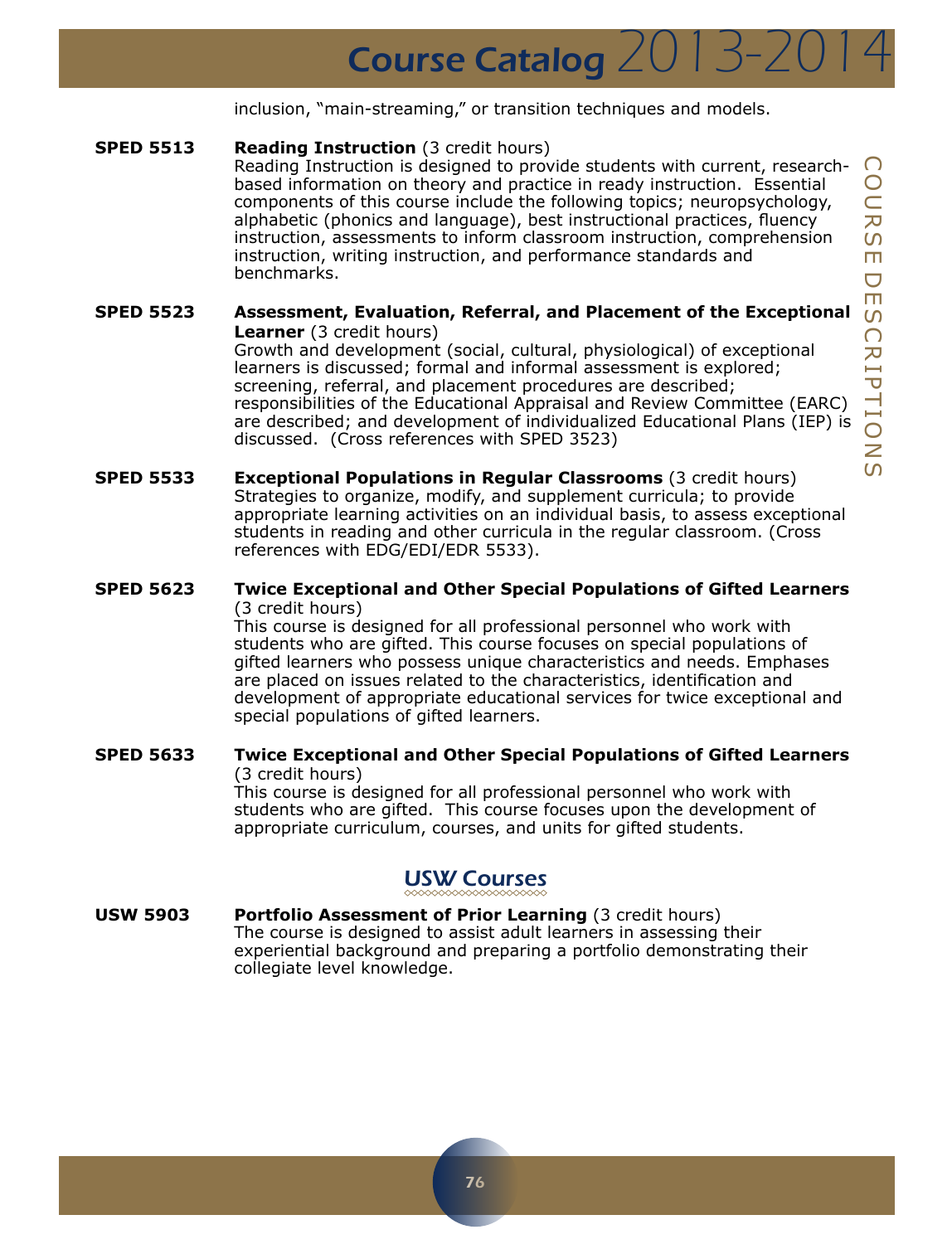# **Presidents**

## Emeritus Faculty

**Linda Aycock** Professor of Education **Glynese Floyd** Professor of Theatre/Speech **Sue Fox** Professor of Education **John Larry Goldman** Professor of History/Political Science **Will Roan** Professor of Mathematics **Kenneth Sagerty**

Professor of Education **Marilyn Smith** Professor of Education **Gertrude Thompson** Professor of Business **Joan M Tucker** Professor of Business President Emeriti **Robert Woodmansee** Professor of Biology

### Board of Trustees

Gary Fonay, Chair Cliff Brunson, Vice Chair Nancy Shaw, Secretary David Pyeatt, Treasurer

### Class of 2013

Judy Britton, alum Cliff Brunson Christopher Driskill Gary Fonay Will Hawkins Calvin Hill

### Class of 2014

Shannon Duncan Gary Eidson Larry Scott Gary Sims Michael Whitehead

### Class of 2015

Ken Bromley Brad Caress George Klein Nancy Shaw Gregory OD Smith

#### Class of 2016

Suzie Brown Laura Castillo Debra Hicks David Pyeatt Sam Spencer

### Class of 2017

Cindy Bryan Garry Buie Heather Evans Finn Smith

Щ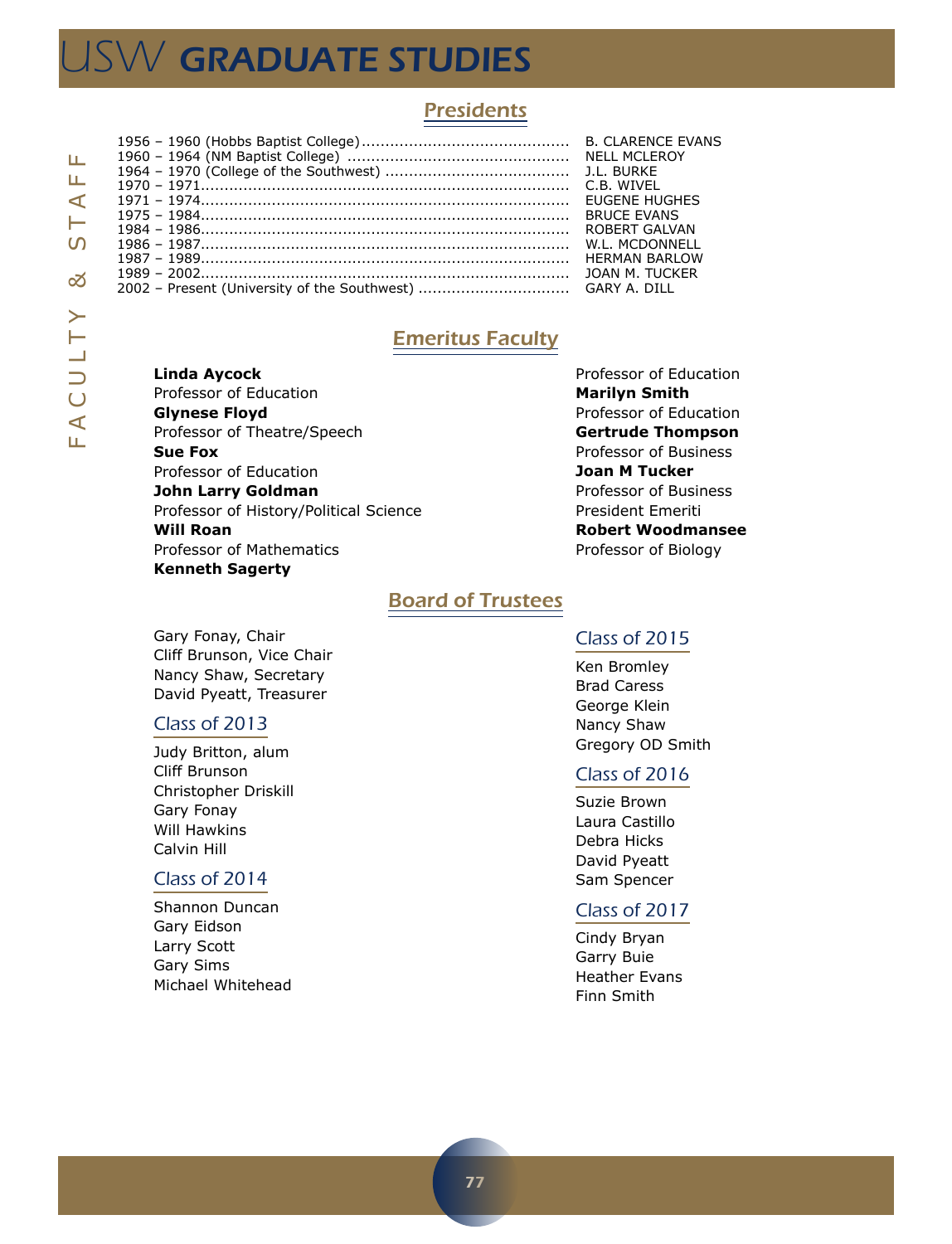# Course Catalog 2013-2014

# **Faculty and Staff**

| Campus Steward; Associate Professor of Business                                                          | ᆩ                        |
|----------------------------------------------------------------------------------------------------------|--------------------------|
| BBA, Baylor University; BBA, University of the Southwest; MBA, University of Texas of the Permian Basin  |                          |
| DM, Colorado Technical University                                                                        | $\bigcap$                |
| <b>Melody Arnold 2006</b>                                                                                |                          |
| Personnel Services Director                                                                              | $\subset$                |
| Paul Baker 2007                                                                                          | П                        |
| Tennis Coach; Assistant Professor                                                                        | $\overline{\phantom{0}}$ |
| BSE, Lubbock Christian University                                                                        | $\prec$                  |
| MEA, Eastern New Mexico University                                                                       |                          |
| Tammie Baker 2011                                                                                        | 8                        |
| Coordinator of Field Services and Assessment; Assistant Professor of Education                           |                          |
| BSE, Lubbock Christian University; MEd, Eastern New Mexico University                                    | <u>ທ</u>                 |
| Garrett Bertola 2012                                                                                     | $\overline{\phantom{0}}$ |
| Sports Information Webmaster; Social Media Administrator                                                 | $\blacktriangleright$    |
| BBA, University of the Southwest                                                                         |                          |
| Alan Bishop 2013                                                                                         | ᆩ                        |
| Online Graduate Financial Coordinator                                                                    | 고                        |
| BBA, New Mexico State University                                                                         |                          |
| Carol Brennan 2013                                                                                       |                          |
| Professor of Education                                                                                   |                          |
| BS, MS, North Texas State University; PhD, University of North Texas                                     |                          |
| Kenneth Brown 2004                                                                                       |                          |
| Assistant Professor                                                                                      |                          |
| BS, Eastern New Mexico University; MA, University of Arkansas; MFA, University of Missouri-Kansas City   |                          |
| <b>Steve Burback 2004</b>                                                                                |                          |
| Head Athletic Trainer; Adjunct Instructor                                                                |                          |
| BA, Metropolitan State College of Denver; BA, Colorado State University                                  |                          |
| <b>Daniel Castillo 2007</b>                                                                              |                          |
| Assistant Professor of Business                                                                          |                          |
| BA, UNADECA; MBA, National University; DBA, ULACIT Costa Rica                                            |                          |
| Julio Castillo 2008                                                                                      |                          |
| Senior Network Administrator                                                                             |                          |
| Linda Chapman 1985                                                                                       |                          |
| Admin Assistant to the Provost; Assistant Professor of Education                                         |                          |
| BAS, University of the Southwest; MSE, University of the Southwest                                       |                          |
| Laurie Dean 2006                                                                                         |                          |
| Director of Development Operations and Public Relations; Assistant Professor of Business                 |                          |
| BA, University of South Florida; MBA, University of the Southwest                                        |                          |
| Sara Dennis 2011                                                                                         |                          |
| Director of Admissions                                                                                   |                          |
| AS, New Mexico Junior College; BS, University of the Southwest                                           |                          |
| <b>Corinne DiBlasi 2005</b>                                                                              |                          |
| Associate Professor of ECE/Counseling                                                                    |                          |
| BS, PhD, St. Johns University; MS, Brooklyn College; EdD, Rutger's State University                      |                          |
| Gary Dill 2002                                                                                           |                          |
| President; Professor of Education/Religion                                                               |                          |
| BA, Houston Baptist University; MDiv, Princeton Theological Seminary; DMin, Southern Baptist Theological |                          |
| Seminary; PhD, University of Texas at Austin                                                             |                          |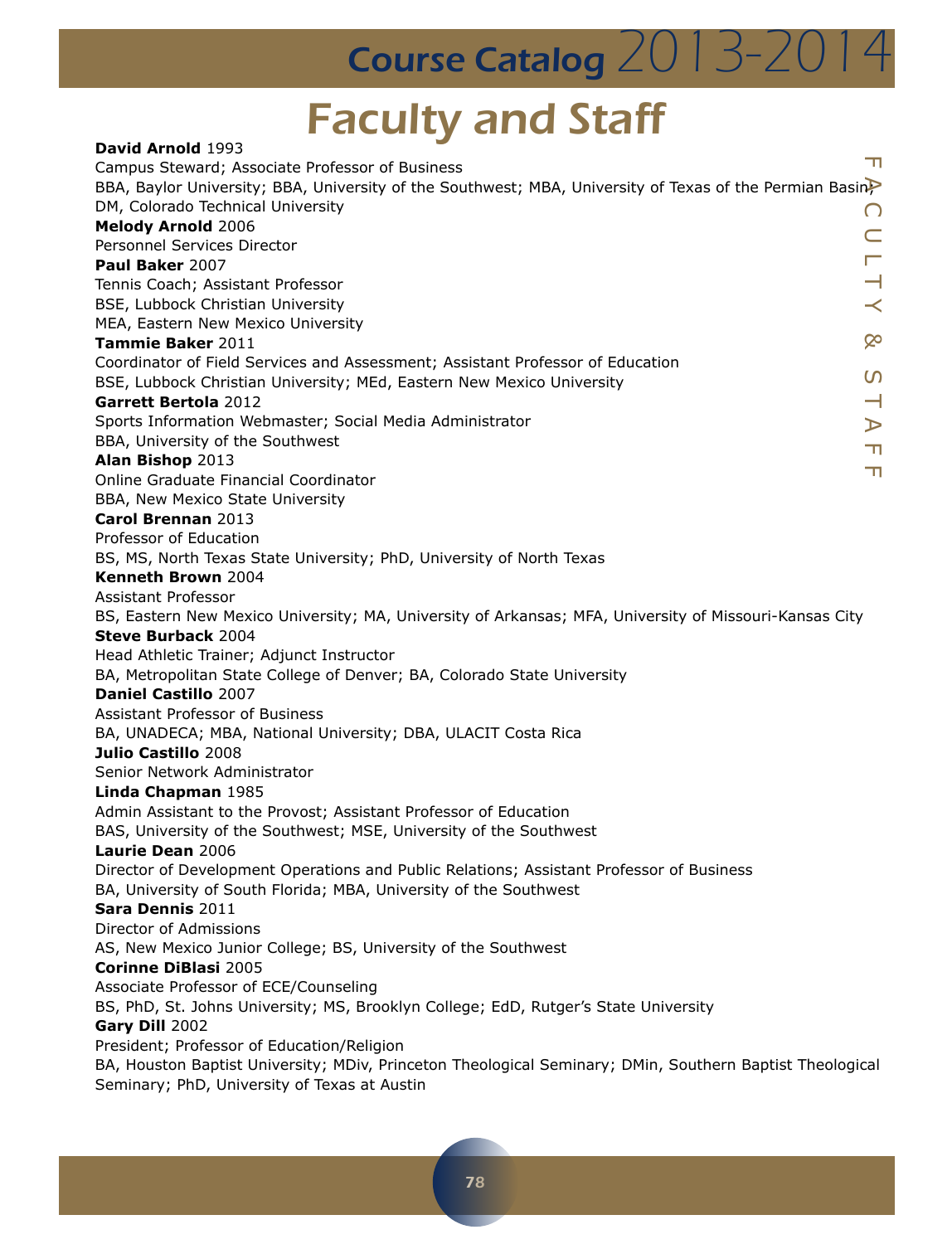# **SW GRADUATE STUDIES**

```
FMichael Galvan 2004
\blacktriangleleft BA, Middile Tennessee State University
→ AS, New Mexico Junior College<br>
→ Anne Gaglia<br>
↓ Interim Financial Aid Director<br>
← BA, Middile Tennessee State U
\vdash⊗<br>≻
\bigcirc BBA, University of Texas at the Permian Basin
S T A F F
    Kevin Dobbs 2011 
   Women's Basketball Coach; Assitant Athletic Director; Assistant Profressor of Education
   BBA, Doane College; MAE, Univeristy of Nebraska-Kearney
Misty Dosher 2013
Financial Aid Advisor
Esmeralda Felan 2012
H Accounts Payable Coordinator; Accounting Assistant
    Maria Santa Fierro 2002
    Business Office Manager; Exec. Asst. to CFO
   Western States School of Banking
Joshua Ford 2007
   Assistant Director of Technology Services
Anne Gaglia 
\bigcup Interim Financial Aid Director
   Dean of Athletics; Head Baseball Coach; Assistant Professor of Education
    BS, University of the Southwest; MS, Emporia State University
    Cyndi Garrison 1997
    Technical Services – Library
    Charles Goar 2013
   Men's Basketball Coach
    BS, Mid-America Christian University; MED, University of Central Oklahoma
    Michelle Goar 2013
   Senior Director of Admissions and Recruitment; Assitant Professor of Business and Professional Studies
    BS, University of Central Oklahoma; MHR, University of Central Oklahoma
    James Griffin 2006
   Director of Campus Mail Services
   Kathryn Guidos 2013
   Assistant Online Program Advisor
    BS, Murray State Univeristy
   Chad Hardison 2013
    Assistant to the Trainer
    Mary Harris 1998
    Associate Provost; Dean of School of Education; Professor of Education/Special Education 
    BA, Southeastern Louisiana University; MSped, Eastern New Mexico University; EdD, Nova-Southeastern 
   University
   Lonnie Harrison 2010
    Director of Physical Plant
   Victor Hawkins 2011
   Security Officer
   Julie Hillard 2008
   Admininstrative Assistant to Dean of Education
    Jean Hobbs 2012
   Library Assitant
    BS, Eastern New Mexico University
    Anita Husick 2013
   Academic Advisor
    BS, Hyles Anderson College
    Don Koontz 2010
    Men's Soccer/Women's Soccer Coach
    BS, Texas Tech University
```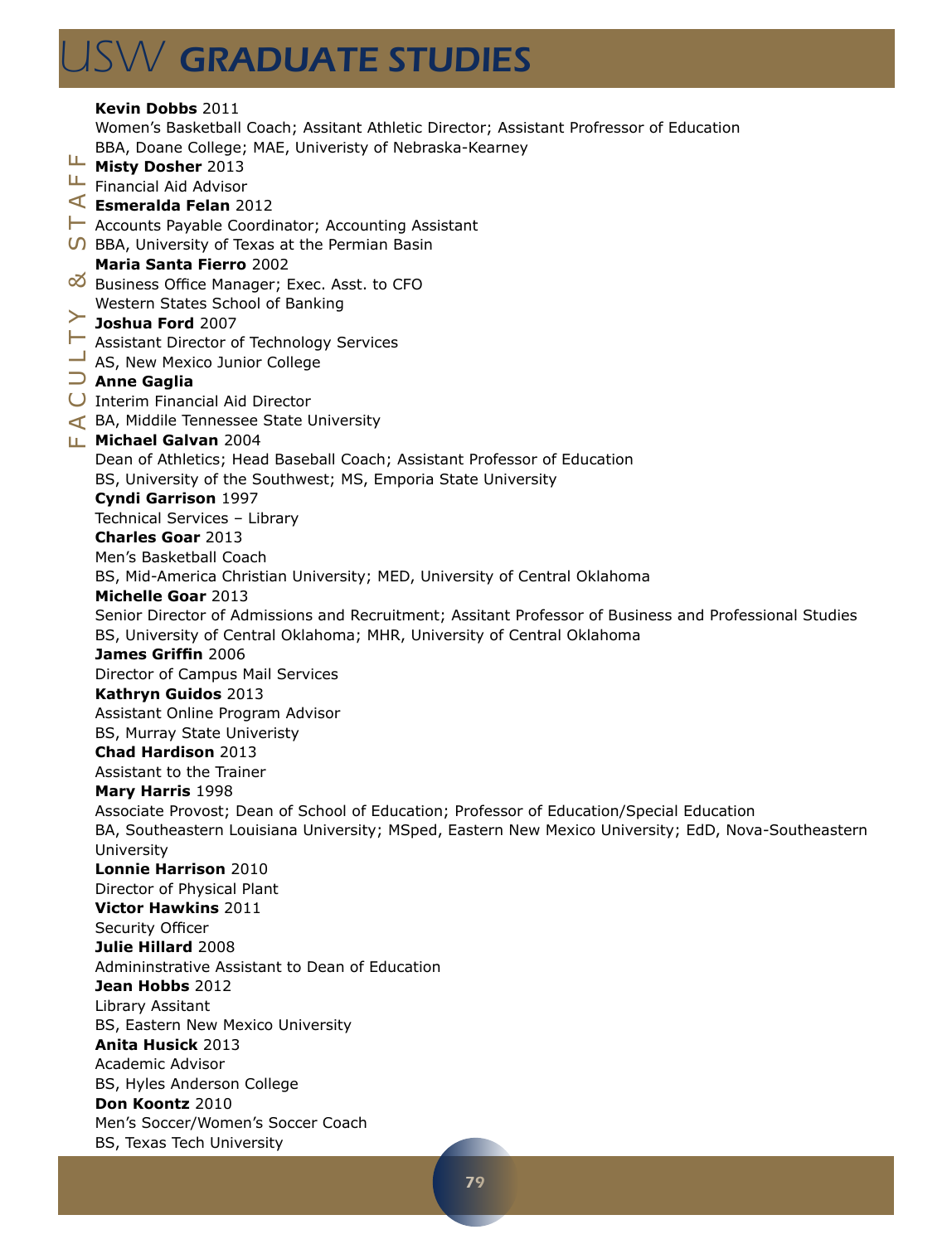# Course Catalog  $2013-201$

 $\overline{\mathbf{H}}$  $\blacktriangleright$ 

C<br>N<br>T

t

 $\frac{1}{\infty}$ 

 $\Omega$  $\overline{\phantom{a}}$  $\triangleright$  $\overline{\mathbb{T}}$  $\mathbb{F}$ 

**Ron Landschoot** 2004 Softball Coach; Assistant Professor of Sport Management BBA, Rochester Institute of Technology; MS, University of Southern California **John McCance** 1989 Dean of Library Services; Assistant Professor of Communications BA, Arizona State University; MLS, University of Arizona **Melissa Mitchell** 2007 Director of Online Graduate Advisement; Assistant Professor of Education BA, Harding University; MSE, University of the Southwest **Dee Mooney** 2003 CFO; Vice President for Administrative Services; Professor of Accounting BBA, Baylor University; MAcc, University of Tennessee; D. Ed. Min., Southwestern Baptist Theological Seminary **Caitlin Odom** 2010 Assistant Registrar BS, New Mexico State University **Gacie Orrantia** 2011 Housekeeping **Ronnie Pace** 2013 Assistant Professor of Education BA, Lousiana Tech University; MA, Lousiana Tech University; MS, University of Phoenix- Albuquerque; PhD (ABD), Walden University **Elyn Palmer** 2013 Assistant Professor of Education BAS, University of the Southwest; MS, University of the Southwest; PhD (ABD), Texas Tech University **Sonya Petroski** 2011 Head Volleyball Coach BA, University of Bridgeport **Johnny Ramirez** 2012 Maintenance **Katy Rasco** 2012 Admin Asst to Dean of Arts & Sciences BS, Southwestern Oklahoma State University; ME, Eastern New Mexico University **Gretchen Savage** 2013 Student Life/Housing Administrative Assistant **Randy Savage** 2013 Campus Minister; Professor of Business BS, Geneva College; MA, Greenville College; Ed D, Indiana Wesleyan University **Spencer Schrupp** 2013 Director of Housing and Security; RD BS, Rogers State University **Becky Sheppard** 1993 Administrative Assistant/Business **Olivia Sisneros** 2005 Cashier/Accounts Receivable Clerk **Charlotte Smith** 1997 Director of Training & Support BAS, University of the Southwest **Charlotte W. Smith** 2013 Associate Professor of Education BA, Northeast Louisianna State College; MA, Lousiana Tech University; EdD, Texas Tech University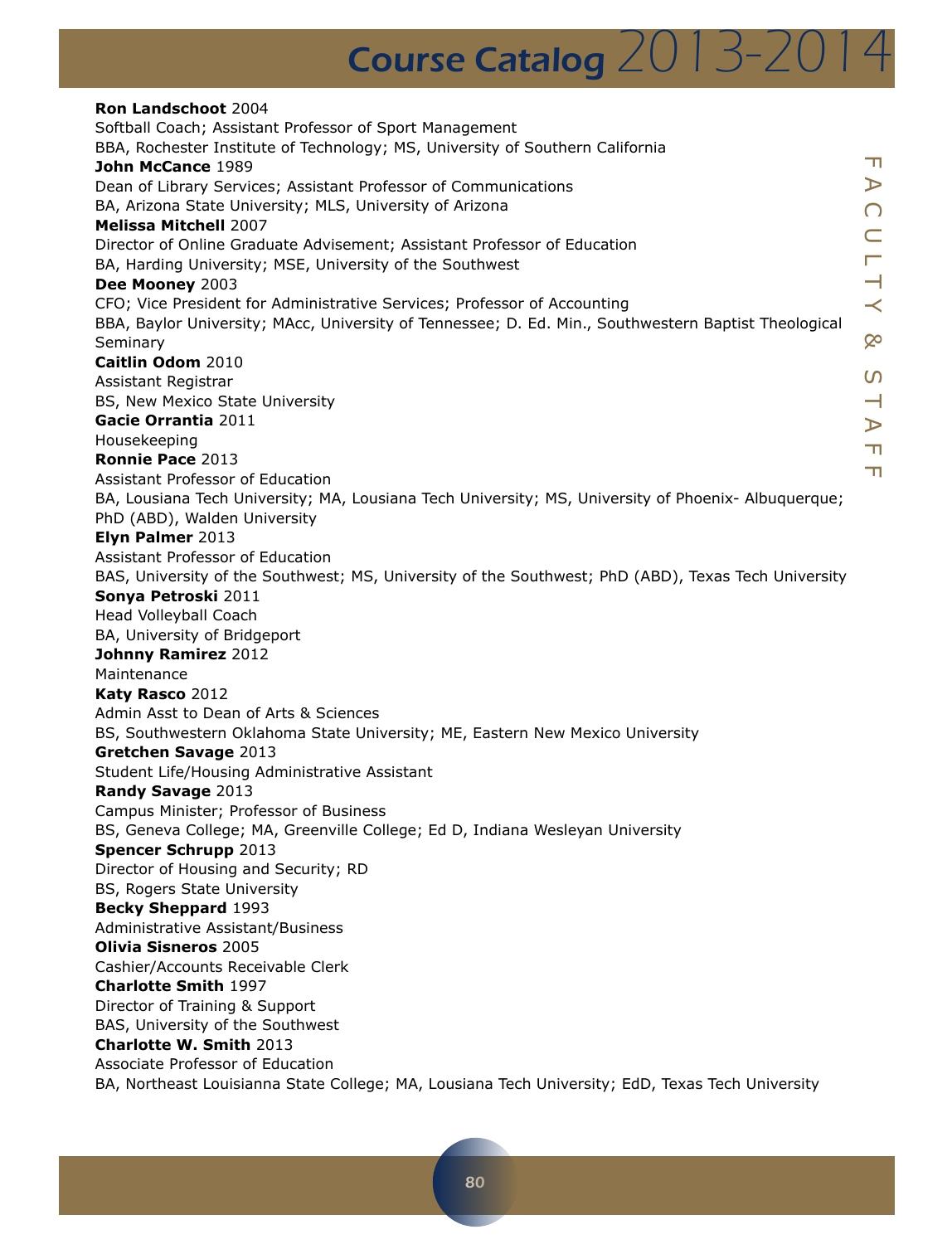# **SW GRADUATE STUDIES**

#### **James Smith** 2011

Provost; Professor of Education

BBA, Northeast Louisiana University; MEd, Louisiana Technical University; PhD, Texas A&M University

# S T A F F **Catrina Spears** 2012

- Director of Marketing/MBA; Assitant Professor of Business
- BA, Ashford University; MBA, Ashford University
- **Vivian Sumney** 2007
- **S** Food Services Director

### **William Sumruld** 1989

**William Sumruld** 19<br>  $\varnothing$  Professor of History,<br>
BA, Eastern New Mex<br> **Hope Sustaita** 2011  $\delta$  Professor of History, Religion, Philosophy BA, Eastern New Mexico University; MDiv, PhD, Southwestern Baptist Theological Seminary

 $\vdash$  Housekeeping

 $\supset$  Maintenance Assistant

# **Wesley Taylor** 2011<br>
■ Maintenance Assistan<br>
■ Lissete Terrazas 20<br>
■ Financial Aid Advisor **Lissete Terrazas** 2011

- $\blacktriangleleft$  Financial Aid Advisor
- LL BS, University of the Southwest

#### **Ryan Tipton** 2010

Dean of Business; VP of Online Learning and Technology

BBA, University of Texas of the Permian Basin; MBA, University of Texas of the Permian Basin; D.BA, Walden University

#### **Richard Trout**

#### **Instructor**

BA, Knox College; MA, Illinois State University; MS, Roosevelt University

#### **Rhonda Tyler** 1990-2002, 2010

Associate Provost of Student Life and Engagement; Enactus Advisor; Adjunct Instructor

BS, University of the Southwest; M.E., University of Florida

#### **Sarah Villalobos** 2013

Admissions Coordinator

#### **Marianne Westbrook** 1985-1987, 2001

Dean of Arts and Sciences; Professor, of Education, Psychology

BGS, University of New Hampshire; MA, Pacific Lutheran University; MEd, New Mexico State University; PhD, University of Maryland

#### **Mike Westbrook** 2007

Associate Professor of Education

BS, University of Maryland; MA, PhD, Fielding Graduate Institute

#### **Rebecca Whitley** 2011

Dean of Enrollment Services; Registrar; Assistant Professor of Education

BS, Texas Woman's University; MEd, Texas A&M University

#### **Linda Woodfin** 2003

Executive Assistant to the President

AS, New Mexico Junior College; BBA, University of the Southwest

#### **Yusheng Wu** 2010

Assistant Professor of Biological Sciences

BS, Beijing Agricultural University; MS, Beijing Agricultural University; PhD, South Dakota State University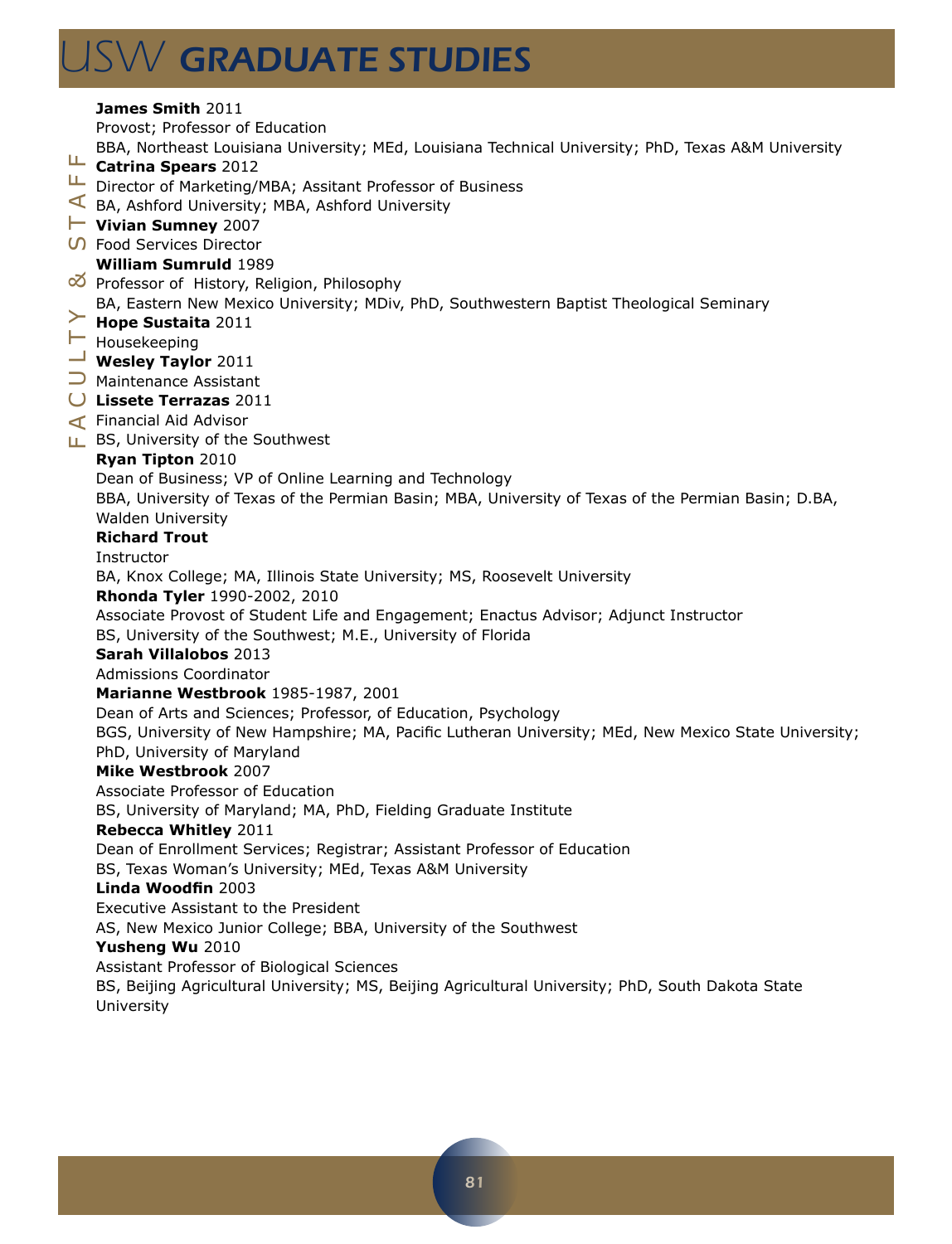# Course Catalog  $2013-201$ Index

#### **A**

| ╖        |
|----------|
|          |
|          |
|          |
|          |
|          |
|          |
|          |
|          |
| ò        |
|          |
| <u>ഗ</u> |
|          |
| ⋗        |
|          |
| T        |
| ╖        |
|          |
|          |
|          |

Credit by Examination 30 Credit by Experience 30 Credit by Portfolio 30

Process 30 Alumni Association 9 Appeal Grade Appeal 28 Appeals 18 Financial Aid 18 Grade Appeal Process 28

Instructor's Right to Appeal 28 Student's Right to Appeal 27 Audit Policy 31

### **B**

Bilingual Courses 63 Board of Trustees 77

### **C**

Challenge by Examination. *See also* Alternative College Credit Commencement. *See also* Graduation Policies Complaints 9 Concurrent Enrollment. *See also* Alternative College Credit Conditional Admission 21. *See also* Admissions Criteria Correspondence Credit. *See also* Alternative College Credit Counseling Courses 58 Counseling Services 8 Course Description 36 Course Descriptions 58 Course Designation 36 Course Indentification 36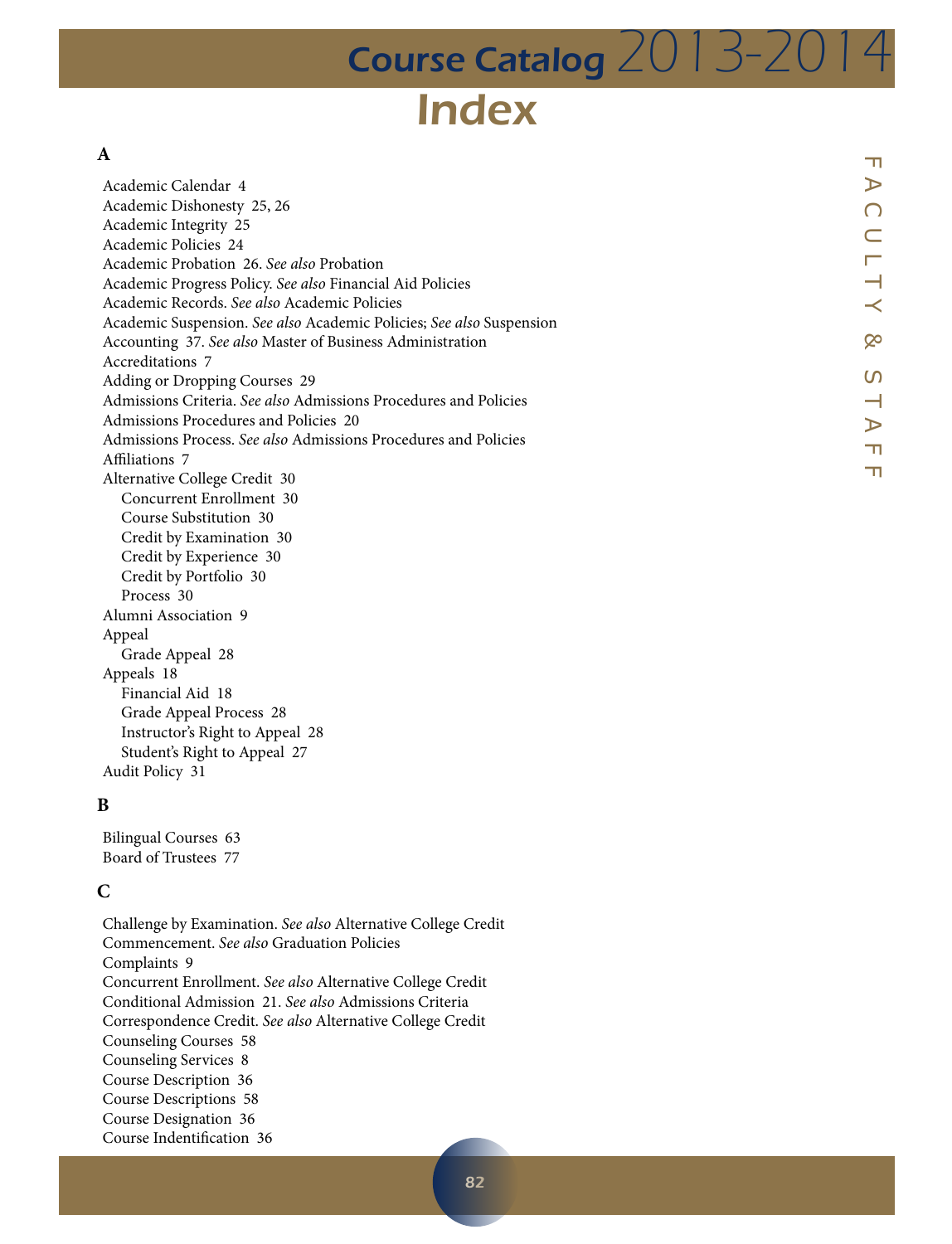# $\mathcal V$  GRADUATE STUDIES

Course Substitution. *See also* Alternative College Credit Credit by Experience. *See also* Alternative College Credit Credit by Portfolio. *See also* Alternative College Credit

# **D**

Щ

- Directory 11
- Disabilities 29
- Disclosure 10
- Substitute 10<br>
Distinguished Lecture Series 8<br>
Dropping Courses 29 Dropping Courses 29

# $\vdash$  E

- Early Childhood Education Courses 65
- Educational Administration Courses 67
- Educational Diagnostics Courses 68
- Educational Records 10
- **L** Education Core Courses 58 Emeritus Faculty 77

# **F**

Faculty 78 Federal Educational Rights and Privacy Act. *See also* FERPA Fees 13. *See also* Tuition and Fees FERPA 9 Financial Aid Policies 15 Full Admission. *See also* Admissions Criteria

## **G**

General Information 6 Grading 24 Graduate Internship 25 Graduation Ceremony 34 Graduation Policies 34

## **H**

Honor Code 6 Honors 9, 34

## **I**

Incomplete Work 25 Individual Education Plan (IEP). *See also* Special Services Internship and Practicum 33

### **L**

Library 79 Licensure 21, 22, 23, 41, 43, 45, 46, 47, 48, 50, 51, 52, 53, 54, 55, 56 Location of Records 10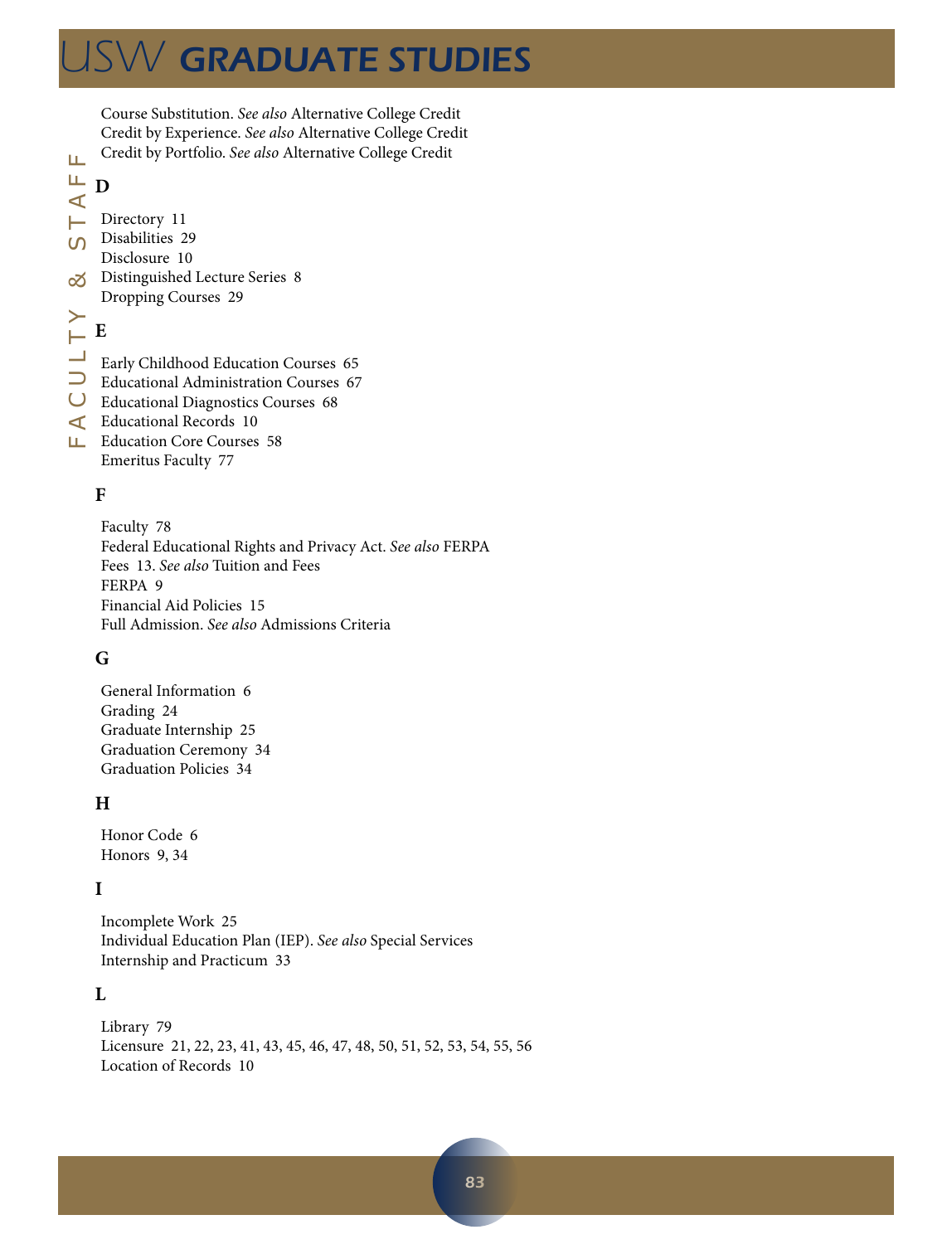# Course Catalog  $\angle$  0 1 3-20

#### **M**

Master of Business Administration 20, 36, 37, 70 Accounting 37 Finance 37 Marketing 37 Research Track 39 Self-Designed 39 Sport Management and Recreation 40 Strategic Management 37 Master of Business Administration Courses 70 Master of Science in Education Curriculum and Instruction (C&I) Bilingual 47 Non-Licensure 46 Curriculum and Instruction (C&I): TESOL 48 Early Childhood Education 49 Educational Administration 41 Educational Diagnostics 42 Licensure Educational Administration 51 Elementary 55 Elementary & Secondary 56 School Counseling 51 Secondary 54 Special Education 57 Special Education for Licensed Teachers 53 Mental Health Counseling-48 hours 44 Mental Health Counseling- 60 hours 45 School Counseling 43 Special Education (Non-Licensure) 50 MBA. *See also* Master of Business Administration MBS Direct 9 Mission Statement 6

#### **N**

Non-Degree Admission. *See also* ; *See also* Admissions Criteria Non-Discrimination Policy 24

### **P**

Payment of Charges 13 Payment Plan 13 Post-Master's Licensure-Only Program. *See also* Practicum 33 Presidents 77 Probation Academic Probation 26 Financial Aid Probation 17, 18 Programs 36